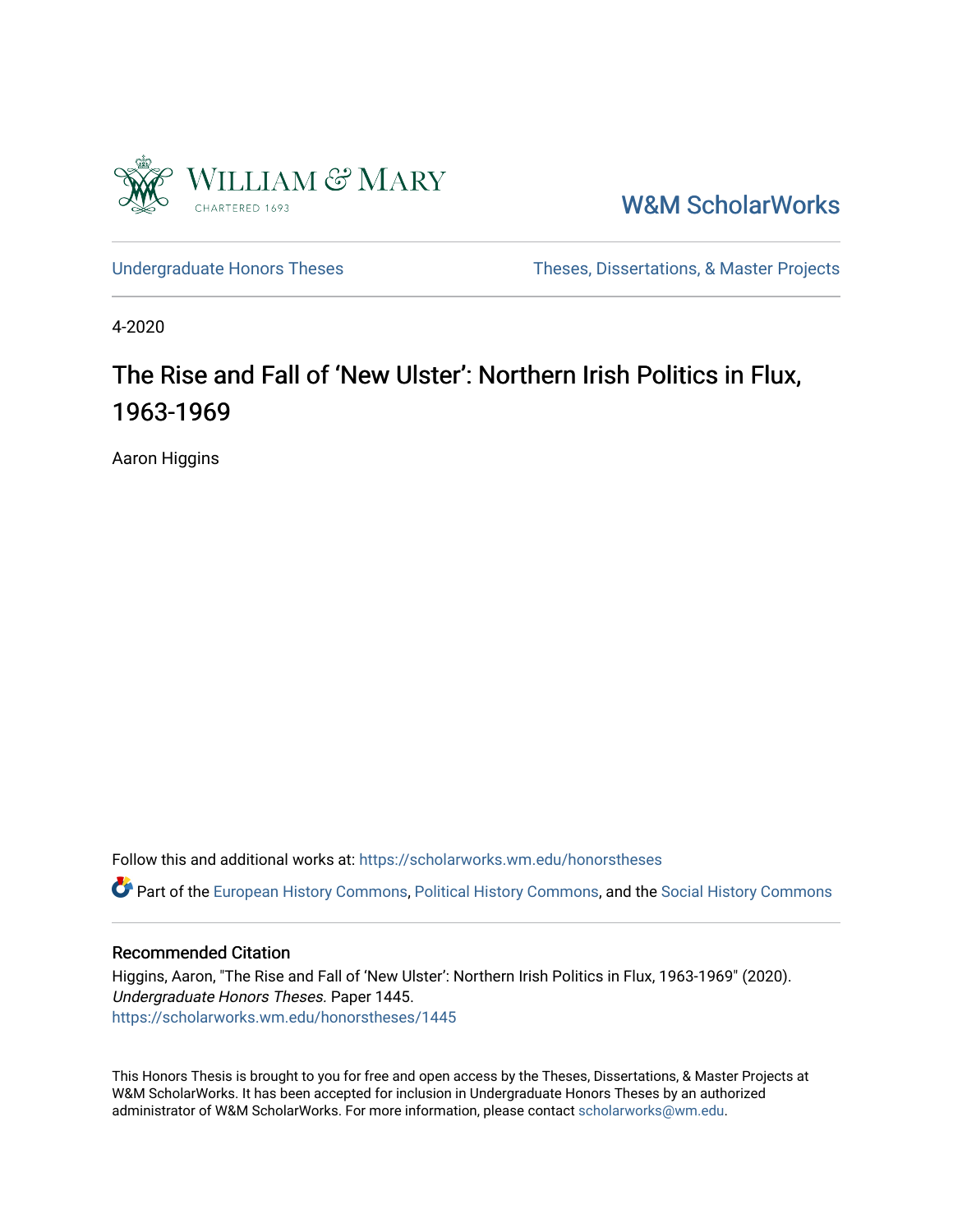## The Rise and Fall of "New Ulster": Northern Irish Politics in Flux, 1963-1969

Aaron Higgins Senior Honors Thesis College of William & Mary Lyon G. Tyler Department of History Defended 21 April 2020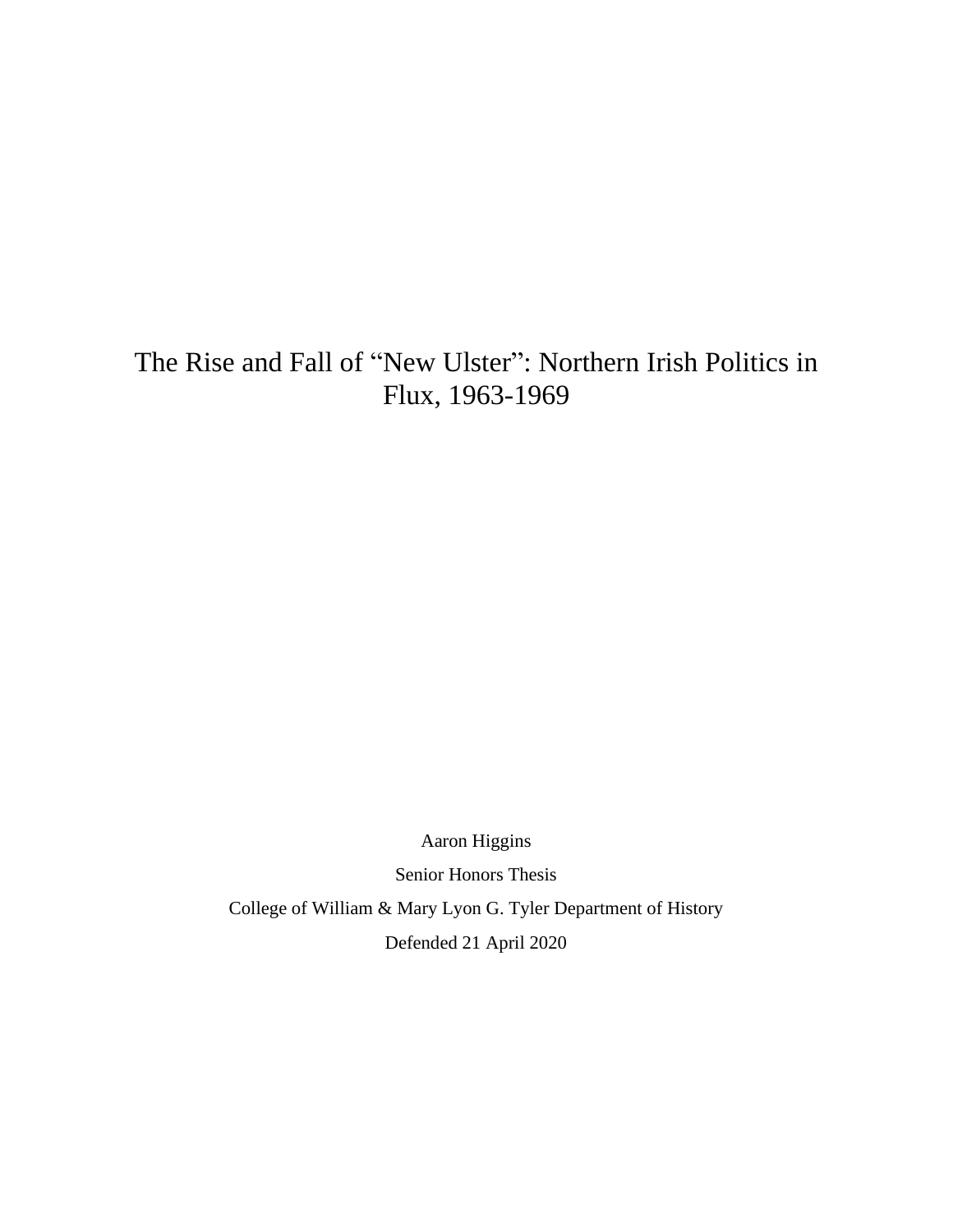The Rise and Fall of "New Ulster": Northern Irish Politics in Flux, 1963-1969

A thesis submitted in partial fulfillment of the requirement for the degree of Bachelor of Arts in History from The College of William and Mary

by

Aaron Carter Higgins

Accepted for **High Honors** (Honors, High Honors, Highest Honors) amy Limoncelli

\_\_\_\_\_\_\_\_\_\_\_\_\_\_\_\_\_\_\_\_\_\_\_\_\_\_\_\_\_\_\_\_\_\_\_\_\_\_\_\_

Amy Limoncelli, Director

 $\mathscr{A}^{true}$  port

Laurie Koloski

Clayton Clemens

Clayton Clemens

Williamsburg, VA May 8, 2020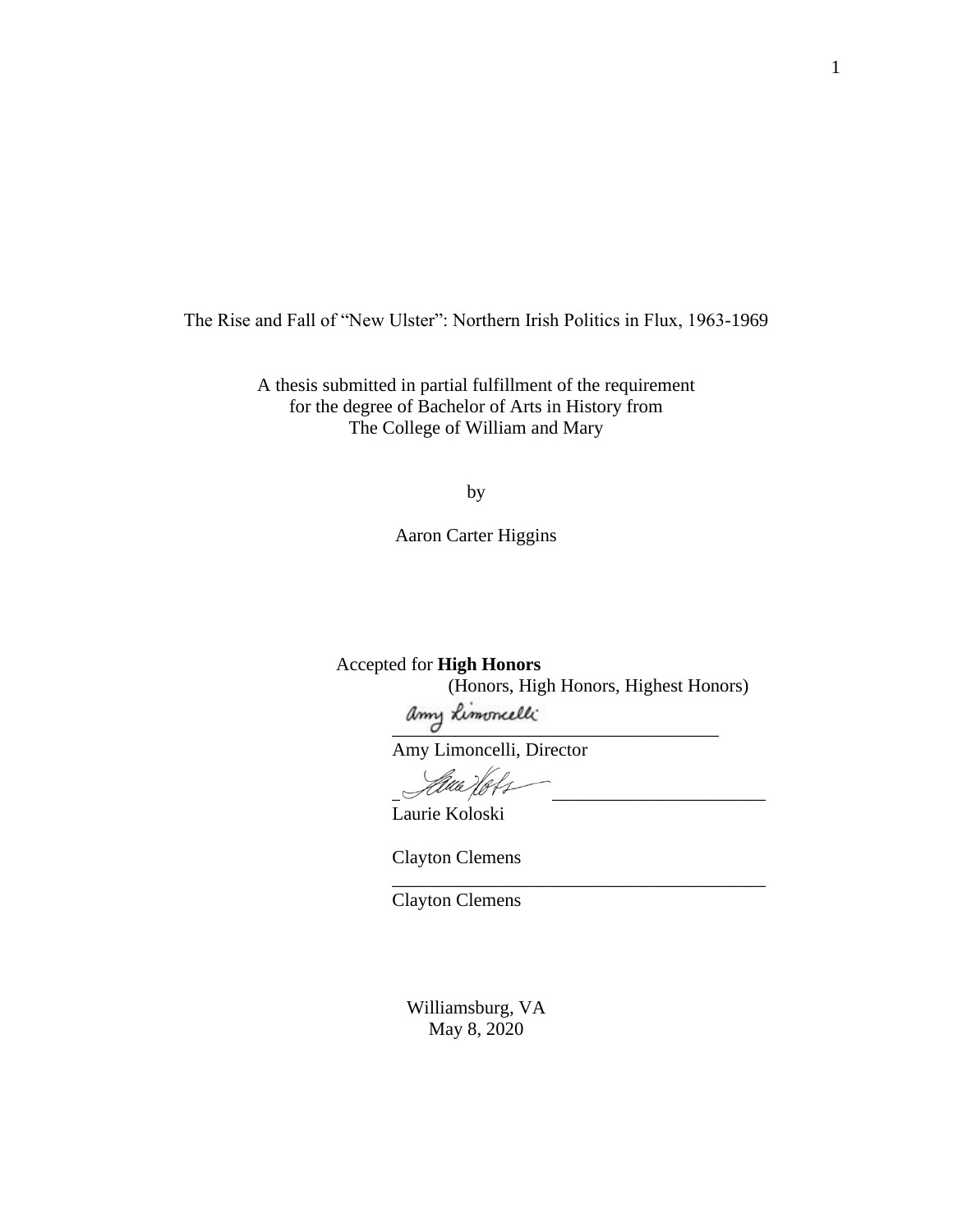## **Table of Contents**

| A Divided State: Northern Irish Politics from Partition to the 1960s21 |  |
|------------------------------------------------------------------------|--|
|                                                                        |  |
|                                                                        |  |
|                                                                        |  |
|                                                                        |  |
|                                                                        |  |
|                                                                        |  |
|                                                                        |  |
|                                                                        |  |
|                                                                        |  |
|                                                                        |  |
|                                                                        |  |
|                                                                        |  |
|                                                                        |  |
|                                                                        |  |
|                                                                        |  |
|                                                                        |  |
|                                                                        |  |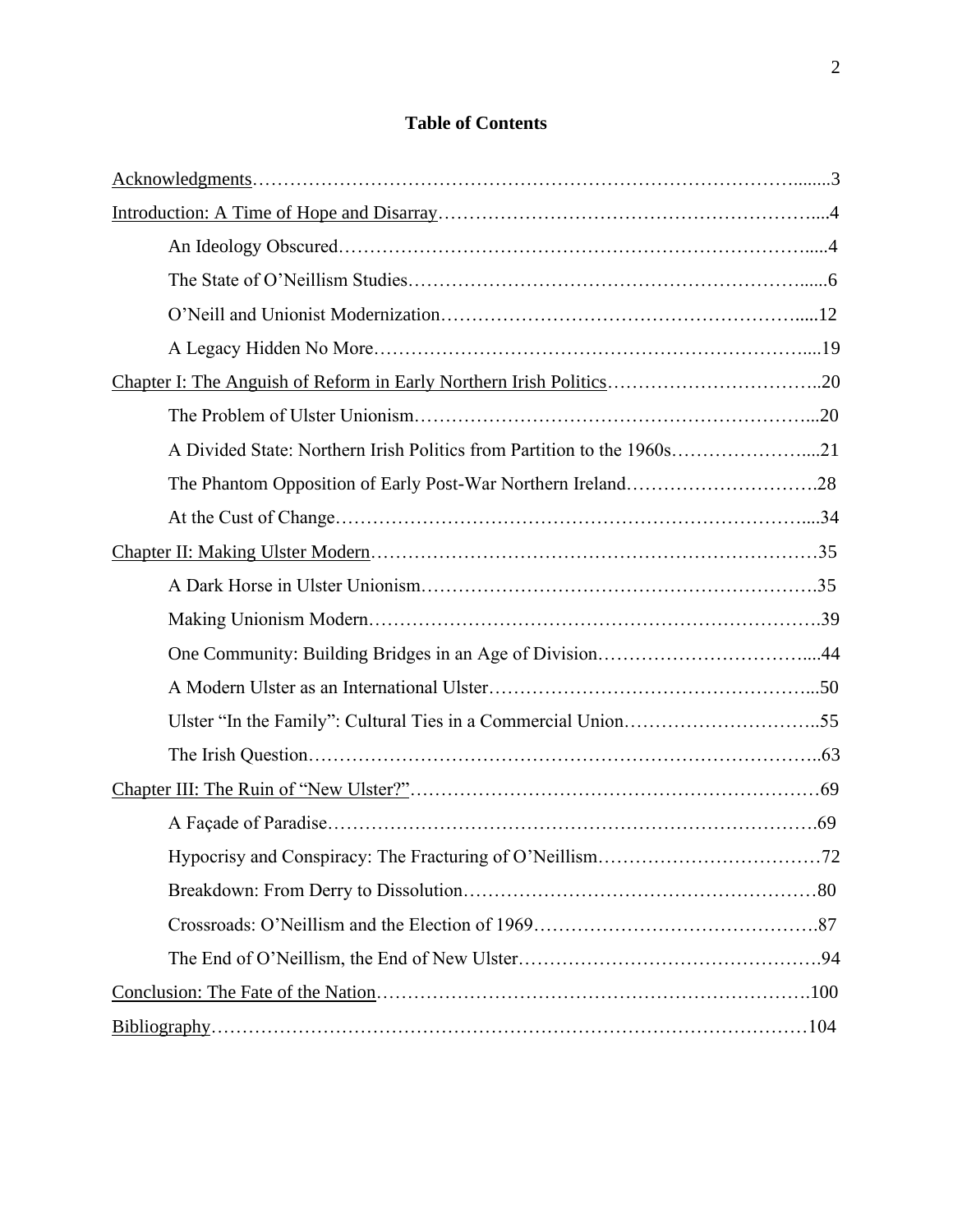#### **Acknowledgments**

This project has been as challenging as it has been rewarding. There were numerous moments in the previous year and a half where I felt lost in my research and writing. Thankfully, throughout it all, I could always rely on the support and sage advice of Dr. Amy Limoncelli. Your brilliant feedback and invaluable mentorship have made this process all the richer. I will forever be incredibly grateful for your guidance each step along the way, which helped turn this project into such a happy culmination of my undergraduate scholarly career. Thank you!

I also wish to extend my endless thanks towards those fabulous scholars and acquaintances who made this thesis possible. For my committee members, Dr. Laurie Koloski and Dr. Clayton Clemens, I am indebted to your largesse in taking the time and deep contemplation to help me make this the best work possible. To Dr. Koloski: thank you for being such a fantastic role model, and for inspiring me to write History. When it comes to researching this project, I will always be grateful to David, Sean, and the other terrific people I met in Belfast during the summer of 2019, and to the Public Records Office of Northern Ireland, whose marvelous archivists helped me shed light upon the past during my long stints of investigation.

Finally, I could not have seen this project to competition without my ever-cherished loved ones. To my mom, thank you for your tireless support, and for raising me to love learning—you've always been my rock and my rock star. To my wonderful friends, who have gifted me such laughter, support, and clarity, you will always own a portion of my heart.

When I first began planning this project some eighteen months ago, I had two broad goals in mind: to write a historical narrative that did justice to its subject matter, and to eschew the condescending airs typical of much Irish History. By justice, I mean illustrating these human lives as fairly as my historical narrative's framework would allow. And, by avoiding condescension, I reference the disappointingly common viewpoint which holds that the Northern Irish have been in thrall to timeworn hatreds. Now that my work is finished, I think I have achieved both these ambitions as best I could.

The pursuit of truth is a burden that rests, to borrow from Joyce, "upon all the living and the dead." If our contemporaries will not judge us for whether we follow that bold and righteous path, then History shall.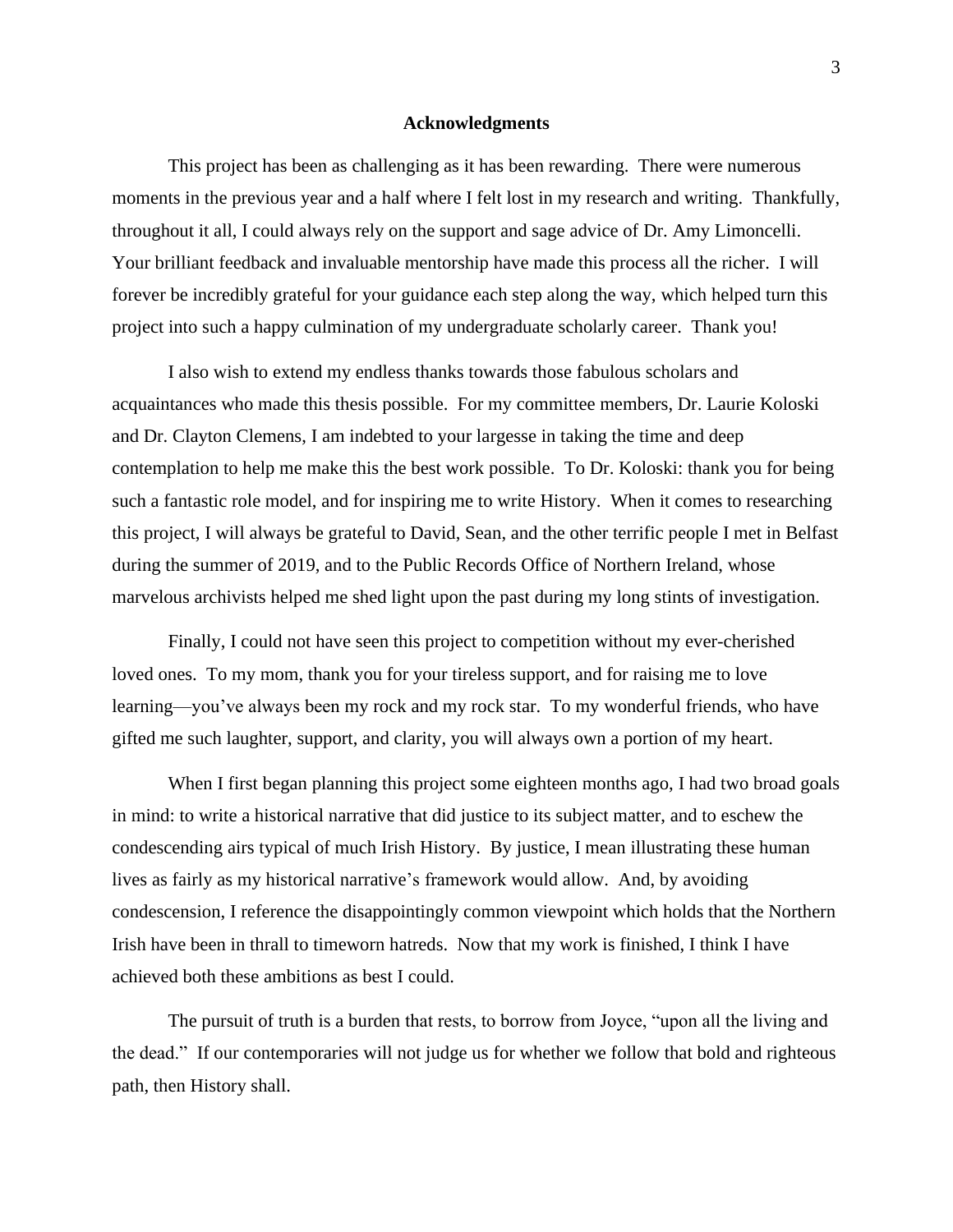#### **Introduction: A Time of Hope and Disarray**

No longer may any Protestant wonder where his loyalties lie. They lie on the side of law and order and public decency. They can have nothing to do with those who have been sowing dragon's teeth, and can now see how terrible the harvest can be. Ulster is in danger of being thrown back into a dark past by sectarian forces which have too long been winked at by many who should know better.<sup>1</sup>

#### **An Ideology Obscured**

Much has been said regarding the final, dramatic years of Northern Ireland's 1960s. At the time, the region was ingrained in ongoing global trends: consumer anxiety, post-colonial revolt, crises of national identity, and broad political upheaval all visited the province as much as any other Western European country during this period. However, the ethnoreligious conflict unique to Northern Ireland between the 1960s and 1990s has led many observers to judge the region dismissively. Still today one may hear the assumption that it is a land lost within the haze of fraternal bloodshed, trapped by the memory of preceding decades and centuries. Throughout English-language historiography, Northern Ireland remains a haunted region, asphyxiated by the burden of a terrible and divided past that encroaches upon the present. This treatment ignores the reality of modern Northern Irish History. While the outbreak of sectarian violence in the late 1960s may in hindsight seem inevitable, it was far from such. The Troubles were the outcome of political and social processes in the 1960s, with Northern Ireland's political leadership central to these developments.

Between 1963 and 1969, Terence O'Neill, the fourth Prime Minister of Northern Ireland, oversaw his province's unexpected descent into turmoil. Even so, O'Neill's actions as Premier

<sup>1</sup> *Belfast Telegraph* editorial on the murder of Matilda Gould, 27 June 1966, in Feeny et al., *Lost Lives: The Stories of the Men, Women and Children who Died as a Result of the Northern Ireland Troubles* (London: Mainstream Publishing, 2001), 29.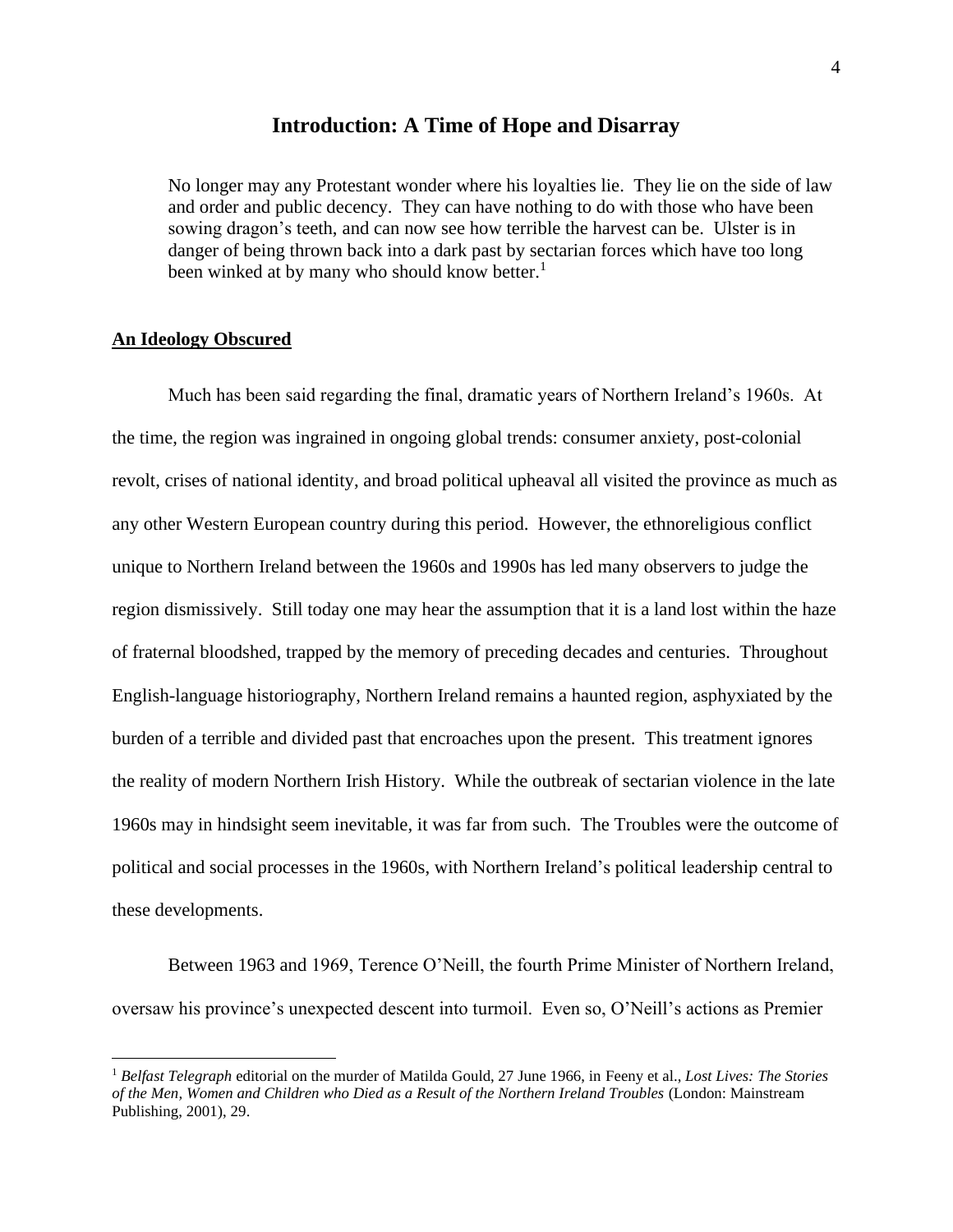continue to be obscured through scholarly oversimplification. Studies that treat O'Neill's time in office with any depth remain hard to come by, and profound examinations of his policies remain all but nonexistent. However, under the broad political ideals of "O'Neillism," the Northern Irish Prime Minister disseminated novel political traditions throughout his country. His ideological foundations challenged longstanding customs in Northern Ireland. As conservative cultural movements awoke in response to his policies, O'Neill inspired his contemporaries to aspire towards forward-looking change. These clashing sentiments spiraled the province into disorder. To reveal his significance in modern Northern Irish History is to unlock the harrowingly preventable nature of the Troubles.

Because scholarship trends towards pithy or shallow analyses of the O'Neill Ministry, historical writing usually overlooks how unique this time was in Northern Ireland, for O'Neill reshaped the horizons of Northern Irish society. Some critical literature rightly positions Terence O'Neill as a key player amidst the origin of the Troubles, yet even this body of historiography fails to display the Premier's distinct contributions to provincial life. O'Neill galvanized the province from its unimaginative political status quo following a decades-long and stifling adherence to conservative political culture in Northern Irish high politics. His independent, ambitious, and assertive leadership offered certainty and stability in an uncertain and agitated time. The tenets of O'Neillism held that Northern Ireland was both a full member of the international community and a partner of Great Britain. Through the industrious and conscientious laboring of the Northern Irish population, O'Neill argued, the province could demonstrate its merit to the entire world. Diplomatically, economically, and ideologically, Terence O'Neill integrated his province into post-war Western political culture. Though a stalwart adherent of the Union between Great Britain and Northern Ireland, he affirmed the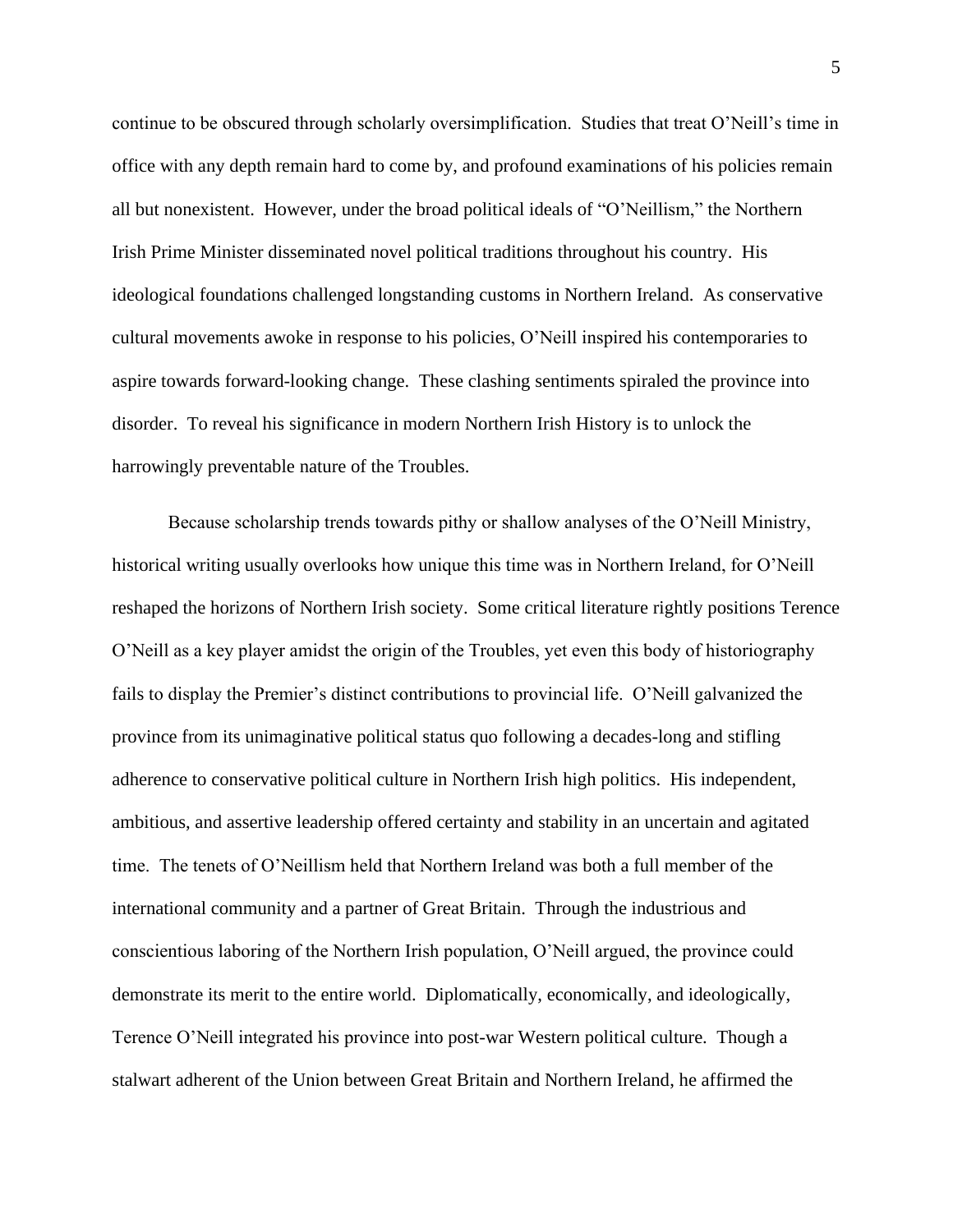province's right to shape its own destiny, guiding his citizenry to the fore of ongoing global conversations surrounding "modernity," and what "progress" meant in the modern world.

#### **The State of O'Neillism Studies**

Although many scholars contend that the Troubles began at a specific historical moment, this analytical framework muddies our comprehensive understanding of modern Northern Irish society, for it induces perilous assumptions about who held the most power before conflict erupted. Viewing the origin of the Troubles as a moment, rather than a process, leads writers to blame specific social groups for fomenting violence. One vein of analysis argues that the Troubles began with the emergence of an organized Catholic Civil Rights movement in late 1968. Scholars such as Barry White and Caroline Kennedy-Pipe link this development with exploding levels of violence in the province, insinuating that Civil Rights marchers provoked both Protestant militias and the Northern Irish security forces.<sup>2</sup> Other writers, by contrast, cast more blame upon the unionist community. Many of those who date the origin of the Troubles to 1969—particularly the summer of 1969—depict swaths of the Protestant population as violent harbingers of chaos who, in their anti-Catholic aggression, forced London to station troops across the province.<sup>3</sup> This line of thought, as before, is only part of the real story. We must shift our analysis of Northern Irish History from the political grassroots on its own to interactions between Stormont and the wider public. The slow process of social breakdown that visited Northern Ireland by 1969 had its distant roots in the early modern era, but its immediate causes

<sup>2</sup> Barry White, "From Conflict to Violence," in John Darby et al., *Northern Ireland: The Background to the Conflict* (Syracuse, NY: Syracuse University Press, 1983), 181. Caroline Kennedy-Pipe, *The Origins of the Present Troubles in Northern Ireland* (New York: Addison Wesley Longman, 1997), 31.

<sup>3</sup> Eric Kaufmann and Henry Patterson, *Unionism and Orangeism in Northern Ireland since 1945: The Decline of the Loyal Family* (New York: Manchester University Press, 2007), 91. Ian McAllister, "Political Parties: Traditional and Modern," in *Northern Ireland: The Background to the Conflict*, 63. Paddy Hillyard, "Law and Order," in *Northern Ireland: The Background to the Conflict*, 35.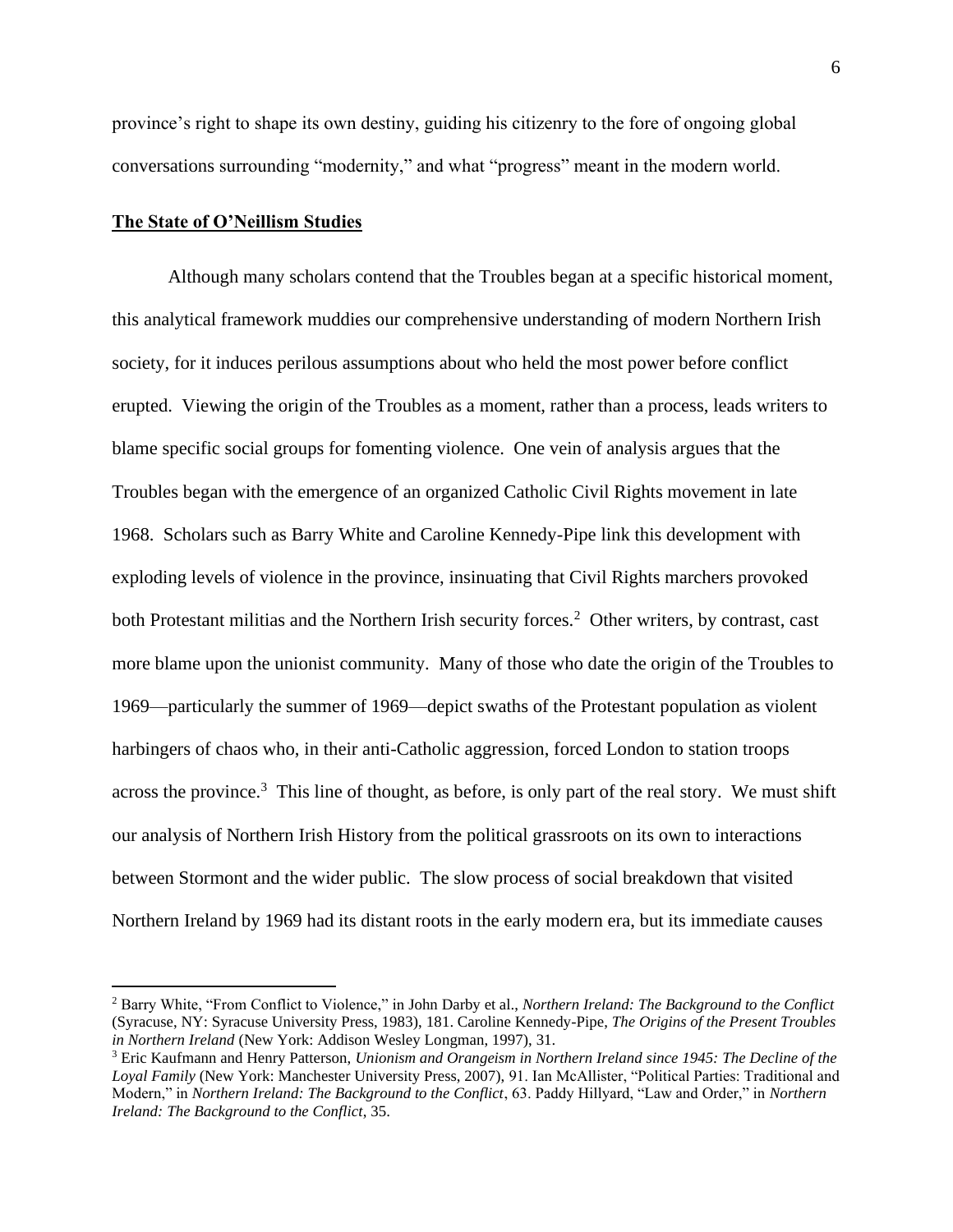were in the political events of the 1960s. Grassroots movements and the Northern Irish political establishment both contributed to the Troubles. Only by analyzing the interaction of these forces may we begin to understand the direct origins of the Troubles.

The preceding historiographical arguments I have illustrated all bear the implicit assumption that, at some point, the Troubles were fated—being the unstoppable product of pentup angst and frustration throughout "low" politics; however, we must recognize the conflict for what it was: the gradual result of preventable human error. The former position inhibits us from studying the complex nature of Northern Ireland's descent into political instability. Worst of all, it takes blame away from Unionist Party leaders, those who bore the most peace-keeping responsibility during the 1960s. Marc Mulholland has criticized an "insecure" and "suspicious" Protestant voting bloc for stonewalling Terence O'Neill's proposed community relations scheme.<sup>4</sup> Even more brazenly, J. Bowyer Bell has seen flashpoints of sectarian violence in 1966 as "very possibly a prologue to the gun," while Feargal Cochrane has contended that the corruption of the Northern Irish political system made the violence of the late 1960s "entirely predictable."<sup>5</sup> Even this last criticism takes away responsibility from the political elite of the time, and transfers it to the extant political culture at large. As late as 1965, Terence O'Neill himself publicly insisted that communal relations between Protestant and Catholics would stabilize in subsequent years.<sup>6</sup> No one saw the Troubles coming. The reason for this fact was that Unionist leaders, including Terence O'Neill, failed to comprehend their own ignorance of

<sup>4</sup> Marc Mulholland, *Northern Ireland at the Crossroads: Ulster Unionism in the O'Neill Years, 1960-9* (New York: St. Martin's Press, 2000), 196.

<sup>5</sup> J. Bowyer Bell, *The Irish Troubles: A Generation of Violence, 1967-1992* (New York: St. Martin's Press, 1993), 31. Feargal Cochrane, "Why Politics Failed and Violence Began, 1921-1972," in *Northern Ireland, the Reluctant Peace* (New Haven, CT: Yale UP, 2013), 74.

<sup>6</sup> John O'Donoghue and Terrence O'Neill, "Transcript of Interview with Prime Minister of Northern Ireland on Telefís Éireann," 18 February 1965, 13, *CAIN*[, https://cain.ulster.ac.uk/bibdbs/cainbib.htm.](https://cain.ulster.ac.uk/bibdbs/cainbib.htm)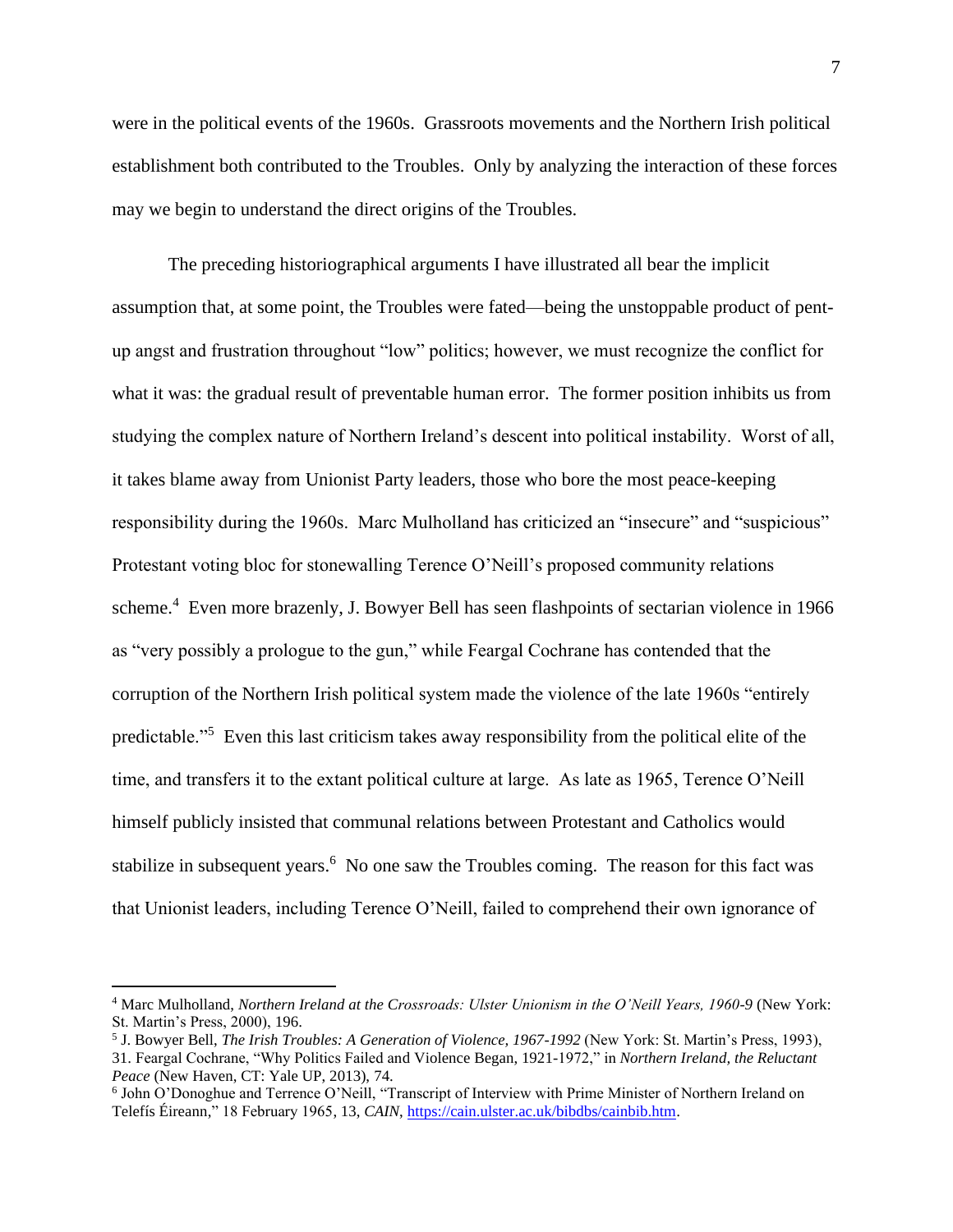the lived conditions that Catholic and Protestant citizens suffered. The gap between Unionist politicians' ambitions, and the desires of private citizens, most readily explains why politics stagnated during the 1960s. Expanding our understanding of the Troubles from just an ethnic conflict—as Mulholland has suggested—into a debate over political ideology, as well, illuminates why the values of the O'Neill Ministry failed to deter grassroots political upheaval by the late  $1960s$ .<sup>7</sup> Until now, the intricacies of these values have remained sorely underexamined.

Much academic literature continues to misunderstand Terence O'Neill's political agenda, for by overlooking the impact his beliefs had on contemporary Northern Irish politics, studies paint him as an ineffectual, even irrelevant, leader. This practice undermines O'Neill's historical significance as an agent of political change in early post-war Northern Ireland. All too often, scholars debate the Premier's intent, and in doing so they lose sight of his real social impact. Many such intent-focused pieces place the onus of sectarian violence in the late 1960s on O'Neill, arguing that he had little to no interest in ending anti-Catholic apartheid policies. Bob Purdie has written extensively on O'Neill's alleged "liberal façade," and his supposed active disinterest in treating Catholic citizens' grievances with genuine care.<sup>8</sup> Similarly, Henry Patterson, David Gordon, Feargal Cochrane, and Maurice Fitzpatrick have each depicted O'Neill as a traditional unionist and "reactionary" within regional politics, who did little to advance sociopolitical change, and even sustained ongoing political stagnation.<sup>9</sup> While my study by no means defends O'Neill's community relations shortcomings, I argue that these characterizations

<sup>7</sup> Mulholland, *Northern Ireland at the Crossroads*, ix.

<sup>8</sup> Bob Purdie, *Politics in the Streets: The Origins of the Civil Rights Movement in Northern Ireland* (Belfast: The Blackstaff Press, 1990), 14, 34-35 (quote).

<sup>9</sup> Henry Patterson, *Ireland since 1939* (New York: Oxford UP, 2002), 192-4. David Gordon, *The O'Neill Years: Unionist Politics, 1963-1969* (Belfast: Athol Books, 1989), 9 (quote), 157, 160-1. Feargal Cochrane, "Meddling at the Crossroads: The Decline and Fall of Terence O'Neill within the Unionist Community," in *Unionism in Modern Ireland: New Perspectives on Politics and Culture*, ed. Richard English and Graham Walker (London: Palgrave Macmillan, 1996), 7.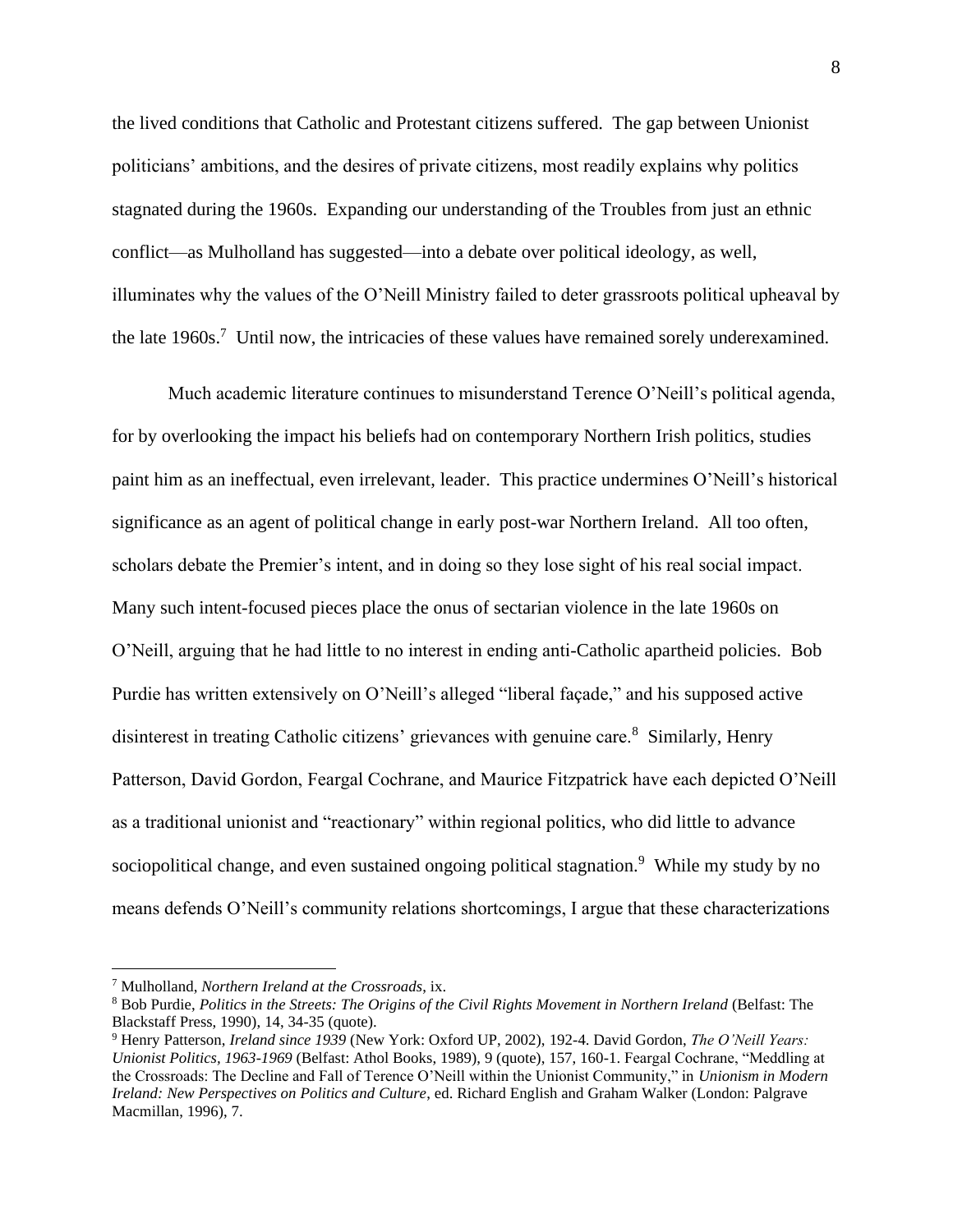mistake the Premier's inability to heal fracturing community relations for genuine disinterest in the same. However, just because O'Neill did not singlehandedly forge a modern, tolerant society does not mean that he maintained the political status quo. His political policies brought significant, if at times slow, changes to Northern Ireland's political culture. By centering O'Neill in our study of Northern Ireland before the Troubles, we can reveal how profound those changes were.

At the same time, though, other scholars have viewed Terence O'Neill through an apologetic lens, casting him as the victim of unstoppable irrational forces, and absolving his ideas and actions from having influenced Ulster society during the 1960s. Studies of this vein present O'Neill as a modernizing leader burdened with a retrograde and intransigent constituency. Scholars who follow the given sentiment position O'Neill as "trapped" by an intolerant society, his calls for unity supposedly falling on the deaf ears of both reactionary Protestant loyalists and revolutionary Civil Rights marchers.<sup>10</sup> In this sense, the Premier becomes a fallen hero, unable to translate his sweeping political ambitions into reality. This point of view not only dismisses Terence O'Neill's effect upon contemporary political life. Far worse, it condescends against the agency and lived experiences of the Northern Irish population. Such studies portray the large body of politically conscious Northern Irish people as a monolithic group. The specter of ethnoreligious tribalism, and the insinuation that the Northern Irish form a backwards, factionalist-inclined nation, festers throughout historical scholarship. At its worst,

<sup>10</sup> James Loughlin, *The Ulster Question since 1945* (New York: Palgrave MacMillan, 2004), 35. Jonathan Tonge, *Northern Ireland: Conflict and Change. 2nd edition* (Pearson Education Harlow, Essex: 2002), 40. Martin Orr, "The National Question and the Struggle against British Imperialism in Northern Ireland," in *The National Question: Nationalism, Ethnic Conflict, and Self-Determination in the Twentieth Century*, ed. Berberoglu Berch (Philadelphia: Temple UP, 1995), 170, [http://www.jstor.org/stable/j.ctt14bstd1.11.](http://www.jstor.org/stable/j.ctt14bstd1.11) Peter Rose, *How the Troubles Came to Northern Ireland* (London: Palgrave, 2001), 141-4, 168, 176, 178-9. Sabine Wichert, *Northern Ireland since 1945*  (New York: Longman, 1999), 113.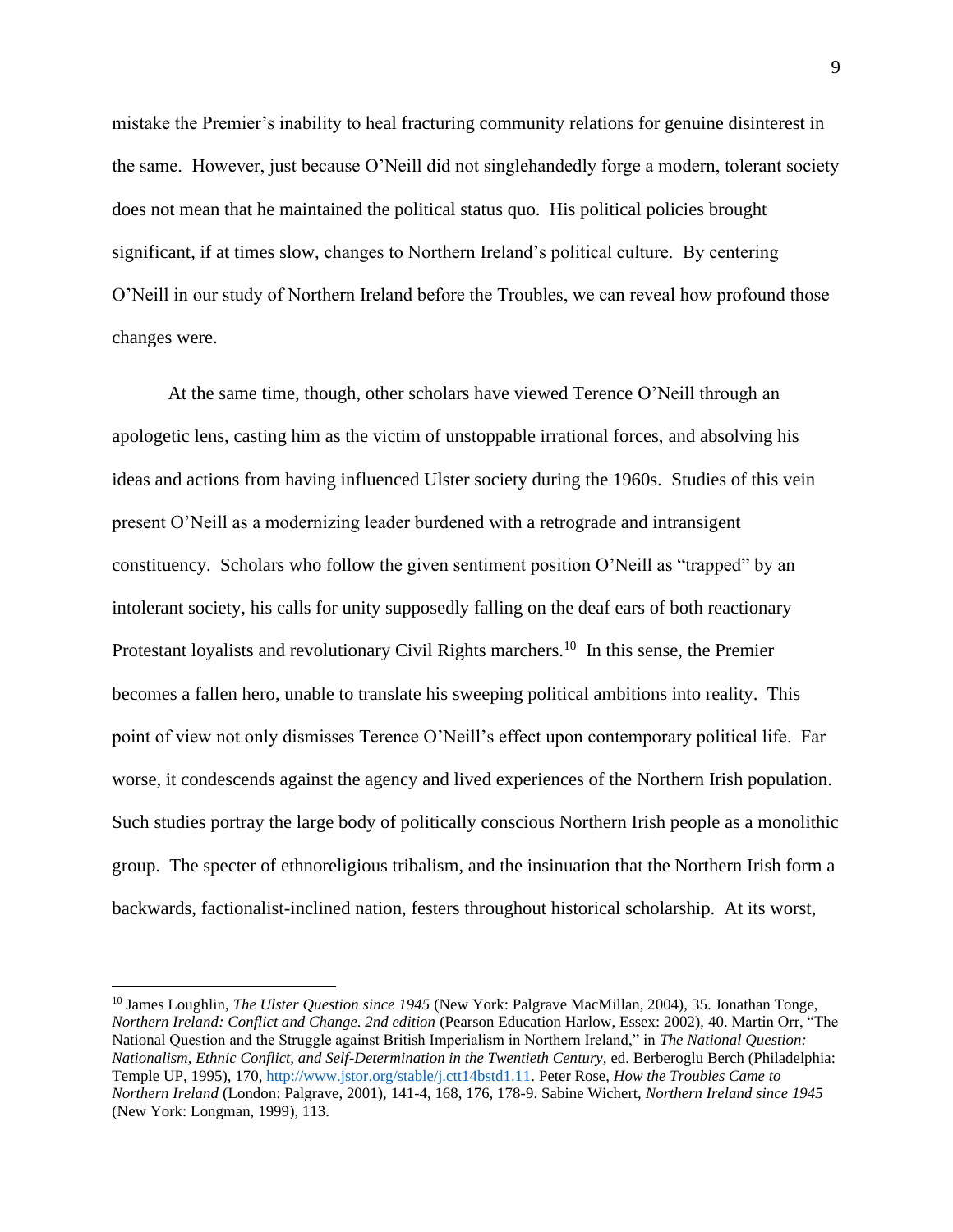this fixation with "[a]ncient hatreds" and "tribal" personalities deflects our understanding of how O'Neill influenced grassroots political identities.<sup>11</sup> We cannot discuss Terence O'Neill's hand in creating an industrial-consumer society and a more progressive political system without also engaging with his shortcomings, and his culpability in the chaos that began by summer 1969. He is as much guilty for ending the stability of the age as he is responsible for integrating the province into modern geopolitics. O'Neill's liberalism was complex. To give it a simplistic overview is a disservice to the citizens who lived under his government, as much as it is to the Premier's legacy.

Even when scholars have attempted to dissect O'Neill's policies, though, many have limited themselves to discussing the Premier's civil rights platform. Isolating the story of the O'Neill Ministry to this single issue means that we lose sight of the various ways in which the Prime Minister altered regional political culture. The Civil Rights movement itself was one of the most significant forces in Northern Ireland before the Troubles began. O'Neill's relationship with the movement deserves study to create a fuller picture of society undergoing collapse. Very few scholars have attempted to explain how the Premier's economic and social philosophy informed his Civil Rights platform. Seemingly any scholarly analysis that writes of Civil Rights issues as if they dominated O'Neill's time in office produces broad, detracting evaluations of his government as a "failure of reform."<sup>12</sup> But "O'Neillism"—the overarching political tenets that Terence O'Neill professed—encompassed far more issues than community relations. His beliefs on this as well as many other major social issues were not, as Feargal Cochrane has described

<sup>&</sup>lt;sup>11</sup> Johnathan Bardon, *A History of Ulster* (Belfast: The Blackstaff Press, 1993), 623 (first quote). Cochrane, "Meddling at the Crossroads," 161. Graham Walker, *A History of the Ulster Unionist Party: Protest, Pragmatism, and Pessimism* (New York: Palgrave, 2004), 285. Bell, *The Irish Troubles*, 86.

<sup>&</sup>lt;sup>12</sup> Orr, "The National Question and the Struggle against British Imperialism in Northern Ireland," 170 (quote). Wichert, *Northern Ireland since 1945*, 84. Cochrane, "Meddling at the Crossroads," 148-50. Cochrane, "Why Politics Failed and Violence Began," 37-9.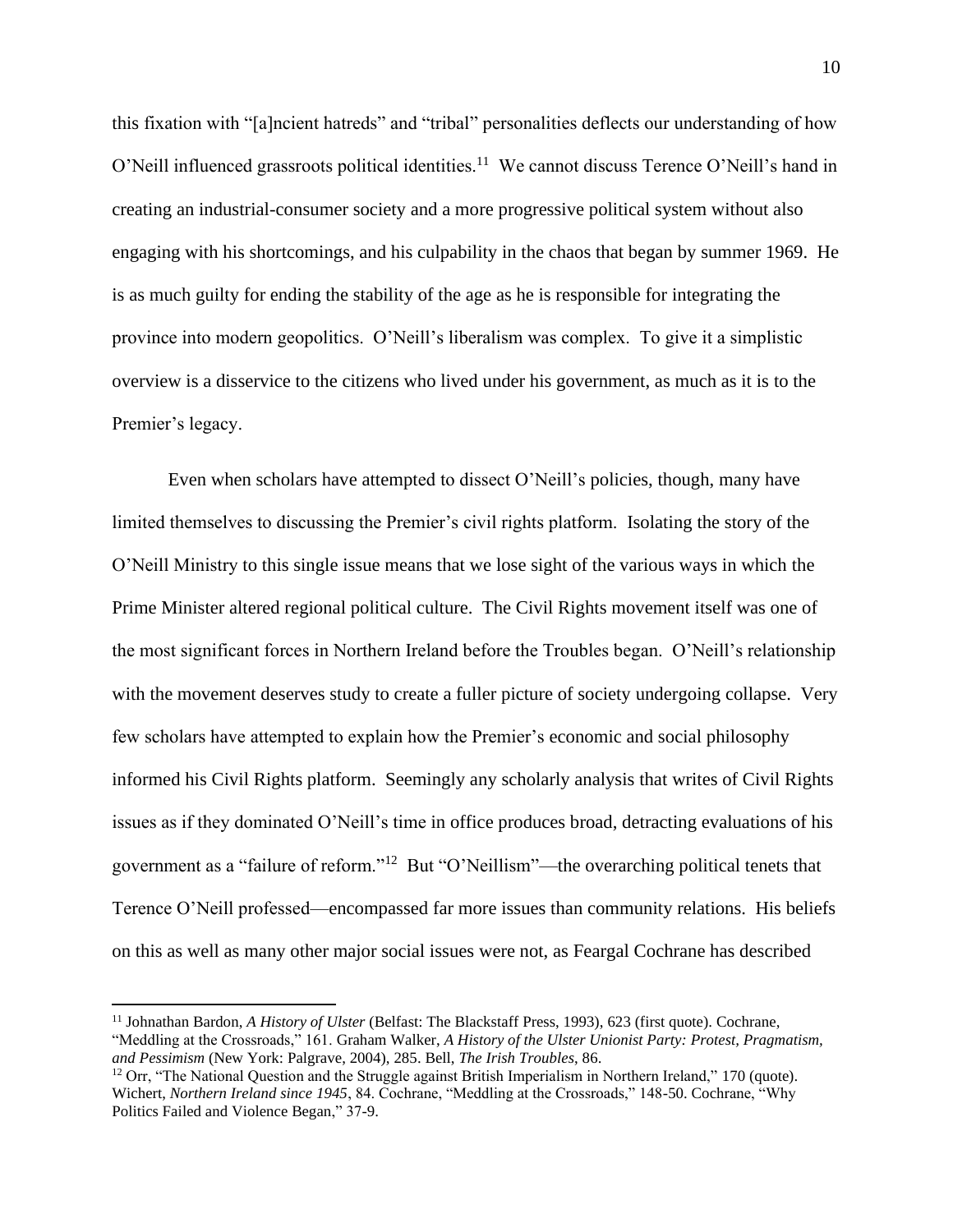them, "incoherent."<sup>13</sup> Addressing Civil Rights came late in O'Neill's government. This subject was but a fragment of his grand vision to make Northern Ireland a modern and industrialized liberal-democratic consumer society, which borrowed from both Western Cold War era political traditions in general, and post-war, one-nation British Toryism in particular.

Even though scholarship in the 1990s and 2000s has been more inclined to examine O'Neill's ideological influence upon Ulster unionism, very few scholars have comprehended his dynamic ambition to transform Northern Irish society. Only Marc Mulholland has begun to examine O'Neill's political agenda for all its reach and scale. The Premier was, Mulholland explains, "extraordinarily ambitious," his thoughts often lingering on Northern Ireland's potential to advance towards modernity.<sup>14</sup> Evidently no scholars, by contrast, have attempted to explicate O'Neill's understanding of modernity, or how his modernizing vision altered contemporary political discourse surrounding industrialization and consumer society. As O'Neill saw it, modernization—or the process of making Northern Ireland a modern state meant economic and political innovation. The province could become modern if it made constant investments in its own material development. Scholarship broadly seems to assume that O'Neill did not leave a significant imprint on Unionist politics, beyond splintering his own party. The multiple "political meanings" of the Premier's value system remain lost throughout most modern Northern Irish historiography.<sup>15</sup> Studies tend to emphasize how the O'Neill Ministry divided Unionist Party members, supposedly by pushing too hard for sociopolitical change. Beyond touching on O'Neill's community relations policies, however, these studies rarely

<sup>&</sup>lt;sup>13</sup> Cochrane, "Meddling at the Crossroads," 165.

<sup>14</sup> Marc Mulholland, *Terence O'Neill* (Dublin: University College Dublin Press, 2013), viii, 17.

<sup>&</sup>lt;sup>15</sup> J. D. Cash, "Taking Ideology Seriously: The Case of Northern Ireland" (PhD dissertation, Yale University, 1993), 188, [https://search.proquest.com/docview/304077392?pq-origsite=primo.](https://search.proquest.com/docview/304077392?pq-origsite=primo)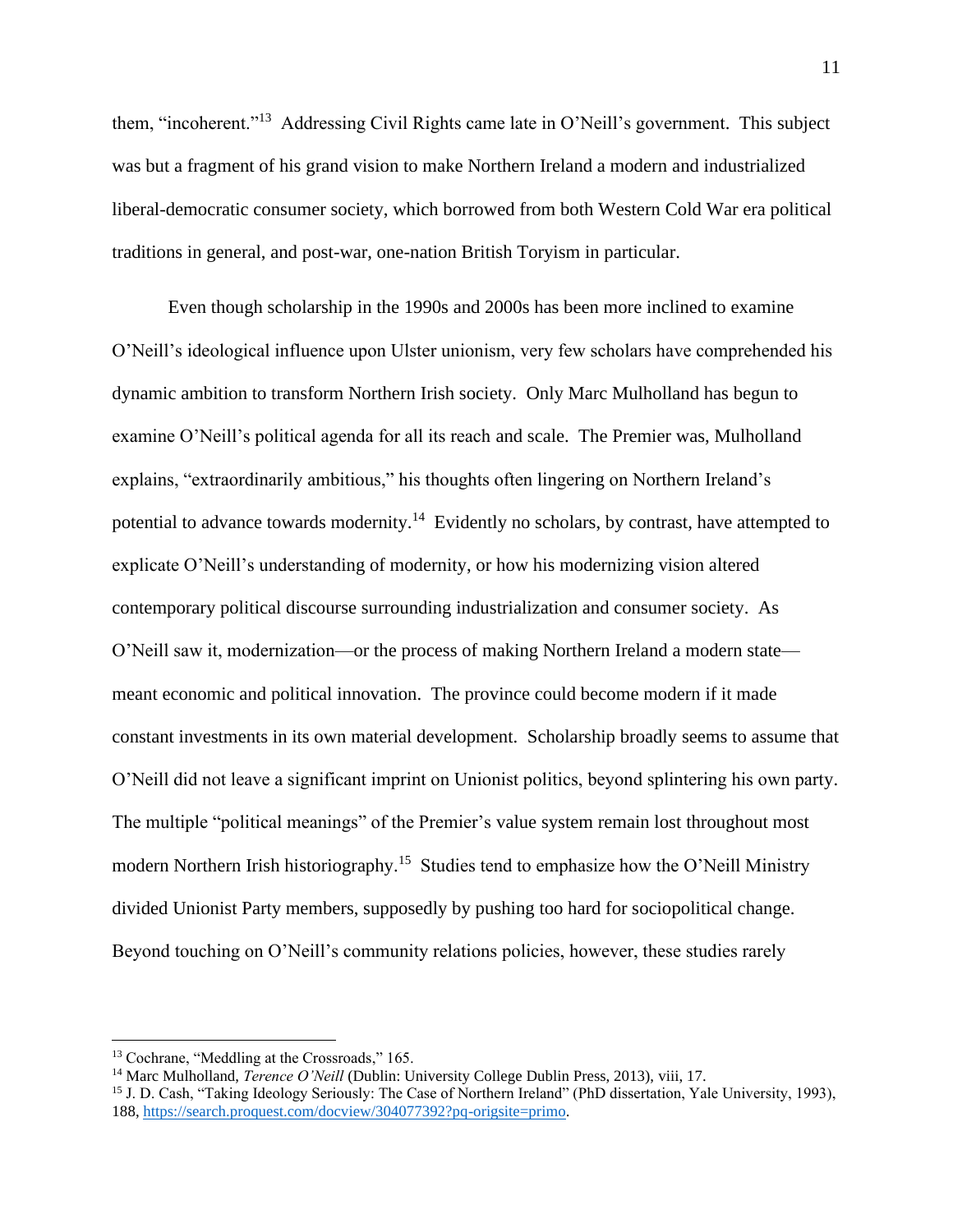explain in detail how the unionist community received O'Neill's overarching political agenda.<sup>16</sup> My study will show that this reaction was layered and in constant flux. Modernity intrigued many elements of early post-war Northern Irish society, even though the definition of and extent to which modernization was welcome differed across the province. As a result, Terence O'Neill's political values were influential and controversial to varying degrees. Striving to give Northern Ireland a greater place in the world, he widened the horizons of regional politics while simultaneously inviting greater inward division.

#### **O'Neill and Unionist Modernization**

To comprehend Terence O'Neill's modernization scheme, we must put his ideas into conversation with the modernization vogue that penetrated American and Western European society by the early 1960s, as this broad ideal informed his fixation with economic and material modernization. The early post-war era popularized the notion that, for a democratic state to be modern, it should harness its physical and human resources in order to advance economic growth. Growth as a benefit to public welfare thus became the golden standard of Western democratic statecraft into the 1950s and beyond. This standard unified state planning and investment with capitalist economics to create a liberal system that strove for big tent appeal.<sup>17</sup> A general goal for many Cold War democracies emerged: to accrue a stable welfare state which cooperated with private sector forces in order to promote growth. This idea translated into how states served their citizenry. From a focus on industrial-economic productivity came the

<sup>16</sup> Bell, *The Irish Troubles*, 53-55, 67. Cochrane, "Meddling at the Crossroads," 148, 161, 166. Walker, *A History of the Ulster Unionist Party*, 172, 180, 183. Mulholland, *Northern Ireland at the Crossroads*, 11, 198.

<sup>17</sup> Terrance G. Carroll, "Secularization and States of Modernity," *World Politics* 36, no. 3 (1984): 364, 366-7, 369- 71, doi:10.2307/2010379. Ellen Meiksins Wood, "Modernity, Postmodernity or Capitalism?," *Review of International Political Economy* 4, no. 3 (1997): 541, 543[, http://www.jstor.org/stable/4177238.](http://www.jstor.org/stable/4177238) Samuel P. Huntington, *The Clash of Civilizations and the Remaking of World Order* (New York: Simon & Schuster, 2011), 68- 9.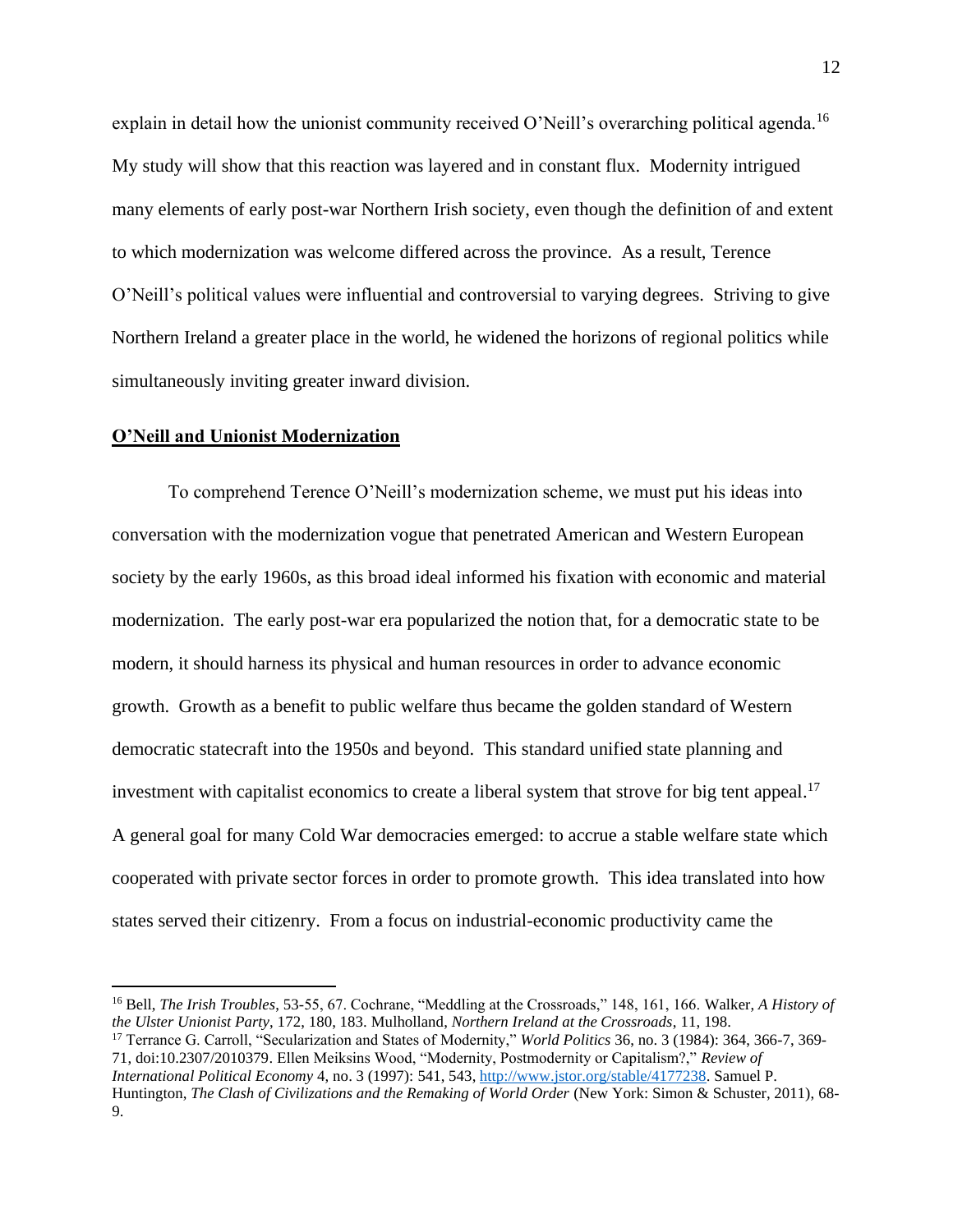corollary ideal of a consumer society, which consider the population's purchasing and distributing goods as a social boon, in addition to an economic positive. This concept of the "[m]ass consumerist society" achieved tremendous weight in post-war British politics, for as some commentators at the time argued, consumer society could stabilize the country by harmonizing class and cultural differences under the same shared consumer identity.<sup>18</sup> Throughout the Western democratic world, more broadly, economic progress and social progress (now defined as consumer wellbeing) were intertwined—the former induced the latter. This unified ambition of improving the national economy and its consumer base created a model of transforming the nation on a cultural level as much as a physical one.

By advancing a state-led push for economic growth and the inclusion of more consumers in the national economy, early post-war modernization sought to achieve cultural unity by professing a universalizing national culture. To an extent, this practice might stem from the emergence of the nation-state ideal from the nineteenth century onwards. By mid-century, however, the conception of modernity that would influence Terence O'Neill did not prioritize ethnic uniformity, but social uniformity around a shared national consumer value system. This state model discouraged local identities and local cultures. The "ideal" citizen of the modern country shed their local interests and embraced secular symbols of identity that might appeal to their national cohort throughout the country.<sup>19</sup> In Britain, arguably, the Crown served as such a symbol—a cultural icon of common fellowship under, and loyalty towards, the monarch. Conservative politicians deliberately constructed this symbol of the British nation. Although this

<sup>18</sup> Stanley Rothman, "Modernity and Tradition in Britain," *Social Research* 28, no. 3 (1961): 318, [http://www.jstor.org/stable/40969391.](http://www.jstor.org/stable/40969391)

<sup>19</sup> Nicos Mouzelis, "Modernity and the Secularization Debate," *Sociology* 46, no. 2 (2012): 207, [http://www.jstor.org/stable/43497252.](http://www.jstor.org/stable/43497252) Carroll, "Secularization and States of Modernity," 362-3, 366. Rothman, "Modernity and Tradition in Britain," 316.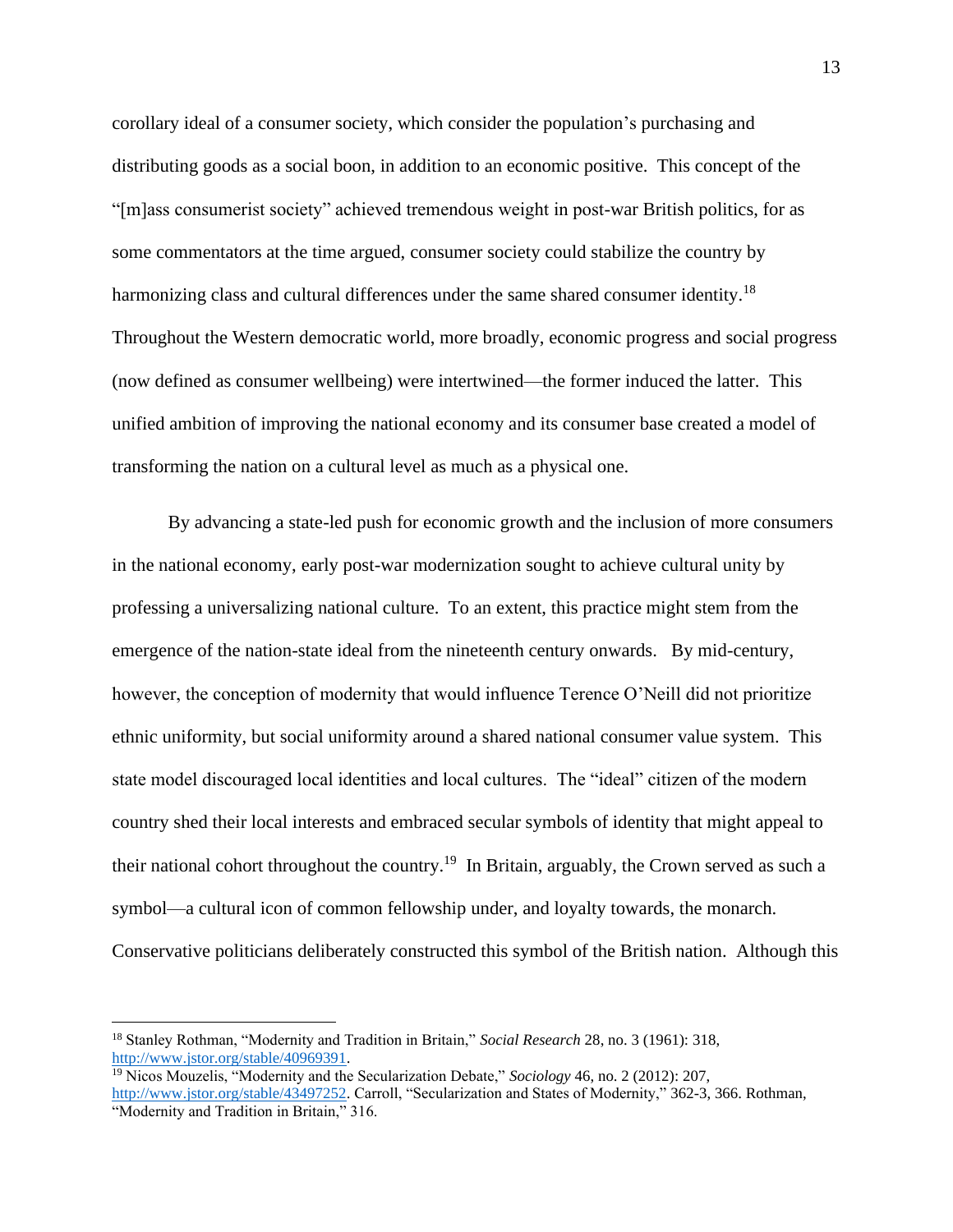token did not convince all Britons, it still influenced many people—including O'Neill himself. Nevertheless, while early post-war political modernization failed to transform the whole body of Western countries, the relevant ambitions of a common civic identity and national identity, as opposed to local ones, caught wind among the Western democratic political elite. Chief among modernity's political acolytes was Terence O'Neill. While much discourse on economic and political modernization raged throughout Great Britain, Northern Irish leaders proved as receptive to this debate as did politicians in England, Scotland, or Wales.

In concert with O'Neill's rise to power, 1950s and 1960s Britain underwent a political mood shift that favored "modern" political culture, invoking industry and technological merit in order to improve government efficiency and social wellbeing. Across Western Europe, the 1960s saw sweeping reform movements that championed social and political progress.<sup>20</sup> A decade prior in the United Kingdom, though, the quest for forward-oriented politics had already begun to grip regional society, albeit with different ends. The British modernization vogue of the 1950s invited a technocratic and meritocratic bureaucracy, in the hopes that rational planning and industrial-consumer economic development would create a lasting standard of social wellness. Proponents of this vision from C. P. Snow to Harold Macmillan almost universally championed materialism. Access to material goods within the mixed economy became one of the chief measurements of the reigning government's political success. Finding appeal among both Labour and Conservative ranks, this taste for material modernity swept across British political life.<sup>21</sup> A frenzied race to promote greater consumption, full employment, and consumer

<sup>20</sup> Mark Mazower, *Dark Continent: Europe's Twentieth Century* (New York: Vintage Books, 2000), 313.

<sup>21</sup> Aaron Edwards, "The NILP in Retreat, 1969–72," in *A History of the Northern Ireland Labour Party: Democratic Socialism and Sectarianism* (Manchester UP, 2009), 159, [http://www.jstor.org/stable/j.ctt155jfvm.12.](http://www.jstor.org/stable/j.ctt155jfvm.12) Guy Ortolano, *The Two Cultures Controversy: Science, Literature and Cultural Politics in Postwar Britain* (Cambridge: Cambridge UP, 2009), 10-11, 16-19. Mazower, *Dark Continent*, 313, 317. Peter Gurney, "The Battle of the Consumer in Post-war Britain," *The Journal of Modern History* 77, no. 4 (2005): 957, doi:10.1086/499831.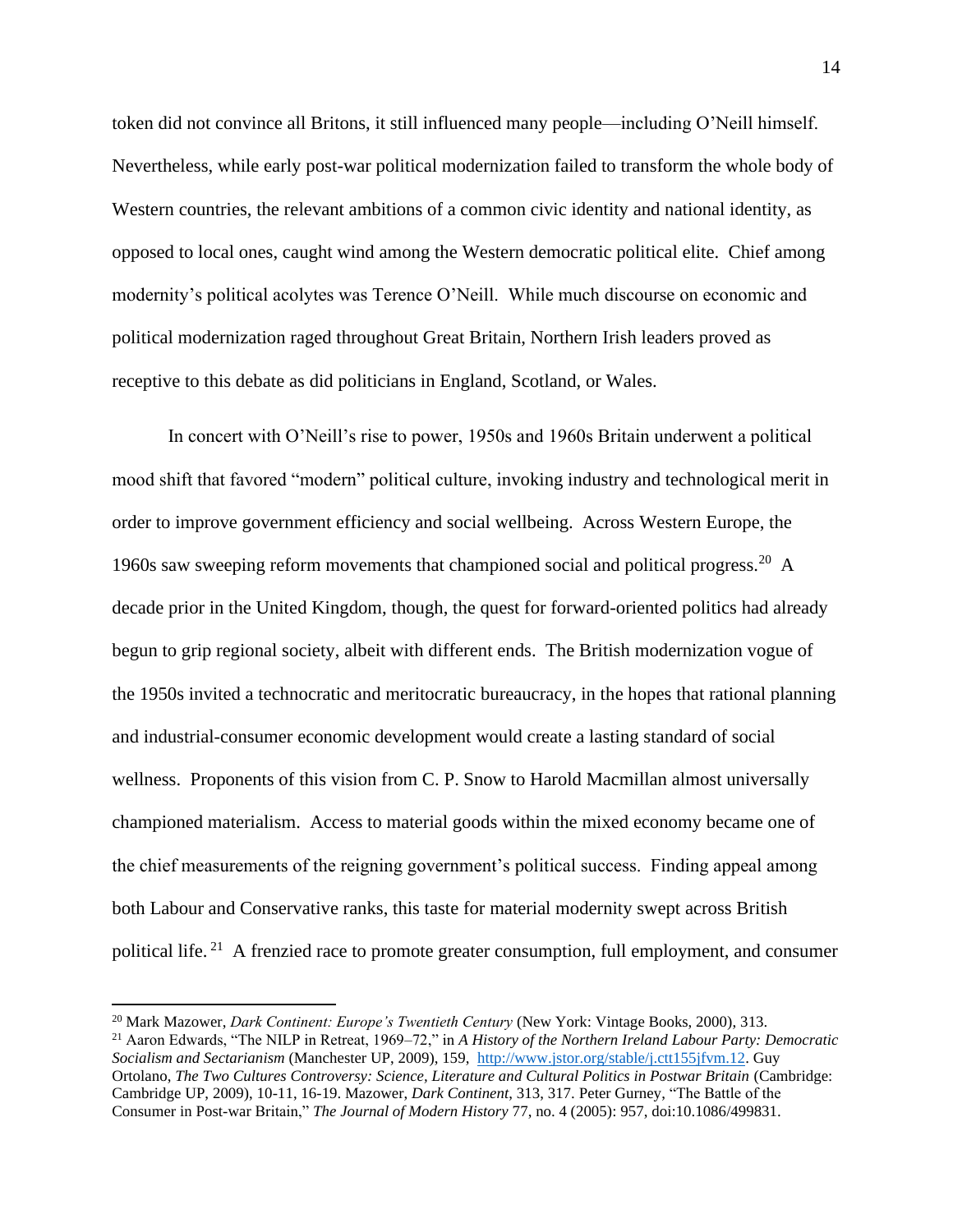happiness ensued. As Britain turned towards the 1960s, the limits of state power shifted in turn, taking all of the United Kingdom into a larger search for Cold War era political identity.

State expansion and state planning centered the modern British political culture, whose proponents expected government economic intervention to tend to the nascent consumer society. By the time O'Neill became Prime Minister of Northern Ireland, in 1963, the interventionist vogue was still relatively new in British politics. As recently as the mid-1950s, the British Conservative Party government had striven to lower taxation and spending, as well as deescalate state planning initiatives. Only by the tail-end of the decade did the Tory political establishment embrace tangible expansionist policies. Growth-based economic planning, government development councils, and even reshaped cabinet ministries which aimed to develop economic expansion all came into force during the late 1950s. The fear of socialism that asphyxiated the Third Churchill Ministry gradually faded. $22$  As Anthony Eden and particularly Harold Macmillan escalated government spending, the Conservative Party shifted its focus away from tempering an expanding welfare state, and it looked towards battling inflation—the byproduct of a growth-centric economic plan.<sup>23</sup> That Terence O'Neill introduced similar expansionist policies into Northern Irish politics as one-nation British Conservatives promoted them was no coincidence. O'Neill was crucial in transmitting this modernist vision of the state throughout his province. In Northern Ireland as in Great Britain, it was a novel concept concerning how the

<sup>23</sup> Cronin, *The Politics of State Expansion*, 209, 212, 215, 225-7. Harrison, *Seeking a Role*, 304-5, 308. Konrad H. Jarausch, *Out of Ashes: A New History of Europe in the Twentieth Century* (Princeton, NJ: Princeton UP, 2015), 301, 412-3, 564. Mark Pitchford, "Macmillan and Home: 'Pink Socialism' and 'True-Blue' Conservatism, 1957– 64," in *The Conservative Party and the Extreme Right 1945-1975* (Manchester UP, 2011), 69, 95,

<sup>22</sup> James Cronin, *The Politics of State Expansion*: *War, State and Society in Twentieth-Century Britain* (New York: Routledge, 2001), 16-17, 201-3, 208, 209, 212, 215, 225-227. Brian Harrison, *Seeking a Role: The United Kingdom, 1951-1970* (Oxford: Oxford UP, 2009), 302.

[http://www.jstor.org/stable/j.ctt155jbgg.8.](http://www.jstor.org/stable/j.ctt155jbgg.8) Mark Garnett and Kevin Hickson, "Harold Macmillan," in *Conservative Thinkers: The Key Contributors to the Political Thought of the Modern Conservative Party* (Manchester UP, 2009), 11, 17, [http://www.jstor.org/stable/j.ctt155j5r6.5.](http://www.jstor.org/stable/j.ctt155j5r6.5)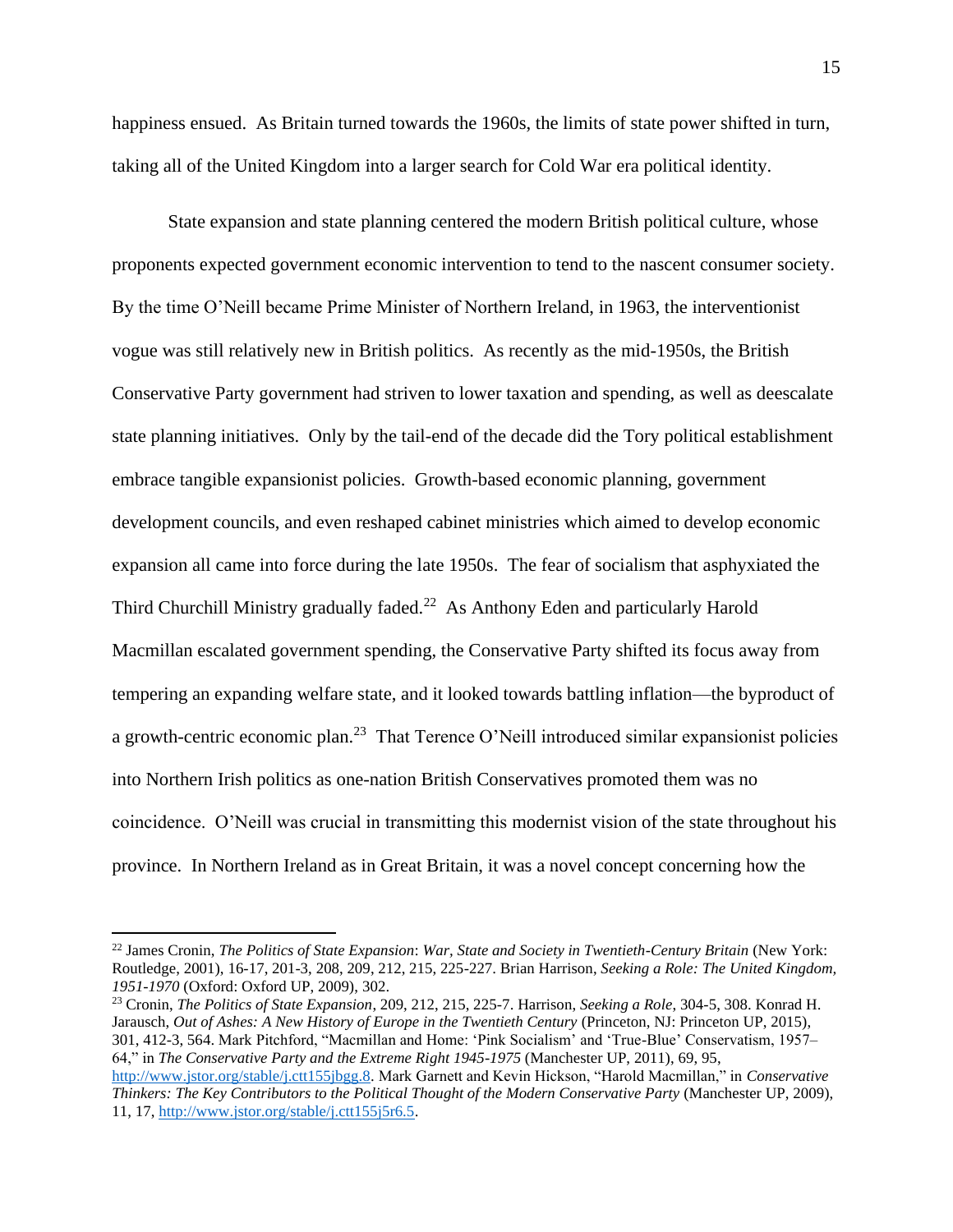state should govern. However, the British vogue of modernity did not translate smoothly into the Northern Irish political context. As O'Neill drew from his English counterparts, conservative Ulster loyalists, grassroots Catholic activists, and moderate Unionist Party leaders adapted and co-opted modernity to meet their own end-goals. An ideological storm ensued that remolded the province throughout the 1960s.

Although O'Neill legitimized the pursuit of "modern" and "progressive" policies in establishment politics, he did not monopolize these terms, as different factions in Northern Irish society championed alternative understandings of modernization. The broad prospect of a Northern Ireland that marched in step with the modern world appealed to people across the province. From the working-classes to the political elite, economic expansion and "modernity," in its most lucid sense, tantalized Northern Irish community leaders.<sup>24</sup> Of course, few agreed on the boundaries of modernity, as well as whether economic progress should herald social change, beyond the emergence of a consumer society. O'Neill hoped that rising consumerism might smooth over lingering ethnosectarian tensions across Northern Ireland and eliminate the importance of ethnocultural identity among his Unionist Party voting base and Civil Rights activists.<sup>25</sup> Granted, in O'Neill's vision, welcoming modernity did not mean that longstanding social differences would fade overnight.<sup>26</sup> The end-goal of social harmony that modernity especially O'Neill's modernity—pursued seemed intangible without a consensus vision for

<sup>&</sup>lt;sup>24</sup> Marc Mulholland, *Terence O'Neill*, ix. Jeremy Smith, "'Ever Reliable Friends'?: The Conservative Party and Ulster Unionism in the Twentieth Century," *The English Historical Review* 121, no. 490 (2006): 81, [http://www.jstor.org/stable/3806241.](http://www.jstor.org/stable/3806241)

<sup>25</sup> Mulholland, *Northern Ireland at the Crossroads*, 37-42. Sarah Campbell, "The Plough and the Tricolour: Gerry Fitt and the Evolution of Nationalist Politics in Northern Ireland, 1959–69," in *Gerry Fitt and the SDLP: In a Minority of One* (Manchester: Manchester UP, 2015), 186[, http://www.jstor.org/stable/j.ctt1mf7077.7.](http://www.jstor.org/stable/j.ctt1mf7077.7)

<sup>&</sup>lt;sup>26</sup> James G. Mac Laughlin and John A. Agnew, "Hegemony and the Regional Question: The Political Geography of Regional Industrial Policy in Northern Ireland, 1945-1972," *Annals of the Association of American Geographers* 76, no. 2 (1986): 247-8, [http://www.jstor.org/stable/2562847.](http://www.jstor.org/stable/2562847)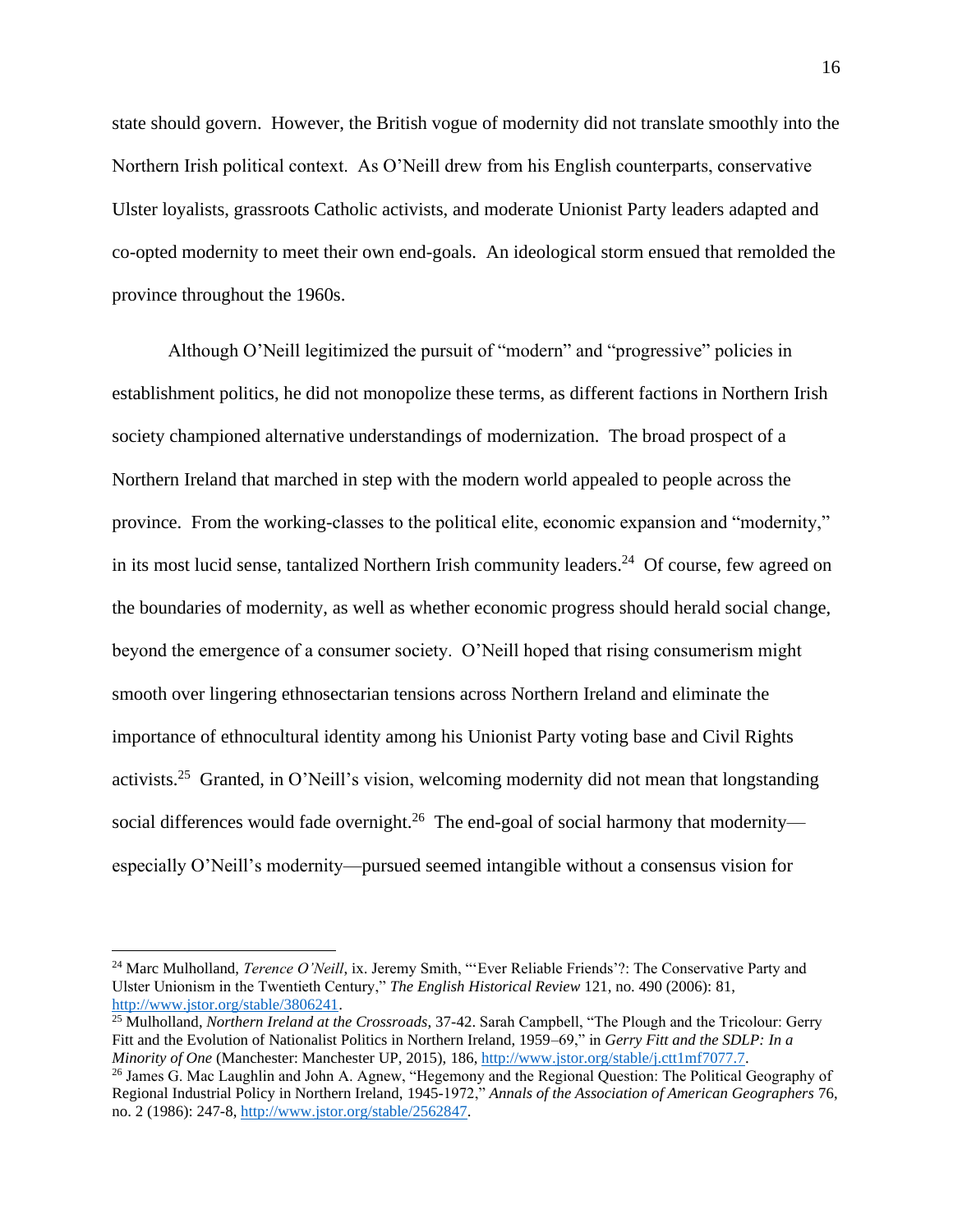Northern Ireland. Where Great Britain's political establishment witnessed a broad political consensus favoring a new democratic consumer society, Northern Ireland was fractured.

Terence O'Neill failed to transform Northern Ireland into a perfectly harmonious consumer society largely because his agenda conflicted with older unionist political traditions. Unionist political culture preceding O'Neill approved of economic growth, but it championed social order and the defense of Protestant cultural sovereignty above all else. The Premier stood against the legacy of insular unionist politics, which ever feared perceived slights against the Protestant community. By proposing to transform Northern Ireland, O'Neill rekindled the anxious passions of the loyalist community. Much loyalist opposition to O'Neill's reforms stemmed from the assumption that a universalizing society which balanced British and Ulster identities meant either oppressing the Protestant population, elevating a seemingly "disloyal" Catholic community, or committing both acts at once.<sup>27</sup> Within the Ulster Protestant population, the legacy of the Irish revolutionary period and centuries of apartheid politics created immense distrust for Irish Catholics by the 1960s. Catholic people in Northern Ireland became little more than fifth columnists of an aggressor nation to the vocal elements of Northern Ireland's ardent loyalist population.<sup>28</sup> Terence O'Neill's occasional unwillingness to communicate directly with this vocal minority, particularly within the Protestant working-class, only aggravated their fears. Thus, what J. D. Cash has called the Prime Minister's "attempt to rework Unionism as an inclusivist ideology" remained egregiously misunderstood by some at the time.<sup>29</sup> Whether out of stubborn refusal to commune with Protestant loyalists, in addition to Roman Catholics, or out of sheer ignorance towards the loyalist philosophy's fears, O'Neill reaped his own doom. He

<sup>27</sup> Michael MacDonald, "Blurring the Difference: The Politics of Identity in Northern Ireland," *South African Sociological Review* 3, no. 1 (1990): 19[, http://www.jstor.org/stable/44461166.](http://www.jstor.org/stable/44461166)

<sup>&</sup>lt;sup>28</sup> MacDonald, "Blurring the Difference," 22, 24.

<sup>29</sup> Cash, "Taking Ideology Seriously," 210.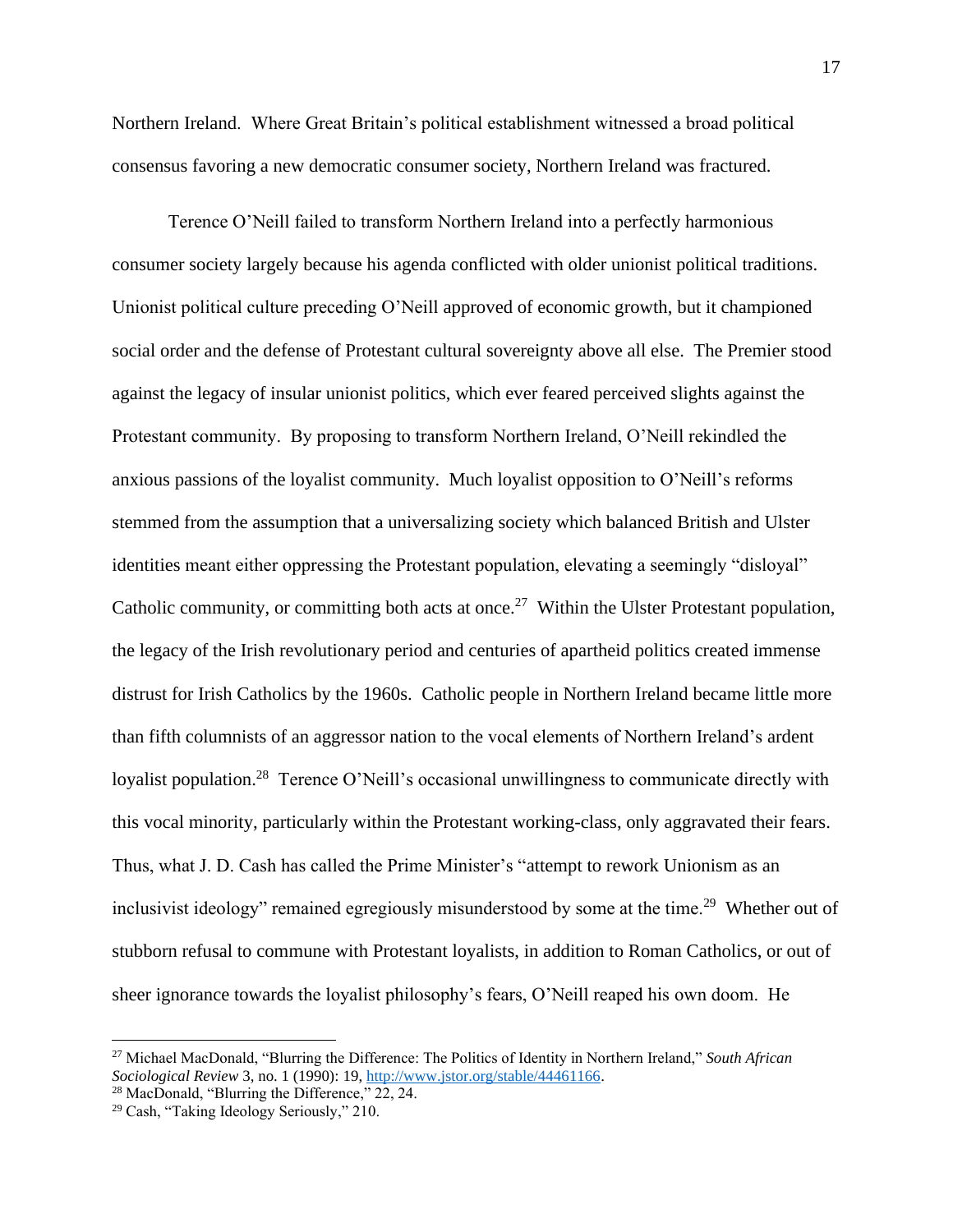refused to temper his bold and transformative rhetoric for the sake of public appearance, and his effort to nurture a new Northern Ireland suffered accordingly.

Despite this failure to shape loyalist sentiments, however, Terence O'Neill's legacy remains one of daring political change, and his intent to recreate Northern Ireland ensured that old sectarian political norms would face steep resistance for decades to come. Throughout his time in office, O'Neill declared the coming of a "new Ulster."<sup>30</sup> This phrase heralded many things. It represented his vision of economic growth and consumer organization, and the physical and cultural evolution of his province; the abolition of unflinching sectarian party politics, and the beginning of Northern Ireland's full participation in the European community. Although O'Neill promised that government planning would change Northern Ireland throughout his Ministry, he also positioned the new Ulster as a movement to which all Northern Irish people were beholden. As he led the charge towards a clearer provincial modernity, his constituents would, he imagined, cooperate to build that harmonious consumer society themselves. He aspired to bring Northern Ireland into the fold of post-war Western politics as a nation-state worthy of recognition—one which could benefit the global industrial community through its economic and cultural feats of strength. This vision of a Northern Ireland transformed did not fulfill itself in the ways O'Neill may have imagined when he first succeeded to the Premiership. The Prime Minister's works shook the province regardless. In great part due to his efforts, Northern Ireland would end the 1960s forever ingrained within the modern world.

<sup>&</sup>lt;sup>30</sup> "The Prime Minister's Message to the 'Unionist,'" 26 November 1963, PM/5/31/36. O'Neill, speech to the Annual Dinner of the Cardiff and District Ulster Association, 13 March 1964, 2. UUC Yearbook, 21 March 1968, D1327/20/1/30, 11. Terence O'Neill, *Ulster at the Crossroads* (London: Faber and Faber, 1969), 197.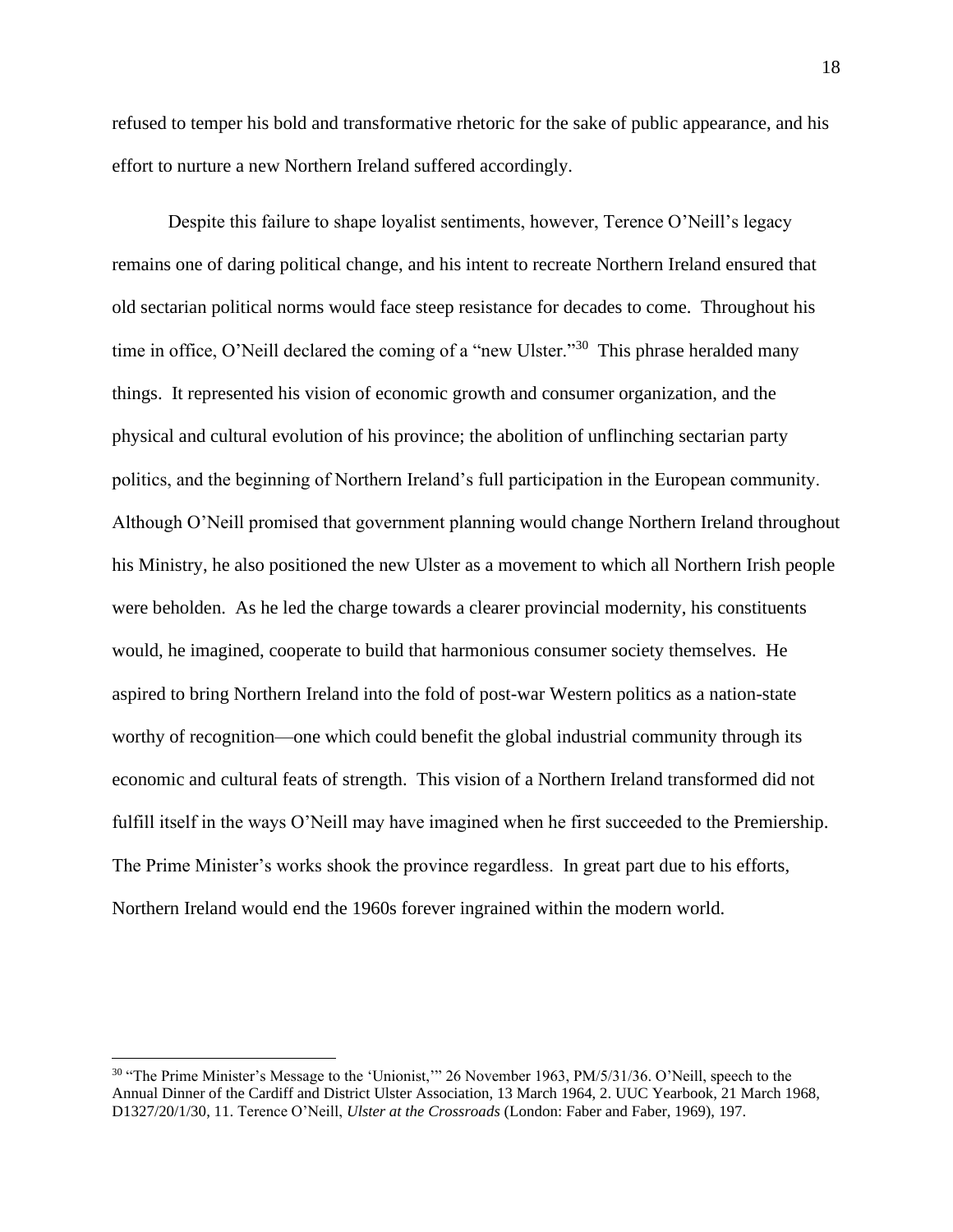#### **A Legacy Hidden No More**

Historical studies of the O'Neill Ministry remain a misunderstood subject, as many scholars contest the extent to which, and even whether, Terence O'Neill was a meaningful actor in pre-Troubles History. Such studies often lose sight of the impact that individual leaders wielded amid the tumultuous and localized processes that visited Northern Ireland on what would be the eve of political breakdown. O'Neill remains a consistent victim of this analytic outlook. By marking the Premier as destined to political failure, scholarship muddies the collective histories of Northern Irish people with fatalistic analysis. The reality is that O'Neill wielded tremendous power in his time. He at once held great responsibility for both the outbreak of violence in the late 1960s, and Northern Ireland's dramatic entry into the geopolitical discourse of the Cold War. He shattered the mold of contemporary Northern Irish politics. A thorough examination of how this change occurred reveals not only the rich ideological discourse that visited Northern Ireland before the Troubles. It also illuminates the fluid meaning of "modernity," "progress," and national identities. Terence O'Neill irreparably upended Northern Irish political culture. As the province crept further towards social dissolution, it simultaneously greeted the wide, brilliant, and indefinite horizons of the post-war world.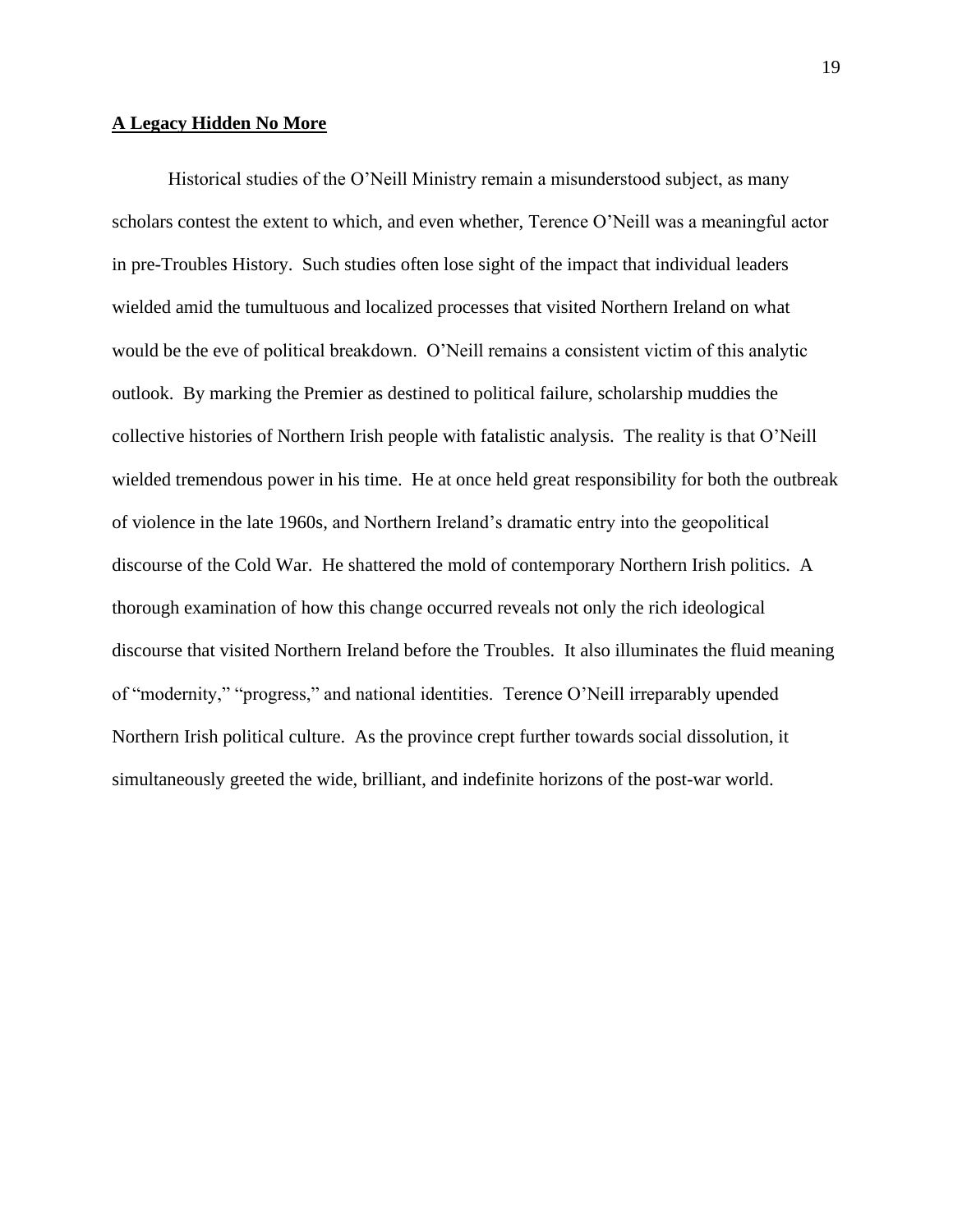# **Chapter I: The Anguish of Reform in Early Northern Irish Politics**

### **The Problem of Ulster Unionism**

From the foundation of the Northern Irish state in 1921, until 1963, the province witnessed an almost unchanged political system. The locally dominant principle of Ulster unionism argued that Northern Ireland should remain an inseparable part of the United Kingdom. To many within unionism's Protestant base, significant political change threatened to destabilize this constitutional position.Between the early 1920s and the early 1960s, political change died in the stagnant waters of Unionist Party rule. Successive Northern Irish governments prioritized safeguarding the region's constitutional attachment to the United Kingdom above all else. A discriminatory ethnoreligious state suited the needs of Ulster's political elite, if it meant retaining that bond.<sup>31</sup> Over time, however, the Northern Irish population witnessed slowing economic growth, unemployment, and broad frustration against reigning political traditions by the middle of the twentieth century. Up to the Second World War and into the early post-war era, Northern Ireland's politics were an undisturbed morass. Systematic change was not destined by the early 1960s, yet nor would the political status quo remain in place. As Northern Ireland's economic fortunes contrasted the speedy development of mainland Britain, Ulster unionists and Irish nationalists expressed desire for political change all the same.<sup>32</sup>

In this way, as the post-war years marched on, the unproductive discourse of regional politics exposed how necessary institutional reforms had become. However, neither community

<sup>&</sup>lt;sup>31</sup> For a more thorough examination of Ulster unionism's violent, culturally focused, and overwhelmingly identarian origins, see Graham Walker, *A History of the Ulster Unionist Party*, particularly 1-36.

 $32$  For studies that depict the outbreak of the Troubles as the (supposedly inevitable) product of "tribalism" and longue durée ethnoreligious animosities, see Bardon, *A History of Ulster*. Cochrane, "Meddling at the Crossroads." And Rose, *How the Troubles Came to Northern Ireland.*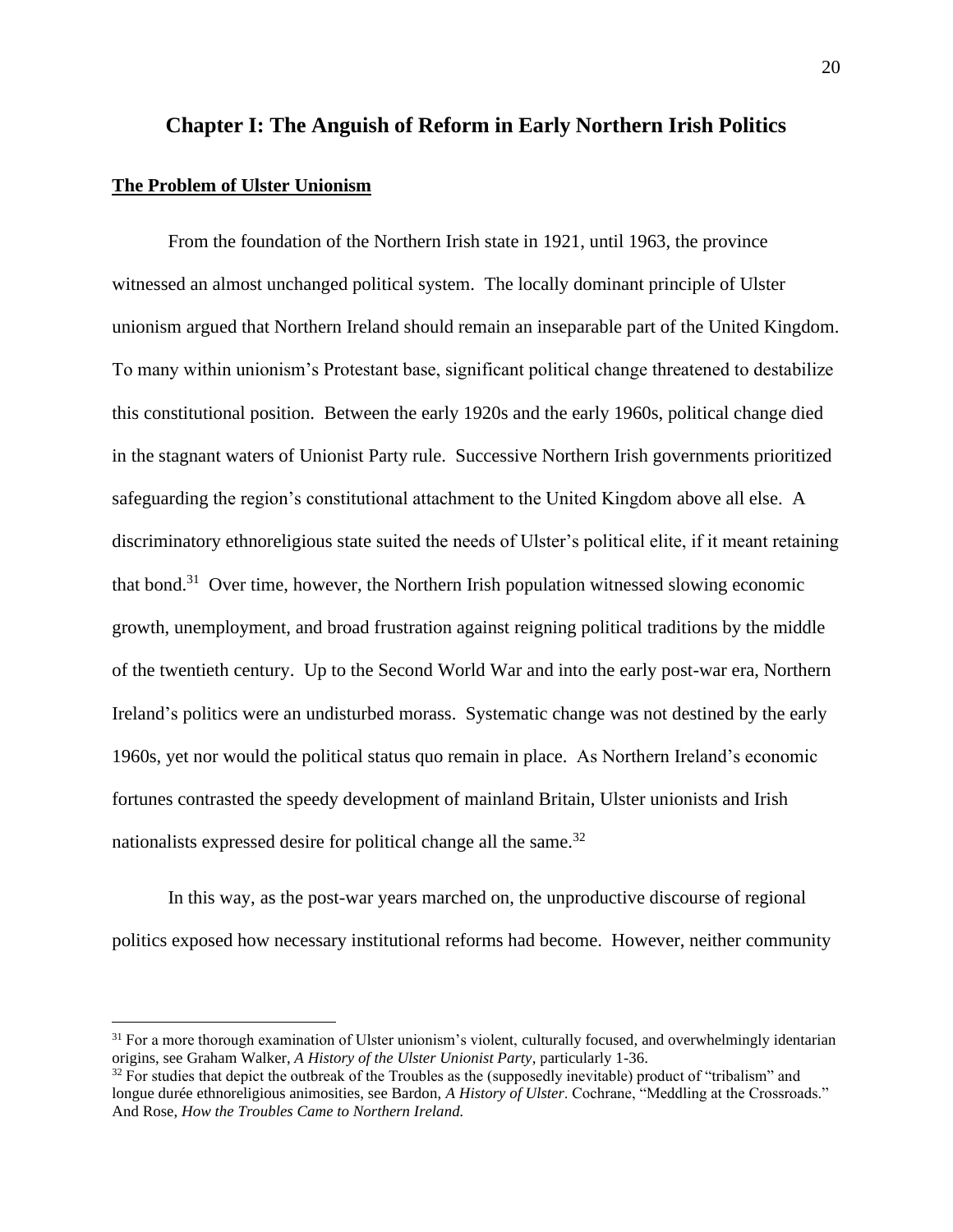agreed on the extent or pace of these reforms. Different ideological camps festered within the unionist community, in particular, and this controversy later complicated the execution of socioeconomic change in the 1960s and beyond. An immobile balance of powers enervated the political system, seemingly inhibiting the possibility of change originating in high politics. Certainly, demand for some political reforms—such as modern industrial economic policies, to compete within increasingly globalized world economy—seemed all but universal. However, longstanding issues like political discrimination and the Unionist Party's emphasis on communal separation would not end without duress. Changes to this political culture seemed tantalizingly close during the 1950s and 1960s, just as they appeared too distant to achieve in the immediate present. Case in point, the hegemony of unionist politics produced a weak opposition in Northern Ireland; yet the weakness of opposition parties meant that political change was more likely to arrive from within Unionist Party ranks. Nevertheless, the leaders who tried to execute such change also faced intransigent resistance from a conservative party base. While decaying political traditions legitimized reformism in regional politics during the early post-war era, historical sectarianism complicated this push for change, sowing the seeds of a painful political transition that forever altered life in Northern Ireland.

#### **A Divided State: Northern Irish Politics from Partition to the 1960s**

The history of unionism in Northern Ireland is as intricate as unionism itself, for at its core, this set of principles began as an ideology, and not a political system. As the debate over Home Rule bifurcated Ireland's sectarian populations, leading Protestant politicians curried their influence in the North through fear. Figures such as Edward Carson, Unionist Party leader from 1910 to 1921, disseminated the notion that a Catholic-dominated Home Rule Ireland would not only sever Protestants' ties to the United Kingdom, but absolve the unique cultural lineaments of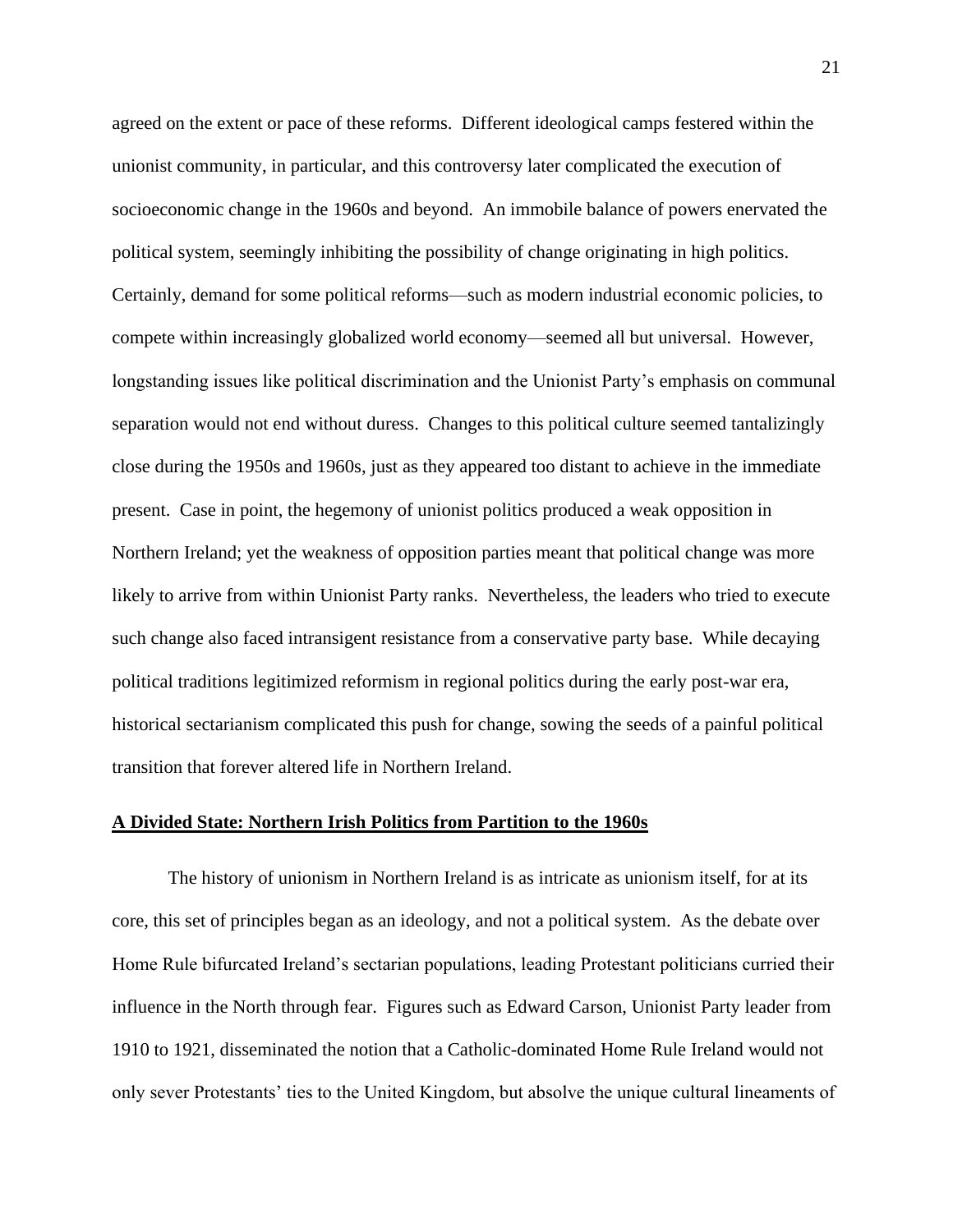the Ulster Protestant population.<sup>33</sup> Some scholars have noted how Ulster unionism began by invoking the shared heritage of Protestant people living in Ireland. However, it also emerged from a point of tension. As Carson and others fabricated the mythos of a distinct Ulster Protestant identity, however, exclusionary rhetoric dominated political life in the region more than did encouragements of Britishness. A proper unionist was against Home Rule, and they fended off Catholic incursion against Protestant autonomy; they spurned the newfound Irish Republic, and they opposed changes to the so-called Protestant way of life.<sup>34</sup> This oppositional stance won high esteem in the Protestant population of Ulster, over 470,000 of whom signed the Ulster Covenant of 1912, which denounced the authority of a potential Home Rule Parliament in Dublin.<sup>35</sup> At the prodding of their political leadership, Ulster Protestants began to imagine themselves at siege. Any Roman Catholic was a potential enemy. These divided communities formed the basis of the new Northern Irish statelet in 1921, after the Partition of Ireland. Unionist identity became an unwelcoming fortress, and defensive-minded intransigence dominated unionist politics for decades onwards.

Over time, this fear of incursion against the Protestant population by an all-Ireland Catholic majority nurtured suspicion that the Catholic community was a threat to Protestant peoples' well-being, turning Catholics into second-class citizens. The divisive rhetoric of Edward Carson, and later that of Northern Ireland's first Prime Minister, James Craig, formed a legacy of terror. Even after the Northern Irish state emerged to defend Protestant interests, its place seemed insecure to much of the religious majority. The prospect of a Catholic takeover

<sup>33</sup> Graham Walker, *A History of the Ulster Unionist Party*, 1, 6.

<sup>34</sup> Walker, *A History of the Ulster Unionist Party*, 2, 5-6, 25, 34-35. Mac Laughlin and Agnew, "Hegemony and the Regional Question," 252, 259.

<sup>35</sup> "About the Ulster Covenant," *NIDirect*, accessed 18 January 2020, [https://www.nidirect.gov.uk/articles/about](https://www.nidirect.gov.uk/articles/about-ulster-covenant)[ulster-covenant.](https://www.nidirect.gov.uk/articles/about-ulster-covenant)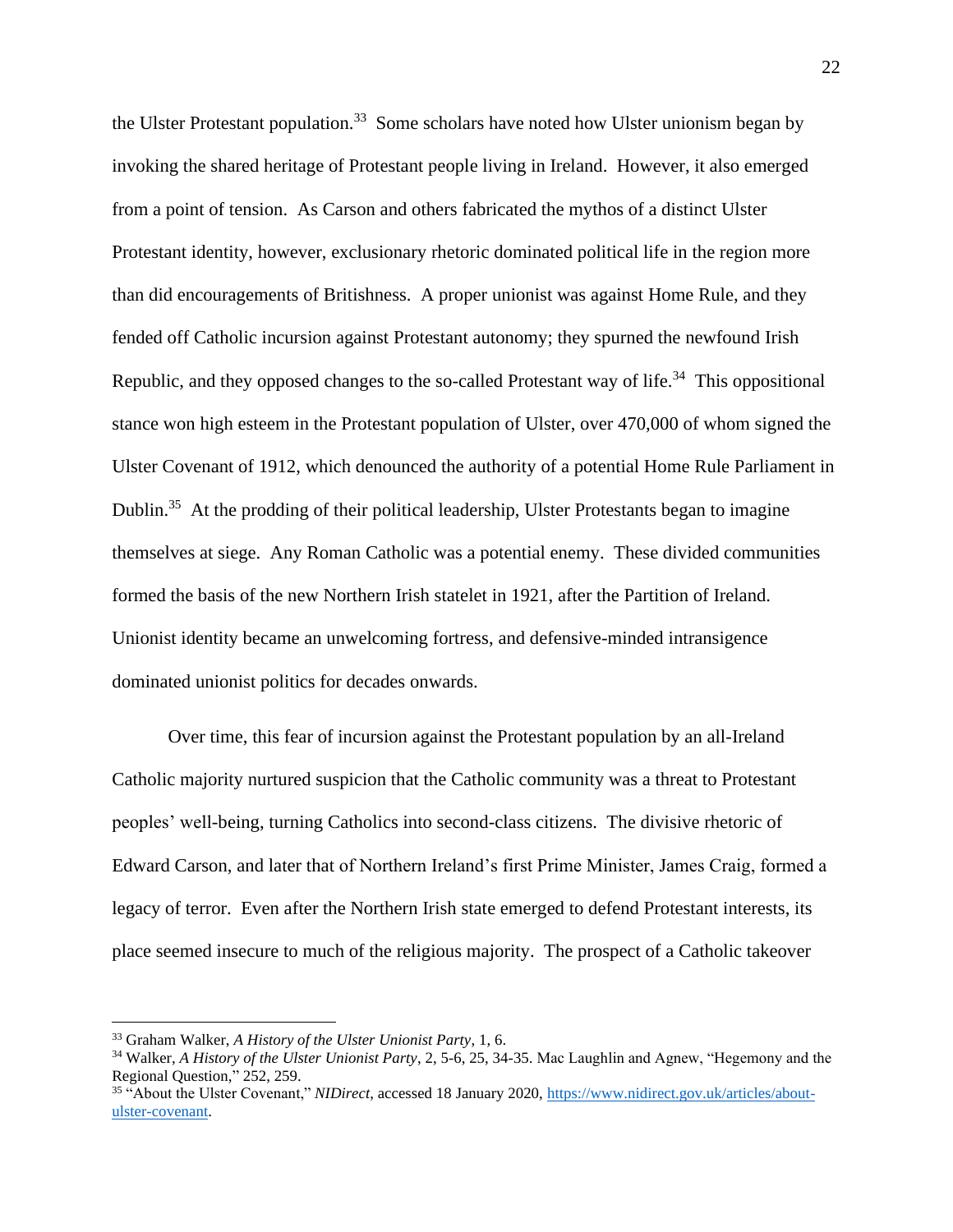was ever on the horizon. The minority population became a symbol of disloyalty—because they were not British, "not like us." Many Protestants assumed them to be enemies unless proven otherwise.<sup>36</sup> Although Protestants were the dominant population within Northern Ireland, their minority status in the island as a whole provoked deep-set anxiety in the Northern Irish political class. The 1937 Constitution of Ireland's ideal for a unified republic across "the whole island of Ireland," in addition to Ireland's 1948 departure from the Commonwealth, only compounded the outlook of unionist politicians.<sup>37</sup> As a direct result of the Protestant community's fears, unionist politicians used their position to defend that of Protestants within Northern Ireland. An unrestrained Protestant paramilitary force in the Royal Special Constabulary, a Protestant-run judiciary system, and public sector workers' mandatory oaths of allegiance to the Crown were preemptive defensive tools. The figures in Stormont who conceived of this system intended to simultaneously safeguard Protestants and silence the voices of allegedly violent Catholics.<sup>38</sup> Ironically, these measures further constrained the social conditions and political horizons of the Catholic community. The imagined grievances of Protestants created a sectarian state ideology that formed genuine, pressing grievances for the minority population. The tension from these conditions would escalate until, at last, they burst onto the stage of the 1960s.

London's declining relationship with Stormont throughout the early twentieth century accelerated ongoing discrimination in Northern Ireland, as the British government's negligence towards Ulster affairs tacitly justified the Unionist Party's unchecked rule. In the first two decades of the twentieth century, the Unionist Party of Northern Ireland was, in effect, a regional

<sup>36</sup> Bell, *The Irish Troubles*, 24, 71. Cochrane, "Why Politics Failed and Violence Began," 34-35.

<sup>37</sup> Bunreacht na hÉireann (Constitution of Ireland), Articles 2 and 3, 1937, [https://celt.ucc.ie/published/E900003-](https://celt.ucc.ie/published/E900003-005/text002.html) [005/text002.html.](https://celt.ucc.ie/published/E900003-005/text002.html) Thomas Hennessey, *Northern Ireland: The Origins of the Troubles* (Dublin: Gill and Macmillan, 2005), x-xi. Ken Bloomfield, *Stormont in Crisis: A Memoir* (Belfast: The Blackstaff Press, 1994), 66. Wichert, *Northern Ireland since 1945*, 31.

<sup>38</sup> Geoffrey Bell, *The Protestants of Ulster* (London: Pluto Press, 1976), 39-40.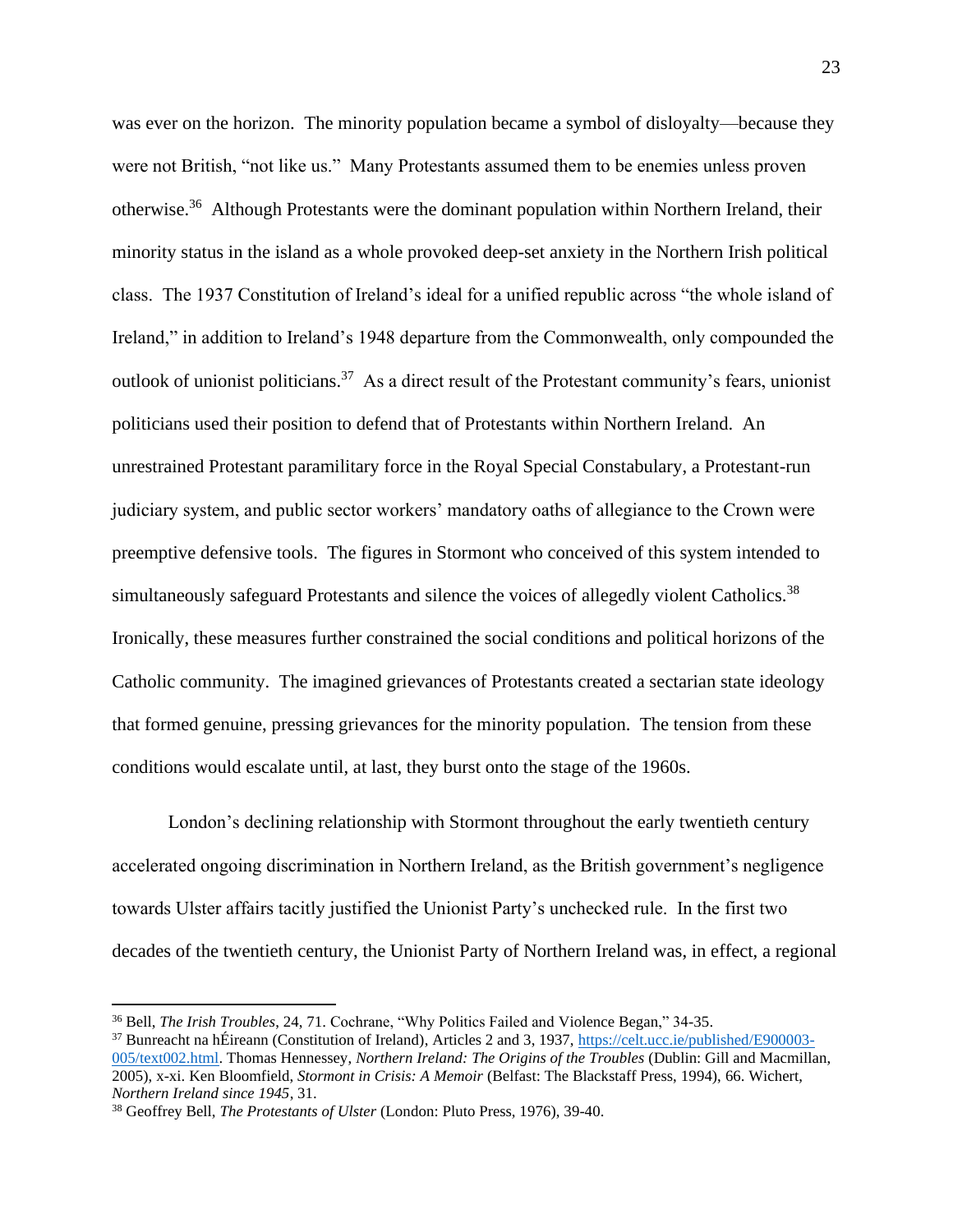arm of the larger Conservative Party. Beginning with Partition, however, the devolved status of Northern Ireland left British Tories more and more unconcerned with the governance or political traditions of that province. As British Conservatism remolded itself under nebulous "English" cultural values, the sectarian Ulster identity of unionist politics became increasingly unhelpful towards advancing Conservative Party interests in Britain.<sup>39</sup> A mere five Unionists served as parliamentary secretaries or private secretaries in Westminster from 1921 to 1970.<sup>40</sup> The Conservative Party had not just left Northern Ireland alone—English Tories and Toryism had all but forgotten the region. At the same time, the mainland Labour Party's absent cooperation with Stormont added to an escalating cultural divide that split the islands. The dearth of contact between Ulster Unionists and British Labour forces created a pitiful misunderstanding among the two parties. Even before the civil rights movement emerged, Unionist leaders in the 1960s tended to see the Labour Party as faceless agents of spectral Socialism, spoken of in similarly grim terms as the revolutionary leftism of Irish Republican movements.<sup>41</sup> British disinterest had fostered a stark independent streak in Northern Ireland. Until the region produced leadership who eagerly sought to bring their region into conversation with British politics, the affairs of the distant province would remain obscured in—and unchecked by—Great Britain.

Left to their own devices, successive Unionist governments employed legal repression to quell a potential Catholic uprising, creating a police state that grew more and more in need of reform. In 1922, Stormont instituted the Civil Authorities (Special Powers) Act, which granted an almost unrestricted range of action to the regional policing force, led by the Royal Ulster Constabulary (RUC). The text of the Act stipulated that its regulations intended to uphold

<sup>39</sup> Smith, "'Ever Reliable Friends'?," 70, 75-78, 81-83.

<sup>40</sup> Harrison, *Seeking a Role*, 427.

<sup>&</sup>lt;sup>41</sup> Minutes Book of the Ulster Unionist Council, 8 April 1965, 6 October 1965, D1327/22/3. "Strength of Unionism is Reaffirmed: Ulster Unionist Council Annual Report for 1966," 18-19, PM/5/31/31.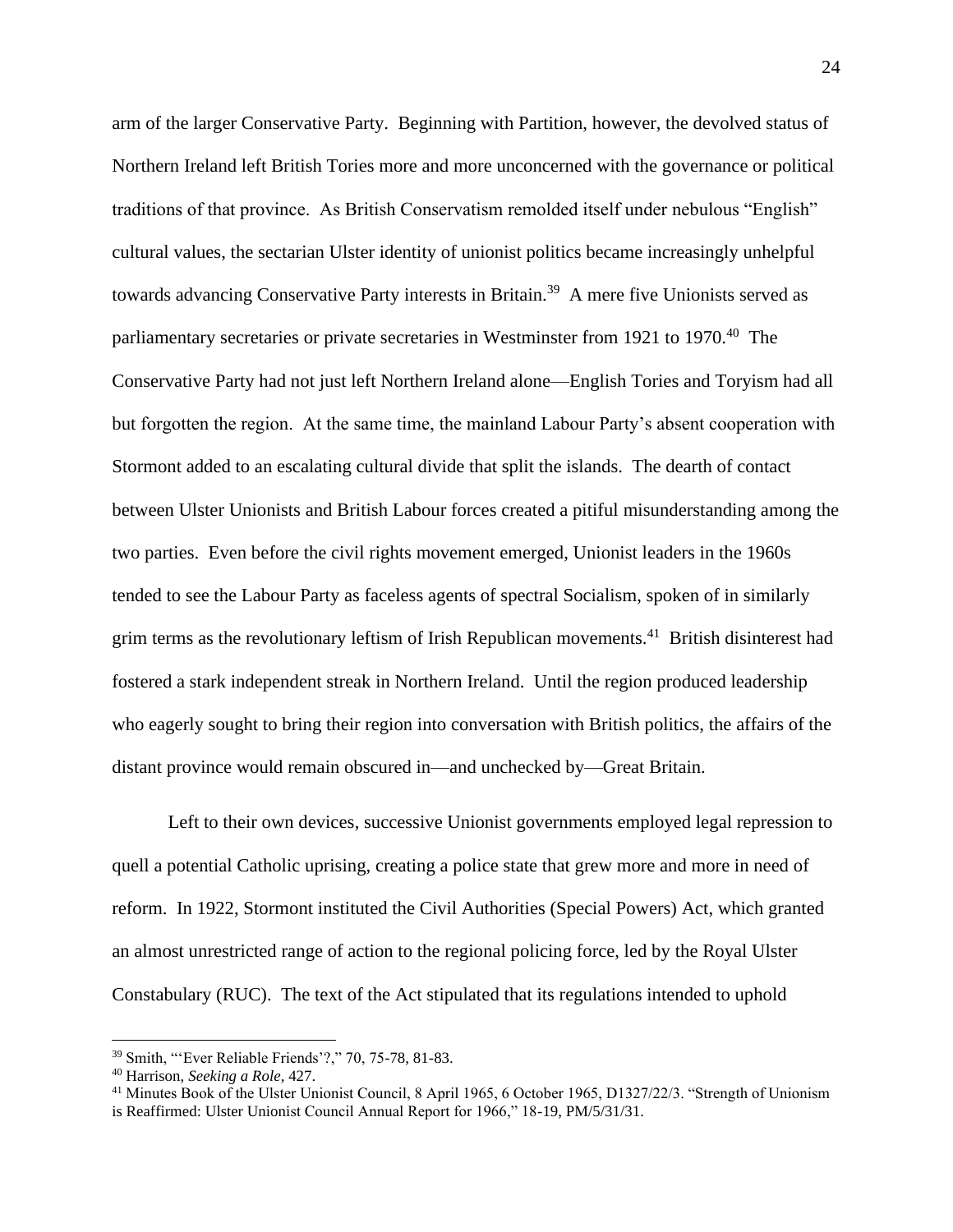"peace and order" throughout the province, above all else. The tone of Northern Irish politics thereafter was clear: stability would be the watchword of government, and human rights would remain on the wayside.<sup>42</sup> Rather than promote the political integration of Roman Catholic citizens, the Special Powers Act implicitly made them a pariah of the state. Unrestricted eminent domain, household inspections, arrests, and personal search and seizure actions all characterized Stormont's community relations policy.<sup>43</sup> Making matters worse for the Catholic population, Northern Ireland harbored a de facto paramilitary police force in the form of the Ulster Special Constabulary. Though not granted the same legal powers as the RUC, a subsidiary of this organization, the "B Specials," all but allowed any male Protestant applicant the right to own a gun, adding to the general terror that surrounded Catholic society in Northern Ireland.<sup>44</sup> With the Special Powers Act renewed each year by Stormont, the Catholic population's attempts to promote civic change risked not only legal discrimination, but injury or even death. The need and desire for systematic change grew in concert with everyday legal and physical violence. Discrimination became the norm of regional life.

With an insular Protestant leadership in control of Northern Ireland's economic powers, divergent material and social investment in the province set up an exceedingly difficult communal divide by the 1960s. The apex of cultural tensions which brewed in that decade had their roots in even older historical processes. Sociocultural organizations such as the Ulster Unionist Labour Association, the Apprentice Boys of Derry, and the ancient Orange Order rallied elite and working-class Protestants under the same cultural umbrella. Wielding large

<sup>42</sup> "Civil Authorities (Special Powers) Act (Northern Ireland), 1922," *CAIN*, [https://cain.ulster.ac.uk/hmso/spa1922.htm.](https://cain.ulster.ac.uk/hmso/spa1922.htm)

 $43$  Ibid.

<sup>44</sup> Maurice Irvine, *Northern Ireland: Faith and Faction* (New York: Routledge, 1991), 115. *The Cameron Report*, 9, *CAIN*, [https://cain.ulster.ac.uk/hmso/cameron.htm.](https://cain.ulster.ac.uk/hmso/cameron.htm)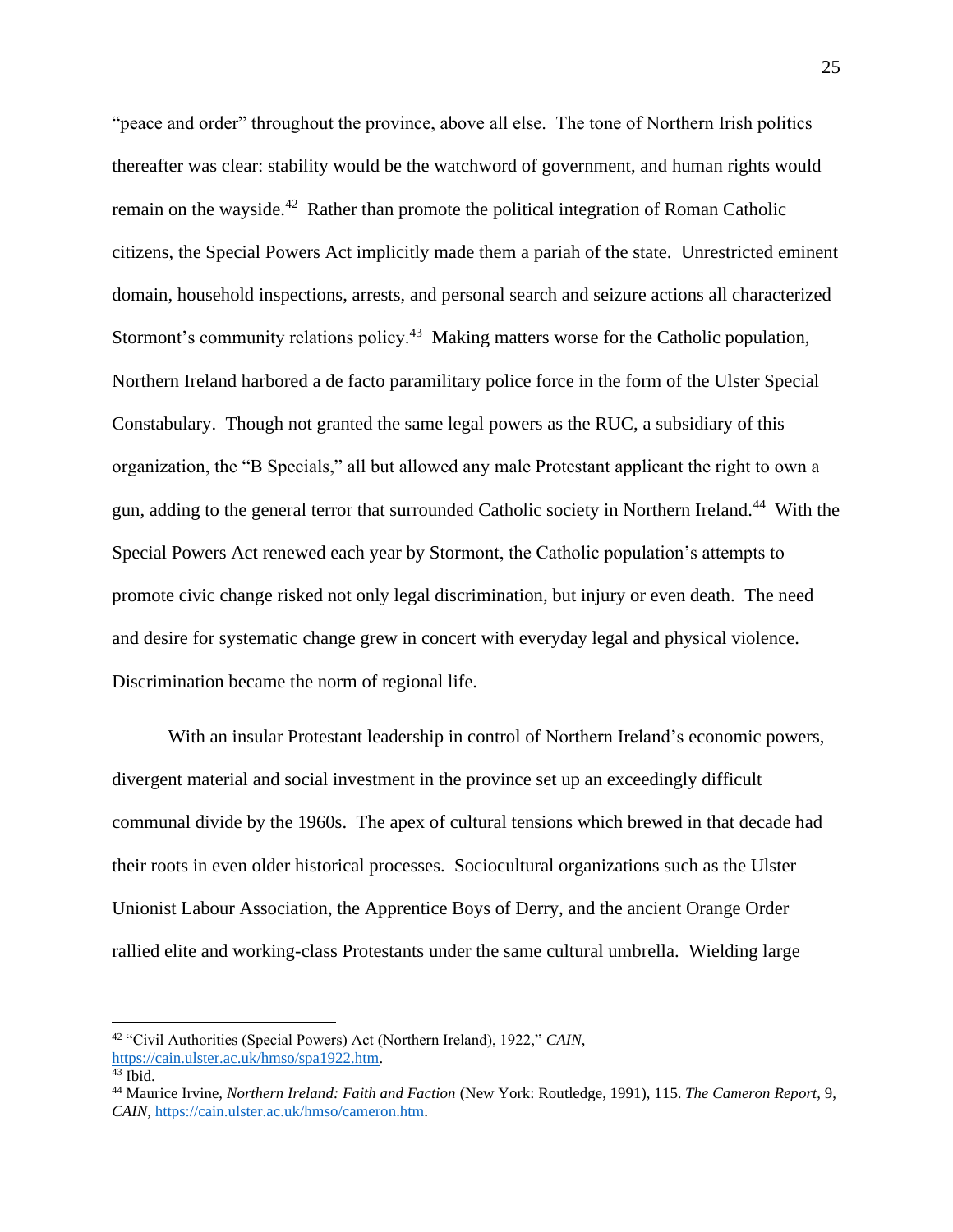memberships across the economic spectrum, these groups crowded Roman Catholics out of both private and public sector employment.<sup>45</sup> With very few exceptions, political and economic advancement belonged to Protestants alone, and poverty became a normal element of Northern Irish Catholic experiences. Where Stormont lacked jurisdiction in certain areas, such as housing, local authorities stepped in to discriminate. Until the late 1960s, Northern Irish council administrations determined both public house rents and housing allocation. Due to longstanding gerrymandering of council wards, these largely Unionist Party-controlled councils clustered many Catholics into overwhelmed slums. In cities such as Dungannon, a Catholic family could be on a housing waiting list for more than ten years.<sup>46</sup> This sectarian hegemony now added a class divide onto the extant legal and cultural subjugation that characterized provincial life. As Protestants controlled not only the flow of labor, but that of capital, too, economic investment naturally traveled to largely Protestant and urban areas before anywhere else.<sup>47</sup> Worth noting, however, was that this pattern of economic growth discriminated against rural Protestants almost, if not as much, as rural Catholics. Closing factories and housing deficits as a result of greater urban development affected both communities.<sup>48</sup> The Ulster state did not deliver to all its supposedly first-class citizens. By midcentury, fractures began to appear in Northern Ireland's Protestant hegemony.

<sup>45</sup> Mac Laughlin and John A. Agnew, "Hegemony and the Regional Question," 252, 255. Walker, *A History of the Ulster Unionist Party*, 2. Bob Rowthorn, "Northern Ireland: An Economy in Crisis," *Cambridge Journal of Economics* 5, no. 1 (1981): 2, [http://www.jstor.org/stable/23596652.](http://www.jstor.org/stable/23596652) Wichert, *Northern Ireland since 1945*, 93. <sup>46</sup> David Bowman and Lynne Shivers. *More than the Troubles: A Common Sense View of the Northern Ireland Conflict* (Philadelphia: New Society Publishers, 1984), 60. Cochrane, "Why Politics Failed and Violence Began," 39-40. Patterson, *Ireland since 1939*, 139.

<sup>47</sup> John Bradley, "The History of Economic Development in Northern Ireland, North and South," *Proceedings of the British Academy* 98 (1999): 50, 59, 62, [https://www.thebritishacademy.ac.uk/sites/default/files/98p035.pdf.](https://www.thebritishacademy.ac.uk/sites/default/files/98p035.pdf)

<sup>48</sup> Mac Laughlin and John A. Agnew, "Hegemony and the Regional Question," 251. Rowthorn, "Northern Ireland: An Economy in Crisis," 1.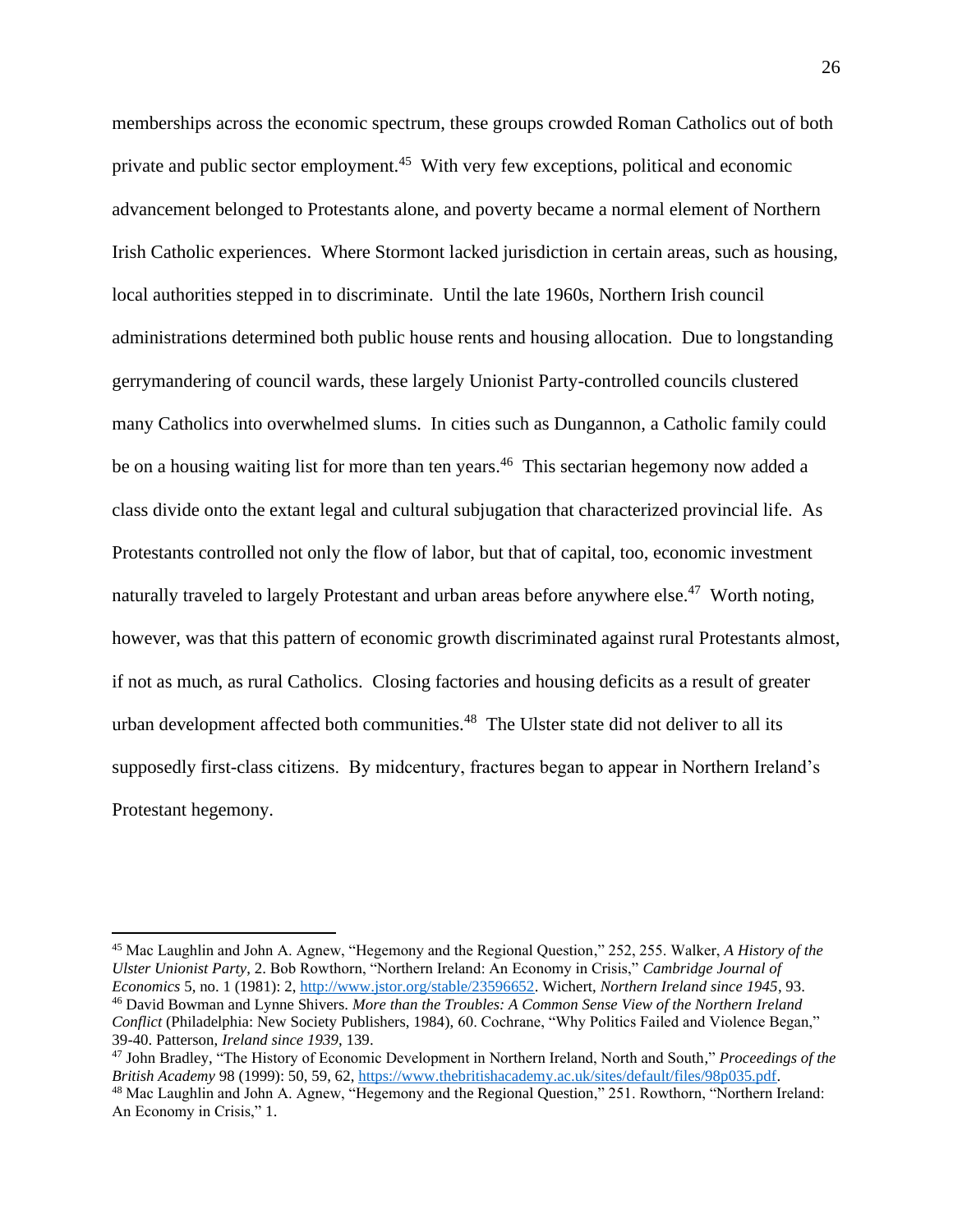The longstanding political status quo in Northern Ireland created tremendous stagnancy in the country, and the lethargic Premiership of Lord Brookeborough, Northern Ireland's third Prime Minister, opened up public desire across the communal divide for a more active, "progressive" government. Serving in office from 1943 to 1963, Brookeborough's time in office captured the unionist ideal of stability. His Ministry guaranteed moderate industrial investment throughout the early post-war era, and he himself towed the typical party community relations line. Catholics remained a non-factor in government policy. To many Protestants, Brookeborough was seemingly an inoffensive and moderate leader, explaining his extended time in the Premiership.<sup>49</sup> Nevertheless, the unassuming qualities of the Brookeborough Ministry also left it uninspiring, if not inert. His overseas speeches and diplomatic visits—largely isolated to the United States and Canada—were feeble at best, and he often had more memorable encounters with anti-Partitionists in North American than he did with Ulster loyalists.<sup>50</sup> Granted, Brookeborough's designs never seemed to be greater than securing party unity. Up to his last days in office, that goal captured his public rhetoric with far greater tenor than did any one direction in which he sought to take his province.<sup>51</sup> This enervated approach to leadership—an almost overwhelming focus on maintaining the peace—guaranteed that the Northern Irish economy suffered by the end of his Premiership. While Brookeborough did subsidize certain local industries, this approach did not halt ongoing industrial decline.<sup>52</sup> Unemployment continued to beleaguer the province. By the end of the Brookeborough Ministry, the unemployment rate was a depressingly high 7.4%, and the issue dominated parliamentary

<sup>49</sup> Seamus Smyth, "In Defence of Ulster: The Visit of Sir Basil Brooke to North America, Spring 1950," *The Canadian Journal of Irish Studies* 33, no. 2 (2007): 10, doi:10.2307/25515674. Gordon, *The O'Neill Years*, 8.  $50$  Smyth, "In Defence of Ulster," 10, 12-17.

<sup>51</sup> UUC Yearbook 1963, D1327/20/1/27.

<sup>52</sup> Peled Yoav and Natalie Kosoi, "Northern Ireland: The Pitfalls of Populism," in *The Challenge of Ethnic Democracy: The State and Minority Groups in Israel, Poland and Northern Ireland* (London: Routledge, 2014), 47. Bloomfield, *Stormont in Crisis*, 63-65.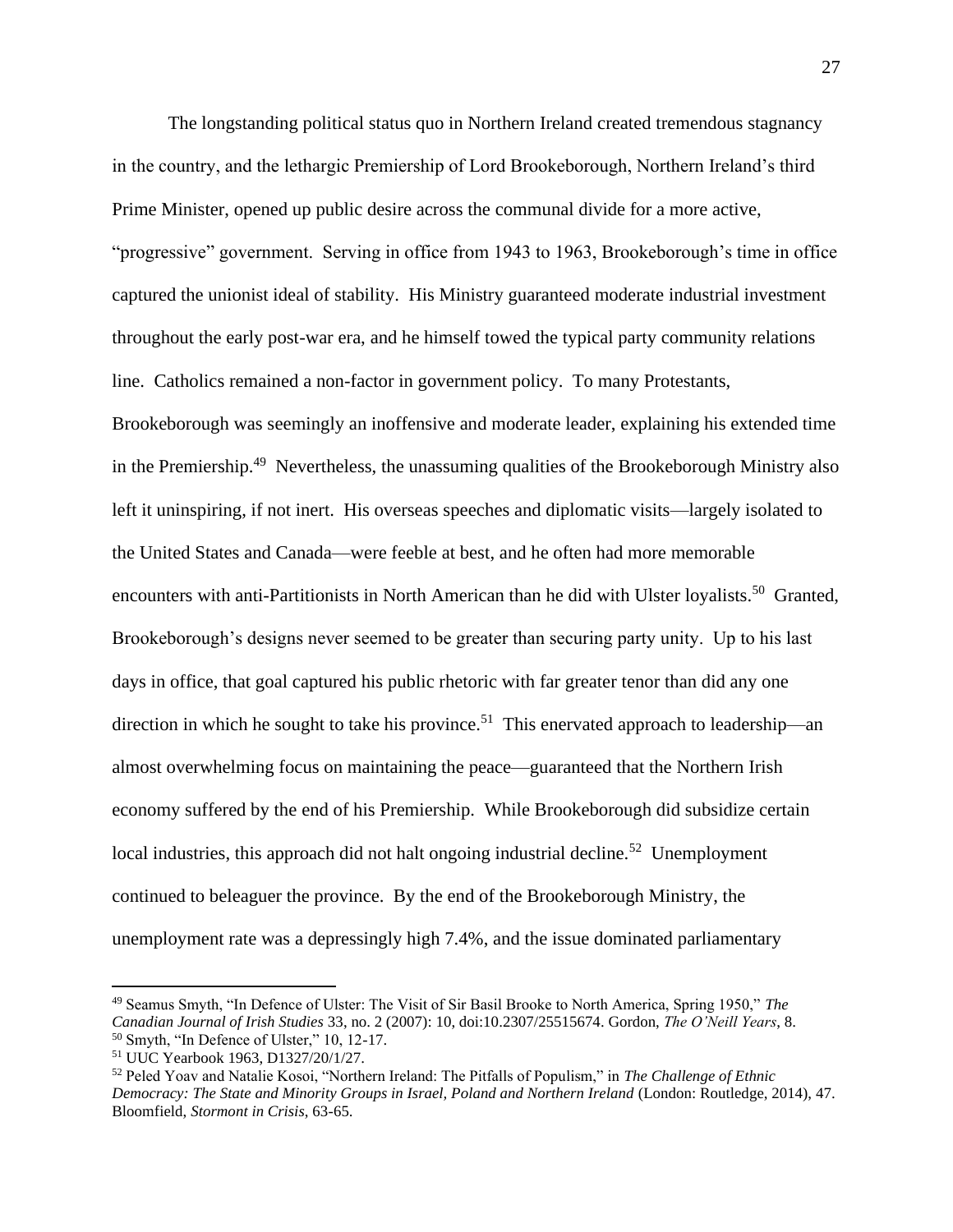debate.<sup>53</sup> Discontent festered within both the Catholic and Protestant communities. As the Ulster state proved itself ever more ineffective, a growing public chorus called out for dynamic and bold leadership.

#### **The Phantom Opposition of Early Post-War Northern Ireland**

The disorganization of opposition forces by the early 1960s made it so that necessary political reform would have to come from within the Unionist Party, as the Catholic-oriented Nationalist Party championed moderate economic change over ending immediate social discrimination. The party's political idealism was excessive, for it inhibited Nationalist politicians from fomenting systematic change within Stormont. For example, until 1965, Nationalists refused to serve as the Official Opposition despite consistently having the second most seats at Parliament.<sup>54</sup> Instead of altering Northern Irish politics through direct action, Nationalist Leadership elected to reject it altogether—outside of abstentionism. For all the ideological weight this uncooperative stance with Ulster unionism carried, the Nationalist Party far from alleviated the living conditions of their constituents. As party leaders chose to abstain from official opposition politics, Nationalists never achieved significant numbers in Parliament. After securing a high of eleven seats to Stormont in 1929, the organization never maintained more than ten MPs in the 52-member body at a given time.<sup>55</sup> If the Unionist Party suffered from political stagnancy, it could at least organize coherent support across the province. Even

<sup>53</sup> Parliamentary Debates, House of Commons of Northern Ireland, *The Stormont Papers*, 28 March 1963, [http://stormontpapers.ahds.ac.uk/pageview.html.](http://stormontpapers.ahds.ac.uk/pageview.html) Aaron Edwards, "The Labour Opposition of Northern Ireland, 1958–65," in *A History of the Northern Ireland Labour Party: Democratic Socialism and Sectarianism* (Manchester UP, 2009), 87, [http://www.jstor.org/stable/j.ctt155jfvm.10.](http://www.jstor.org/stable/j.ctt155jfvm.10)

<sup>54</sup> Brendan Lynn, "Revising Northern Nationalism, 1960-1965: The Nationalist Party's Response," *New Hibernia Review/Iris Éireannach Nua* 4, no. 3 (2000): 89-90, [http://www.jstor.org/stable/20646313.](http://www.jstor.org/stable/20646313)

<sup>55</sup> David Boothroyd, "Northern Ireland Parliamentary Election Results," *United Kingdom Election Results*, accessed 7 September 2019, [http://www.election.demon.co.uk/stormont/totals.html.](http://www.election.demon.co.uk/stormont/totals.html)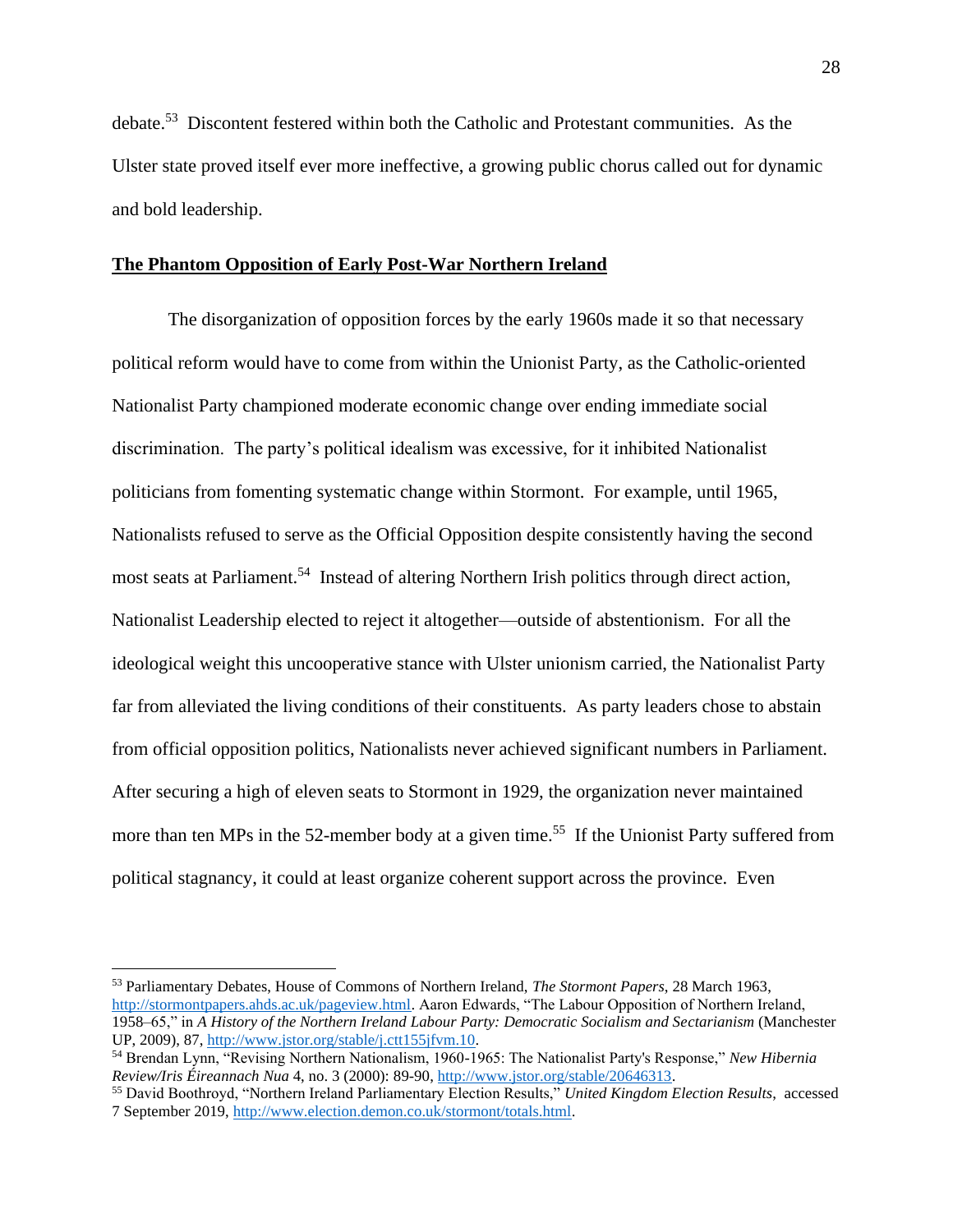considering electoral discrimination that characterized Northern Irish politics, the Nationalist Party's inability to cull Catholic political apathy was egregious beyond compare.

Furthermore, where the Nationalists' messaging floundered, their local organization proved amateurish as well. By 1965, the government of the Irish Republic had soured on their potential Northern ally. In a memorandum to then-Irish Premier Seán Lemass, the Irish Minister for External Affairs, Frank Aiken, related that a recent meeting with the Nationalist Party leader had given cause for Republicans' concern. Aiken bemoaned the Northern Irish party's insufficient ground organization. Lacking a high enough number of local party clubs to affect the hearts and minds of Northern Irish people, Aiken believed, the Nationalist Party could not yet "engage in effective political action."<sup>56</sup> Although Aiken suggested that Dublin discuss economic relations with Nationalist Party leaders, the Minister warned that such meetings should not eclipse bilateral meetings between Dublin and the Unionist government.<sup>57</sup> Even Fianna Fáil the leading Republican party of the South—recognized that, by necessity, the potential for positive change in Northern Ireland rested among Unionists. The Nationalist Party was almost irrelevant.

Compounding the Nationalists' case to force institutional change was the party's tepid attitude towards sectarian discrimination, injuring its wider appeal to a disgruntled Catholic population. Though the party began with the ultimate goal of creating an all-Ireland Republic, by the 1950s significant party figures, such as Tom and Paddy Gormley, tried to realign the organization's appeal. Their parliamentary rhetoric would champion the cause of the

<sup>&</sup>lt;sup>56</sup> Frank Aiken to Seán Lemass, 27 January 1965, 1-2, CAIN, [https://cain.ulster.ac.uk/bibdbs/authorbib.htm.](https://cain.ulster.ac.uk/bibdbs/authorbib.htm)

<sup>57</sup> Frank Aiken to Seán Lemass, 27 January 1965, 2.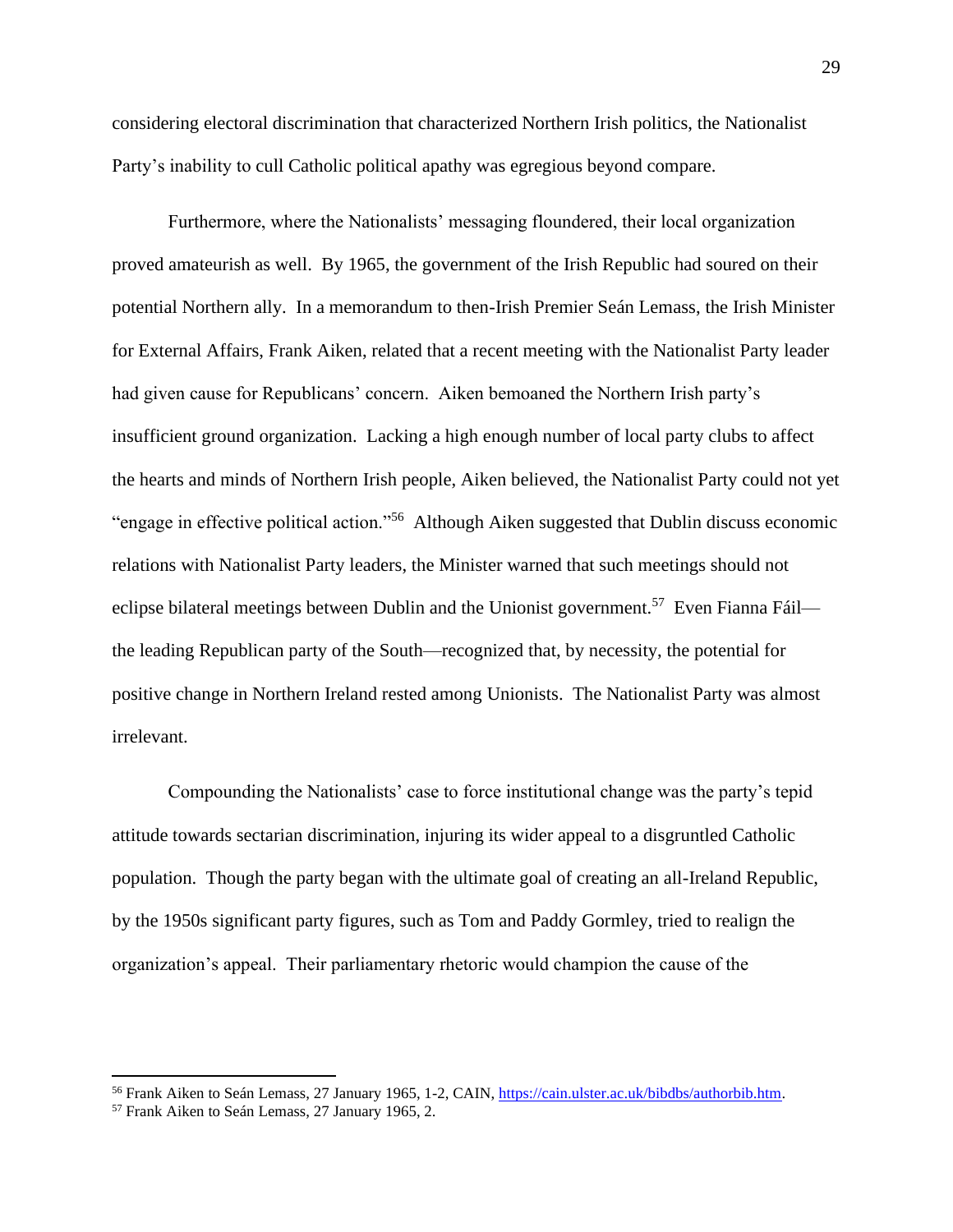economically disadvantaged.<sup>58</sup> Police brutality and other forms of government discrimination still remained in the Nationalist purview, but these talking points were less elevated than the more inoffensive issue of class inequality, which affected Protestants as well as Catholics. Rather than embrace an outright non-sectarian approach, however, the Nationalist Party never rescinded its support for Irish reunification. Philosophically disjointed, the party seemed to have lost its way. The party's leading figureheads made no effort to convince Northern Irish Catholics otherwise. In Stormont during the early 1960s, aging Nationalist parliamentarians such as Cahir Healy and J. F. Stewart railed against economic scarcity in their home constituencies. Rarely did they accuse the government of religious discrimination.<sup>59</sup> In this way, most Nationalist politicians made no effort to change the culture of Northern Irish politics. The absence of coherent voices against discrimination in Stormont, throughout the 1950s and early 1960s, ensured that tensions within the Roman Catholic community only grew over time. Antiestablishment sentiment would soon overwhelm the mild musings of Nationalist Party politicians. As Unionist Party leaders received free rein to govern as they saw fit, grassroots Catholic political action emerged in the wake of the Nationalists' decline. If politics would not change from outside of the Unionist establishment, change would have to come from within. The province needed a figurehead who could champion the end of religious tribalism. By 1963, Terence O'Neill emerged to take up this reformist banner—yet not with the anti-sectarian agenda for which many Catholics had hoped.

Granted, early post-war Northern Irish politics offered an ostensibly nonsectarian political force in the form of the Northern Irish Labour Party (NILP), whose broad appeals to

<sup>58</sup> Christopher Norton, "The Sinn Féin Challenge and the Birth of the Nationalist Party, 1955–59," in *The Politics of Constitutional Nationalism in Northern Ireland, 1932–70: Between Grievance and Reconciliation* (New York: Manchester UP, 2014), 128, [http://www.jstor.org/stable/j.ctt1mf70w2.11.](http://www.jstor.org/stable/j.ctt1mf70w2.11)

<sup>59</sup> *Stormont Papers*, 11 June 1963, 1405; 2 July 1963, 2086-7; 24 June 1965, 1203-4.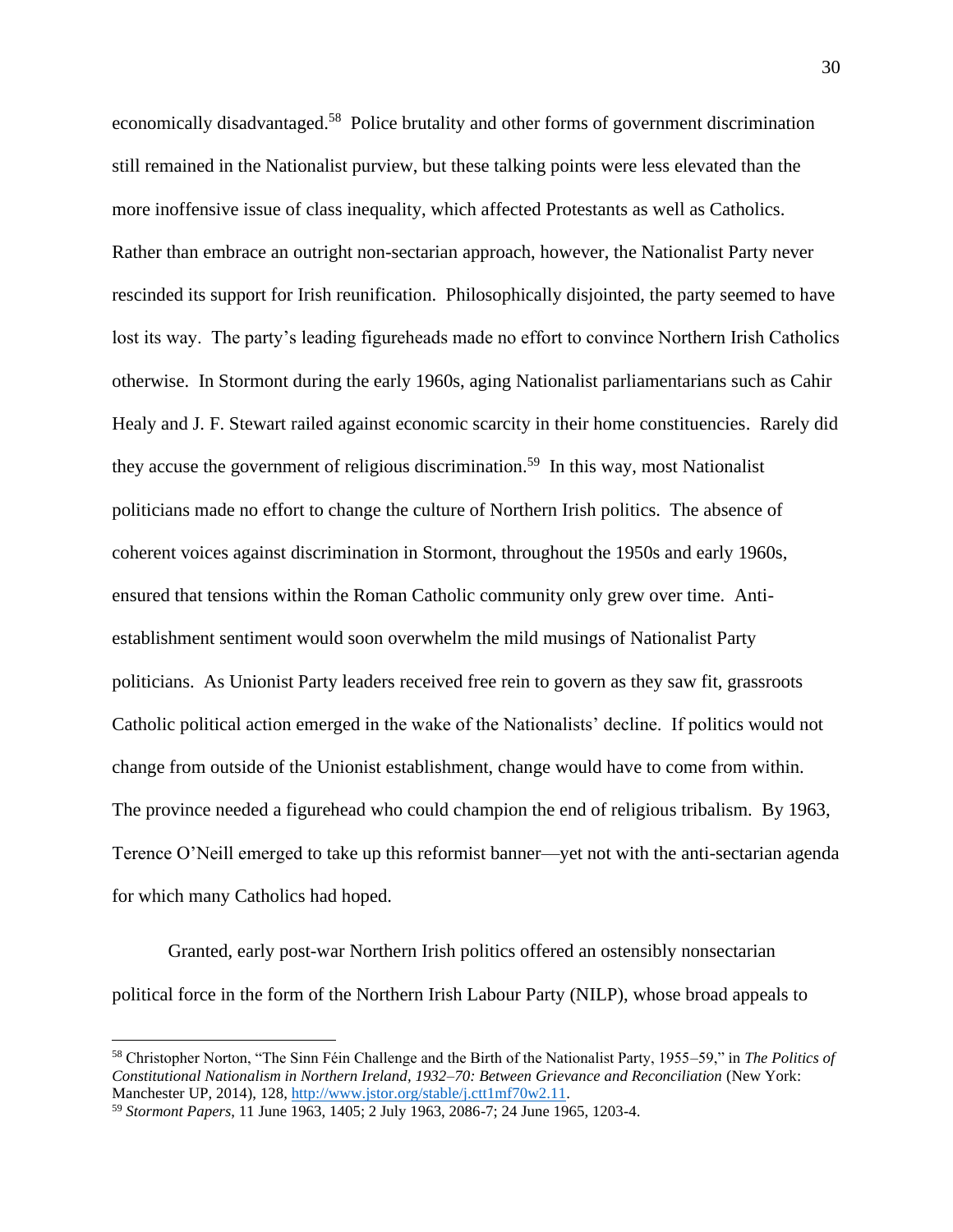working-class Catholics and Protestants came close to threatening the Unionist hegemony. Unlike the Nationalist Party, the NILP dared to expose Northern Ireland's quasi-apartheid state for what it was. The party never commanded significant numbers in Stormont—their best performance, in 1962, brought them only four seats with 25% of the popular vote.<sup>60</sup> Nevertheless, they had proven their cross-communal attraction. Labour MPs drew support from mixed Catholic and Protestant urbanites, and the party campaigned in Unionist and Nationalist strongholds all the same.<sup>61</sup> Slightly, ever so slightly, the NILP sapped away at the Unionist electoral monolith. One explanation for the NILP's relatively high popular support in Northern Ireland was their ability to articulate progressive material and cultural policy points. Not only did they advocate for the typical labor-friendly economic positions, but they triumphed political reform in general. NILP MPs railed against unevenly distributed economic investment, gerrymandering, and voting discrimination. Crucially, they often accentuated the sectarian nature of these issues, highlighting the maltreatment of Catholic citizens.<sup>62</sup> The party's 1965 campaign manifesto denounced what it saw as the government's disinterest towards "the genuine grievances of the minority," positioning Labour, by contrast, as "wholly non-sectarian."<sup>63</sup> As opposed to its Nationalist Party rivals, who shied away from explicitly demanding immediate institutional change in Northern Ireland's political system, the NILP committed to a genuine cross-communal platform. If not for its fatal decision to enter into the constitutional question, the party seemed poised to reshape regional politics altogether.

Despite the NILP's broadly non-sectarian image, its post-war decision to support Partition inhibited its ability to escape the traditional sectarian folds of Northern Irish political

<sup>60</sup> Boothroyd, "Northern Ireland Parliamentary Election Results."

<sup>&</sup>lt;sup>61</sup> Mulholland, *Terence O'Neill*, 23. Edwards, "The Labour Opposition of Northern Ireland," 91.

<sup>62</sup> *Stormont Papers*, 14 December 1965, 49; 21 October 1965, 2417.

<sup>63</sup> "Election Manifesto, 1965: Northern Ireland Labour Party," D3233/1/5.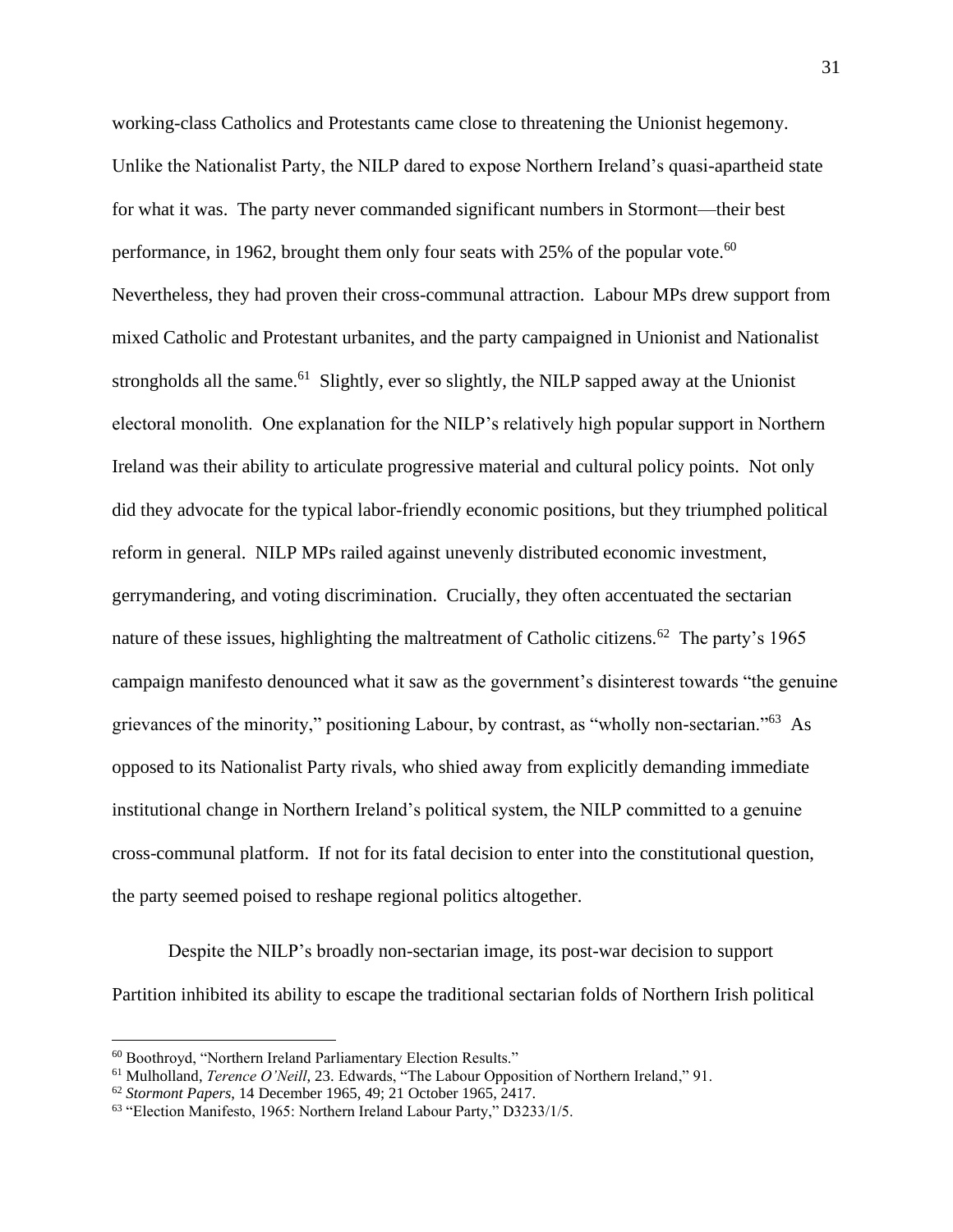culture, causing the party to flounder by the mid-1960s, and opening the way for a more dynamic Unionist government instead. In 1949, the NILP executive committee voted to confirm the party's official stance in favor of Northern Ireland remaining a United Kingdom nation.<sup>64</sup> This decision to eschew constitutional neutrality set an inherent limit to the party's electoral support. As a philosophically unionist party, it would never accrue the favor of staunch Republicans, no matter how compelling the NILP's economic messaging was. Even while it gained popular support throughout the 1950s and into the 1960s, the party's voting bloc remained precariously scattered throughout the region. In 1965, for instance, one of the two Stormont constituencies it held at the time was at risk of being dissolved through new boundary legislation. And, only as late as December 1968 did the NILP seem to consider investing in a party machine in Derry, the more heavily Catholic of Northern Ireland's two cities.<sup>65</sup> Though systematic factors dampened the NILP's potential influence, the party's own erroneous actions damaged their prospects most of all. By 1965, the party's vote and parliamentary seat share had sunken considerably, losing at the cost of the Unionist Party's gains.<sup>66</sup> All political capital rested in Northern Ireland's dominant party, once again. Any substantive effort to dismantle standing political traditions—or double-down on the same—would come from the unionist community alone.

Pursuing this idea further, anxiety concerning the political establishment was not unique to the Catholic population, for the grassroots activism of Northern Irish Protestants distinguished a cultural divide between traditional loyalism and the emerging "progressive" unionism. Decades after the foundation of a Protestant ethnostate in Northern Ireland, the provincial siege

<sup>64</sup> Aaron Edwards, "Social Democracy and Partition: The British Labour Party and Northern Ireland, 1951- 64," *Journal of Contemporary History* 42, no. 4 (2007): 598, [http://www.jstor.org/stable/30036471.](http://www.jstor.org/stable/30036471)

<sup>65</sup> "Flop Ends Labour Hope in Stormont," *Evening Press* (Dublin), 26 November 1965; Minutes of Executive Committee [Northern Ireland Labour Party], 13 December, 1968, D3233/1/5.

<sup>66</sup> Boothroyd, "Northern Ireland Parliamentary Election Results."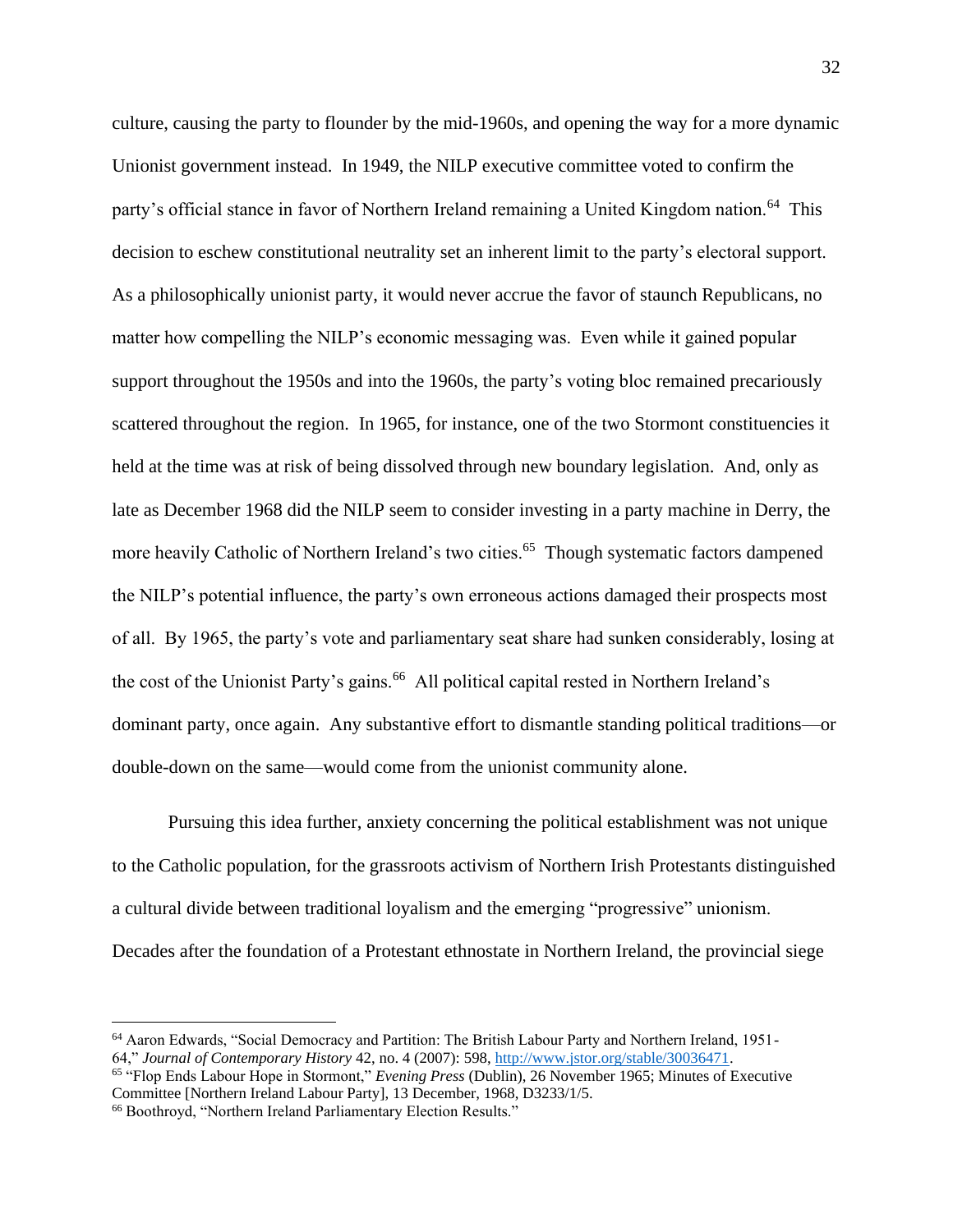mentality never abated. Those who feared incursion against the mythic Protestant way of life found their leader in the form of Ian Paisley. A bellowing evangelical minister from East Belfast, Paisley dabbled in social organization as early as 1951, when he established his own church in Belfast, appealing to working class unionists.<sup>67</sup> Equally skilled in social perception and oratory, Paisley did not limit himself to theological commentary. His liturgical following gave him a strong base from which to branch out into loyalist society, slowly converting working-class Protestants from Belfast and beyond into a latent unionist vanguard. Beginning in the early 1960s, he molded himself into a symbol of loyalist resistance against perceived slights from Roman Catholics and "disloyal" Protestants alike. Throughout that turbulent decade, Paisley became an icon of Protestant concern: He formed the *Protestant Telegraph* newspaper, ostensibly to challenge the establishment mindset of the *Belfast Telegraph*; he sowed public outrage against shows of Irish nationalism over incidents as isolated as the raising of an Irish tricolor; and, he organized massive loyalist rallies, waging a shadow war against the perceived antagonism of liberal and Irish Republican forces.<sup>68</sup> One cannot underestimate the role Ian Paisley had in shaping the dialogue of post-war Ulster politics. Political lethargy and the weakness of Northern Ireland's opposition encouraged Unionist-led changes involving the regional government. However, a surging loyalist movement ensured that any reforms which emerged in the 1960s would not come without tremendous Protestant resistance. While the rise of a reformer seemed destined, their success was anything but.

<sup>68</sup> Andrew Boyd, "1964: The Tricolour Riots," in *Holy War in Belfast*, *CAIN*,

<sup>67</sup> Mulholland, *Terence O'Neill*, 19.

[https://cain.ulster.ac.uk/bibdbs/authorbib.htm.](https://cain.ulster.ac.uk/bibdbs/authorbib.htm) Purdie, *Politics in the Streets*, 26, 32. Hennessy, *Northern Ireland: The Origin of the Troubles*, 5. Bloomfield, *Stormont in Crisis*, 77. Many of Paisley's rallies during the 1960s incorporated religious revivalism and political commentary; see, for example, "Orange Drumhead Service at Dundrum, Co. Down," 10 July 1966; or, Francis A. Reid to Hugo Black, 31 August 1966, 1-2, both deposited in CAB/9/B/300/2A.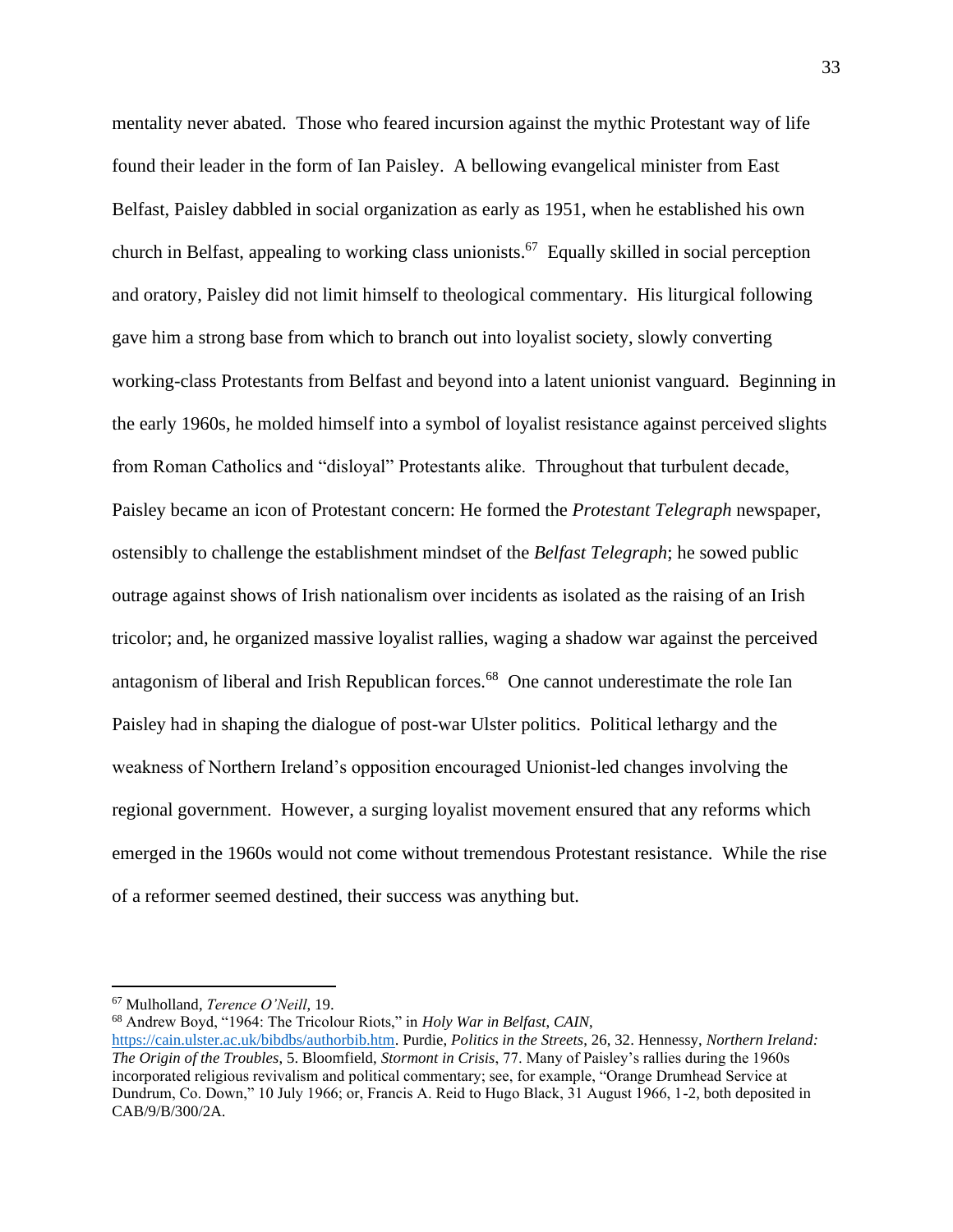#### **At the Cusp of Change**

The stubborn continuation of Partition-era statecraft provided frustrating levels of political inaction to the Northern Irish population of the early 1960s. From Craig to Brookeborough, maintaining sectarian tensions at the forefront of political discourse suited the status quo mindset of Northern Ireland's Prime Ministers. Stagnancy meant stability, and stability guaranteed that the Irish Republic would not encroach upon the North. Through a profusion of "law and order" rhetoric from the 1920s onwards, Unionist politicians stoked the flames of sectarian hatred. Both Protestants and Catholics suffered as a result. The unchanging political system of Northern Ireland dragged the province down as it entered into the post-war and Cold War eras. Repression of the minority population could not distract from slacking economic development, and static social and economic policies hindered Northern Ireland's becoming a full participant in the global community. Until 1963, few if any Unionist leaders attempted to live out this potential. This stagnancy soon came to an end. As institutional political change arrived, however, the ramifications of decades-old socioeconomic inequality burst across Northern Ireland.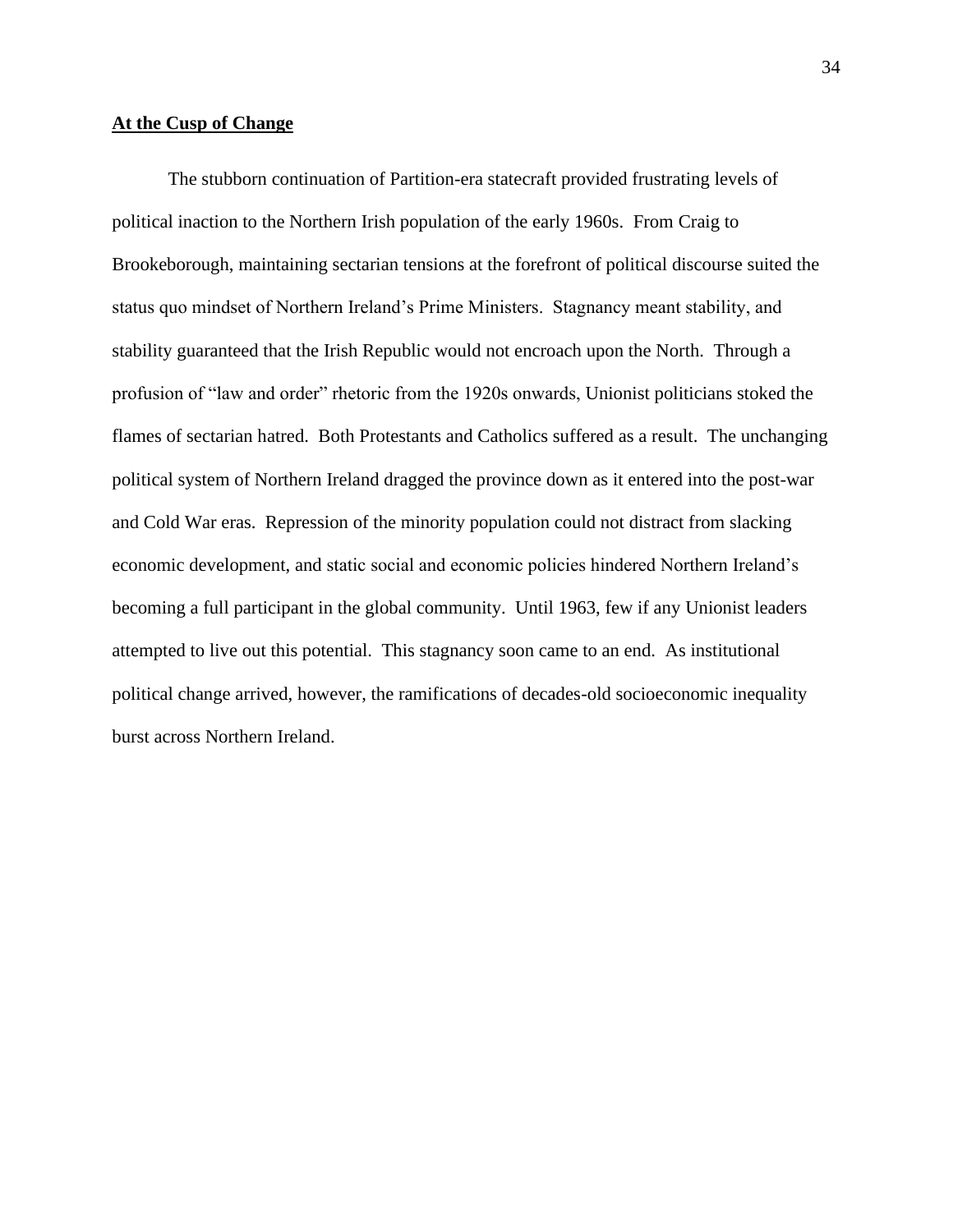# **Chapter II: Making Ulster Modern**

Our task will be literally to transform the face of Ulster.<sup>69</sup>

#### **A Dark Horse in Ulster Unionism**

What more can be said about the man who led Northern Ireland as it descended into chaos? Scholarship has long argued that Terence O'Neill's legacy was one of failure, but there was more to Northern Ireland's fourth Prime Minister than defeat.<sup>70</sup> With a penchant for ambition, O'Neill sought to expand his country's political horizons as none had done before. Neither his successes as Premier nor his decline followed a straight and narrow path, however. His circuitous quest for a better, happier region began at a moment when worldwide geopolitical trends crept to the forefront of provincial life. Northern Ireland in the early 1960s was at the juncture of change. Although O'Neill's Unionist Party had governed the province for some forty years up to that point, its static hegemony would not last. The legacy of the Second World War and the dawning of the Cold War brought opportunities for Northern Ireland to reshape itself into an ideal "modern" society. O'Neill recognized this potential. Upon acceding to the Premiership, he challenged the province's political lethargy. Through firm-handed leadership he would employ economic and diplomatic intervention to reimagine Northern Ireland's place in the postwar world, and to change the structure of Northern Irish society. In this same vein, though, his narrow-minded and unflinching modernization scheme failed to account for the intricate

<sup>69</sup> Terence O'Neill, "Speech to the Annual Meeting of the Ulster Unionist Council," 5 April 1963, INF/3/3/24.  $70$  For especially critical examinations of Terence O'Neill's leadership, see: Paul Bew, Peter Gibbon, and Henry Patterson, *The State in Northern Ireland, 1921-1972: Political Forces and Social Classes* (New York: Saint Martin's Press, 1979). Feargal Cochrane, "Meddling at the Crossroads." David Gordon, *The O'Neill Years*. Henry Patterson, *Ireland since 1939*. Bob Purdie, *Politics in the Streets*. And Graham Walker, *A History of the Ulster Unionist Party*.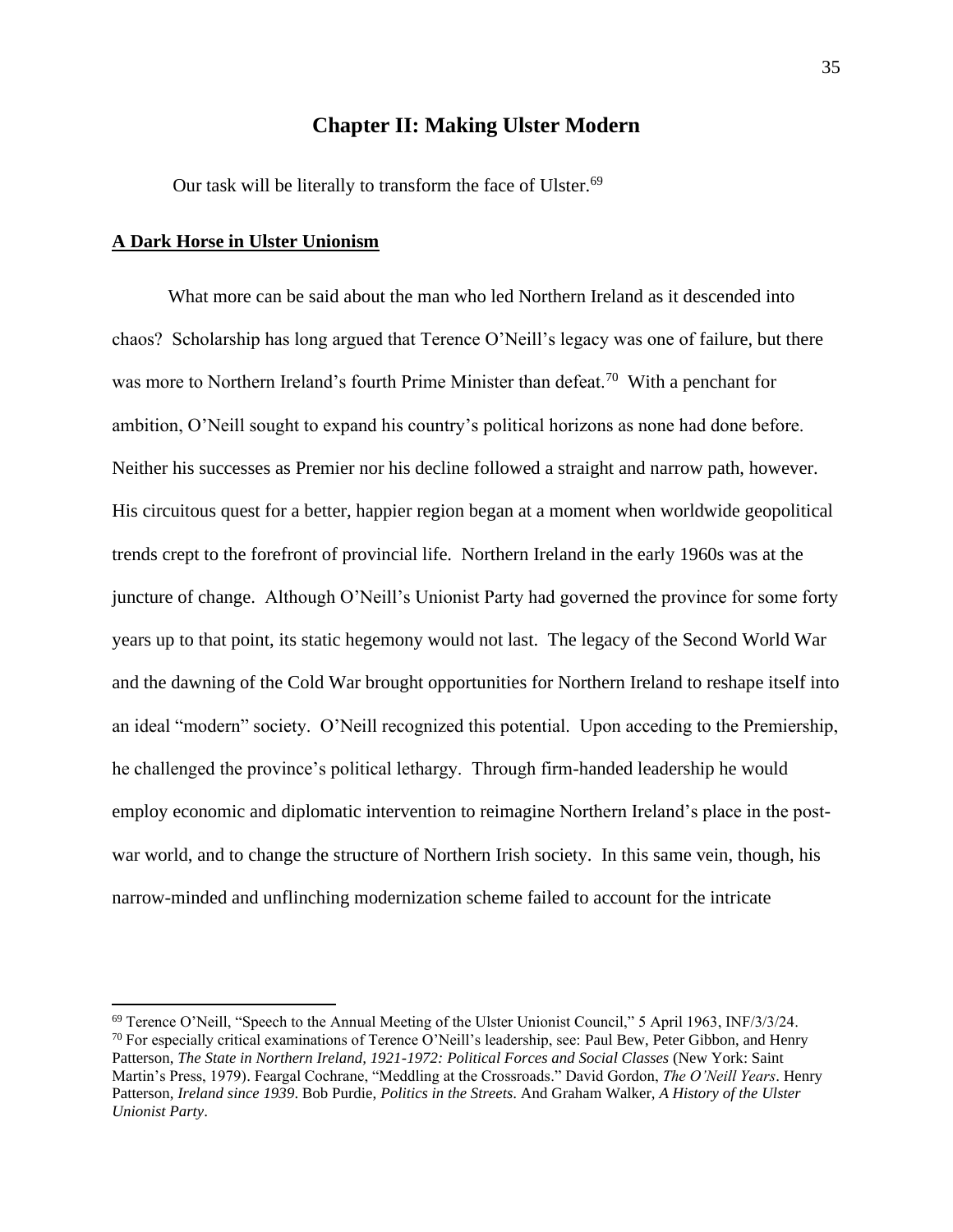ethnoreligious dynamics that beleaguered the province—dooming his idealistic plan to incompletion.

Terence O'Neill was destined to tread a maverick path. He was born on September  $10<sup>th</sup>$ , 1914, the third son of Arthur O'Neill, an Ulsterman, and Lady Annabel Crewe-Milnes, an English aristocrat. Initially raised in London, the future Premier's childhood set him on a life course that diverged from that of a typical Northern Irish politician. His education at a private school in Winchester and later at Eton affirmed his exclusive British upbringing. While O'Neill's father—a Westminster MP for Mid Antrim who died in battle at the outbreak of the First World War—came from a prestigious Northern Irish political family, the son imbibed English culture during his early life. Following his mother's remarriage in 1922, O'Neill spent a year in Ethiopia with his family, and as a young man he traveled to Germany to develop his foreign language proficiency. For all his doting upon his elite Ulster pedigree, O'Neill grew up far removed from the ideas and conversations that ruled contemporary Northern Irish Protestant society.<sup>71</sup> This difference meant that he lacked the same values that characterized the men and women whom he would represent years later. A professed Anglican entering the political domain of Calvinist Presbyterians, O'Neill proved an outsider from the onset.<sup>72</sup> Though he would ascend regional politics soon after settling permanently in Northern Ireland, his worldview was forever at odds from those that dominated the province.

Fittingly, only tremendous crisis brought O'Neill into the fold of Northern Irish politics. He joined the Irish Guards at the outbreak of the Second World War, serving in England, France,

<sup>71</sup> Terence O'Neill, *The Autobiography of Terence O'Neill: Prime Minister of Northern Ireland, 1963-1969* (London: Rupert Hart-Davis, 1972), 1-5, 8, 17.

<sup>72</sup> Ken Bloomfield, *A Tragedy of Errors: The Government and Misgovernment of Northern Ireland* (Liverpool: Liverpool UP, 2007), 168.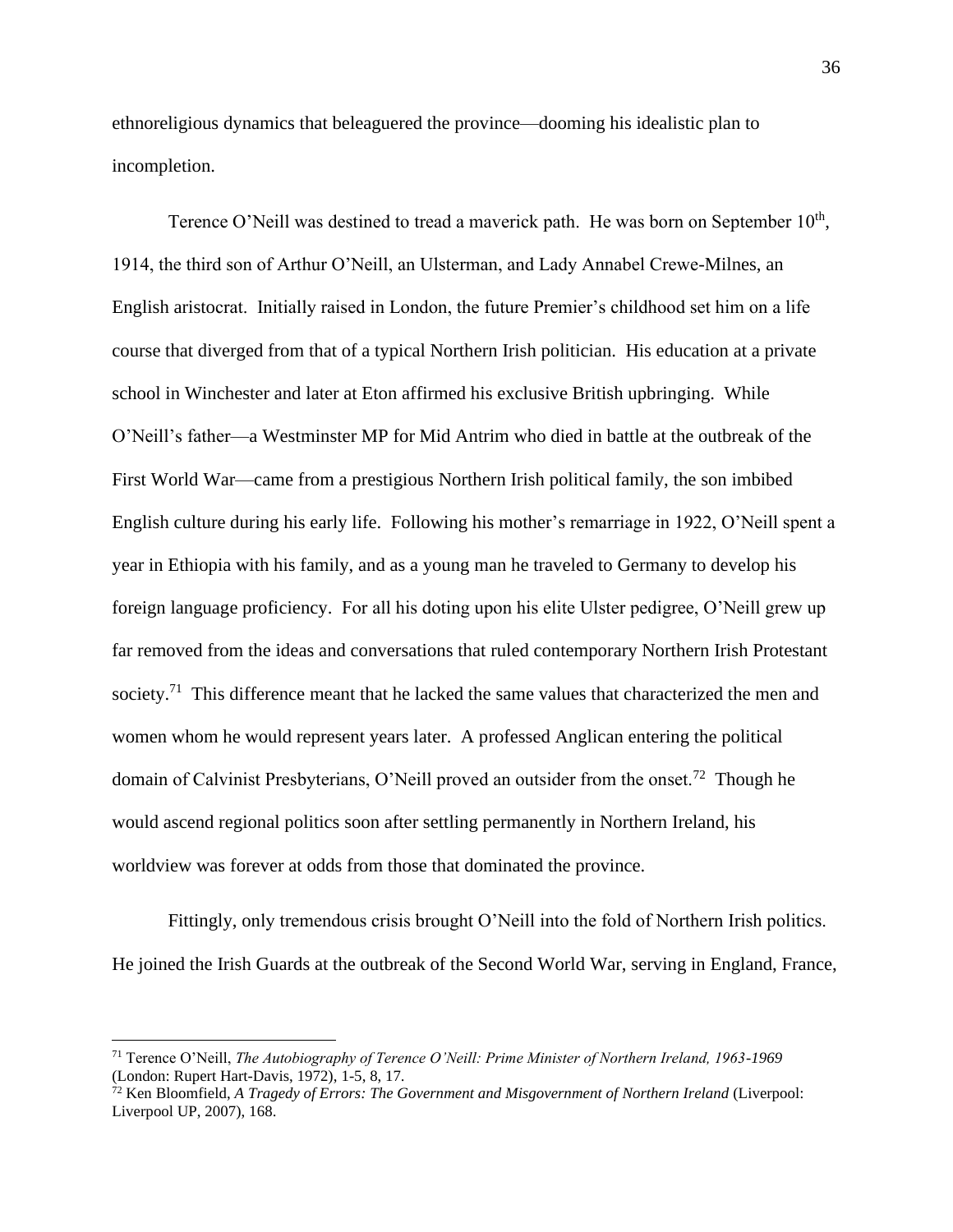and the Netherlands from 1940 to 1944.<sup>73</sup> Both of his brothers died in the conflict. Their father having been killed on the frontlines of the First World War, Terence O'Neill was the sole child left to take up his patriarch's political mantle. O'Neill moved towards this role after he received a wound near Nijmegen, which forced him to recuperate in England in late  $1944$ <sup>74</sup> Having married Jean Whitaker earlier that year, he and his wife soon moved to O'Neill's familial county of Antrim. Like his father before him, O'Neill was a Unionist Party loyalist. In November 1946, after having previously failed to receive his party's nomination for two open seats, O'Neill won a by-election to the Northern Irish Parliament's Bannside constituency, unopposed, beginning an active public career that would endure for 23 years.<sup>75</sup> Merely two months later the political neophyte distinguished his pragmatic philosophy from the sectarian and uncompromising party ranks. In his maiden speech at Stormont, the regional parliament building, O'Neill defended a government education bill that included grants for Catholic voluntary schools. The young member from Bannside voiced his opinion that the bill would bring Northern Ireland in line with mainland United Kingdom law, and so help Northern Irish people "carry out this British way of life."<sup>76</sup> He imagined himself to be a unionist first, and a Protestant second. This priority naturally put O'Neill at odds with various party leaders, and his elevation within party politics came at a slow tread. However, in 1956, after O'Neill had spent nine years as a backbench MP and parliamentary secretary, then-Premier Lord Brookeborough appointed him Minister of Home Affairs. O'Neill's personal fortunes bloomed further that year when he became Minister of Finance. In this role, he demarcated himself as a competent if quiet

<sup>73</sup> O'Neill, *Autobiography*, 21-23.

<sup>74</sup> O'Neill, *Ulster at the Crossroads*, 190. O'Neill, *Autobiography*, 25.

<sup>75</sup> O'Neill, *Autobiography*, 22, 25-26.

<sup>76</sup> Ibid., 28-30.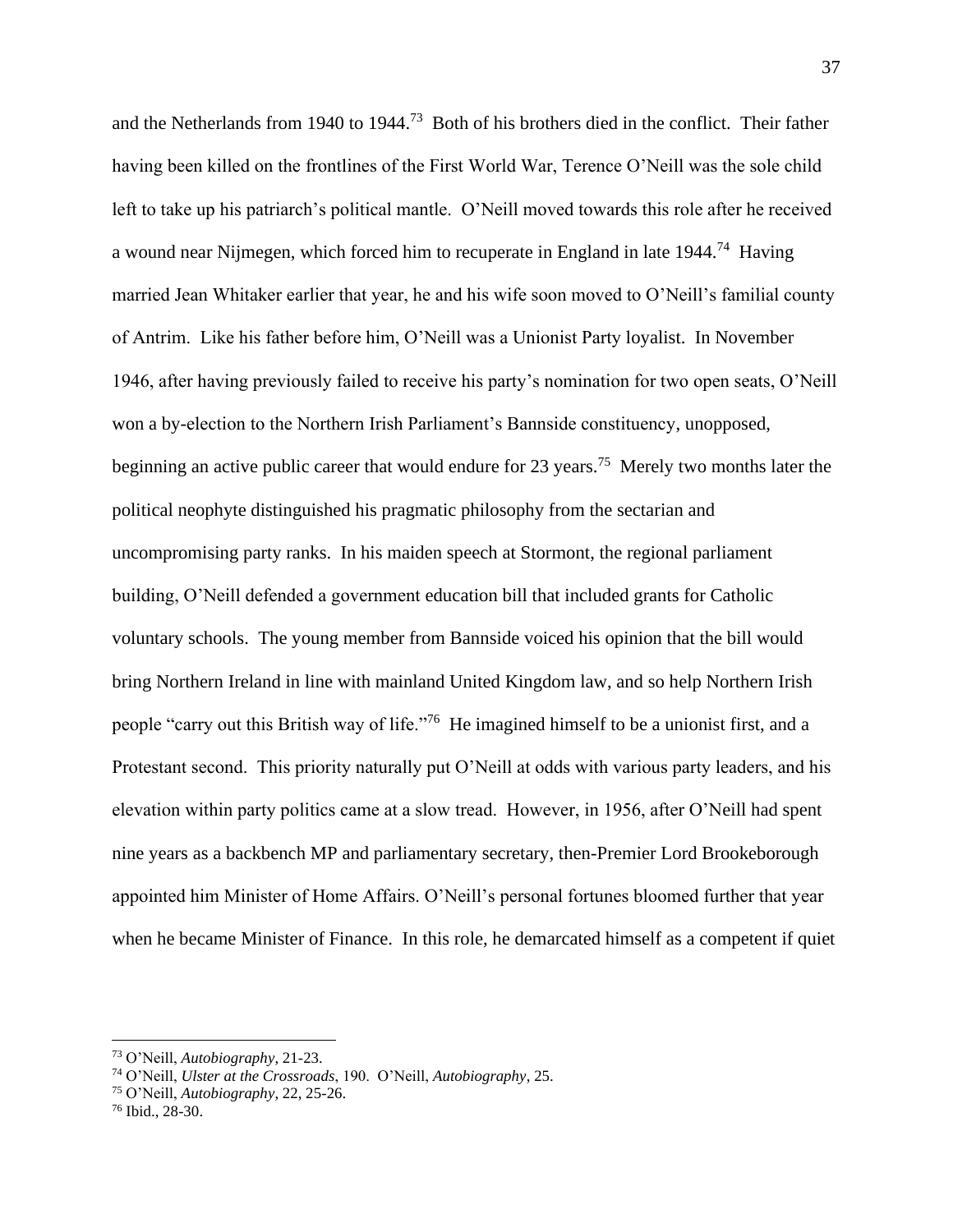public servant.<sup>77</sup> While his rise within the party hierarchy soon halted yet again, circumstance would elevate O'Neill in the years to come.

By early 1963, Lord Brookeborough's failing health opened up generational change in Northern Ireland, leading O'Neill to the summit of Ulster politics. The aging Brookeborough's nearly twenty-year long tenure as party leader was ending; nevertheless, he showed himself unwilling to name a preferred successor.<sup>78</sup> Brookeborough thus left the Unionist Party without a clear leader. As a result, the Governor of Northern Ireland at the time, Lord Wakehurst, selected the new Prime Minister that March. His choice was Terence O'Neill. While Wakehurst's rationale for appointing O'Neill as Premier remains murky, it is possible that O'Neill's youthful public face opposite Brookeborough's—in addition to the young MP's moderate unionism and his familiarity with administrative affairs—made him seem an inoffensive selection. As a result, he overcame several establishment candidates for the leadership who were arguably more prominent in the party, including then-Home Affairs Minister Brian Faulkner.<sup>79</sup> The Ulster Unionist Council Standing Committee elected O'Neill to the party leadership soon after. Because of this fact, he had no mandate from the parliamentary party. Still, O'Neill experienced a relatively warm grace period soon after becoming Premier, as Unionists and Nationalists alike sent him well wishes during his first appearance in parliament as Prime Minister. This gentle welcome was not to last.<sup>80</sup> Upon his appointment to lead the Northern Irish government, O'Neill struck more ties with Stormont bureaucrats, such as his private secretary Kenneth Bloomfield,

<sup>77</sup> O'Neill, *Autobiography*, 31-36.

<sup>78</sup> Marc Mulholland, "'One of The Most Difficult Hurdles': The Struggle for Recognition of the Northern Ireland Committee of the Irish Congress of Trade Unions, 1958-1964," *Saothar* 22 (1997): 84, [http://www.jstor.org/stable/23198643.](http://www.jstor.org/stable/23198643) O'Neill, *Autobiography*, 41-42, 62-63.

<sup>79</sup> O'Neill, *Autobiography*, 42.

<sup>80</sup> UUC Yearbook 1963, D1327/20/1/27. (By early 1963, the UUC Standing Committee was an amalgamation mainly of Unionist Peers and local party association representatives.) *Stormont Papers*, 28 March 1963, 29, 47-48.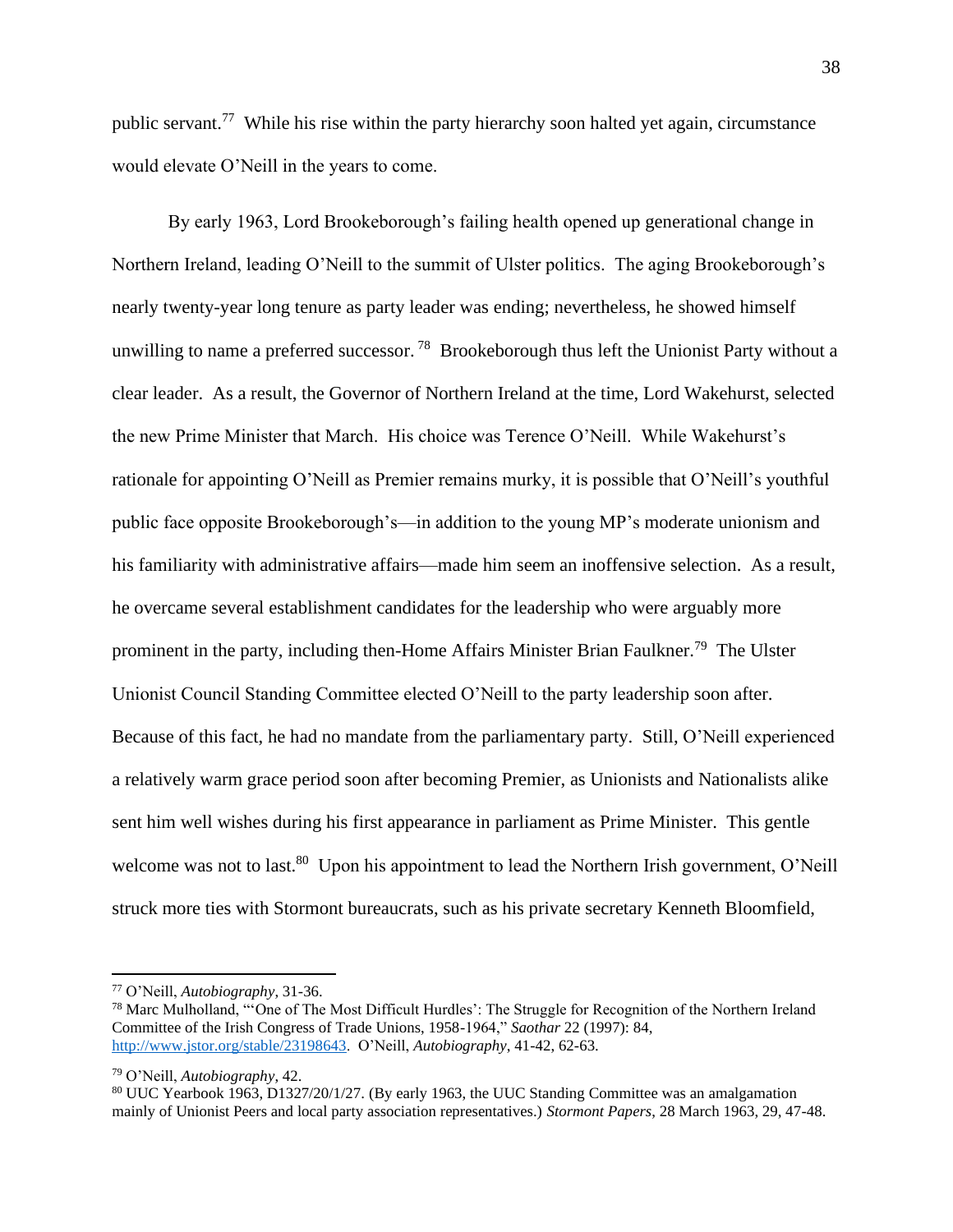than with members of Parliament.<sup>81</sup> This feeble intra-parliamentary relationship led the Premier to draw his initiatives from outside the sectarian Unionist base. With Stormont's policy arm outside the control of Orangeism, a sea change followed in Northern Irish politics.

## **Making Unionism Modern**

Upon securing the Premiership, O'Neill outlined his vision to advance Northern Ireland's place in the world by empowering its economic foundation and inspiring its population with regional civic pride. The trailblazing Ulster Premier attempted to change the language of regional politics. Through both public appearances and policy proposals, he positioned sectarian identities as relics of a failed national past, and he attempted to engender broad consumer and regional identities in order to stabilize Northern Irish society.<sup>82</sup> Granted, O'Neill's vision for a secular and progressive Northern Irish culture could not and would not attract all parts of his constituency. As long as fear of the sectarian Other persisted, consumer society would remain a fleeting dream.

On April 5th, 1963, in his first official speech to the Unionist Party membership, the newly minted Prime Minister announced his plan to restructure Northern Irish society by improving its material well-being. Before the Ulster Unionist Council, the Premier declared he would initiate a several decades long process of change.<sup>83</sup> With beaming, confident airs, he exuded a vision of provincial renewal. Referencing the Stormont-produced 1963 Matthew Plan, which advocated for urbanization outside of Belfast, O'Neill articulated new possibilities for the

<sup>81</sup> Bloomfield, *Stormont in Crisis*, 27-29, 62, 74. O'Neill, *Autobiography*, 23, 35. Walker, *A History of the Ulster Unionist Party*, 154. Wichert, *Northern Ireland since 1945*, 86-87.

<sup>82</sup> Mulholland, *Northern Ireland at the Crossroads,* x, 6-7, 19. Cash, "Taking Ideology Seriously," 16. Roger H. Hull, "Myth and Reality: The Conflict in Northern Ireland from Three Perspectives," in *The Irish Triangle: Conflict in Northern Ireland* (Princeton, NJ: Princeton UP, 1976), 42. Graham Walker, "Scotland, Northern Ireland, and Devolution, 1945-1979," *Journal of British Studies* 49, no. 1 (2010): 128, [http://www.jstor.org/stable/27752693.](http://www.jstor.org/stable/27752693) 83 Terence O'Neill, "Speech to the Annual Meeting of the Ulster Unionist Council," 5 April 1963, INF/3/3/24, 2, 4.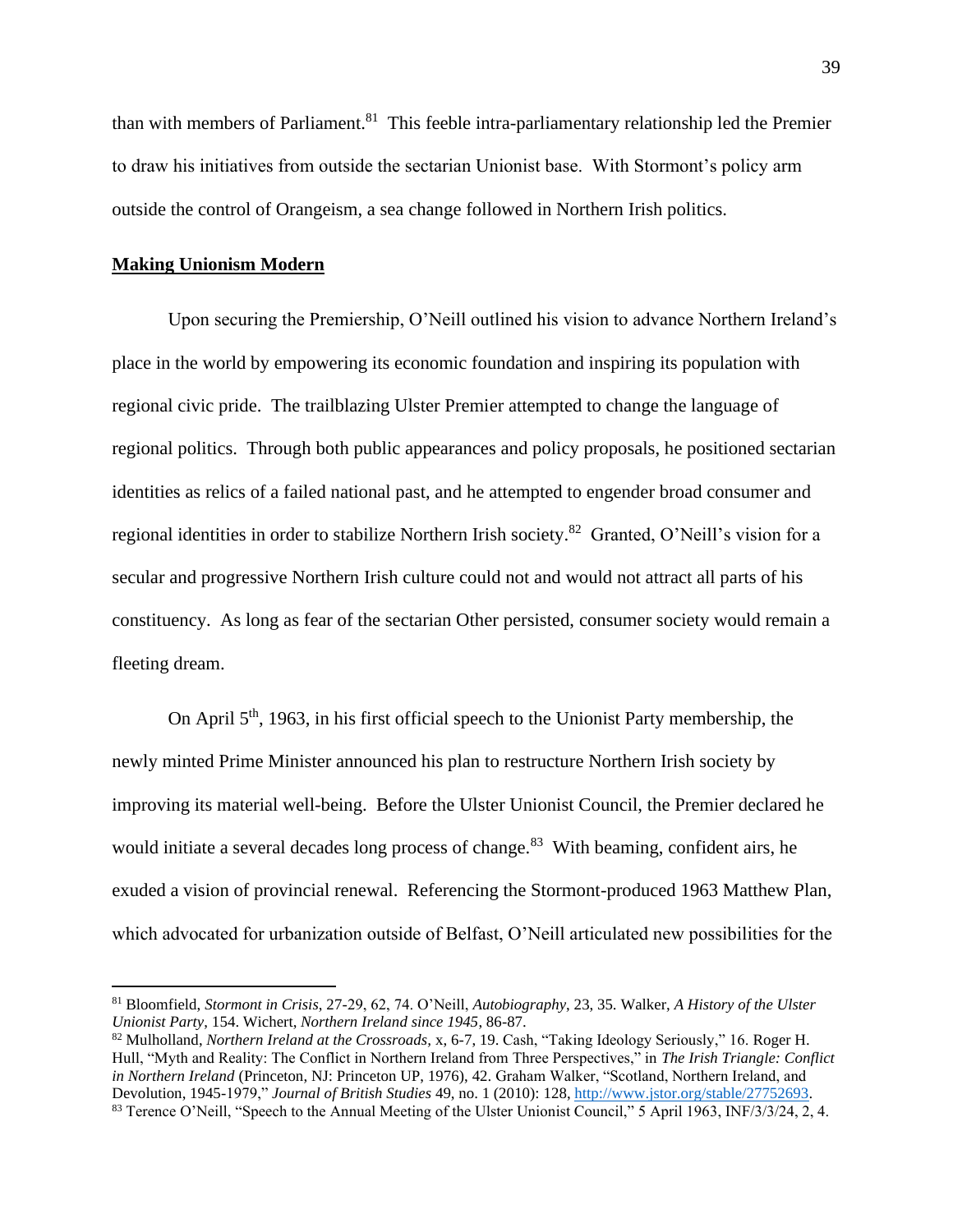Northern Irish landscape: "Think of it—a great, new modern city of 100,000 in mid-Ulster, planned to be a complete contrast to the accumulation of decades of haphazard development elsewhere in the Province."<sup>84</sup> With sweeping goals such as this, O'Neill dreamed of revitalizing Northern Ireland's political and social traditions. He saw a future province that championed orderliness, material wealth, and urban success. By employing grandiose visions of the Ulsterto-be, O'Neill sought to galvanize the civic engagement of his constituents by inspiring them to pursue shared goals of growth and prosperity. The Prime Minister would turn back to this image of a successful urban-industrial society throughout his time in office. For him, only a society that harnessed all its resources would be a merit to the modern world.

The centerpiece of O'Neill's socioeconomic agenda was to further Northern Ireland's industrial development, since by creating a consumer-industrial society, he might turn the province into a stable and successful member of the global economy. A skilled workforce at full employment centered O'Neill's notion of economic modernization. As he declared before Stormont on December  $14<sup>th</sup>$ , 1965, the focus of his economic transformation scheme was, "to provide 65,000 new jobs within the period 1964-1970—30,000 in manufacturing industry, 30,000 in the service trades, and 5,000 in construction." Crucially, O'Neill then suggested that growth in all three sectors would further nurture even more growth in services. From this speech we can best see O'Neill's overarching desire to create a consumer society in Northern Ireland. Since the Victorian Age, the province had been the dominion of linen manufacturing, as well as a far older agrarian tradition. O'Neill hoped to break the mold of Northern Irish industry. His ultimate focus on the services sector speaks to his desire to modernize Northern Irish production in step with the rest of the Western world, as well as his ambition to enhance Northern Ireland's

<sup>84</sup> O'Neill, 5 April 1963 speech, INF/3/3/24, 2.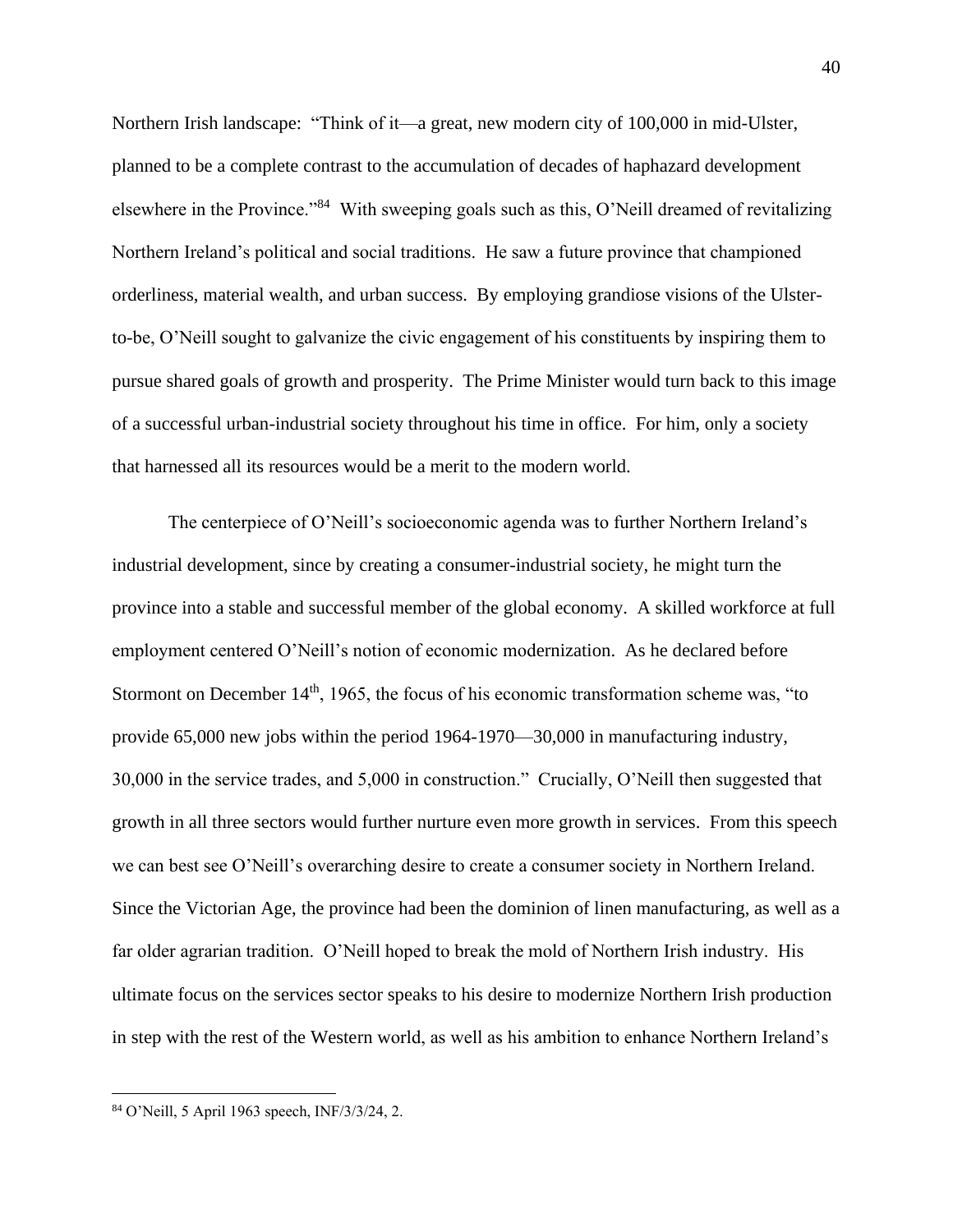perception within the international arena. In the same statement to Parliament, O'Neill noted that he would use Northern Ireland's economic transformation to advertise the province abroad, promoting "its suitability as a base for exports around the world; its established success as an international industrial community."<sup>85</sup> By enhancing Northern Ireland's industrial output, the province might better sell itself to foreign markets. Ulster would in turn become a closer-knit member of Western society.

Domestically, O'Neill saw that material growth from all sectors of the economy could alleviate the collective burdens of Northern Irish society, bringing together populations across the sectarian divide. At the heart of his growth plan was government modernization of infrastructure. During his time in office, O'Neill publicly associated his beliefs with the recent British planning vogue that younger members of the Conservative Party had popularized in the early 1960s. The Premier took particular interest in government planning over urban development.<sup>86</sup> Ideologically, he placed himself outside the purview of traditional Ulster unionism. His overwhelmingly British political agenda gave him something akin to an angle of repose, through which, he foresaw economic growth as a way to bring all Northern Irish people together. Speaking before the Guild of Freemen of the City of London in late 1963, O'Neill decried the prevalence of untapped geographic wealth across the province. To combat this state of affairs, O'Neill insisted that "the whole nation"—all of Northern Irish society—should come together to develop the province.<sup>87</sup> Fighting underdevelopment served two purposes in O'Neill's philosophy. On the one hand, this process advanced Northern Ireland's gross economic shortcomings, making it more presentable to the outside world. In an auxiliary way, harnessing

<sup>85</sup> *Stormont Papers* vol. 62, 14 December 1965, 39.

<sup>86</sup> "Transcript of Interview with Prime Minister of Northern Ireland on Telefís Éireann," *CAIN*, 10.

<sup>87</sup> O'Neill, Annual Banquet of the Guild of Freemen of the City of London, 4 December 1963, INF/3/3/32, 3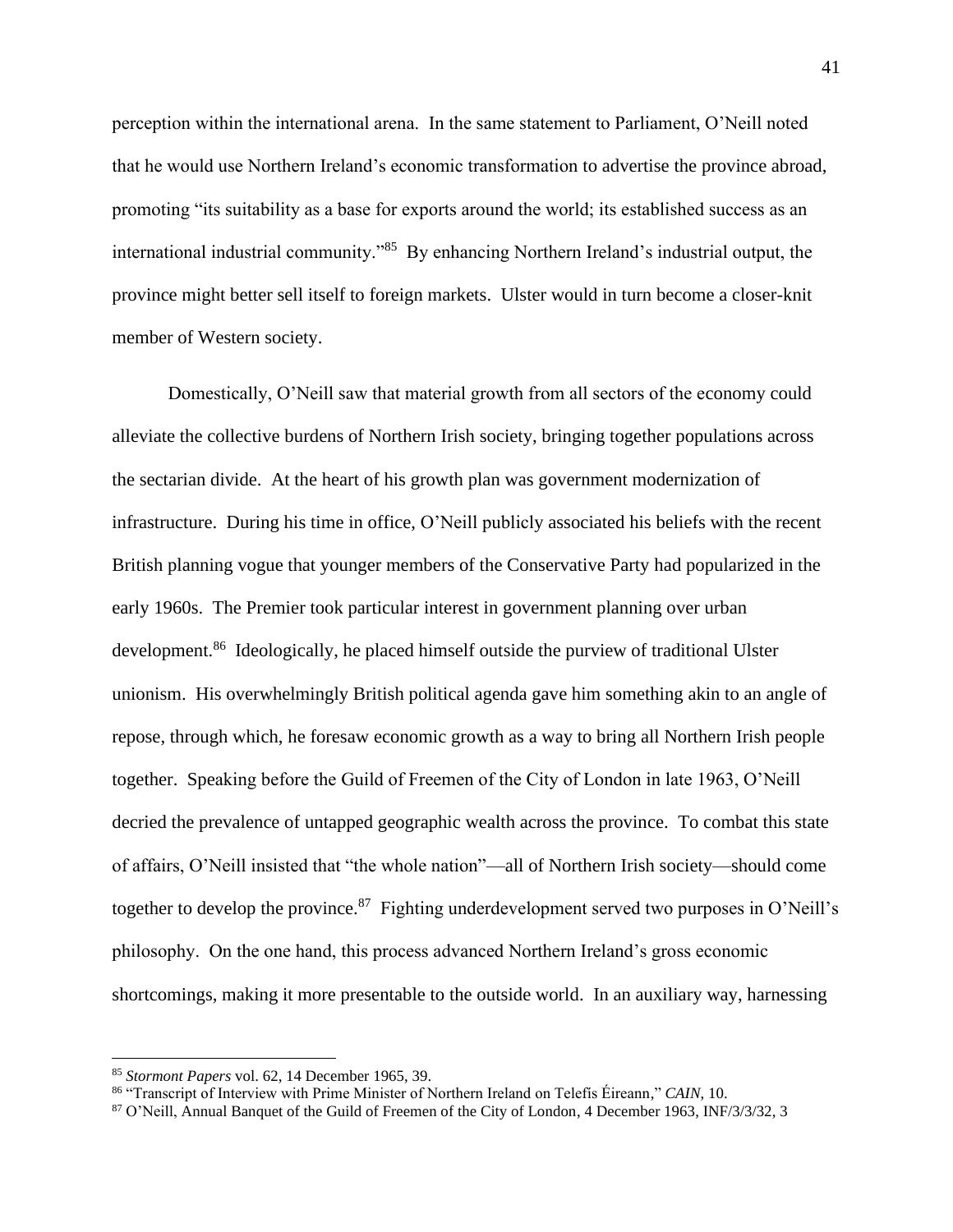all human and physical resources also seemed a potent means of healing inter-communal bitterness, which had evidently hampered growth.<sup>88</sup> We have no indication that O'Neill hoped to demolish the sectarian culture of Northern Irish society, at least in the early stages of his Premiership. Nevertheless, through the physical recreation of the province, he planned to transform its image at home and abroad.

O'Neillism used intensive physical planning as a catalyst by which to transform Northern Ireland's political culture, viewing extensive urban works projects as a crucial step to galvanizing the province's own confidence. Creating a modern Northern Ireland meant urbanization. Noting this point at a reception for Newtownabbey sewage works engineers, in the summer of 1963, O'Neill argued that urban planning served a national imperative to revitalize Northern Ireland's global perception: "We must go out into the world and banish for ever the dreary, harmful picture of Ulster as a distressed, complaining backwater."<sup>89</sup> The issue of an underdeveloped provincial image gave O'Neill much anxiety, possibly because he saw a negative portrait of Northern Ireland as detrimental to its economic place in the world. Irrespective of his underlying impetus to promote urban development, though, he believed that this trend could fortify Northern Irish peoples' own confidence. The Matthew Plan's recommendation for a new city gave O'Neill this opportunity. Not long after Stormont accepted the plan's recommendations, O'Neill advertised the proposed new city as a paragon of

<sup>88</sup> The almost communitarian side to O'Neill's economic policies seemingly emerged from his desire to challenge the Northern Irish Labour Party, which from the late 1950s until the 1965 Stormont election, underwent a steady rise in popularity. O'Neill's pro-union, pro-planning, and populist veneer stemmed at least in part from a personal desire to crush the NILP's electoral challenge to unionism. During multiple public appearances, the Premier argued that the Unionist Party, not Labour, was the party of workers and economic security. See O'Neill, speech to annual meeting of the UUC, 5 April 1963, 3, INF/3/3/24; speech to the Bloomfield Unionist Association, 7 November 1963, 1-3, INF/3/3/31. Cf. Purdie, *Politics in the Streets*, 73; Edwards, "The Labour Opposition of Northern Ireland," 88. O'Neill understood that this was a unique moment in Northern Irish history, and he pounced on the opportunity to legitimize changing the Unionist Party through the guise of necessary electoral competition. <sup>89</sup> O'Neill, "Dinner by two consulting engineers for a Newtownabbey swage works," 14 August 1963. INF/3/3/28, 1, 4.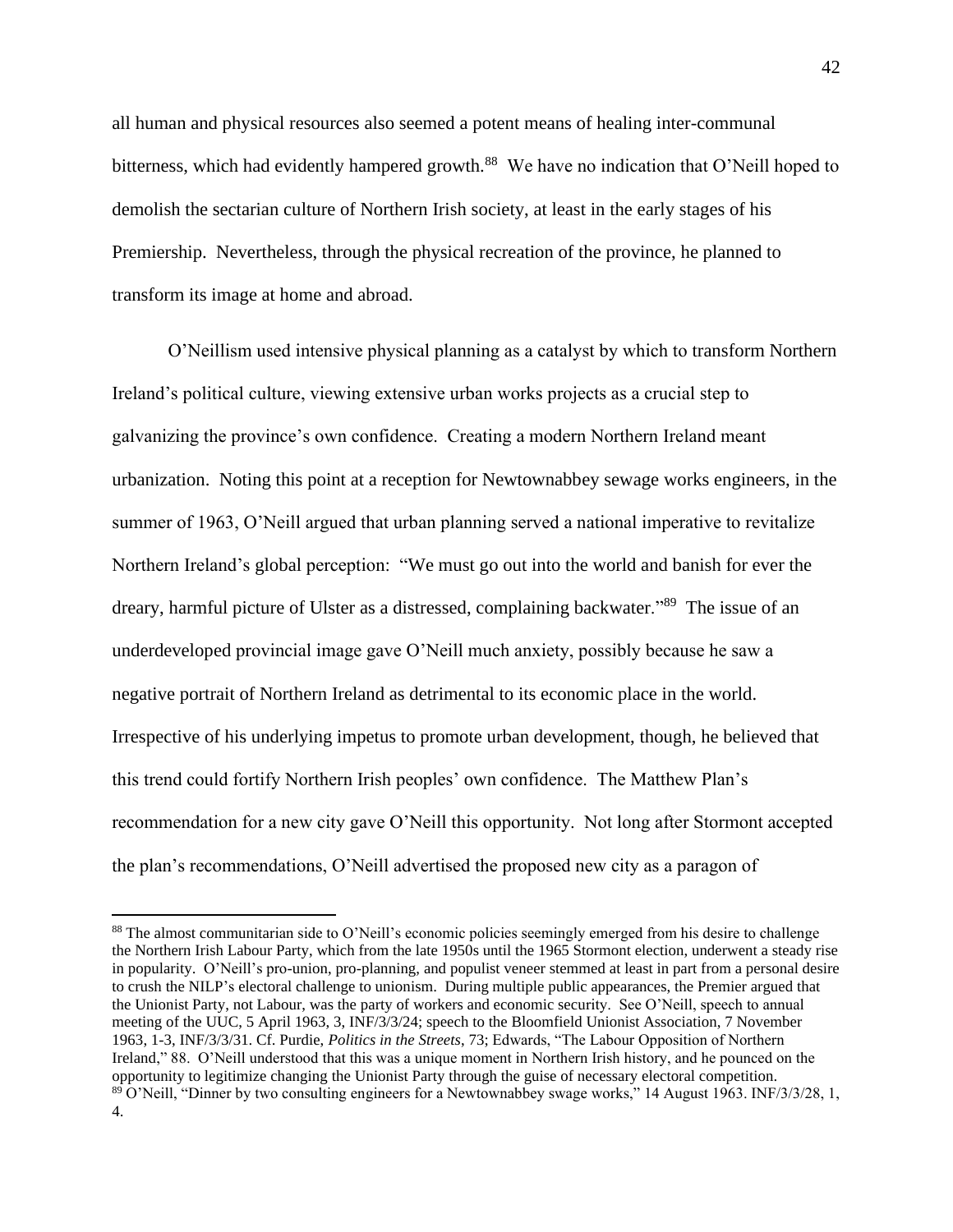enlightened growth. He declared that pursuing its construction would allow Northern Ireland to stand out within Great Britain and Ireland. By creating a new urban center, the province could show off its potential as an innovative, growth-focused region.<sup>90</sup> One feat of industrial strength would lead to another. In turn, the province would become a symbol of achievement in the modern age.

The divide between O'Neill's dream of a unifying urbanization push and the realities of regional housing discrimination underscores the tensions inherent to O'Neillism, as the Premier's plan failed to account for the systematic inequality plaguing Northern Ireland's political economy. His overwhelming confidence in urban planning led him to overlook its inability to improve the Roman Catholic community's living conditions. By 1965, construction had begun on the new city. Its announced name—Craigavon—was a tribute to James Craig, the first Prime Minister of Northern Ireland and an architect of partition. Beyond the city name's clear entanglement with sectarian history, the project itself brought into question whether the O'Neill Ministry's claim to seek urbanization across all Northern Ireland was genuine.<sup>91</sup> Eddie McAteer, leader of the Nationalist Party in Stormont, interrogated O'Neill as to whether his "urban renewal" would reach the majority-Catholic city of Derry. O'Neill's subtle admission in response to McAteer, that a dearth of urban planners might stall the development of Craigavon, exposed the shortcomings of O'Neill's urban modernization.<sup>92</sup> Left with scarce human resources, the government championed expanding the region's existing wealth over ameliorating

<sup>90</sup> *Stormont Papers* vol. 55, 22 October 1963, 37.

 $91$  O'Neill clearly prioritized party strength, and thus his party's ability to continue its industrialization plan, over equitable growth. Meeting with UUC members in May 1964, meeting minutes describe, he observed "that the Unionist majorities in Armagh had fallen by roughly 5,000 votes over the last 10/12 years and something would have to be done to arrest the situation"—demonstrating that the new city was a way to ensure local Unionist stability as much as modernize Northern Ireland; see Minutes Book of the Ulster Unionist Council, 13 May 1964, D1327/22/3.

<sup>92</sup> *Stormont Papers* vol. 62, 14 December 1965, 32-44.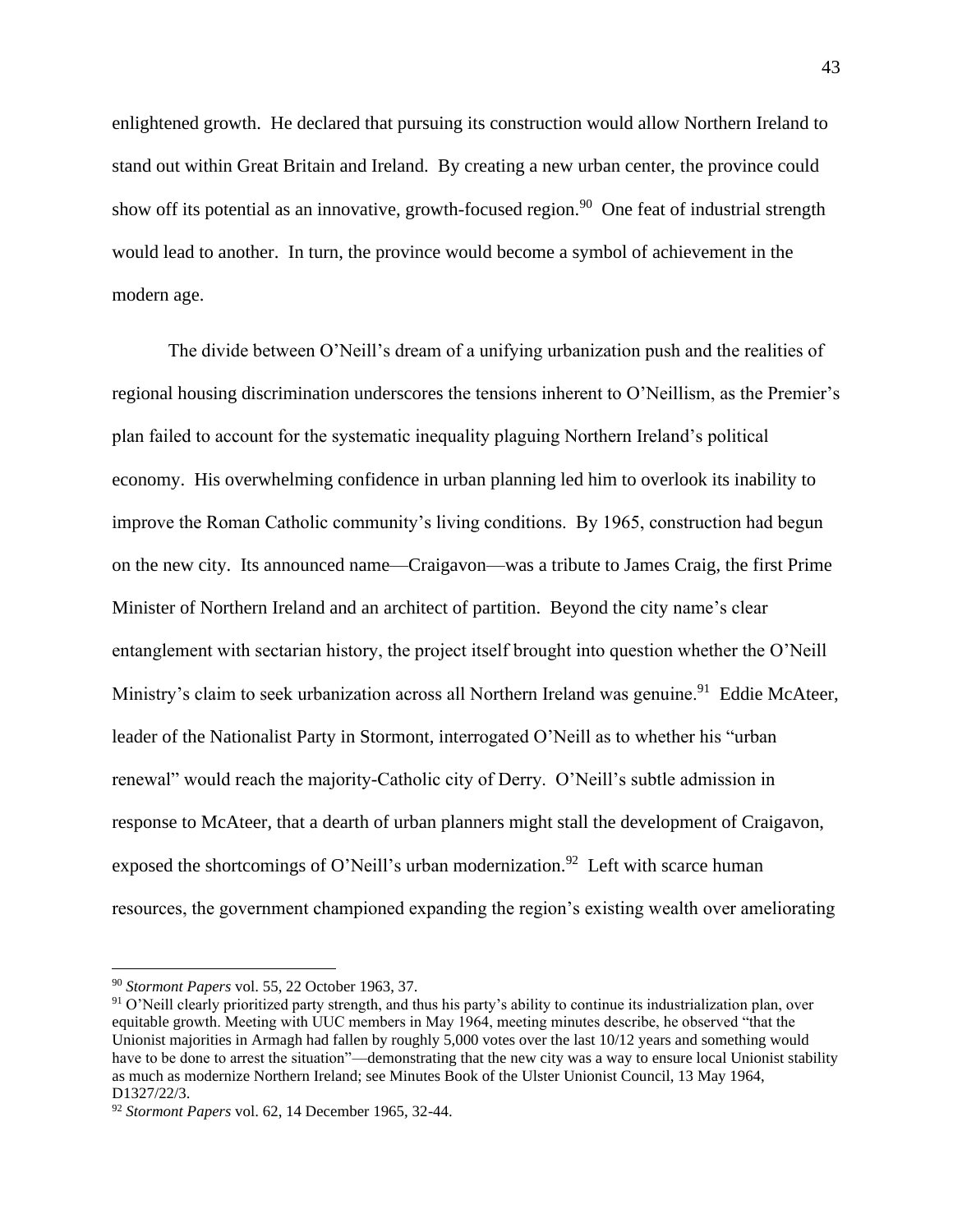its poverty. Slum clearance took official priority over expanded housing until at least late 1968. O'Neill hardly ever noted that housing impoverishment affected Catholics at an egregious level.<sup>93</sup> For all his shining rhetoric, the Premier's narrow focus on order and outward appearance left the results of his plans wanting. His dream of altering the physical and social fabric of Northern Ireland found worsening roadblocks the more he sought to impose change.

## **One Community: Building Bridges in an Age of Division**

On the domestic front, the O'Neill Ministry strove for harmony above all else. The Ulster Premier placed improving community relations at the center of his social policies in his drive to create a new Northern Ireland, as he believed that only community stability would allow the province to succeed in the contemporary age. "Order," "peace," and "harmony" remained watchwords throughout his time in office.<sup>94</sup> O'Neill articulated that social discord would prevent Northern Irish people from utilizing all the economic resources at their disposal. In turn, communal strife—whether political, physical, or otherwise—would hamper the province's development. He warned that both individual well-being and regional economic prosperity were at stake in the fight for harmonious living. O'Neill's emphasis on peaceable social relations and general happiness recalls his desire for a proper Northern Irish consumer society. A quiet, inoffensive population, content with its material well-being, was the terminal goal of government policy.<sup>95</sup> Thus, any event which O'Neill perceived to undermine Northern Ireland's transition to

<sup>93</sup> O'Neill, "Annual General Meeting of the Mid-Antrim Unionist Association," 29 November 1963, INF/3/3/31, 2. O'Neill, "Speech by the Prime Minister at a Housing Conference in Dundonald House," 30 October 1968, CAB/9/N/4/21, 2-5. O'Neill, "Toasting the Northern Ireland Council of Social Services," 27 June 1963, INF/3/3/26,

<sup>1.</sup> *Stormont Papers*, vol. 58, 27 October 1964, 37. <sup>94</sup> Terence O'Neill to Paul Rose, Pat Byrne, Bill Shaughnessy, and Mike Melly (undated), CAB/9/B/205/5, 10. *Stormont Papers* vol. 70, 15 October 1968, 1002. O'Neill, *Ulster at the Crossroads*, 130.

<sup>95</sup> *Stormont Papers* vol. 62, 14 December 1965, 46-47. Terence O'Neill to Stephen J. Nelson, 1 November 1966, PM/5/7/2. Terence O'Neill, "Dinner by two consulting engineers for a Newtownabbey sewage works, at Midland Hotel, Belfast," INF/3/3/28, 1.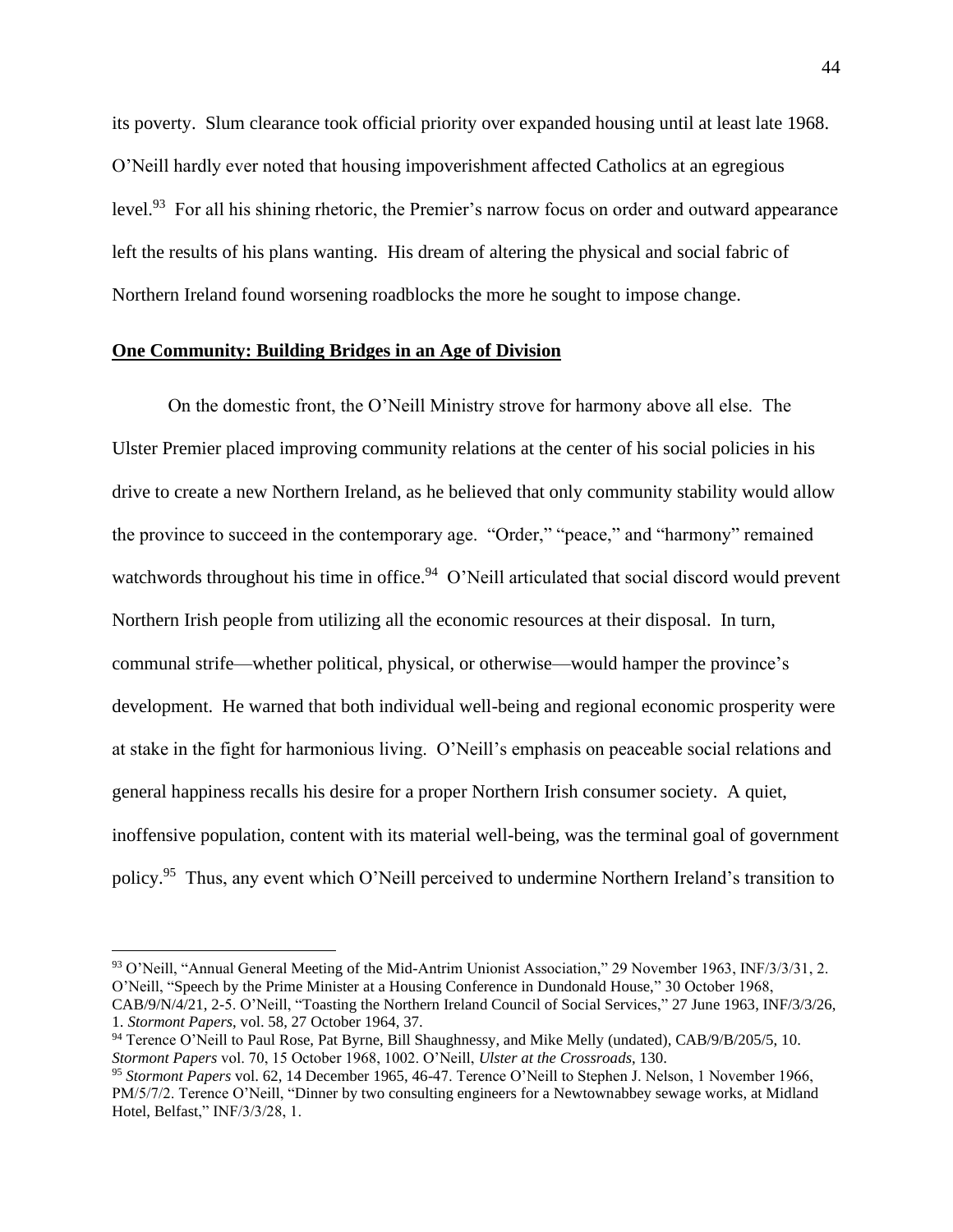a modern industrial and service-based economy became pure subversion. To solve this issue, the very intellectual fabric of Northern Ireland would have to unite around a shared valued system.

In the process of pursuing economic progress through communal unity, O'Neill attempted to foment ideological uniformity among Catholics and Protestants alike. This universalizing tendency illustrates that his conception of modernization valued stability over tolerance, and cultural regularity over genuine secularism. Speaking at the opening of a Young Unionists think tank center, on October  $18<sup>th</sup>$ , 1963, the Premier declared that economic modernization would harmonize Northern Irish people. "I have a feeling," he said, "that the Ulster of the future will be more homogenous. Modern communications—particularly, perhaps, television—and the availability of higher education to all will tend to level out some of these differences."<sup>96</sup> This plan meant smoothing down socioeconomic differences between the two communities—giving Catholics the living conditions afforded to many Protestants. The ideological implications of this process are clear. O'Neill had full faith that he could draw Roman Catholics into the fold of unionism by touting a future Northern Ireland that would be so prosperous that desire for reunification with the Republic of Ireland would dissipate.<sup>97</sup> O'Neill's inability to appreciate the cultural-political impetus for Irish nationalism not only shows why he proved unable to appeal to Roman Catholics. It also illustrates the materiality of his modernist vision. By his reckoning, economic growth anywhere would uplift Northern Irish people everywhere.

O'Neill's drive to welcome Roman Catholics into consumer society was more than a set of empty gestures, as the Premier used both rhetoric and limited government action to form a

<sup>96</sup> O'Neill, "Opening of the Young Unionists Week-End Political School, Newcastle, Co. Down," 18 October 1963, INF/3/3/30, 3.

<sup>97</sup> O'Neill, *Ulster at the Crossroads*, 48-49, 55-56.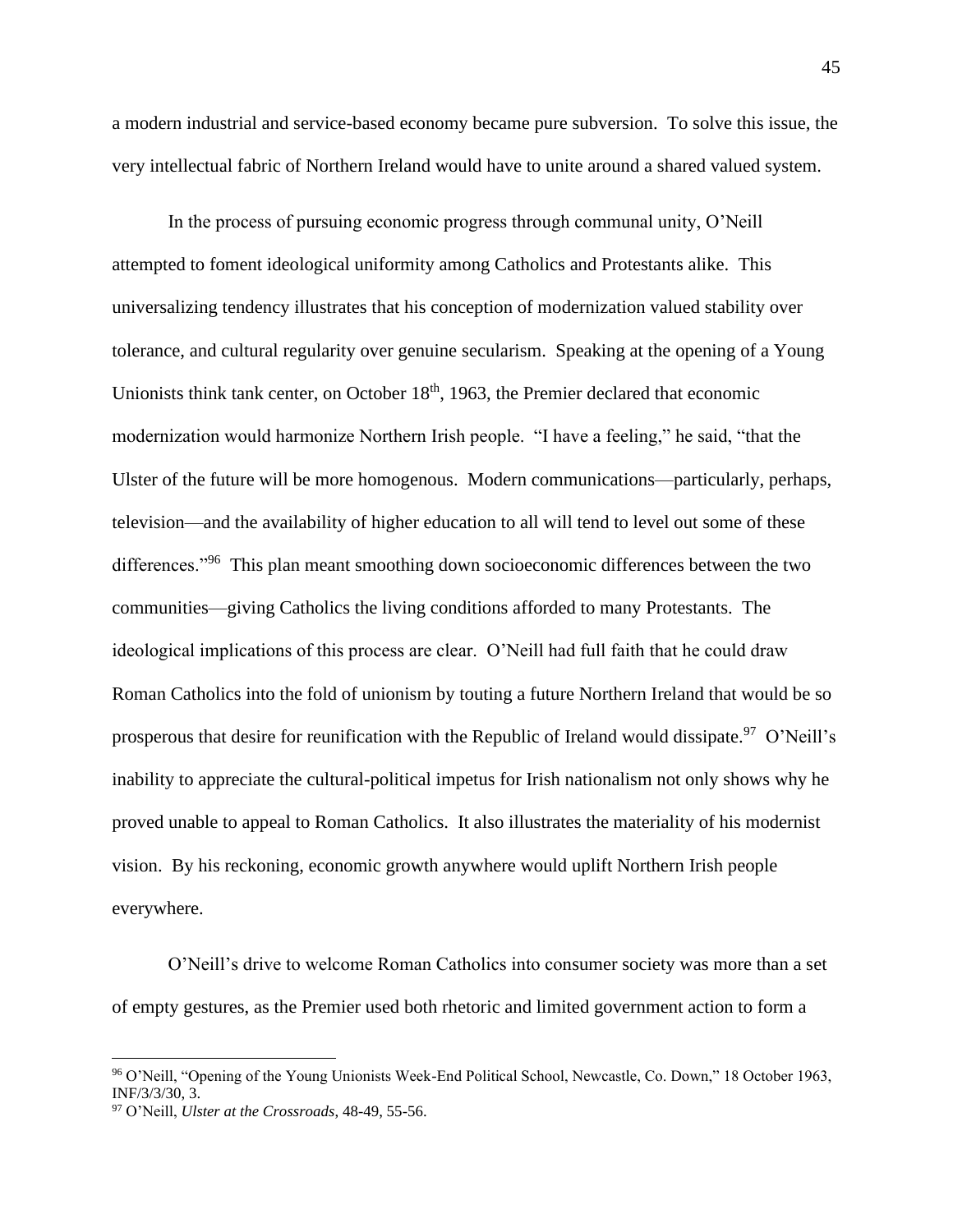modern, semi-secular state. He recognized that Northern Irish political culture would have to change before any ministry could legislate to make Catholics truly equal participants in the modern province. In his attempt to make tolerance and cross-communal relations vogue, O'Neill met with Catholics face-to-face. As the head of a state which had discriminated against the nationalist community for decades, O'Neill's meeting with members of the Catholic community was nothing less than revolutionary. This domestic détente eschewed long-established political tradition, as the Unionist Party leadership had historically deigned to associate with the Catholic population. Granted, O'Neill's efforts were unrelated to policy, if polite. From greeting students in Catholic voluntary schools to sending a letter of condolence to the Vatican following the death of Pope John XXIII, the image of reform held more significance to O'Neill than cultural reform proper. By using the publicity afforded to the Premiership, O'Neill felt that he could support a gradual trend towards widespread intercommunal dialogues.<sup>98</sup> Until the last tumultuous days of his time in office, O'Neill viewed secular style as more impactful than political substance.

O'Neill's personal opposition to radical Protestantism impacted his understanding of civic responsibility, as he hoped to engender a society in which religious identity played a less significant role than one's commitment to order. By April of 1967, O'Neill articulated his clear divergence from the notion of the Ulster ethnostate. In an article for *The Times*, he claimed that James Craig's hope for "a Protestant Parliament for a Protestant people" did not embody the goals of modern Unionism, as the former Premier's hope was "no more representative of the present spirit of Ulster Unionist politics than the declarations of Stanley Baldwin are of conservatism in the sixties."<sup>99</sup> O'Neill sought nothing less than to remold unionism. He did so

<sup>98</sup> Bloomfield, *Tragedy of Errors*, 161. *Stormont Papers* vol. 61, 26 October 1965, 2449. "Transcript of Interview with Prime Minister of Northern Ireland on Telefís Éireann," *CAIN*, 11.

<sup>99</sup> O'Neill, *Northern Ireland at the Crossroads*, 126.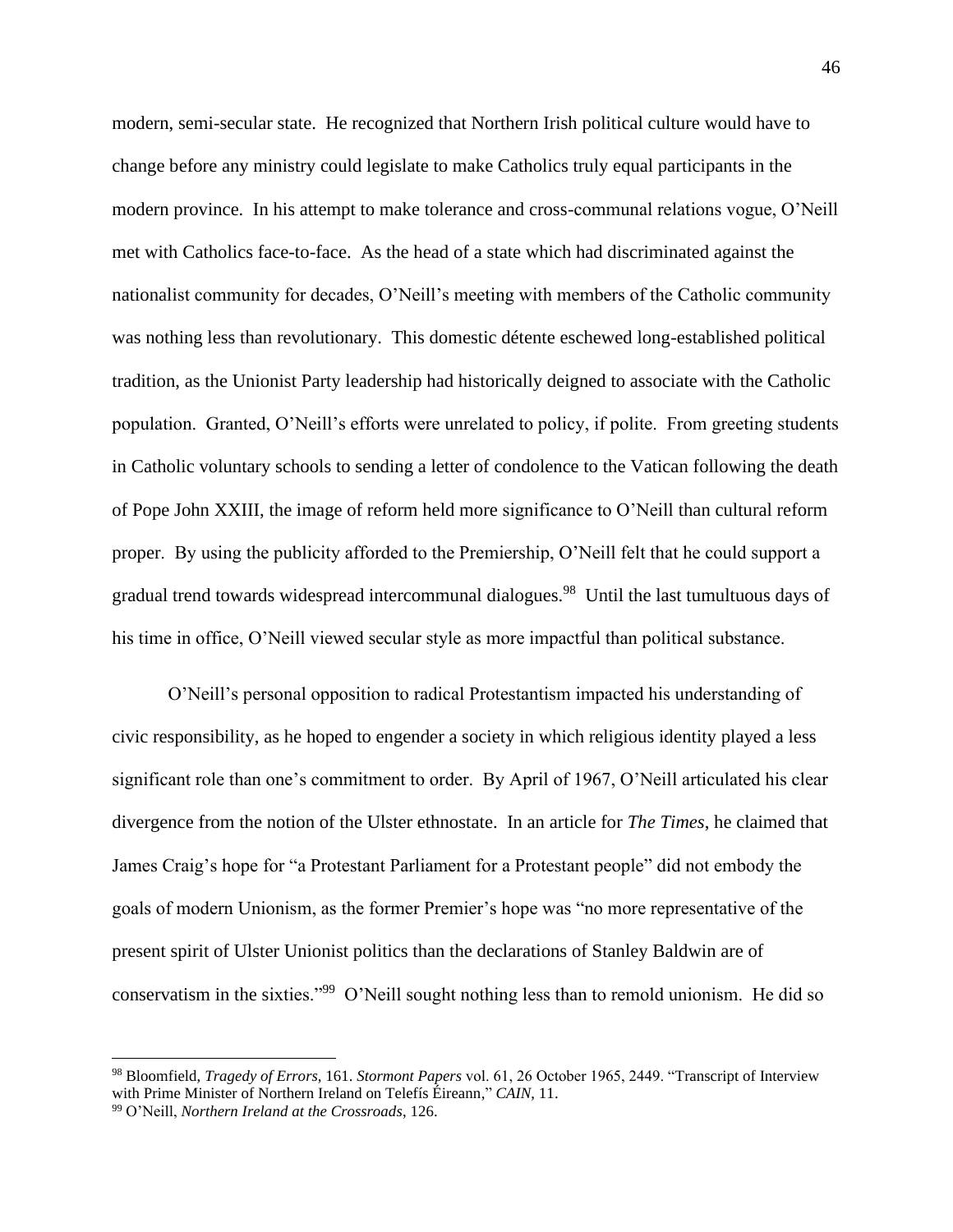by challenging the primacy of in-group sectarian clan politics. In this new age, he seemed to imply, religious identity should define Northern Ireland no longer. The Premier's disgust with Protestant cultural supremacism only grew over the years. How then can we reconcile this belief with the Premier's almost laissez-faire attitude towards anti-Catholic discrimination? His paternalism towards the Catholic population—a belief that the government knew best how to manage Catholic grievances—explains his narrow understanding of discrimination. However, O'Neill's community relations policies stemmed from his optimism in contemporary Northern Irish people as much as they did from his privileged upbringing. His approach to parsing out social problems embodied the underlying credo of his domestic policy: self-help.

Drawing from the Victorian Era philosophy of Samuel Smiles, O'Neill governed believing that the responsibility for improved lived experiences rested upon individual actors' behavior. He saw the issues affecting Northern Ireland as fundamentally moral ones. During the first year of his Premiership, O'Neill remarked that the regional population lacked the drive to solve their own problems. He then drew from Smiles's "self-help" philosophy—praising individual entrepreneurship and prudence—to inspire his constituents.<sup>100</sup> O'Neill's public speeches on Smiles and self-help attempted to convince Northern Irish people that socioeconomic progress would best come through individual initiative. The Premier did not oppose government expenditure as a rule, but he did believe that mixed private and state contributions to the province's development would best secure its long-term growth by teaching citizens frugality and responsibility. As O'Neill himself pronounced, finding the right proportion of expenditure from within and without the state was "[o]ne of the most vital issues of the

<sup>&</sup>lt;sup>100</sup> O'Neill, Draft Notes for Toast of Ulster Association Movement at Government Dinner for Delegates to Conference of Ulster Associations, 20 September 1963, 1, INF/3/3/29. O'Neill, Annual Meeting of the Northern Ireland Council of Social Service, 27 June 1963, INF/3/3/26, 1.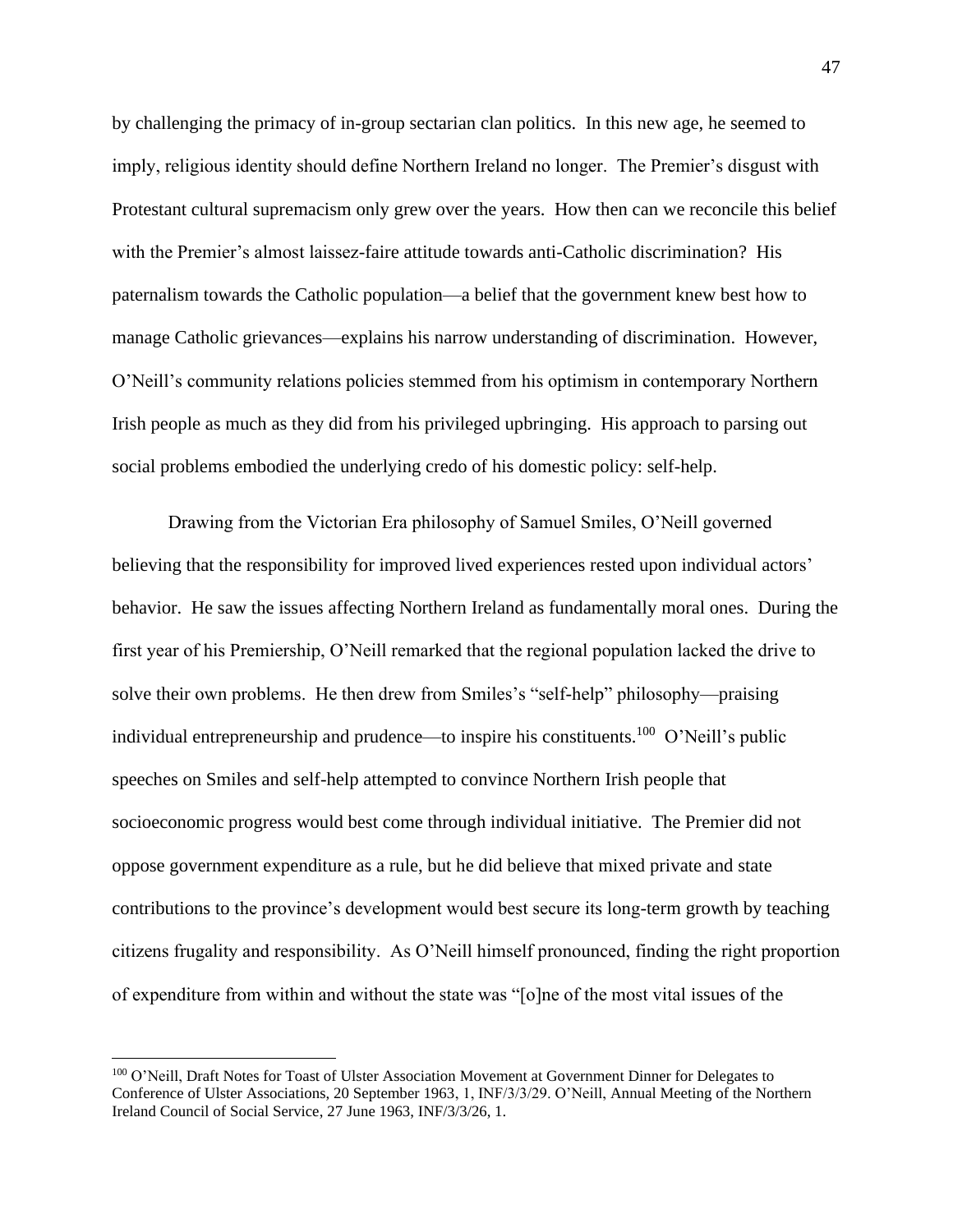Twentieth Century."<sup>101</sup> His notion of a modern society rested on an overwhelming confidence in private citizens' ability to improve their country. Individual Northern Irish people's working to better their homeland would allow the province to help itself win both domestic fortitude and international renown as an economically solvent society.<sup>102</sup> O'Neill's self-help ideology advertised the latent powers of the Northern Irish community. Beyond spurring physical development, the Premier imagined that his constituents might mend their cultural divide.

Applying his economic philosophy to social affairs, O'Neill tried to sculpt a more tolerant society by encouraging Northern Irish people to share civic pride no matter their upbringing. As early as 1965, he expressed his discontent that many sections in the province hearkened to "local interests" far more than they did to the well-being of Northern Ireland as a whole.<sup>103</sup> In turn, O'Neill began a steady effort to encourage a communitarian mindset across the region. By translating Smiles's self-help ideology to community relations, O'Neill imagined that he could encourage the Northern Irish population to forsake their supposed ethnoreligious factionalism. They would achieve both harmony and uninterrupted regional development when united around the cause of bettering their province. The Premier saw the need for Northern Irish people to abscond tribalism. Only then would the province be free to utilize its human and physical resources without hindrance.<sup>104</sup> Because O'Neill also believed that sectarian identities were weakest at the local context, he imagined that voluntary cooperation at this level would best

<sup>101</sup> O'Neill, Annual Meeting of the Northern Ireland Council of Social Service, 27 June 1963, INF/3/3/26, 1-2 (quote).

<sup>&</sup>lt;sup>102</sup> O'Neill, *Ulster at the Crossroads*, 32-34. O'Neill, "Speech to the Annual Meeting of the UUC," 5 April 1963, 1.

<sup>103</sup> *Stormont Papers* vol. 59, 17 February 1965, 786.

<sup>104</sup> *Stormont Papers* vol. 59, 17 February 1965, 787.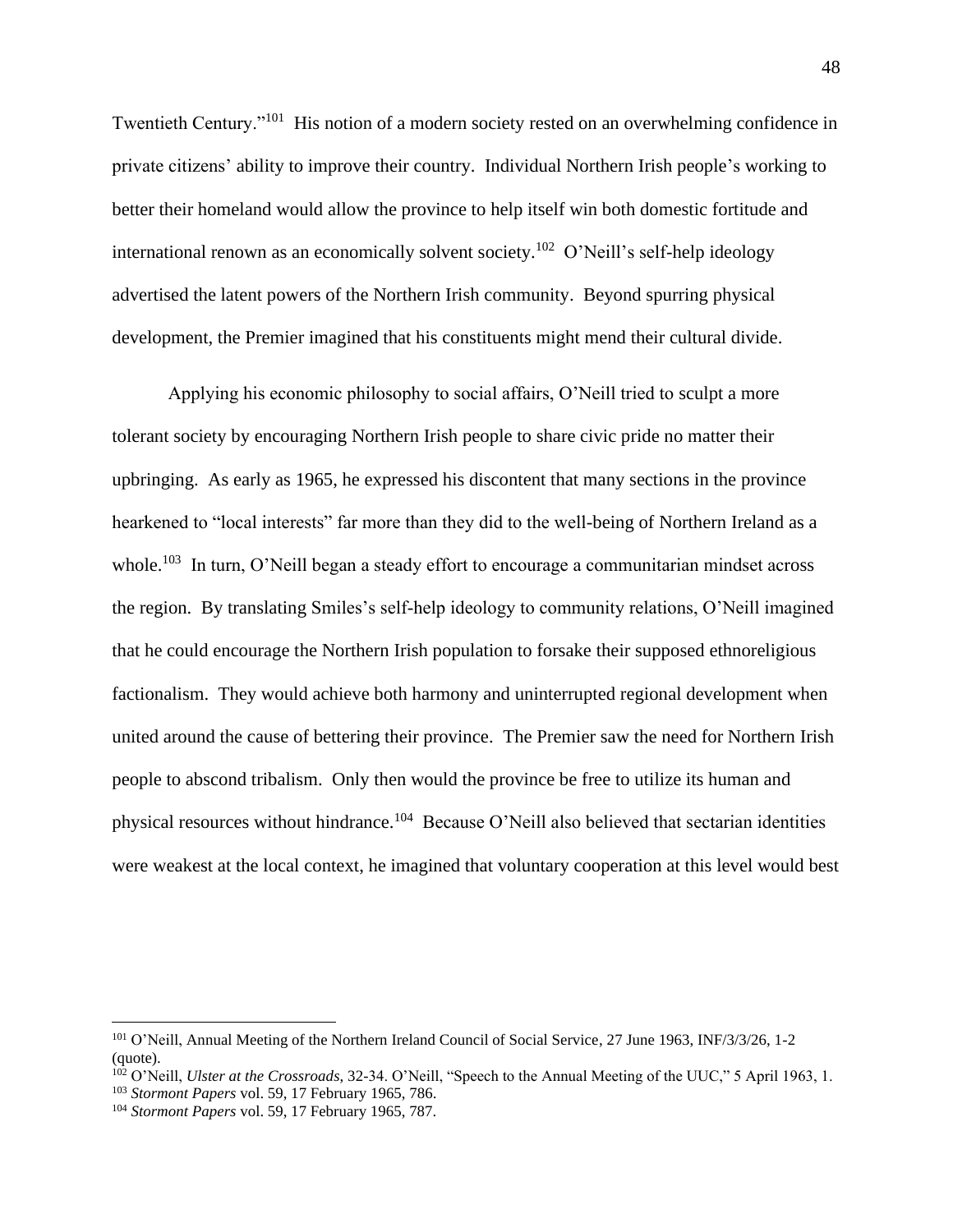construct stable relationships across the divide.<sup>105</sup> He attempted to establish this political cooperation through small scale, organized acts of patriotism.

The highlight of O'Neill's local self-help scheme was "P.E.P.: the Programme to Enlist the People." In this initiative, the central government invited different townships to host civic pride festivities for an entire week. Since at least 1966, the Northern Irish government had encouraged local civic weeks, also called community weeks, which traveled across various towns in the province. Each town engaging in P.E.P. events advertised Northern Irish goods in storefront windows, and provided government displays lauding recent state investments. Civic weeks were ultimately an attempt to create political pride in Northern Irish people without broaching issues of religion or ethnicity. P.E.P. veiled the longstanding sectarian split by encouraging people to take interest in their locality's well-being. A trickle-up effect of Northern Irish citizens taking interest in improving the whole province would supposedly follow suit. The O'Neill Ministry left the specifics of how each community "celebrated" their civic weeks up to local political bodies. Regardless, the guiding principles of P.E.P., in addition to its decentralized nature, speaks to the underappreciated optimism of O'Neill's policies during this period.<sup>106</sup> To him, P.E.P. was ultimately "a spontaneous expression of civic pride...developing a new sense of involvement in what the Province as a whole is doing."<sup>107</sup> Civic weeks would inspire Northern Irish people to become more engaged citizens of their statelet. This program channeled O'Neill's hope that his constituents would, by their own initiative, learn how to be modern democratic citizens. Civic enthusiasm would be an individual matter. It comes as no surprise, then, that P.E.P.'s execution was modest. As Marc Mulholland has noted, between

<sup>105</sup> O'Neill, *Ulster at the Crossroads*, 130.

<sup>106</sup> O'Neill, *Ulster at the Crossroads*, 149-150, 154.

<sup>107</sup> O'Neill, *Ulster at the Crossroads*, 151.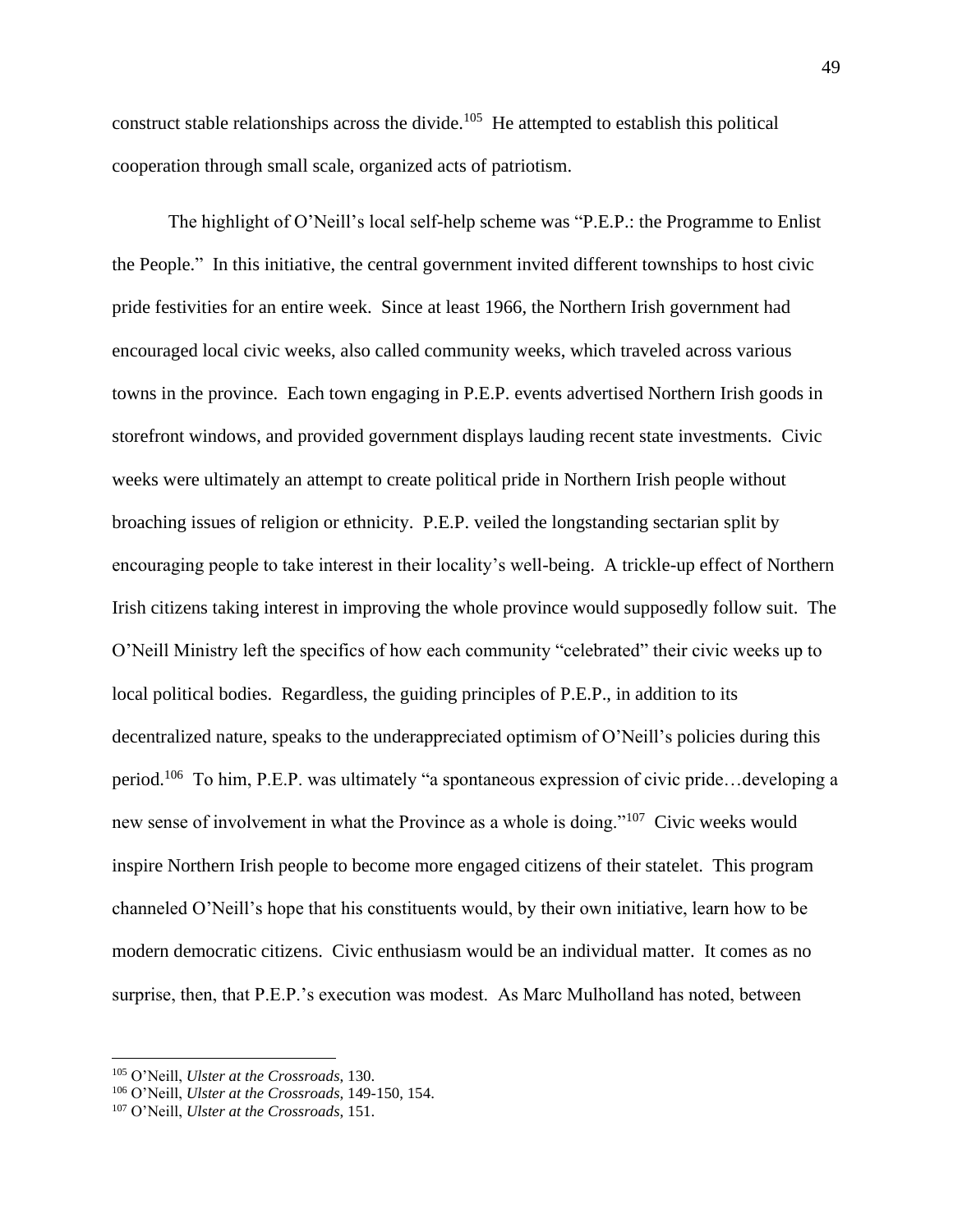1966 and 1968, the number of towns hosting civic weeks never exceeded 22.<sup>108</sup> Executed too late to catch wind, P.E.P. was an underwhelming product of O'Neill's aspiring political ideology. The program exemplifies how O'Neill's plan to remold Northern Ireland's identity and outwards perception faltered when the Premier tried to modernize how his constituents thought and acted. The Premier would not realize his dream of a new Ulster through polite words alone.

## **A Modern Ulster as an International Ulster**

O'Neill's vision to heal the province's social fabric built into his larger concern regarding Northern Ireland's place in the world, as he believed that the nature of modern diplomacy and economics made internationalism a fundamental element of Northern Ireland's prosperity. The interconnected nature of global post-war society led O'Neill to fear that, if his province could not compete alongside other Western countries, then it would become an ignominious backwater. Isolationism would be the death knell to Northern Ireland's status as a respected, modern nation. O'Neill declared the same before the Unionist Party conference in April 1966, saying, "we are aware of the world around us. But remember also that the world is aware of us. The luxury of insularity, of believing that we could take account only of the Northern Ireland point of view, is one we can no longer afford. If a great nation like the United States finds that isolationism is an impossible doctrine in the modern world, how much less can it be possible for us?"<sup>109</sup> Northern Ireland's ability to operate in the post-war context was just as important as its international prestige. Recognizing Northern Ireland's low place in the geopolitical hierarchy, at least relative to a Cold War superpower, O'Neill made it even more imperative that his country strive with all its might towards becoming an active player in foreign affairs. The economic benefits of

<sup>108</sup> Mulholland, *Terence O'Neill*, 55.

<sup>109</sup> O'Neill, *Ulster at the Crossroads*, 52.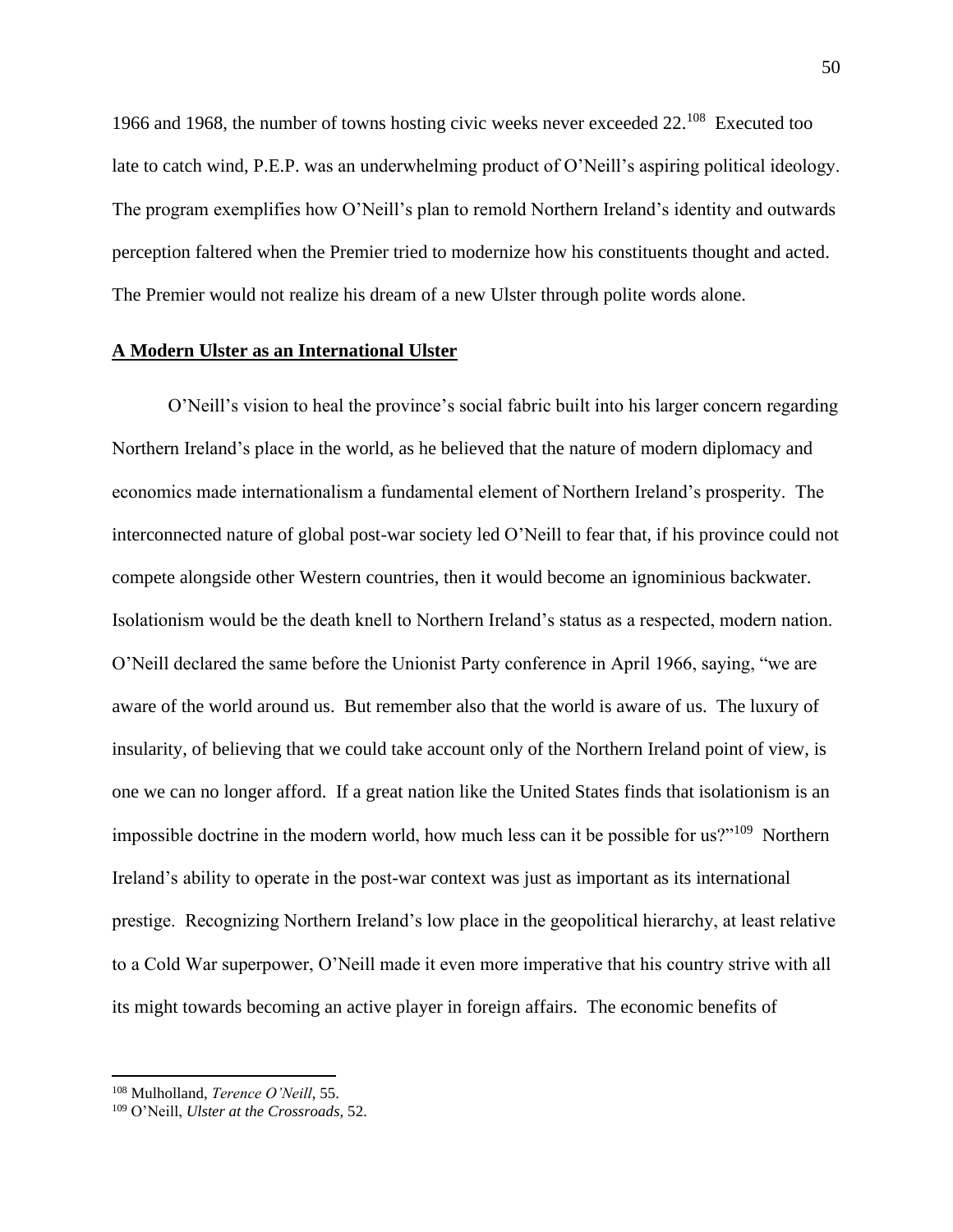diplomatic ties became central to O'Neillism. Failing to build such connections would close off Northern Ireland from the wealth and renown of the outside world. Time and time again, O'Neill rejected isolationism as anathema to Northern Ireland's material "success."<sup>110</sup> Sustained involvement in the global community could very well enhance the province's place in the world.

O'Neill pursued a thorough foreign policy throughout his Premiership. In doing so, he attempted to prove that Northern Ireland could play a significant role in global post-war society. He longed to uplift the province's diplomatic capabilities so that it might contribute towards building a stronger international community. This reasoning was one impetus for O'Neill's furious pursuit of diplomatic visits in 1964. That year, O'Neill went on two separate international tours—one in Northern America, and one in Europe, the latter ostensibly to bolster Northern Ireland's industrial relations with countries such as France and the Netherlands. This effort did not go unnoticed in British media. O'Neill's diplomatic activities even earned him a radio interview with BBC correspondent Charles Wheeler while the Premier was staying in Frankfurt.<sup>111</sup> Looking out for ever stronger ties with Western nations, O'Neill served a higher purpose than the betterment of his own country. His diplomatic works channeled his inner hope that the world could yet form a single community. Speaking before the Empire Club of Toronto during his North American tour in early 1964, O'Neill insisted that, "[a]s we move—God willing—towards something approaching citizenship of the world, we must contrive to draw upon our strength from the communities which shaped us, however small they be."<sup>112</sup> Recognizing the growing popularity of internationalism in the West, O'Neill styled himself just

<sup>110</sup> *Stormont Papers* vol. 58, 27 October 1964, 31. O'Neill, "Annual General Meeting of the Mid-Antrim Unionist Association," 29 November 1963, 1, INF/3/3/31. O'Neill, "Prime Minister's Christmas Message," *The Unionist*, 8 December 1964, PM/5/31/36.

<sup>111 &</sup>quot;List of Television Appearances by Stormont MP's and Senators in 1964," and "Appearance of M.P.'s on Ulster Television –  $1<sup>st</sup>$  July –  $30<sup>th</sup>$  September, 1964," D3233/1/5.

<sup>112</sup> Terence O'Neill, "Luncheon Meeting of the Empire Club of Toronto, Canada," 19 March 1964, 5, INF/3/3/35.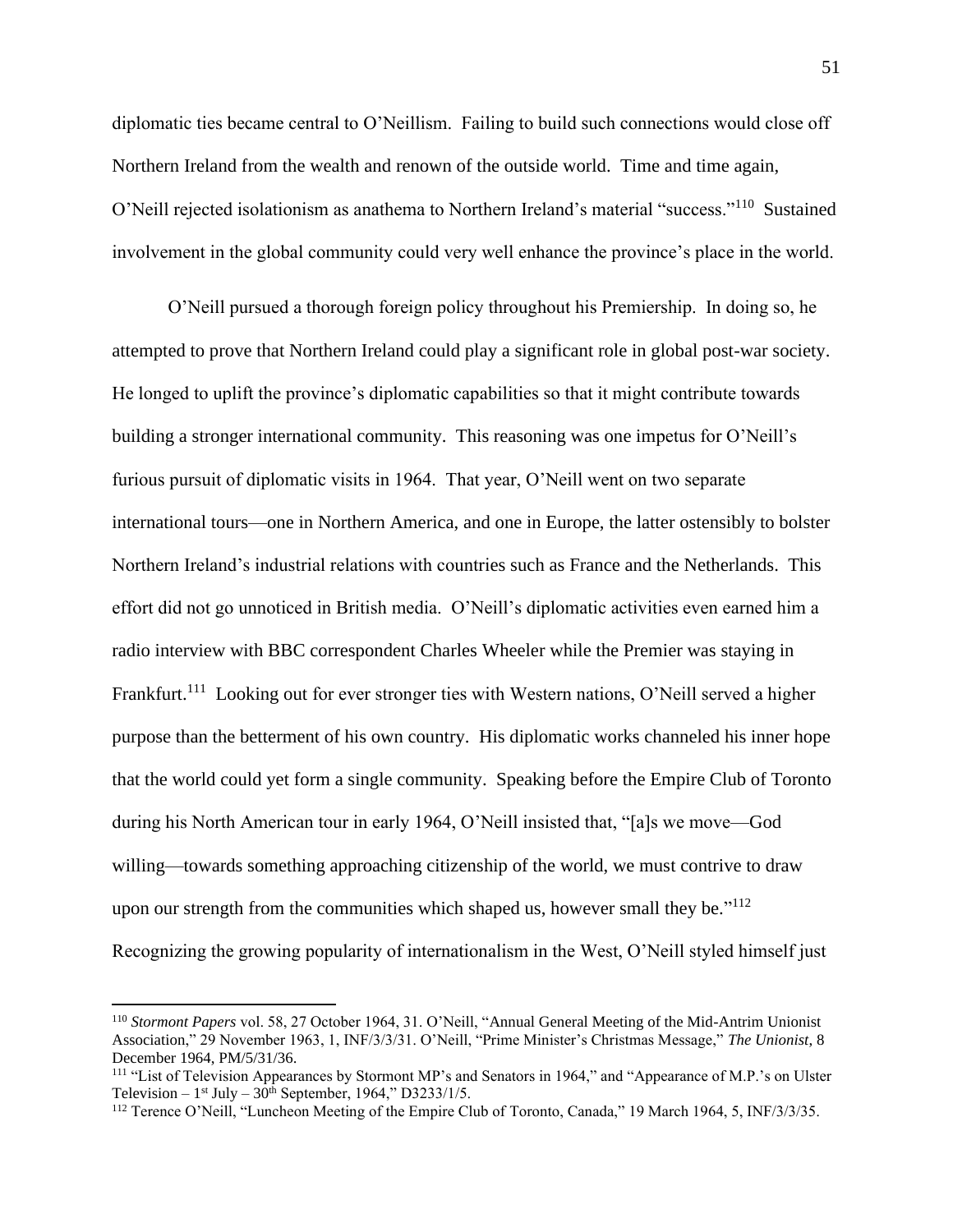as much an internationalist as other leaders across Europe and North America. While he tried to improve Northern Ireland's status in the world, he recognized the myriad, even fluid influences on personal identity. O'Neill may have accepted that his province was not yet a significant actor in world affairs, and could not transform geopolitics in a single generation, but it had an outward purpose. That purpose was to bring all its citizens into the global community.

O'Neill used his European visits to foster solidarity with the continent, for he believed that inviting foreign investment would establish Northern Ireland's legitimacy as a culturally Western region. His speeches across the continent or before European-interests organizations emphasized Northern Ireland's growing cultural bonds. O'Neill envisioned a common purpose for all European actors—Northern Ireland included. In a 1967 visit to Bonn, for example, O'Neill made the double case for solidarity among European peoples, and for Northern Ireland's relevance in European politics. The Northern Irish people were "Europeans with a European destiny," and they had every right to participate in continental-scaled post-war politics.<sup>113</sup> O'Neill hoped to convince world leaders that Northern Ireland was part of something larger than itself. In making this case, he turned his argument into reality.

The Premier's approach to Ulster-American relations in particular evidences his internationalist philosophy, for O'Neill used the United States not only as an investor but as a model for Northern Ireland's modernization. From his first visit to the country while Minister of Finance, the Prime Minister developed a strong love of American society.<sup>114</sup> O'Neill appreciated how closer diplomacy with America might benefit Northern Ireland. The former country's economic influence made it a keen investment partner. At the same time, its productive

<sup>113</sup> O'Neill, *Ulster at the Crossroads*, 190.

<sup>114</sup> Westminster House of Lords Hansard, 18 February 1970. (A rocky first visit—he was apparently mugged for a quarter not long after arriving in the United States.)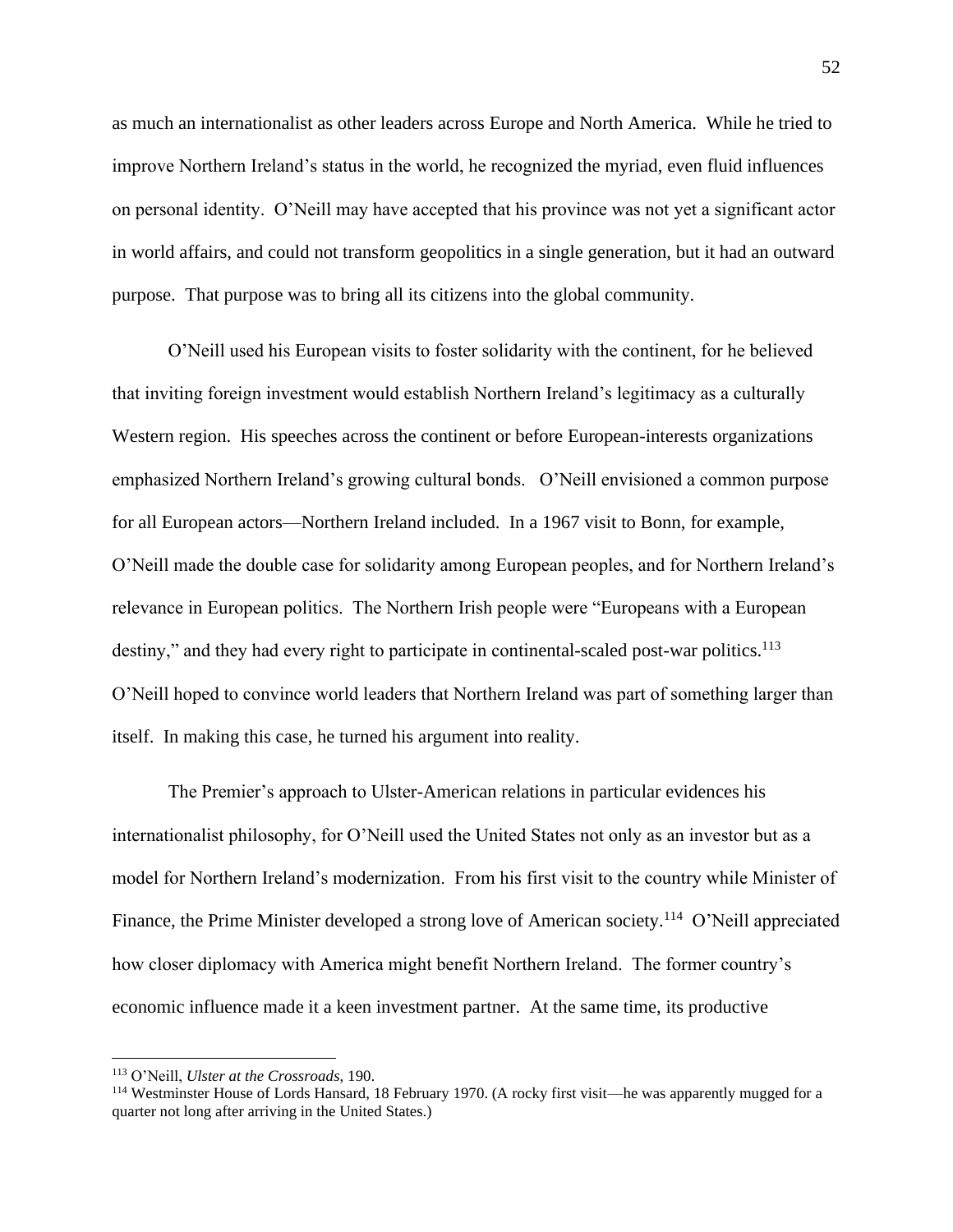efficiency attracted the technocratic side of O'Neill's political interests. He publicly recognized the adroit brainpower of American industry, and he used the same as a standard by which to guide Northern Ireland's own economic development. Bringing in American investment became a key element of his foreign policy. While appearing at the Calvin Bullock Forum in 1964, in New York, O'Neill declared with exceeding satisfaction that a number of leading United States corporations had already established themselves in Northern Ireland. From manufacturing giants like Ford to well established chemical producers such as Du Pont, American investment helped industrialize the post-war Northern Irish economy.<sup>115</sup> O'Neill tried to build further trust between American investors and the Northern Irish state. As a proven reliable investment partner, Ulster could retain ongoing growth and curry newfound respect from other countries.

Advertising Northern Ireland abroad more than enhanced the province's reputation, for O'Neill used his overseas trips to develop a distinct Ulster national identity. This new Northern Irish nationalism urged native people to take pride in their own special traditions within the framework of being British citizens. Through a second-tier Ulster nationalism, Northern Ireland could become a modern province. In his overseas trips and when receiving dignitaries from outside Northern Ireland, O'Neill emphasized the "special history, traditions and institutions" of Northern Ireland, to gain foreign recognition of a Northern Irish nation, on par with Scotland, England, Wales, or the Commonwealth states. Ulster was at once a distinct cultural-temporal society as well as a subset of the United Kingdom nation-state.<sup>116</sup> O'Neill recognized the ethnosectarian divide. By insisting that the province had a coherent sense of self, he attempted to show the world that Northern Ireland was a real nation which deserved outside recognition.

<sup>115</sup> O'Neill, *Ulster at the Crossroads*, 104-105.

<sup>116</sup> O'Neill, *Ulster at the Crossroads*, 96-97, 177-178 (quote 178), 185. Bloomfield, *Stormont in Crisis*, 26.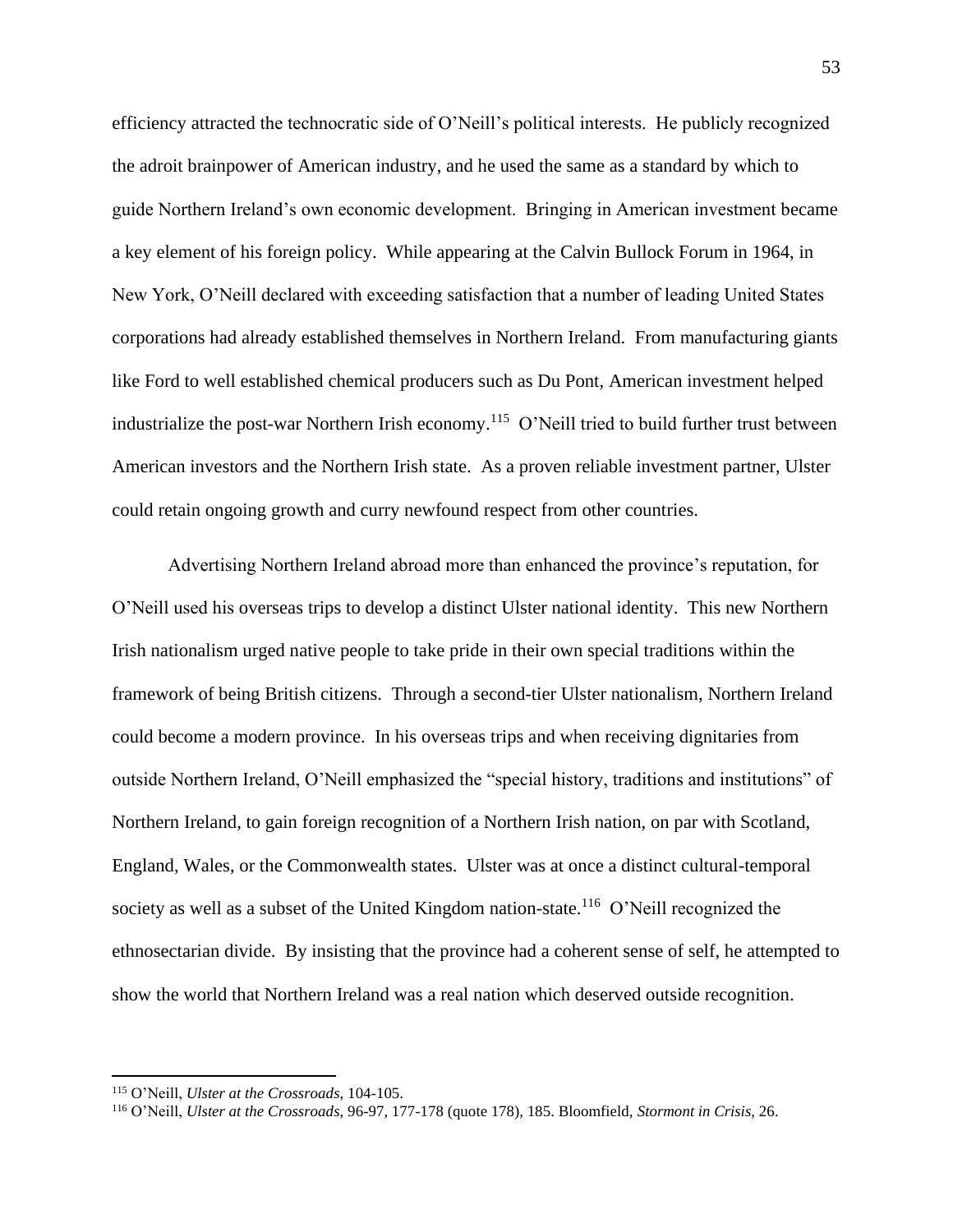To better define Northern Irish identity, the O'Neill Ministry constructed a nascent regional identity around natural and historical heritage. O'Neill's was a humanistic vision, to improve his constituents' livelihoods by providing them with unifying, orderly symbols. By the Premier's reckoning, the Northern Irish population consisted of warring tribes, yet ones whom he might bring together by integrating strictly Irish- or British-identifying citizens into a nonsectarian Ulster nationalism. Upon opening the Giant's Causeway as a national park, a mere three months after becoming Premier, O'Neill stressed that this landmark was the possession of all Northern Irish people. Facing a divided province, the Prime Minister brought natural and social history into the forefront of public life, to convince the population of Ulster that they shared much in common as a "nation." He called upon Northern Irish people to look beyond identarian politics and appreciate the secular wonders of their province. In his speech, O'Neill also latched upon preexisting government plans to open a pair of Northern Irish-centric museums. They would be, he declared, "two national institutions which are worthy for us."<sup>117</sup> O'Neill strove to gather Protestants and Catholics alike under the same cultural banner, and he captured this hope for a tolerant Ulster nation upon opening the Ulster Folk Museum. Speaking alongside a delegation which included Stormont cabinet ministers, the Earl Clanwilliam, and the liberal Rev. Francis B. Sayre, O'Neill's chosen representatives at the museum visit seemed to match his ideal of a catch-all Northern Irish national community under paternalistic Unionist leadership.<sup>118</sup> This feeling of Ulster nationhood was not separate from conventional unionism, for British and Northern Irish nationalities were not mutually exclusive in his worldview. By reconciling the two identities, he believed, the people of Northern Ireland would share a stabilizing local identity while retaining the benefits of the Union. Irrespective of O'Neill's plan,

<sup>117</sup> O'Neill, "Opening of the Giant's Causeway," 24 June 1963, 1-2, INF/3/3/26.

<sup>&</sup>lt;sup>118</sup> Records of O'Neill's visit to the Ulster Folk Museum, c. 1966, INF/7/A/126-127.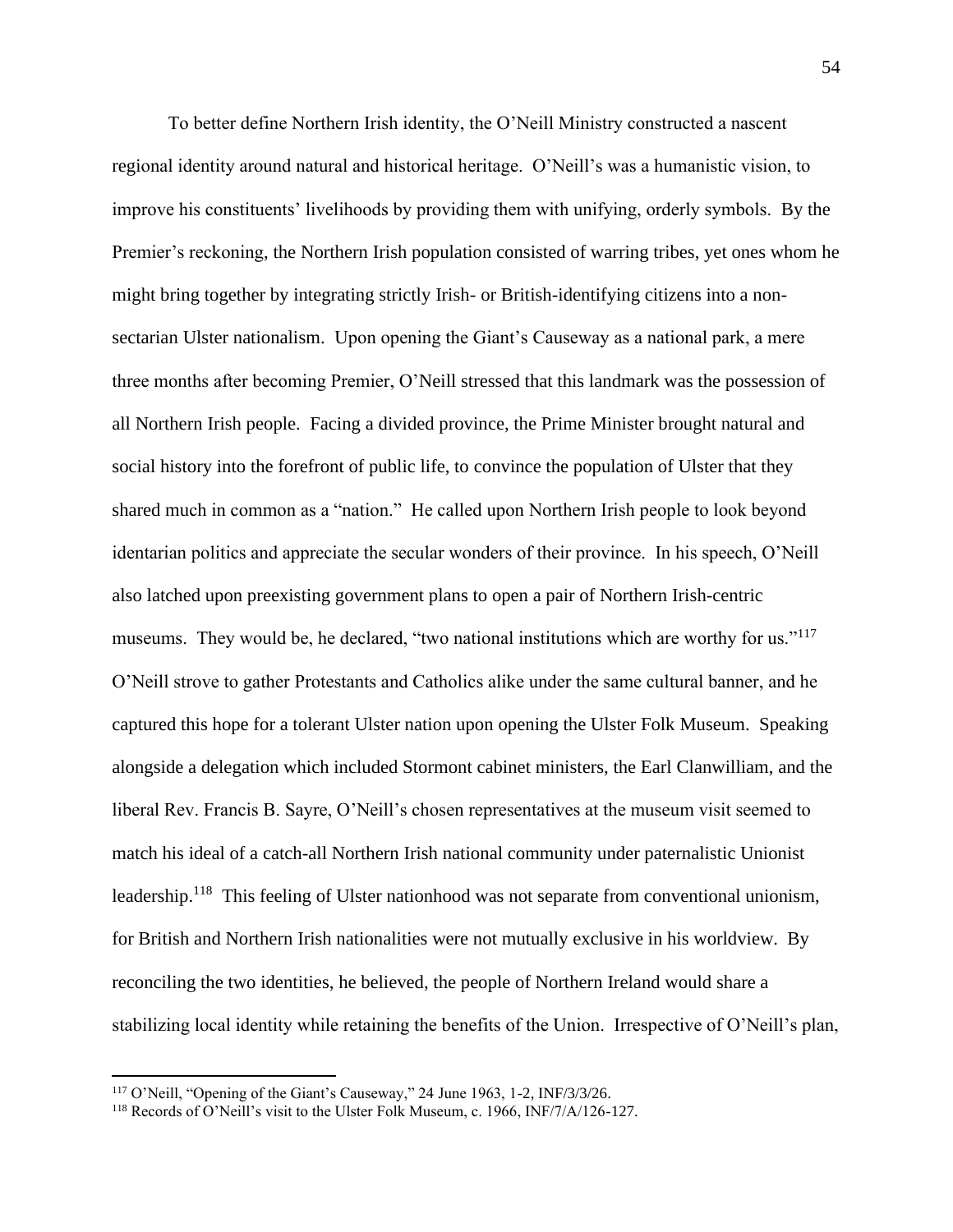though, his dreamy expressions of regional solidarity could not end a history of communal division overnight. Without concrete policy changes, fear and suspicion would continue to dominate Ulster society.

#### **Ulster "In the Family": Cultural Ties in a Commercial Union**

Despite his international ambitions for Northern Ireland, Terence O'Neill reasserted the political primacy of unionism, since he viewed Great Britain as a guarantor of the province's existence. To achieve economic solvency, Northern Ireland relied upon its links with the United Kingdom. The Stormont government had wielded limited financial powers since the 1920 Government of Ireland Act, which created Northern Ireland as a political entity—for instance, the provincial parliament was all but unable to change domestic tax rates.<sup>119</sup> Ulster's fate was intertwined with that of Great Britain. Thus, from O'Neill's point of view, it was in the province's best interest to preserve those ties. The bond between Northern Ireland and Great Britain helped make Ulster modern by disseminating higher living standards throughout the province. A sound post-war economy, and the association of being "British" like the other three United Kingdom nations, supposedly justified investment in Northern Ireland, according to O'Neill.<sup>120</sup> At the same time, a constant influx of British capital and the bulwark of the National Health Service safeguarded Ulster society's material and physical well-being. <sup>121</sup> If Northern Ireland was not a part of the Union—so O'Neill's line of thought went—then London would have little incentive to support industrialization in the province.<sup>122</sup> Recognizing Northern

<sup>119</sup> Walker, "Scotland, Northern Ireland, and Devolution, 1945-1979," 122-123.

<sup>120</sup> O'Neill, "Luncheon for Bankers and Industrialists, St. Louis," 7 October 1963, 1, INF/3/3/30.

<sup>121</sup> *Irish Times* 25 January 1965, CAB/9/U/5/2. O'Neill, "Government Dinner for the Agricultural Committee of the Council of Europe," 23 August 1963, 2, INF/3/3/28. O'Neill, "Dinner of the Coleraine Chamber of Commerce," 18 November 1963, 2, INF/3/3/31. O'Neill, *Ulster at the Crossroads*, 56. O'Neill, "Speech by the Prime Minister During a Debate on a Motion of the Preservation of Law and Order in the Northern Ireland House of Commons," CAB/9/B/205/7.

<sup>122</sup> O'Neill, speech before the Duncairn Women's Unionist Association, 30 January 1964, 1, INF/3/3/33.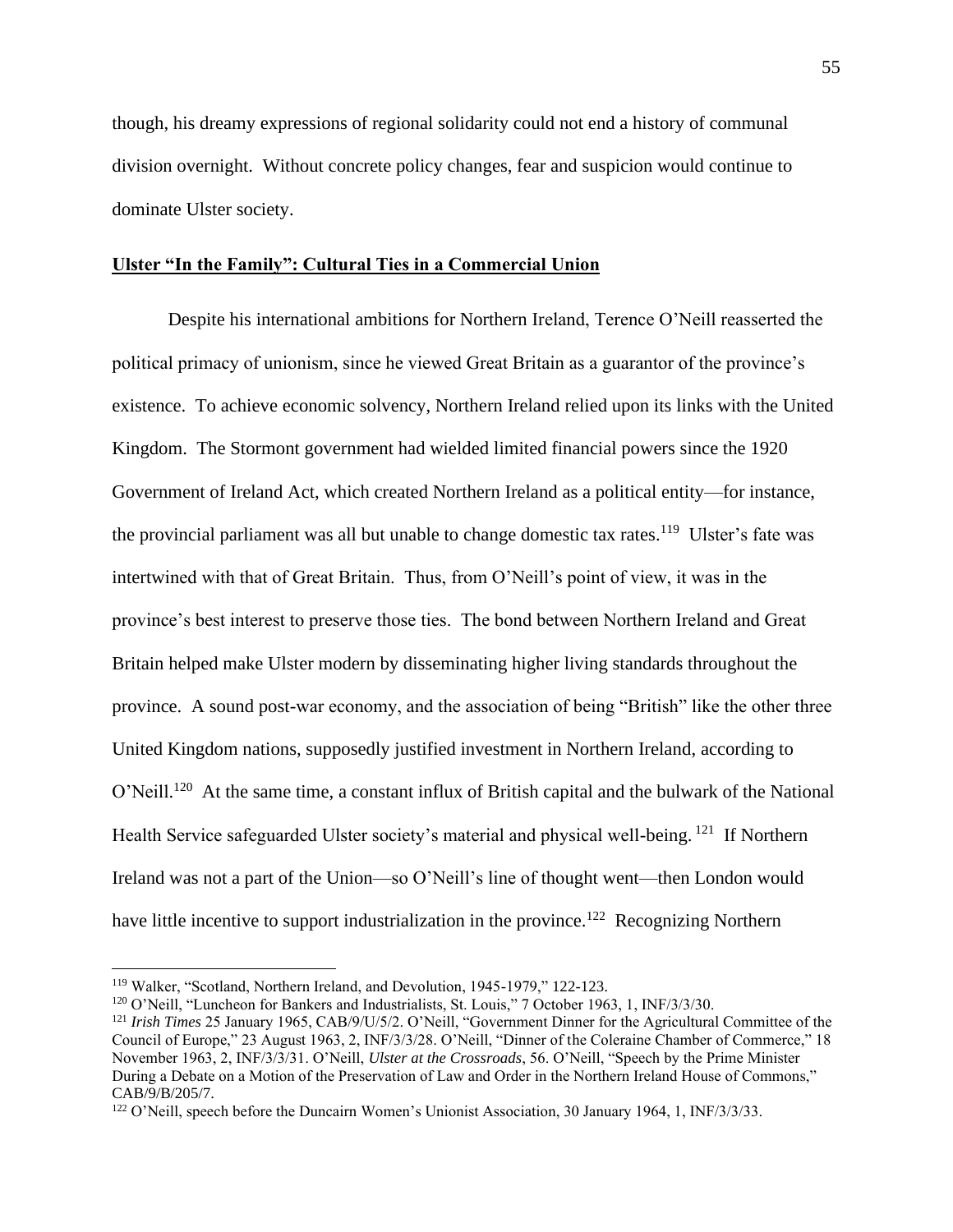Ireland's underdevelopment substantiated O'Neill's belief system. The Prime Minister held that only continued faithfulness to the Union would secure future socioeconomic improvement.<sup>123</sup> It was up to the people and government of Northern Ireland to prove their loyalty and worth at every step.

O'Neill's desire to advocate for Northern Ireland's place in the union stemmed in part from his fear that it had not asserted its worthiness as a United Kingdom nation, leading him to enthusiastically advertise his country's value to the Union. In a letter to Sir Gerald Templer, a famed British army officer, O'Neill confessed that, "[w]hat I am terribly anxious to preserve is Ulster's good name within the United Kingdom. If it ever came to be felt that we were not worthy of British citizenship the outcome could be tragic."<sup>124</sup> According to O'Neill's worldview, all Northern Ireland's good fortunes rested upon its sure place in the Union. Building up the region's prestige had ramifications within the United Kingdom, as much as it did without. Political and economic connection to Great Britain allowed Northern Ireland to progress in the post-war world. Any constitutional status that separated Ulster from the United Kingdom would likely hinder this modernization process. Other leading Unionist politicians namely Brian Faulkner and James Chichester-Clark—expressed similar opinions that Northern Ireland should prove its utilitarian benefit to the Union if it hoped to remain part of that cohort.<sup>125</sup> Whether genuine worry or a political ploy to further strengthen the Union, these efforts gained currency under O'Neill's tenure as they had not done in decades prior. O'Neill himself foresaw

<sup>123</sup> O'Neill, *Ulster at the Crossroads*, 57.

<sup>124</sup> Terence O'Neill to Field-Marshall Sir Gerald Templer, 7 October 1966, PM/5/7/2.

<sup>125</sup> UUC Yearbook 1967, 14, D1327/20/1/31. *Stormont Papers*, vol. 54, 7 May 1963, 497.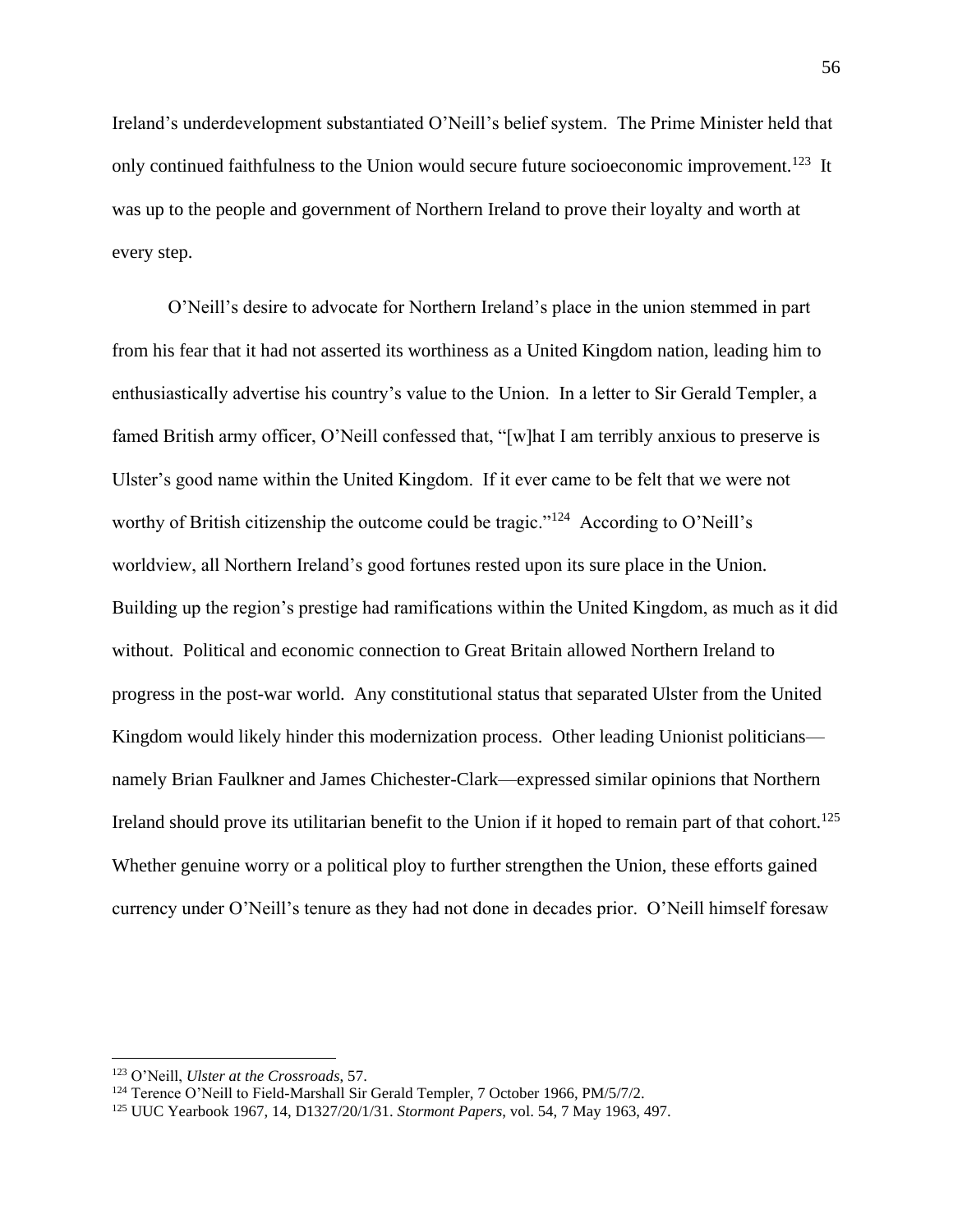the need for an orchestrated British public relations effort.<sup>126</sup> The Northern Irish government would now make its case for the Union to its partners across the Irish Sea.

Terence O'Neill argued that Northern Ireland benefited the United Kingdom as much as did England, Scotland, or Wales. The cultural distinction of Northern Ireland aside, his government promised Britons that the little province added to British wealth and society.<sup>127</sup> This rousing image of solidarity across the Irish Sea gained its greatest tenor when O'Neill addressed organizations in Britain. While illustrating his own plan to modernize Northern Irish society, he also depicted Britain and Ulster as entwined. Every province of the United Kingdom fit together to form a cohesive whole. Each of these parts were inseparable, and they advanced one another's prosperity. For that reason, Northern Ireland merited treatment as a necessary part of the Union.<sup>128</sup> Beginning early in his ministry, O'Neill would show this idea through an orchestrated advertising campaign—one which re-imagined modern Northern Irish identity while it familiarized British society with the province.

From its origins as domestic consumer campaign, the O'Neill Ministry's "Ulster Weeks" program devised to strengthen Northern Ireland's place in the Union. Previously from May 14<sup>th</sup> to  $19<sup>th</sup>$ , 1962, the Ministry of Commerce under Jack Andrews, in league with the Belfast Chamber of Trade, conducted a weeklong civic and commercial pride initiative to stimulate consumer spending on Northern Irish-produced goods.<sup>129</sup> The campaign encouraged public displays of Northern Irish products in shop windows, not only in Belfast, but in the Design

<sup>126</sup> O'Neill, "Ceremony to Mark the Inauguration of the Michelin Project," 21 June 1963, 2, INF/3/3/26. <sup>127</sup> *Stormont Papers*, vol. 61, 7 October 1965, 1936.

<sup>&</sup>lt;sup>128</sup> O'Neill, speech before the Royal Commonwealth Society, 12 November 1964, 78-82. INF/3/3/32. O'Neill, *Ulster at the Crossroads*, 92.

 $129$  R. W. Ferguson to F. T. Mais, 5 January 1961; F. T. Mais to R. W. Ferguson, 30 January 1961; COM/62/1/1638. *News Letter* 21 March 1962, COM/62/1/1638.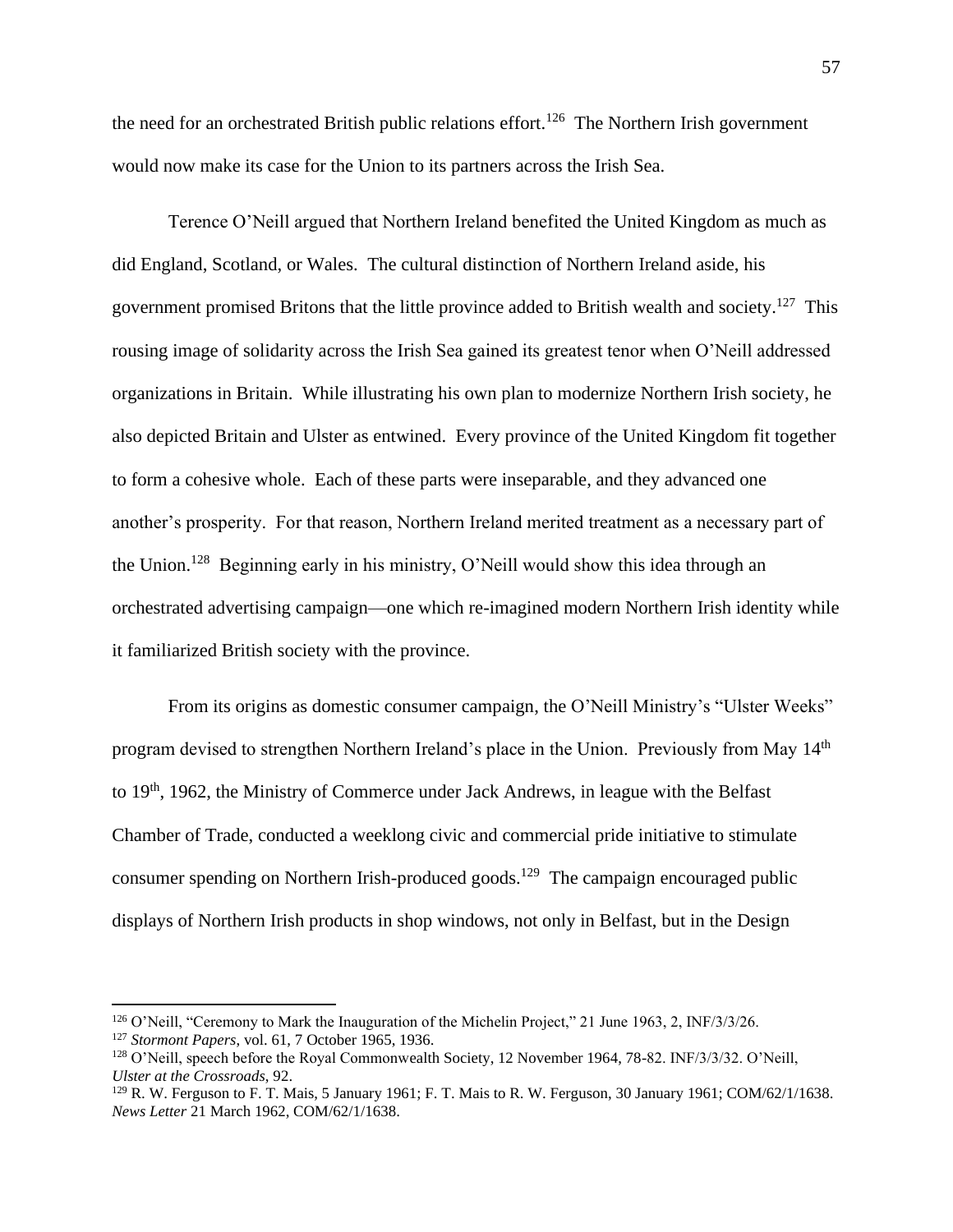Center in Lower Regent Street, London, as well.<sup>130</sup> Capping off the intricate program, the first Ulster Week even created a mascot—Prosperity Pete. A well-groomed man wearing a red sports jacket lined with Pound sterling symbols, he appeared the quintessential expression of a happy, middle-class, and modern Northern Irish person. Such displays evidence that this trailblazing initiative sought to revise Northern Ireland's image into the post-war era as much as it intended to raise commercial activity. The program tried to change the appearance of Ulster, as much as improve its economy.<sup>131</sup>



*"Prosperity Pete." (PRONI collection COM/62/1/1638.)*

Although O'Neill's role in founding Ulster Weeks remains unclear, the Belfast week set an example for the Premier's diplomacy with Britain throughout the  $1960s$ .<sup>132</sup> Stormont cabinet secretary C. J. Bateman related that the cabinet proposed a public relations campaign in Britain by late September 1963. The Ulster Agent in London, Francis Evans, later credited O'Neill with the idea.<sup>133</sup> Through diplomacy with British mayors and frequent appearances in Ulster Week cities, he embraced the initiative, illustrating his drive to reconceive the core values of Ulster unionism. The Northern Irish government's message was one of shared citizenship under the

<sup>&</sup>lt;sup>130</sup> T. P. Brand to various Retail Associations, c. May 1962, COM/62/1/1638.

<sup>131</sup> T. P. Brand to Miss Knight, 8 May 1962; *News Letter* 17 April 1962; *Belfast Telegraph* 17 April 1962; A.E. Gordon to J. L. O. Andrews, 11 May 1962; *News Letter* 15 May 1962, COM/62/1/1638.

<sup>132</sup> While archival sources from PRONI's COM/62/1/1638 collection do not clearly link O'Neill to this Belfast Ulster Week, the language associated with this event bears striking similarity to the Premier's philosophy. From advertising literature and news articles praising 1962's Ulster Week as "self-help" for Northern Ireland (see T.P. Brand to various Retail Associations c. May 1962, and *Belfast Telegraph* 17 April 1962 [quote]), to its modernizing image of the province, one wonders whether O'Neill influenced the program, or, if it impacted his own political philosophy.

<sup>&</sup>lt;sup>133</sup> C. J. Bateman to R. F. H. Dunbar, 11 March 1965 [sic] [1964]; C. J. Bateman, note by the Secretary to the cabinet, 12 May 1964, COM/62/1/1402. Cf. Francis Evans speech at Leeds reception, 2 February 1967, CAB/9/F/218/8.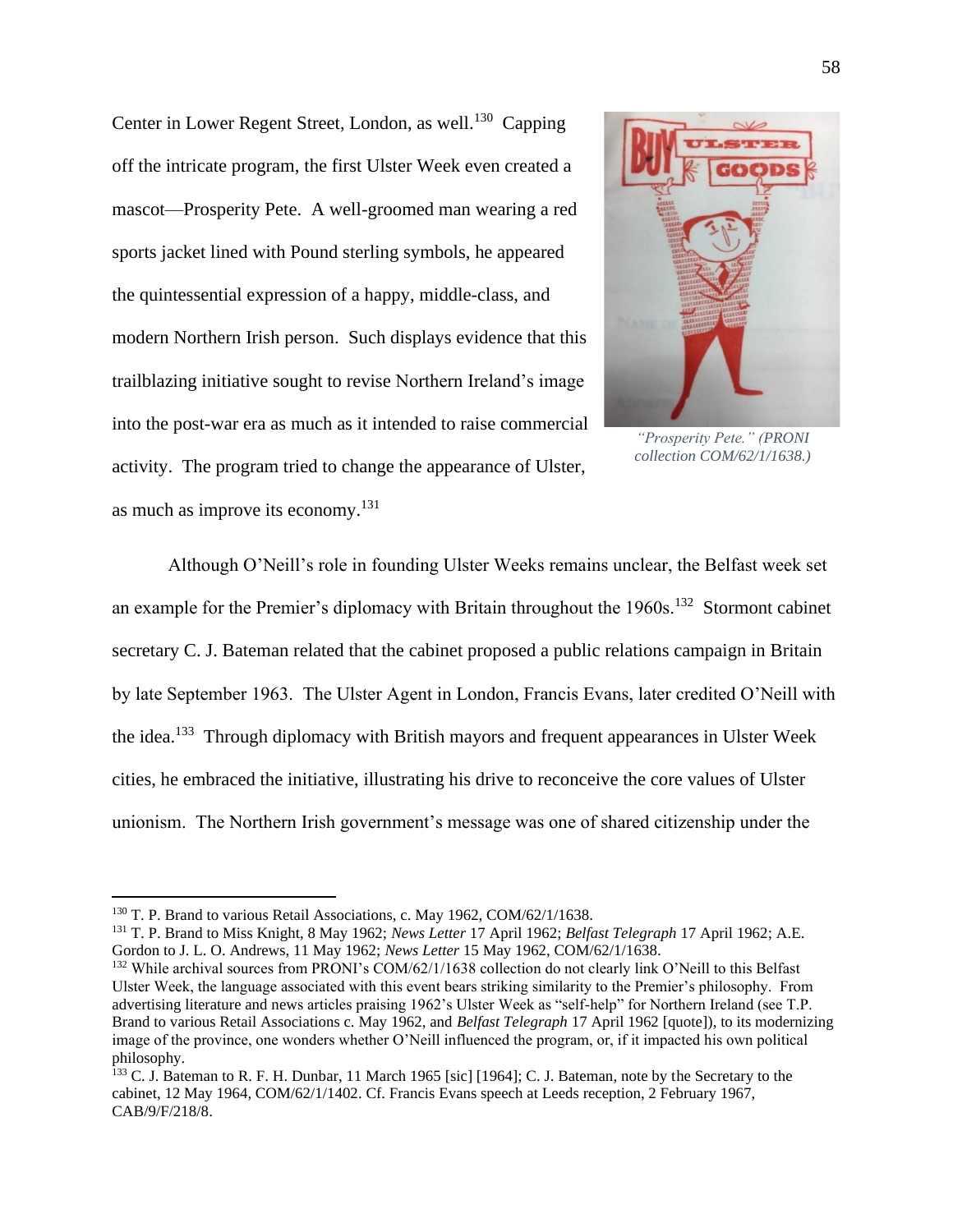crown and the Irish province's nascent technological-industrial prowess. Simply put, Ulster was as British as Britain proper.<sup>134</sup> Ulster Weeks imagined a province that shared Britain's consumer society and material culture. O'Neill, among others, demonstrated Northern Ireland's ongoing economic development in order to foment respect for the province. The Ulster Week Committee's concluding report on a trial run in Nottingham, which took place between October  $26<sup>th</sup>$  to 31<sup>st</sup>, 1964, recalled that it had begun "[t]o promote a more modern image of Northern Ireland as a skilled industrial and farming community," to encourage British investment in Northern Ireland, and, "[t]o emphasise that Ulster is 'in the family' of the United Kingdom and Commonwealth."<sup>135</sup> Thus began the first of ten Ulster Weeks which appeared throughout the duration of the O'Neill Ministry—a unique initiative relative to other Northern Irish governments.<sup>136</sup> In these programs, O'Neill hoped to secure his province's elusive acceptance as a full member of the United Kingdom.

After developments in Nottingham, government officials organized Ulster Weeks into coherent ideological displays with an unwavering structure, in order to project as ideal an image of Northern Ireland as possible. This steady plan began when Stormont bureaucrats negotiated the site of Ulster Week cities by evaluating their market size and preexisting economic relations with Northern Ireland—whether in trade or tourism. <sup>137</sup> After the finalization of Ulster Week

<sup>&</sup>lt;sup>134</sup> C. J. Bateman, note by the Secretary to the cabinet, 12 May 1964, COM/62/1/1402. O'Neill, speech at luncheon for the Lord Mayor of Bristol, 24 February 1965, 1; O'Neill, speech in Bristol Council House, 22 March 1965, CAB/9/F/218/4.

<sup>135</sup> Report: Ulster Week in Nottingham, 30 November 1964, 1, COM/62/1/1402.

<sup>136</sup> Those ten cities were Nottingham (October 1964), Bristol (March 1965), Edinburgh (September-October 1965), Sheffield (March 1966), Newcastle-upon-Tyne (September 1966), Leeds (April 1967), Southampton (October 1967), Manchester (March 1968), Leicester (c. October 1968), and Birmingham (April 1969). See COM/62/1/1402, and, CAB/9/F/218/4 through CAB/9/F/218/12B.

<sup>&</sup>lt;sup>137</sup> Government of Northern Ireland Information Service to C. J. Bateman, 11 November 1965, CAB/9/F/218/4. Terence O'Neill to W. McIntosh Reid, 8 October 1965, CAB/9/F/218/7. Government of Northern Ireland Press Release (GONIPR), 2 June 1967, CAB/9/F/218/9. GONIPR, 6 April 1966, CAB/9/F/218/7. GONIPR, 17 January 1967; GONIPR, 2 February 1967, CAB/9/F/218/8.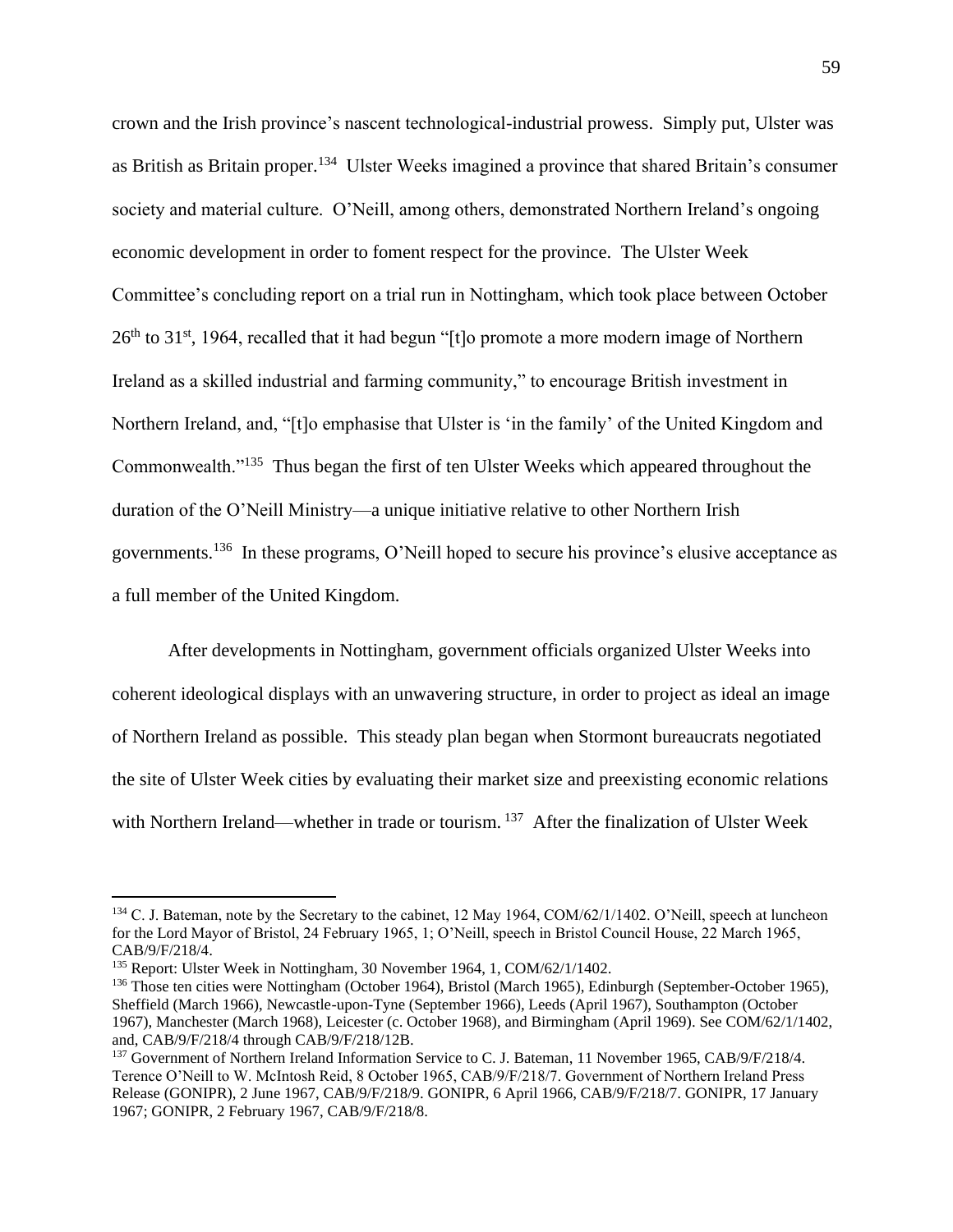sites, the government of Northern Ireland invited dignitaries to visit the province several months before the marketing campaign proper. Government officials showed British journalists new Northern Irish factories, but O'Neill received Ulster Week city mayors in person. He invited British representatives to luncheons, where the Premier often lauded growing links between both regions. No matter the composition of the party, though, these visits combined image-making and hospitality to send both familiarity and goodwill towards Northern Ireland's eastern neighbors.<sup>138</sup> As O'Neill told a Leicester civic party ahead of their late 1968 campaign, "[t]his United Kingdom of ours is a small place. We need each other. We need to know each other. This is the purpose of Ulster Week[s]..."<sup>139</sup> For O'Neill, Ulster Weeks let Northern Ireland develop a more cooperative Union. This program was a first step towards creating a true family of nations which supported one another's economic and political strength. Growing cultural bonds between Britain and Northern Ireland would, over time, produce sound allegiances. The Premier displayed a province on the rise that offered innumerable benefits to its closest allies.

Just as organized as pre-campaign publicity efforts, Ulster Weeks themselves addressed common people, using mass marketing to attract popular awareness of and interest in Northern Irish culture and goods. Government agents began by recruiting Northern Irish firms to sell their goods in British stores during the given week.<sup>140</sup> The selection of these firms, and their Ulstermade goods, projected a modernist message. Though on the one hand Ulster Weeks showed off

<sup>138</sup> GONIPR, 29 January 1965; Lord Mayor of Bristol's Itinerary, 24 February 1965; GONIPR, 26 February 1965, CAB/9/F/218/4. GONIPR, 2 September 1965, CAB/9/F/218/5. GONIPR, Lord Mayor of Leeds Programme for 21 November Visit to Northern Ireland, CAB/8/F/218/8. GONIPR, O'Neill speech at Stormont Luncheon for the Mayor of Southampton, 16 June 1967, CAB/9/F/218/9. GONIPR, Lunch for Manchester Civic Party, 12 February 1968, CAB/9/F/218/10.

 $139$  O'Neill, Speech to Leicester Civic Party, 1968, CAB/9/F/218/11, (emphasis in original).

<sup>140</sup> GONIPR, "Visit of Lord Mayor of Bristol to Northern Ireland," 29 January 1965, CAB/9/F/218/4. Government of Northern Ireland Information Service Feature, 31 August 1966, CAB/9/F/218/7. GONIPR, 17 January 1967, CAB/9/F/218/8.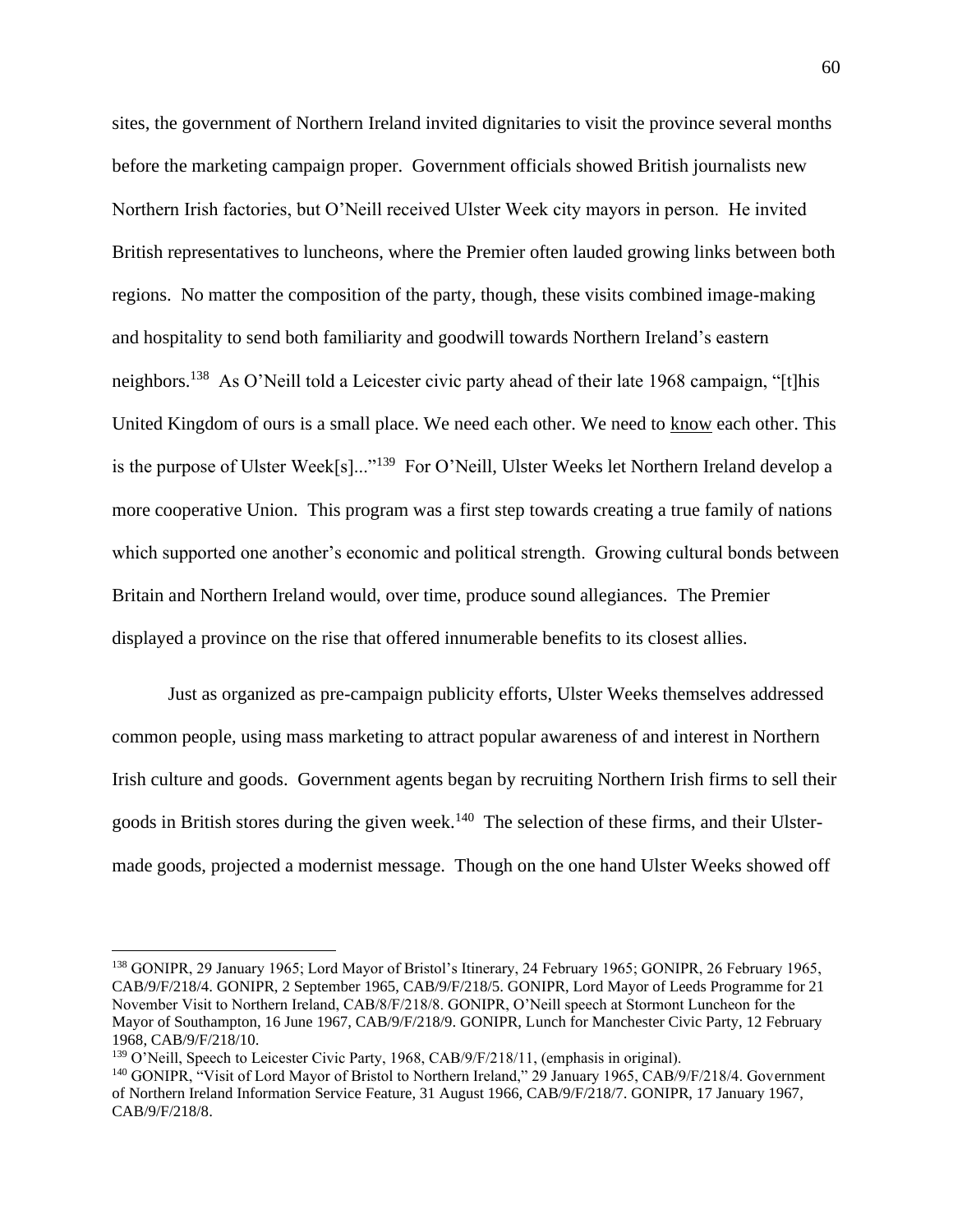"traditional" Northern Irish textiles and agrarian produce, displays also included high-tech goods, from home appliances and furniture to electric blankets.<sup>141</sup> This nationally identified materialism argued that Northern Ireland was rooted in its deep pastoral-industrial history, just as it embraced the post-war technological-industrial landscape. Ulster goods projected national identity. Window displays were not the only attraction of Ulster Weeks, however. Event organizers also planned out diverse cultural activities to educate local populations about Northern Irish history and culture. Between school lectures, trivia competitions, and even Northern Irish fashion shows, the process of forging stronger political ties began by reaching out to the British masses.<sup>142</sup> From this position, the government of Northern Ireland could then mark out its status as an upstanding member of the Union.

Of course, Ulster Weeks were not the sole product of the Ministry of Commerce, as O'Neill used the programs to advance the outward image of his province. O'Neill frequented British Ulster Weeks in person on almost every opportunity. During these occasions, his public appearances articulated the ideological contours of the program at its clearest. Stressing the blending of human and economic interests during Ulster Weeks, he accentuated the national fraternal spirit that wove Northern Ireland and Great Britain together, even going so far as to assert their literal blood ties, when O'Neill spoke in Edinburgh.<sup>143</sup> He insisted upon a shared history between the islands, and he urged his audiences to make further history, together, by welcoming Northern Ireland into the British family. Otherwise, he traveled throughout Ulster Week cities, inspecting store displays and meeting people as a paragon of modern Ulster.<sup>144</sup>

<sup>141</sup> "Manufacturers Participating in 'Ulster Week in Bristol,'" CAB/9/F/218/4. GONIPR (undated), CAB/9/F/218/5. <sup>142</sup> GONIPR, 18 March 1965, CAB/9/F/218/4. GONIPR (undated); Ulster Week in Sheffield: Events and Daily Programs (undated), CAB/9/F/218/6. GONIPR, 9 September 1966, CAB/9/F/218/7.

<sup>143</sup> GONIPR, O'Neill speech at North British Hotel (Edinburgh), 27 September 1967, CAB/9/F/218/5.

<sup>&</sup>lt;sup>144</sup> Eric Montgomery, "Report on Ulster Week in Sheffield," 2 May 1966, CAB/9/F/218/6.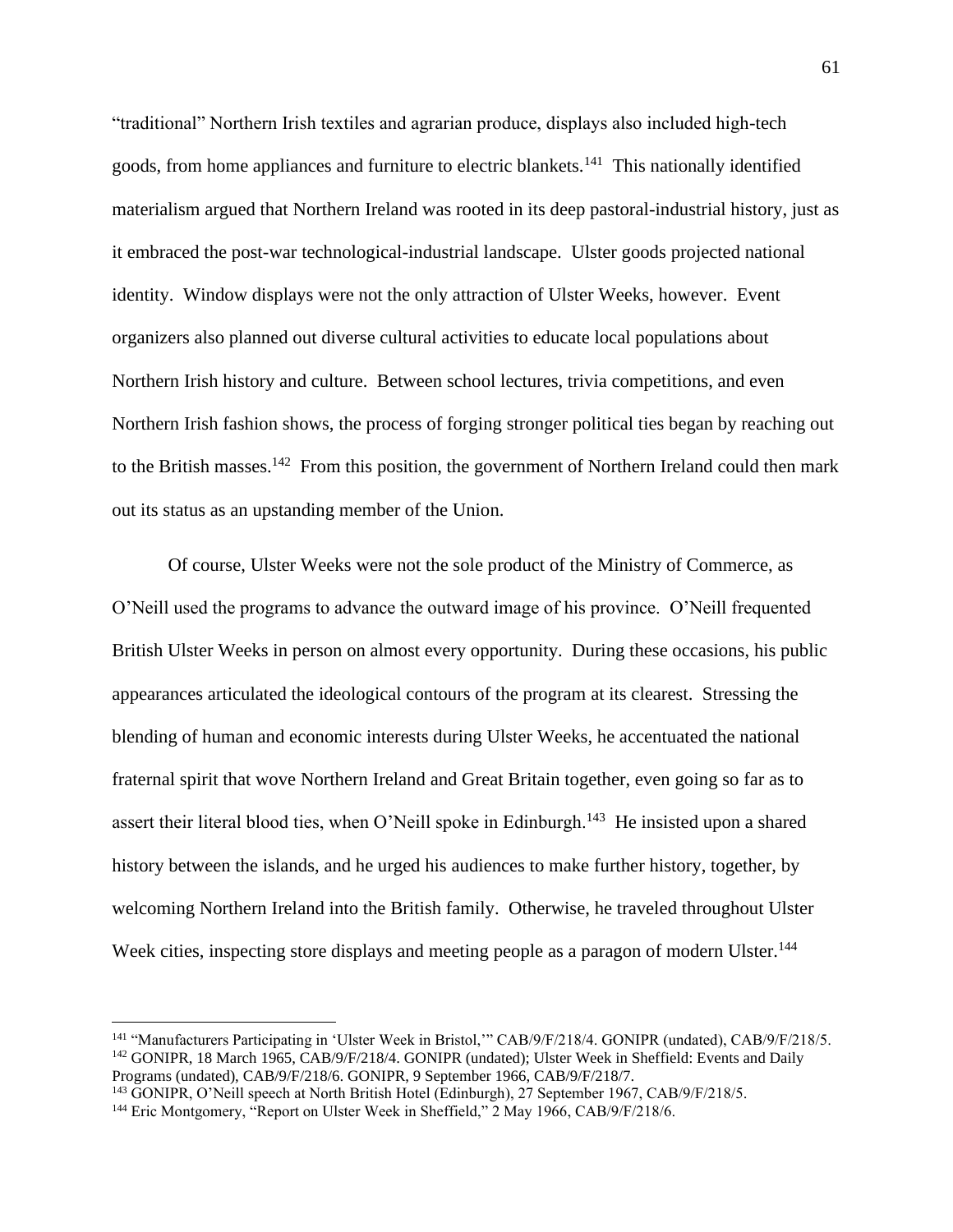Perhaps to demonstrate a more progressive image of the province, the government sent women's sections of the Royal Ulster Constabulary with O'Neill to several British cities. When officers were not serving as security to the Prime Minister, they seemed to have received basic policing duties around city centers.<sup>145</sup> As in everything else with these programs, nearly each detail of O'Neill's visits had a precise execution. The rote composition of Ulster Weeks attests to the Northern Irish government's dedication to reform its image in the 1960s. From being perceived as a distant, forlorn province, leaders such as O'Neill believed the region could become a full and recognizable participant in post-war British society.

Aside from enlarging preexisting relations between Northern Ireland and other members of the Union, the O'Neill Ministry employed national symbolism to advertise a coherent Northern Irish identity. For as much as these events insisted upon the cultural ingenuity of Northern Ireland, they also depicted the region as a monolith. Doing so offered an easily interpretable understanding of Northern Irish society separate from the rest of Ireland. In a January 1964 letter to an advertising group, Ulster Weeks Chief Executive James Montgomery insisted that the publicity programs for the events should focus "on a highly skilled industrial and modern farming community…and not, repeat not, on the stage-Irish, jig, reel and jaunting car image."<sup>146</sup> This emphasis, to distinguish Northern Irish culture, stemmed in no small part from unionist perceptions that the Irish Republic was a backwater. Fearing association with this seemingly pre-modern landscape, Ulster Week organizers set out to make a refreshing picture of Northern Ireland that balanced regional and British identity while rejecting its conventional "Irish" context. City displays advertised the province's goods as distinctly Northern Irish. For

<sup>&</sup>lt;sup>145</sup> Ulster Week in Sheffield: Events and Daily Programs; Eric Montgomery, "Report on Ulster Week in Sheffield," 2 May 1966, CAB/9/F/218/6. GONIPR, 19 October 1967, CAB/9/F/218/9.

<sup>146</sup> Eric Montgomery to James O'Conner, 14 January 1964, COM/62/1/1402.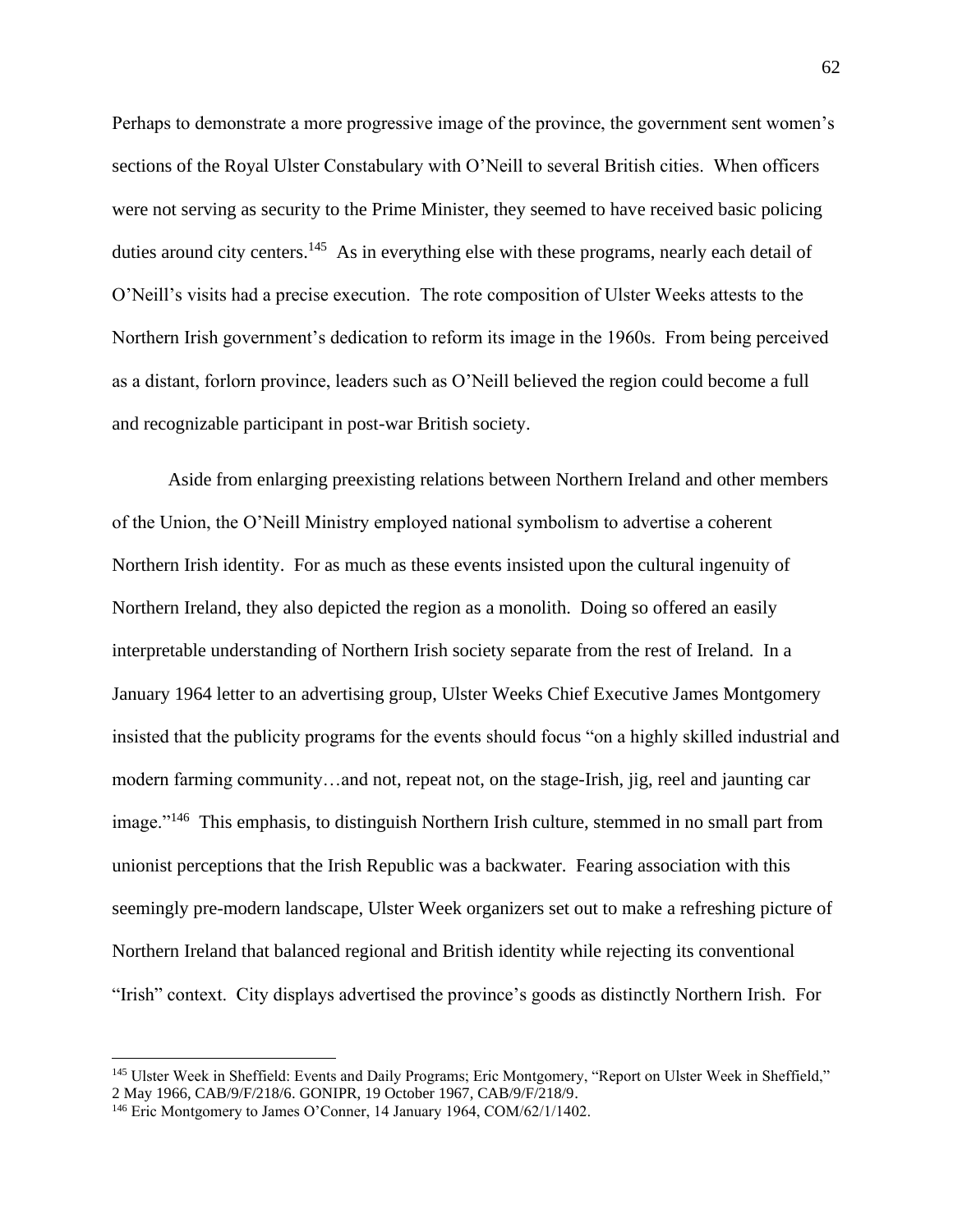example, shops served "*Ulster* Bacon" during Ulster Weeks.<sup>147</sup> More than the products of individual companies, these goods became signposts that a distinct nation existed atop the Irish Isle. Alongside such products, the distinctive Ulster Banner flew about Ulster Week cities in a brazen show of Northern Irish uniqueness.<sup>148</sup> The concept of a concrete Northern Irish identity touched British citizens from Edinburgh to Bristol. Even though the province's publicity increased in Britain, O'Neill's stalwart commitment to unionism and creating a modern consumer society could not assuage underlying cultural anxiety in Ulster. Advertising Northern Ireland abroad did nothing to quell its domestic ills.

## **The Irish Question**

Since the Republic of Ireland declared its independence from the United Kingdom in 1916, Republican forces had sought to create a united Irish state. This impasse meant that successive leaders of the government in the South denied the legitimacy of the Northern Irish government, and both Northern Ireland and the Republic rejected normal diplomatic relations with one another as a result. In offering a new vision of post-war Northern Ireland, O'Neill reshaped the principles of Ulster unionism, as he pursued détente with the Republic of Ireland to show that his province belonged in the modern world. He dreamed of proving that Northern Ireland eschewed irrational sectarian division. While heightened diplomacy with the South became a symbol of O'Neill's larger vision to modernize Northern Ireland, this outcome was not destined. Shortly upon becoming Premier, O'Neill voiced aged Unionist Party talking points against the South. He painted the Irish Taoiseach, Seán Lemass, as an intransigent bully

<sup>147</sup> INF/7/A/5/114 (emphasis my own).

<sup>&</sup>lt;sup>148</sup> INF/7/A/5/119. Publicity and Display Material for Retailers and Manufacturers," 1964, COM/62/1/1402. Eric Montgomery, Report on Ulster Week in Sheffield, 2 May 1966, CAB/9/F/218/6.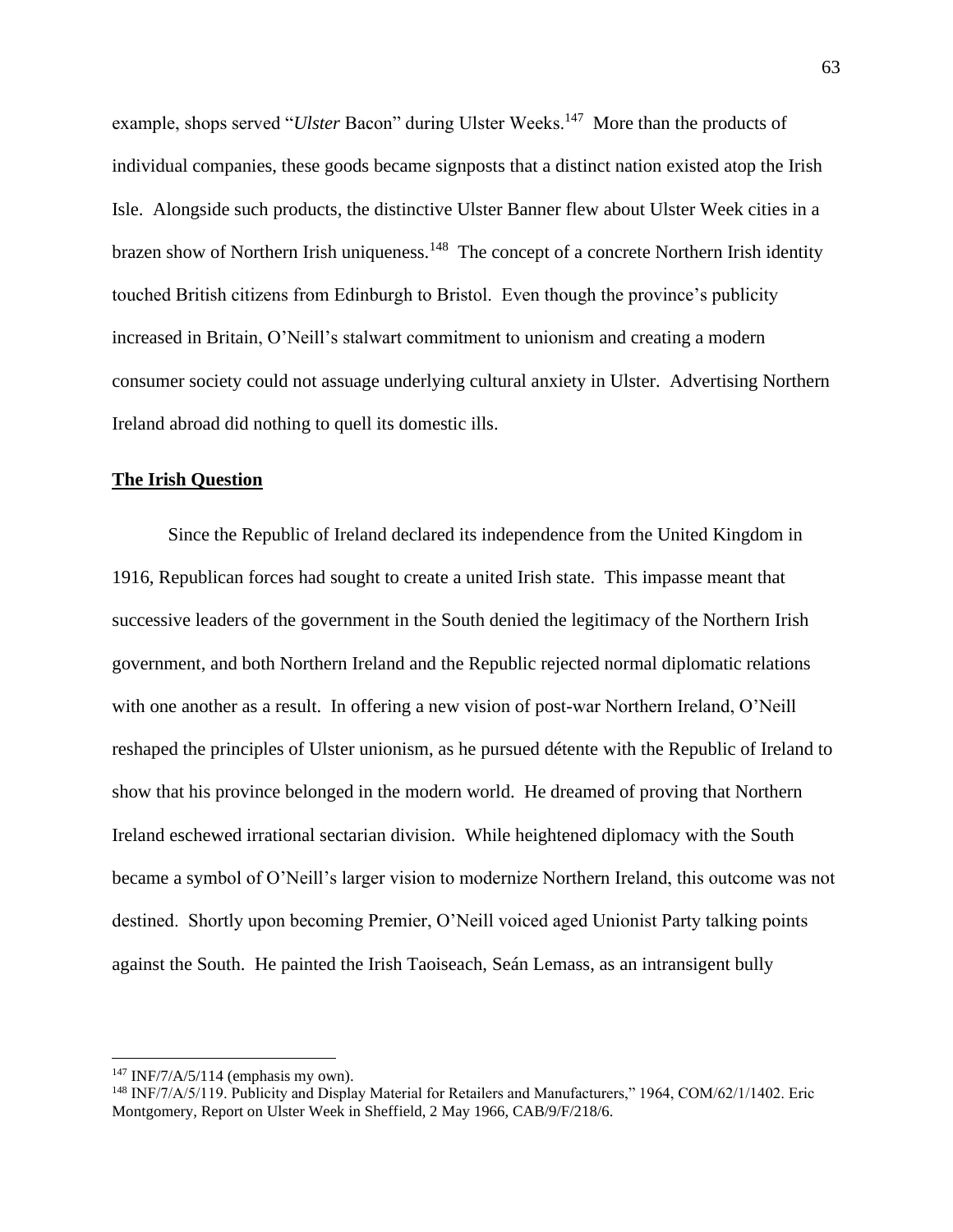determined to annihilate the northern Six Counties' constitutional position.<sup>149</sup> Nationalist members of Parliament, such as Thomas Gormley, nevertheless called upon O'Neill to meet with Lemass as early as April 1963.<sup>150</sup> Whether or not such statements influenced the Prime Minister, his public siege mentality seemed to cool a year into office, when he suggested that partition was merely a "political" divide which should not inhibit interactions between the two countries.<sup>151</sup> O'Neill's ideology was not fixed. His revolution on this issue reflects how his pursuit of political modernization made him willing to reshape Northern Irish institutions as fundamental as unionism itself.

His heart set on reconciliation, O'Neill first envisioned diplomatic talks with Lemass by late 1964. In his autobiography, O'Neill declared that he chose this path, "in order to try and break Northern Ireland out of the chains of fear which had bound her for forty-three years."<sup>152</sup> Given the acerbic attitude he had shown towards the South less than two years earlier, it is doubtful that O'Neill held this exact motive in the moment of January 1965. Rather, the Prime Minster strove to show that Northern Ireland was a normal geopolitical actor which could cooperate with any foreign state. Quashing the province's sectarian image seemed tantamount more so than ending sectarianism itself. Without informing any members of his cabinet, the Ulster Premier sent his private secretary, J. Y. Malley, to propose the idea to Lemass through Ireland's Finance Minister Ken Whittaker.<sup>153</sup> By January  $11<sup>th</sup>$ , 1965, a summit between the two

<sup>149</sup> List of O'Neill quotes beginning on 30 April 1963, CAB/9/U/5/2.

<sup>150</sup> *Stormont Papers*, vol. 54, 30 April 1963, 249.

<sup>151</sup> List of O'Neill quotes beginning on 30 April 1963, CAB/9/U/5/2.

<sup>152</sup> O'Neill, *Autobiography*, 68.

<sup>153</sup> O'Neill, *Autobiography*, 69. Walker, *A History of the Ulster Unionist Party*, 89.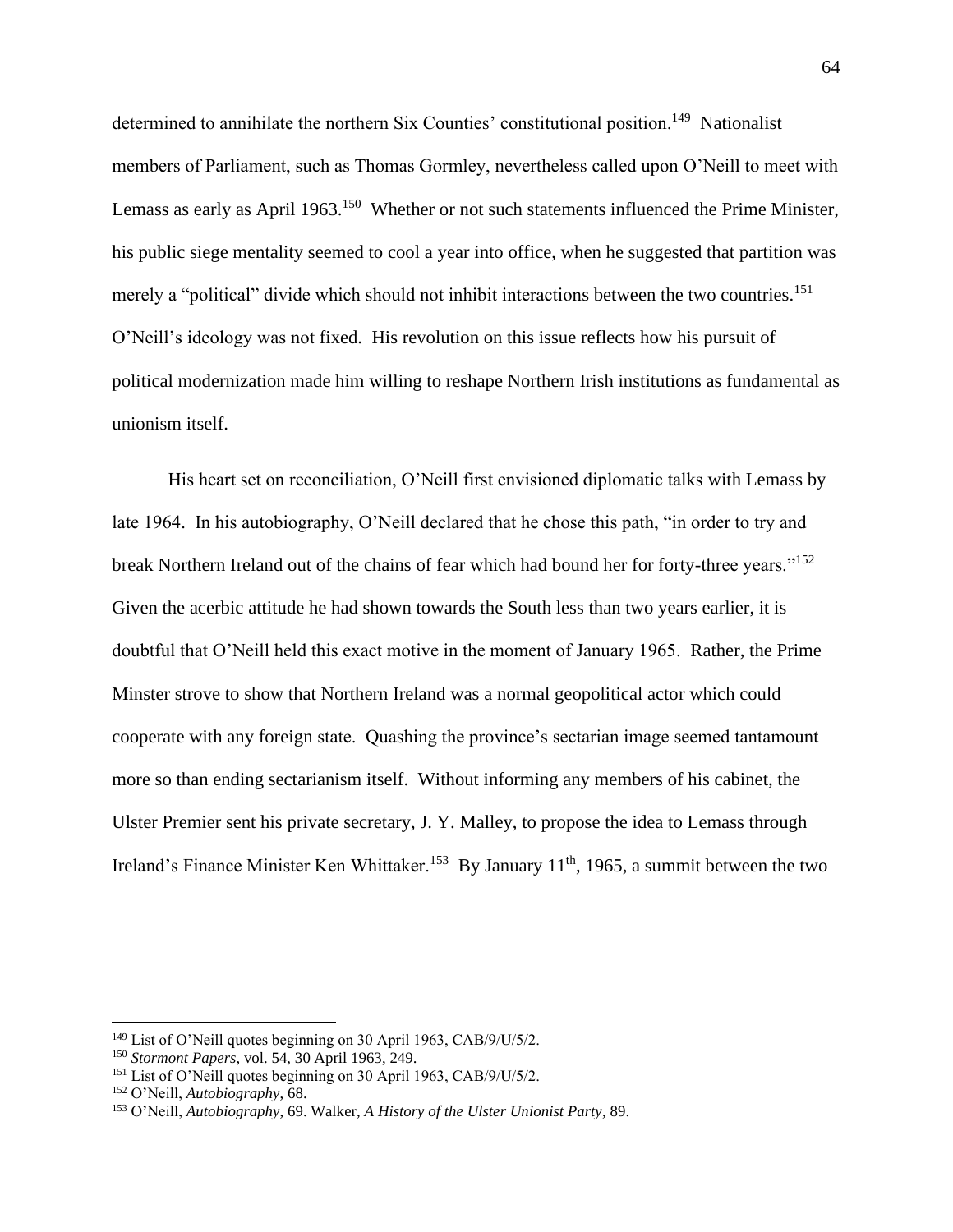heads of government was already deep in the works.<sup>154</sup> So it was that the O'Neill-Lemass talks began.

After pursuing backroom channels for nearly half a month, Lemass and O'Neill convened in Stormont Castle on January  $14<sup>th</sup>$ , in a trailblazing act of defiance against the Ulster fortress mindset. That said, their first meeting was more symbolic than it was substantive. In a Stormont memo, we find that the constitutional status of Northern Ireland remained taboo. The meeting was congenial, as both Premiers broached inoffensive topics such as investment, cross-border schools, and trade, amounting to a generally warm ambience.<sup>155</sup> Few concrete diplomatic policies emerged from the meeting. Still, it proved that Northern Ireland—under O'Neill, at least—could set aside its past contentions through peaceful dialogue. As the Cold War raged across the world, the O'Neill Ministry showed its potential as a model for greater reconciliation elsewhere. Speaking before Stormont five days after the conference, the Prime Minister defended his meeting and the integrity of the Union: friendlier relations with the Republic of Ireland would not mean political integration. At the same time, O'Neill insisted "that those sterile forces of hatred and violence which have flourished for so long will at last be crushed by the weight of public opinion," prompting firm approval from assembled MPs.<sup>156</sup> O'Neill believed that the tolerant consumer society he idealized had come into being. With the support of Parliament and the people, together, Northern Ireland would overcome the burden of intercommunal animosity. In this way, he insisted that the Union would stand firm even while the cultural-diplomatic bifurcation of North and South eased away. So confident was O'Neill that he made an even more brazen choice and met Lemass in Iveagh House, Dublin, on February

<sup>&</sup>lt;sup>154</sup> Jim Malley, "Planning notes prepared for the proposed meeting between Seán Lemass, then Taoiseach (Irish Prime Minister), and Terence O'Neill, then Prime Minister of Northern Ireland," 11 January 1965, *CAIN*.

<sup>155</sup> [Ken Bloomfield], "Meeting with the Prime Minister of the Irish Republic," 14 January 1965, CAB/9/U/5/1.

<sup>156</sup> Parliamentary Debates: House of Commons Official Report, vol. 59, 19 January 1965, CAB/9/U/5/1.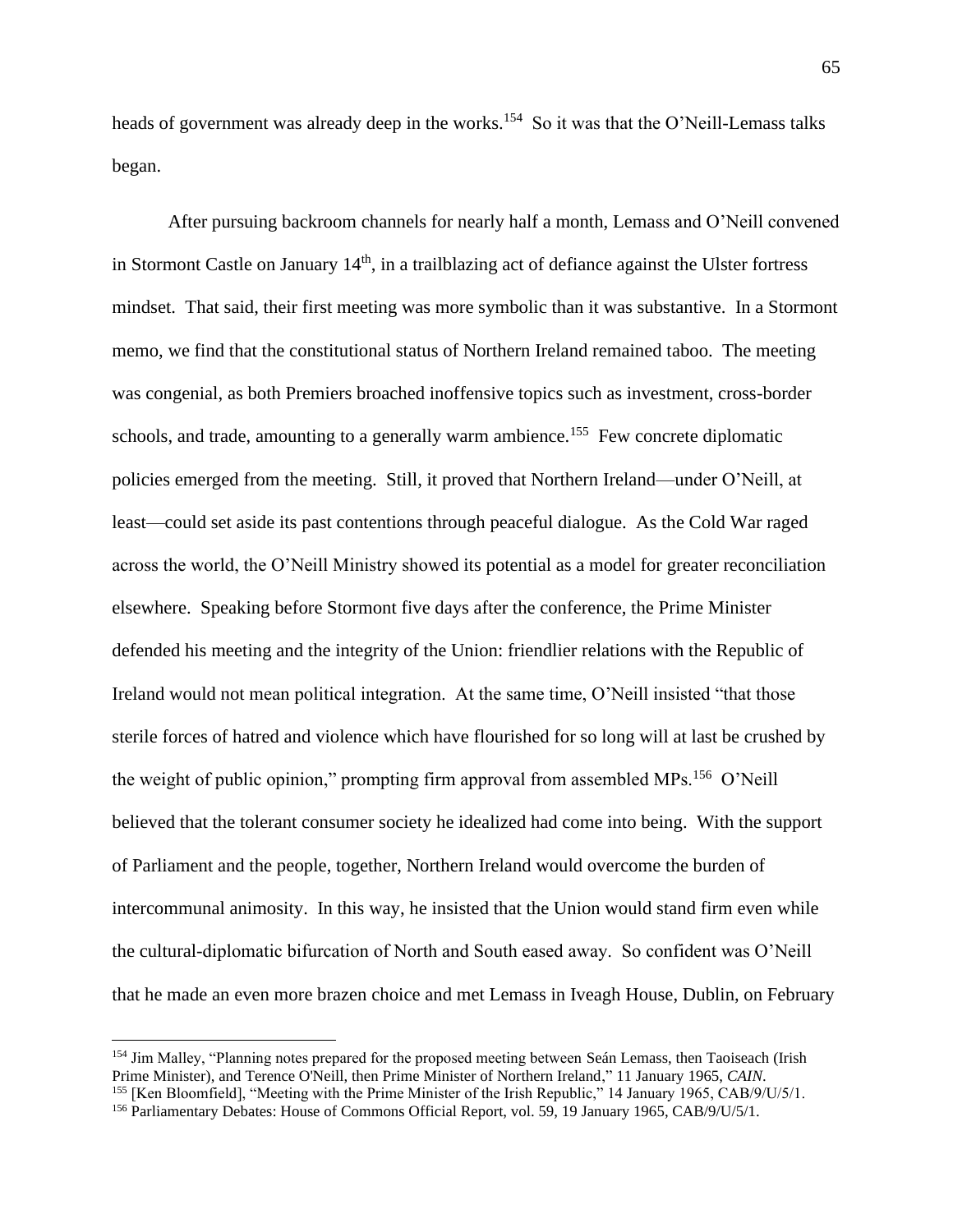9<sup>th</sup>. While that discussion touched on similar issues as the inaugural summit, the decision to convene in Dublin shifted Northern Ireland's political winds. 157 O'Neill had pushed unionism into modern times.

Even though immediate responses to O'Neill's détente were generally positive, the event planted the seeds for further division in the province, as O'Neill's optimistic modernization scheme failed to acknowledge the depth of sectarian anxiety that plagued Northern Ireland. Not long after his second meeting with Lemass, O'Neill made a third gesture towards breaking the North-South divide by appearing on the Southern network *Telefís Éireann*, alongside moderator John O'Donoghue. In the interview, both men recognized that the summits had provoked trepidation from segments of the unionist community. While the Premier stated that he expected occasional adverse reactions from the meeting, he dismissed such sentiments. Opposition to his rapport with the Irish republic did not daunt him.<sup>158</sup> Over a year after the meetings, O'Neill privately reflected that "some people" resisted the diplomatic gesture. The Premier nevertheless held out hope that the Union would remain strong no matter how amicable North-South relations were.<sup>159</sup> Bringing Northern Ireland into the modern world meant opening its diplomacy to all Western nations. O'Neill spurned the Ulster siege mentality; but, he did not end it. The specter of insular loyalism had awoken once more. In his effort to modernize Northern Ireland's domestic and international image, he brought dynamic feelings into regional politics. The price of this newfound vigor would reverberate throughout the 1960s and beyond.

<sup>&</sup>lt;sup>157</sup> "Meeting of the Prime Minister with the Prime Minister and Ministers of the Irish Republic," 9 February 1965, CAB/9/U/5/1.

<sup>158</sup> "Transcript of Interview with Prime Minister of Northern Ireland on Telefís Éireann," 1, 10-11, *CAIN*.

<sup>&</sup>lt;sup>159</sup> Terence O'Neill to Sir Edward Beddington-Behrens, 30 September 1966, PM/5/7/1.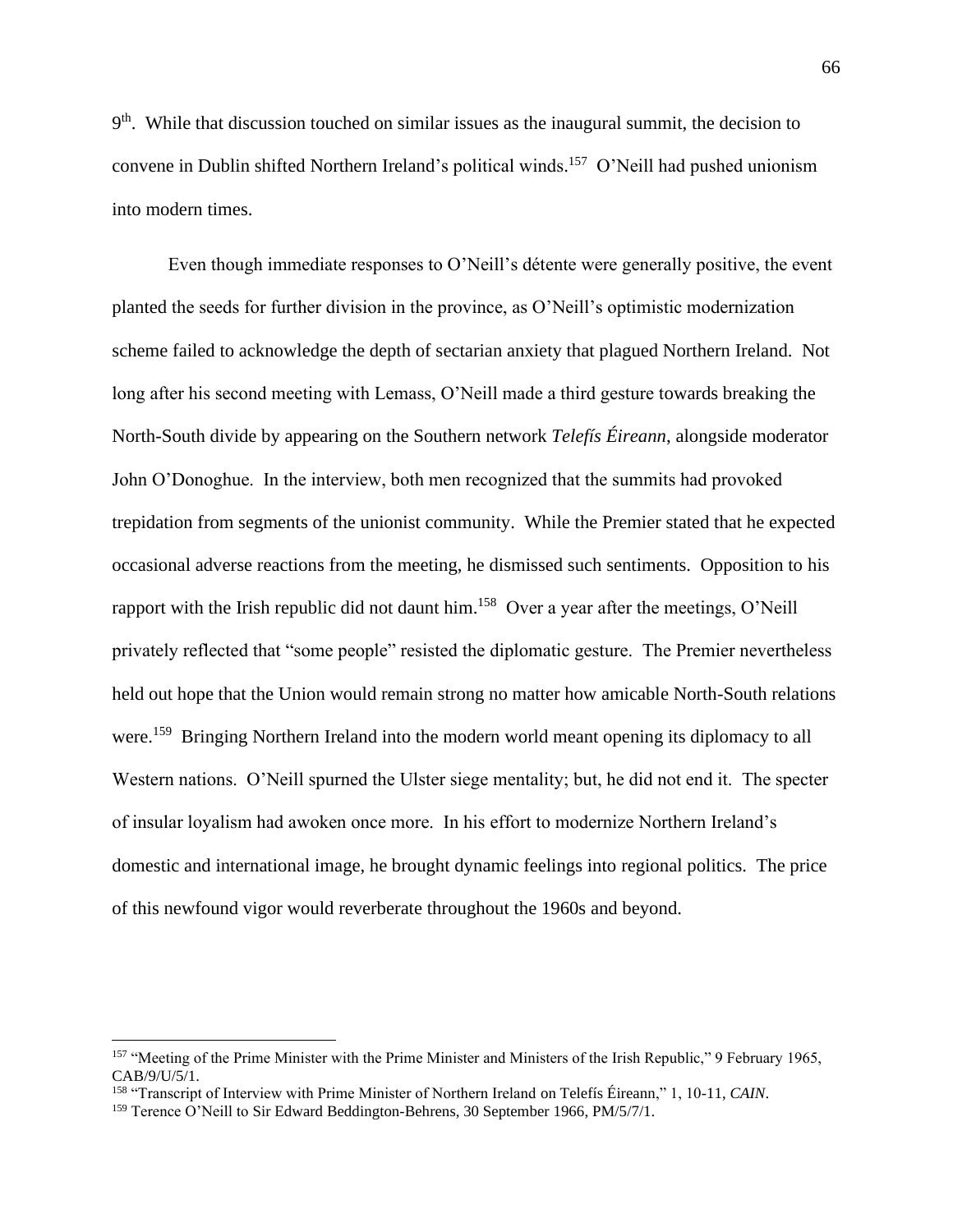Terence O'Neill's political philosophy was a significant break with standing Unionist Party conventions, and this value system expanded Northern Ireland's political horizons as much as it destroyed political tradition. O'Neill struck a third position between older, retrograde party clientelism and budding civil liberties politics. From his upbringing in England and abroad, he introduced cultural values which differed markedly from those of previous Unionist Party leaders. His desire for a Northern Irish consumer society modeled on contemporary Western states, and post-war Britain most of all, was not unique in the province. However, O'Neill's outsider perspective ensured that he, unlike locally raised politicians, lacked the inhibitions to transform Northern Ireland. This trait inspired O'Neill's bold vision for change. His active, personalized leadership in areas such as foreign policy and community relations-building eschewed decades of a lethargic Protestant ethnostate with little ambition beyond maintaining the status quo. Unionism was changing. It was no longer merely an issue of protecting Northern Ireland from the Irish Republic. Rather, O'Neillism strove to turn the Union into a partnership between Britain and Northern Ireland. Ulster would hold its own within the United Kingdom while showing its potential to the world. Due in no small part to O'Neill's influence, Northern Ireland was just as much a participant in the broader post-war search for national identity as any other European state.

While O'Neill's personal separation from Northern Irish culture and tradition made him willing to remold the province's political landscape, his single-minded hunt for progress saw him fail to consider his philosophy's ramifications for many Northern Irish people. His attempts to reconcile the Northern Irish state and its Catholic constituents were groundbreaking, if incomplete. One cannot fault O'Neill for not undoing centuries of discrimination in a few years. Still, his belief that material progress alone could achieve the same effect over decades proved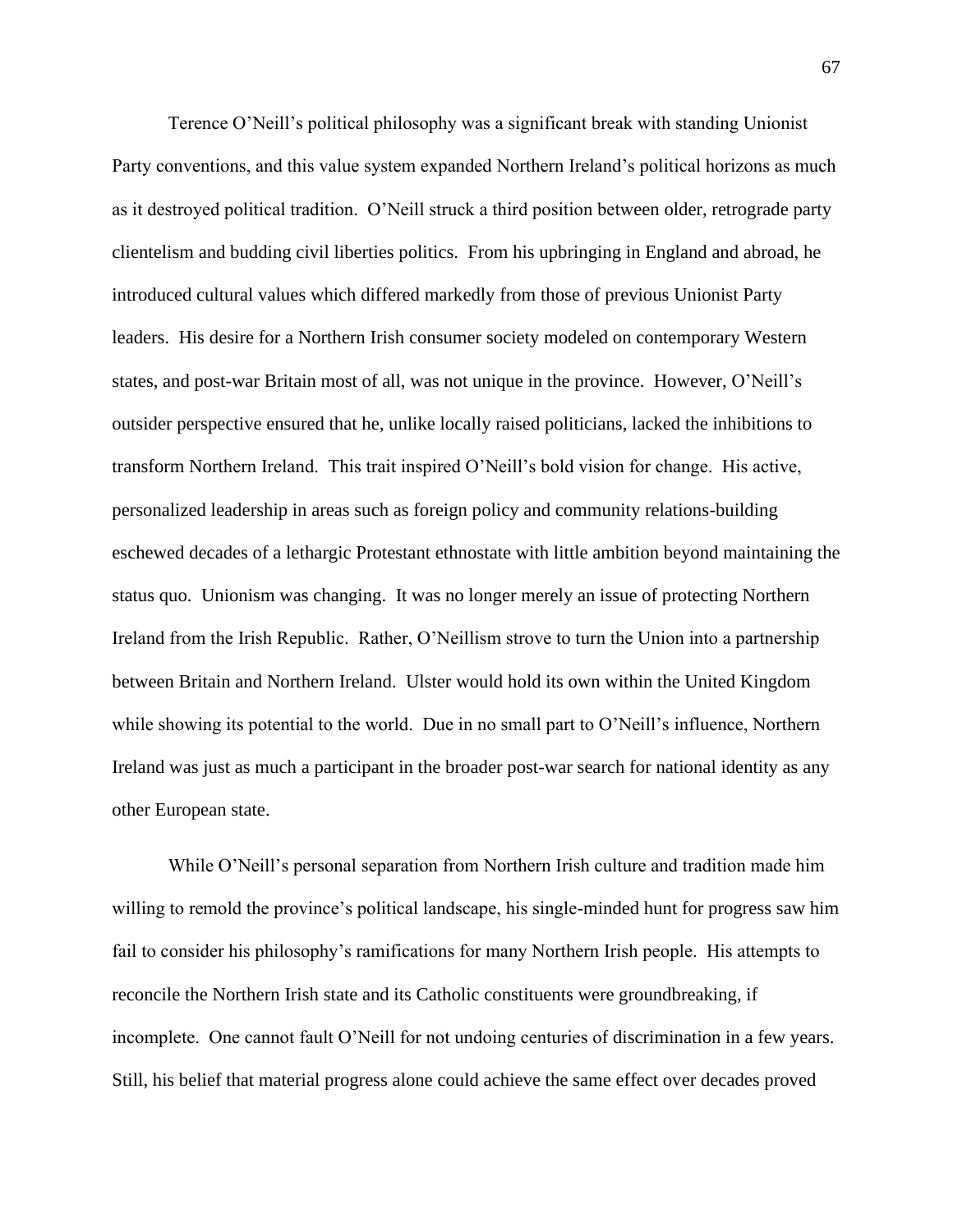him unable to appreciate contemporary institutional discrimination against the Catholic population. Material modernization was the end all and be all of O'Neillism. By striving to create a coherent Ulster national identity, O'Neill hoped to unite his province around shared goals of industrialization and consumer well-being, ending communal division in the process. This approach justified the Premier's diplomatic and industrial drives, but it made little progress towards unifying Northern Irish people at home. The state was growing ever more modern, but wide swaths of its people—outside of a growing middle class—received little inspiration. If anything, the Prime Minister's modernization campaign disturbed significant numbers of Northern Irish Protestants. O'Neill's rapid pursuit of change, and his desire to integrate the province into an increasingly complex world, addled old anxieties among Ulster loyalists. As the Prime Minister chased his most ambitious reforms late in his Premiership, the pent-up angst of the loyalist population turned to fury. Terence O'Neill's vision for a modern Ulster would not go unchallenged.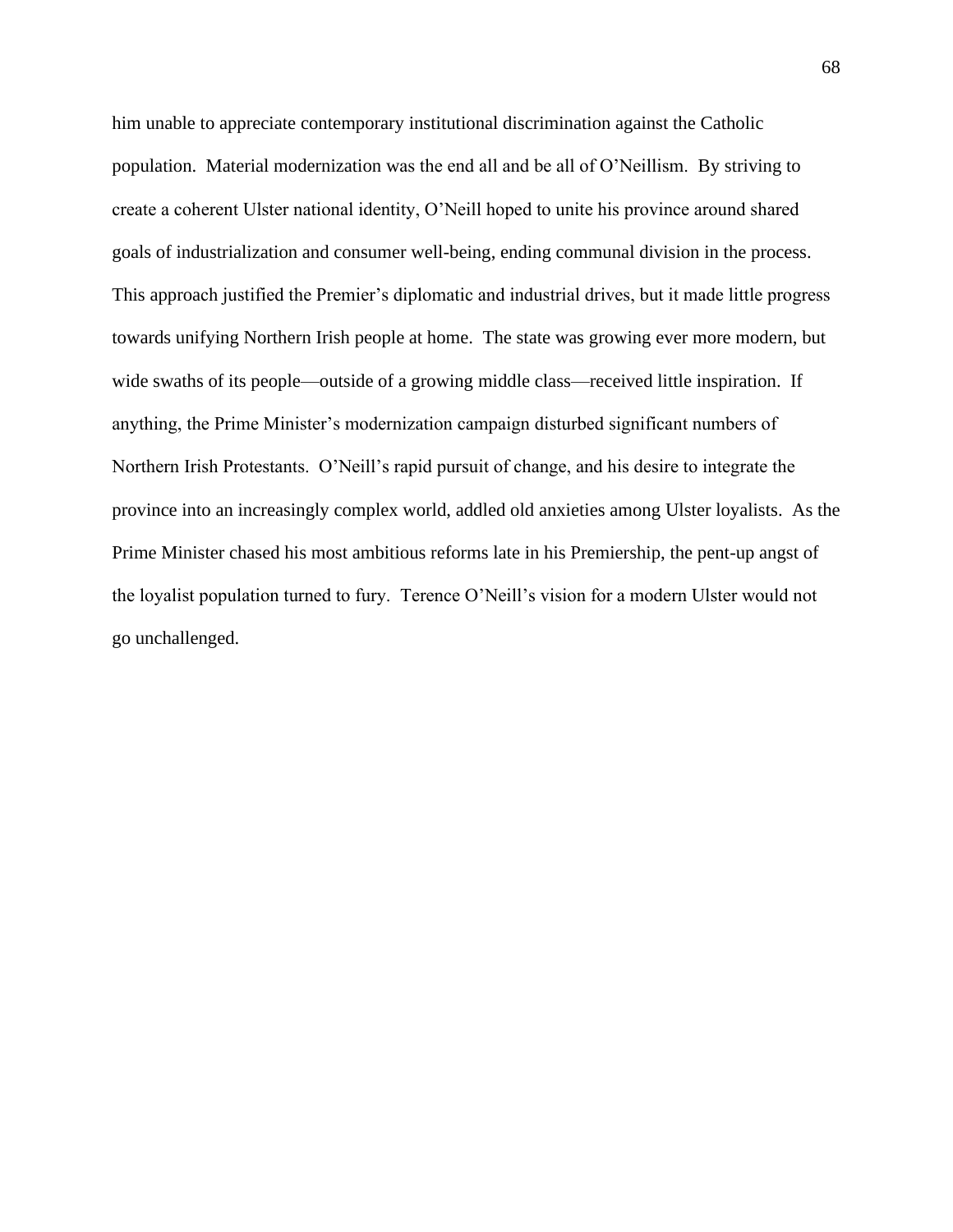# **Chapter III: The Ruin of "New Ulster?"**

#### **A Façade of Paradise**

The Northern Irish Troubles did not begin at the hands of terrorists alone. While paramilitary organizations from the Loyalist and Nationalist communities take ultimate blame for the province's nearly thirty years of bloodshed, the seeds of this tragedy also spilled from the fingers of Ulster's myopic leadership. Blind fervor often characterized the actions of sectarian terrorism during the conflict, and that same folly plagued the halls of Stormont by the late 1960s. Prime Minister Terence O'Neill began his regime with hopeful airs and a determined path towards socioeconomic modernization. By summer 1969, his political journey had gone awry, and brutal militarism darkened the Premier's shining ambitions. O'Neillism—the combination of his leadership qualities, and social, diplomatic, and economic planning—began to unwind as a result of his uncompromising and overzealous political agenda. To appreciate the preventable nature of O'Neill's fall, we must shift our study of Northern Ireland's late 1960s from street demonstrations onto the corridors of provincial power.<sup>160</sup> Doing so shows us that the selfish and narrow-minded rule of Ulster's political leadership introduced mass violence into their province. As the Prime Minister slowly lost his public strength, however, his value system left an indelible imprint on the Northern Irish landscape. Regional politics were forever changed. The first three years of the O'Neill Ministry were a moderately calm period, characterized by political moderation and heightened economic investment. From 1966 to 1969, by contrast, the Prime Minister's unwillingness to adapt his policies following complaints from both the Nationalist and loyalist communities contributed to escalating intercommunal clashes across the province. At

<sup>160</sup> For monographs more focused on grassroots politics during this period, see Purdie, *Politics in the Streets.* And Kennedy-Pipe, *The Origins of the Present Troubles in Northern Ireland*.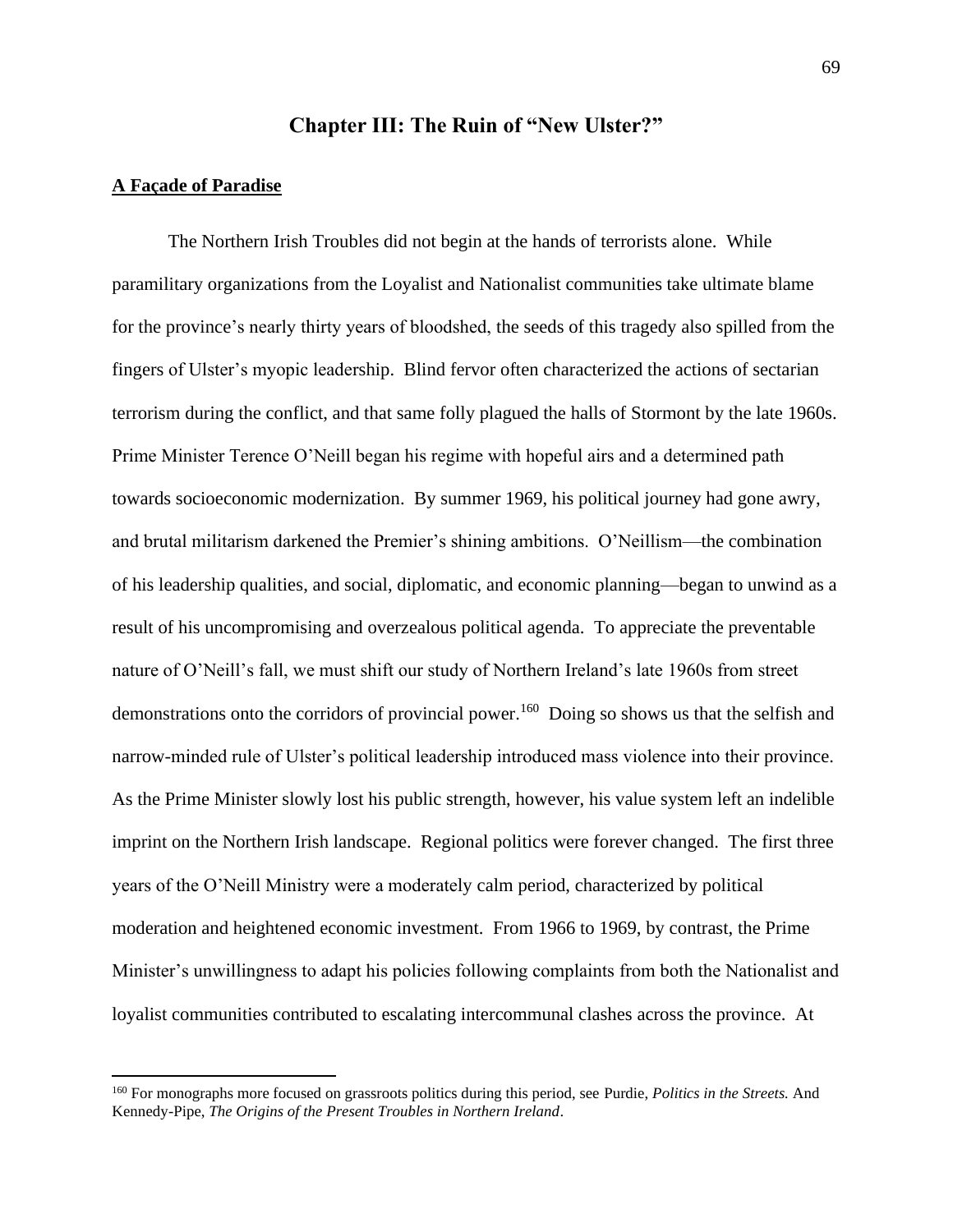the same time, O'Neill's inflexible political philosophy legitimized the expression of post-war liberal values in Northern Ireland, reshaping the language of activism and political identity in that space before the dawning of the Troubles.

After three years of relative calm under O'Neill's leadership, Northern Ireland's tenuous social peace collapsed, exposing once dormant sectarian tensions. On May  $7<sup>th</sup>$ , 1966, a group of Protestants set out to bomb a Catholic-affiliated pub in West Belfast. While attempting to do so, the aggressors inadvertently damaged the home of a 77-year-old Protestant widow named Matilda Gould. She succumbed to her injuries 46 days later.<sup>161</sup> Between the miscalculated bombing and Gould's death, perpetrators also murdered two Catholic men in the area. John Patrick Scullion and Peter Ward were shot on May  $27<sup>th</sup>$  and June  $26<sup>th</sup>$ , respectively—Scullion was 28 and Ward only 18. Throughout the summer, the men responsible went by different titles, but the most lasting of these was the Ulster Volunteer Force (UVF).<sup>162</sup> This banner was an homage to the Partition-era paramilitary group of the same name, which championed Protestant fury against Home Rule. In 1966, as in the 1910s, thoughts of a new war encroached upon Northern Ireland. The UVF itself advanced this narrative to *Belfast Telegraph* reporter Barry White, who received two phone calls, ostensibly from UVF members, on June  $4<sup>th</sup>$  and  $16<sup>th</sup>$ . In both instances, the callers claimed responsibility for Scullion's death, and they defended his murder as part of a crusade to annihilate the Irish Republican Army.<sup>163</sup> The shadow of conflicts past had cast its dark sway over the province once more.

The killings embellished sectarian fears throughout Northern Ireland, injuring Terence O'Neill's vision for communal unity just as the Premier tried to turn his harmonious policy

<sup>161</sup> Feeny et al., *Lost Lives*, 28.

<sup>162</sup> Ibid., 25, 26-29.

<sup>163</sup> Police District Inspector's Report, "Stabbing of John Patrick Scullion," 23 June 1966, CAB/9/B/300/4A.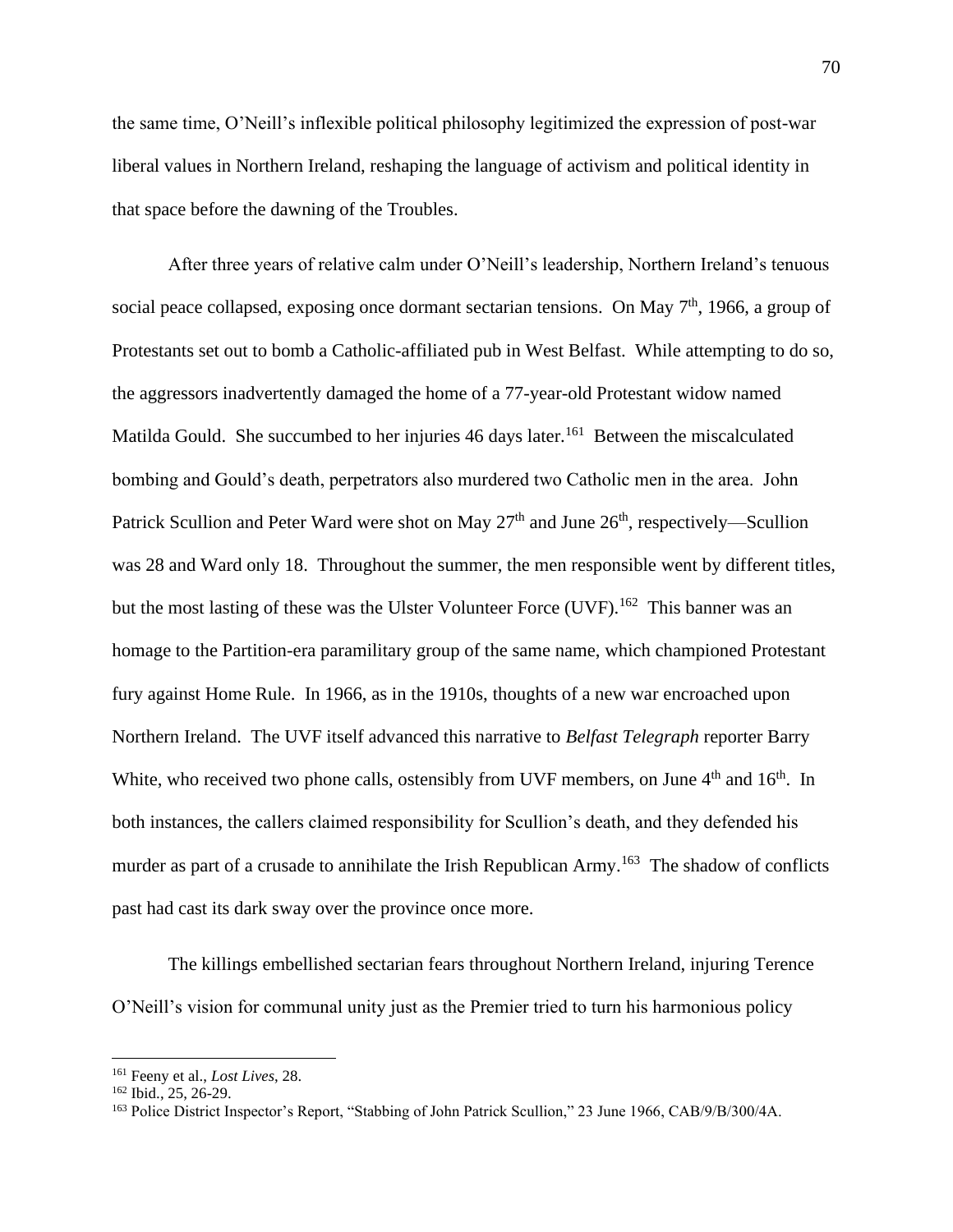proposals into reality. Late June witnessed a public frenzy over ongoing violence. Editorials in the *News Letter* speculated about revived Protestant militarism, while Nationalist Party leader Eddie McAteer admonished then-Home Affairs Secretary Brian McConnell to ward against "religious wars."<sup>164</sup> From the newsrooms of Belfast to the halls of Stormont, a terrible anxiety gripped the public. Political leaders accentuated the tension formed by recent terrorist plots. Aside from poisoning public discourse, the UVF murders of 1966 deterred O'Neill's push for industrial growth and diplomatic modernization on a very concrete level. Peter Ward's slaying induced the Prime Minister to fly home from Paris, cutting short a planned visit with French industrial leaders and a trip to the site of the Battle of the Somme.<sup>165</sup> The gravity of the political situation hinted at the fragility of O'Neillism.

Recuperating from this setback as best he could, on June 28<sup>th</sup>, O'Neill spoke before a closed meeting of Unionist Party leaders, as well a public assembly of the Stormont House of Commons.<sup>166</sup> During the latter appearance the Premier denounced the UVF with poised rancor. In proscribing the organization, he articulated that all Northern Irish people had a shared responsibility to challenge extremism:

"We stand at the cross-roads. One way is the road of progress which has been opening up before us with all its promise of a richer and fuller life for our people. The other way is a return to the pointless violence and civil strife of earlier years. We must not let anyone push us down that road. For myself, I do not seek the political company of anyone who would condone or justify recent events in the slightest degree. I will not stand idly by and see the Ulster which we love dragged through the mud….The battle against these evil forces must be waged throughout the community; but it must begin here, in this House, today."<sup>167</sup>

<sup>164</sup> *News Letter*, 24 June 1966, 29 June 1966 [quote], CAB/9/B/300/4A.

<sup>165</sup> *Belfast Telegraph*, 27 June 1966, CAB/9/B/300/4A.

<sup>&</sup>lt;sup>166</sup> Minutes Book of the Ulster Unionist Council, 28 June 1966, D1327/22/3.

<sup>167</sup> Northern Ireland House of Commons, Hansard Debates, 28 June 1966, 778-779, CAB/9/B/300/4A.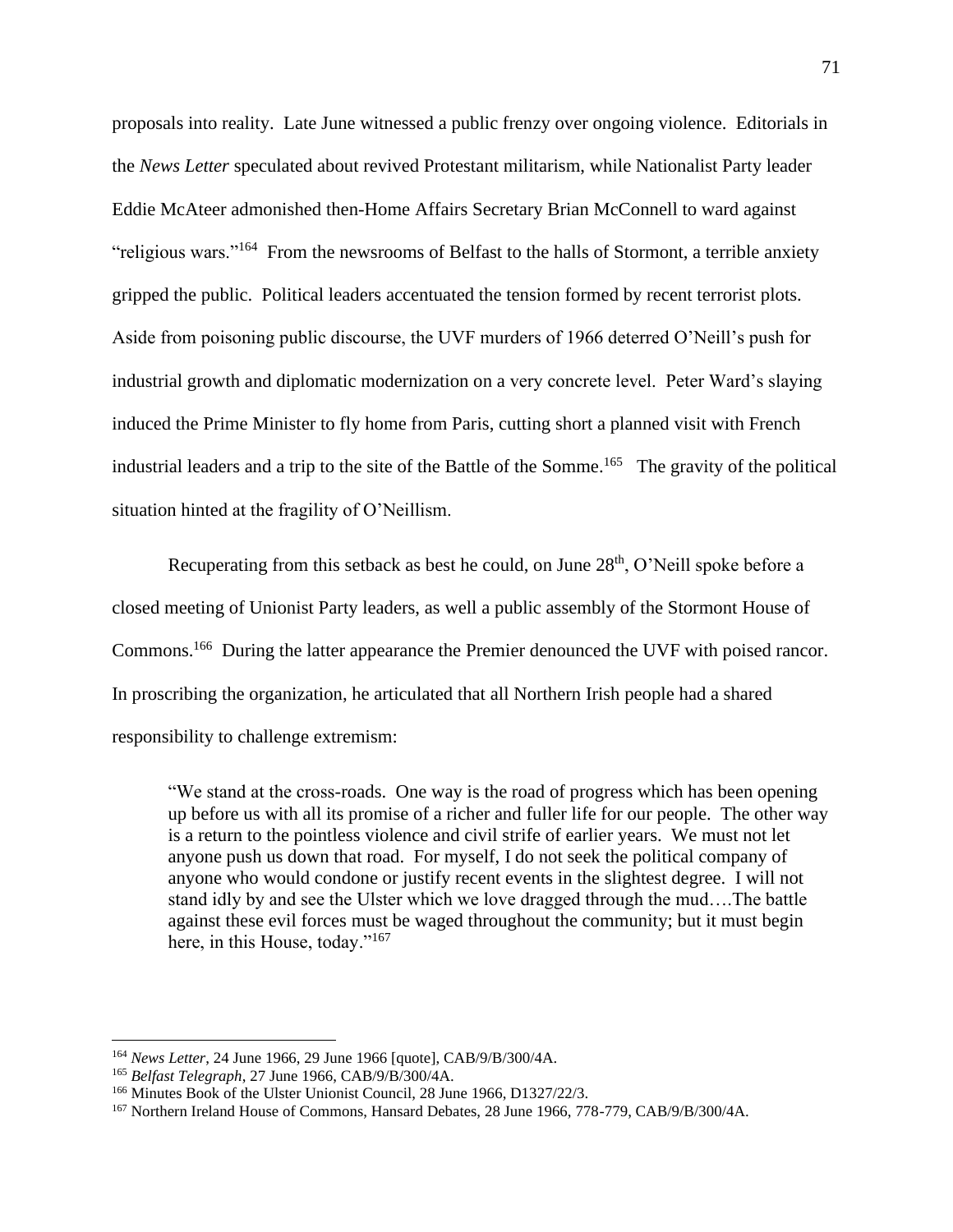This moment of crisis offered O'Neill the chance to underscore the need for social order. Progress and order were, to the Premier, one in the same.If there was to be a "New Ulster," Northern Irish people would first have to subdue the subversive element within their company. O'Neill insisted that his leadership offered the population wealth and stability that an exclusionary philosophy would never provide. By returning to the same ethnosectarian divide of old, the Premier argued, the whole province would sink into a violent quagmire. Both Northern Ireland's well-being and its reputation were at stake. Despite all the boundless optimism which O'Neill had radiated in years prior, he knew that his political program was not indefatigable, and by openly recognizing this fact he tried to further justify his vision. Underlying this dramatic portrait was a sincere belief that Northern Ireland faced a choice between embracing the future or succumbing to the past. Before the province could assert itself as a truly "modern" place, it would supposedly have to overcome the hurdles of irrational bigotry and ignorance. Still, as the Prime Minister's policies would show, a call for Northern Irish people to alter their behavior did not necessitate change within the government proper. Anti-discriminatory legislation did not appear. This hypocritical leadership—which used progressive language, yet failed to deliver on its promise of a tolerant society—would polarize the electorate, initiating O'Neill's slow, arduous decline.

### **Hypocrisy and Conspiracy: The Fracturing of O'Neillism**

The mid-1960s challenged O'Neill in the corridors of power just as much, if not more so, than in the political grassroots, as more and more Unionists began to argue that the Prime Minister's policy agenda would not holistically improve the lives of Northern Irish people. Even before the rise of the UVF, Northern Ireland had begun to split apart in a way that alienated the Prime Minister from Protestants and Catholics alike. As O'Neill's agenda heralded greater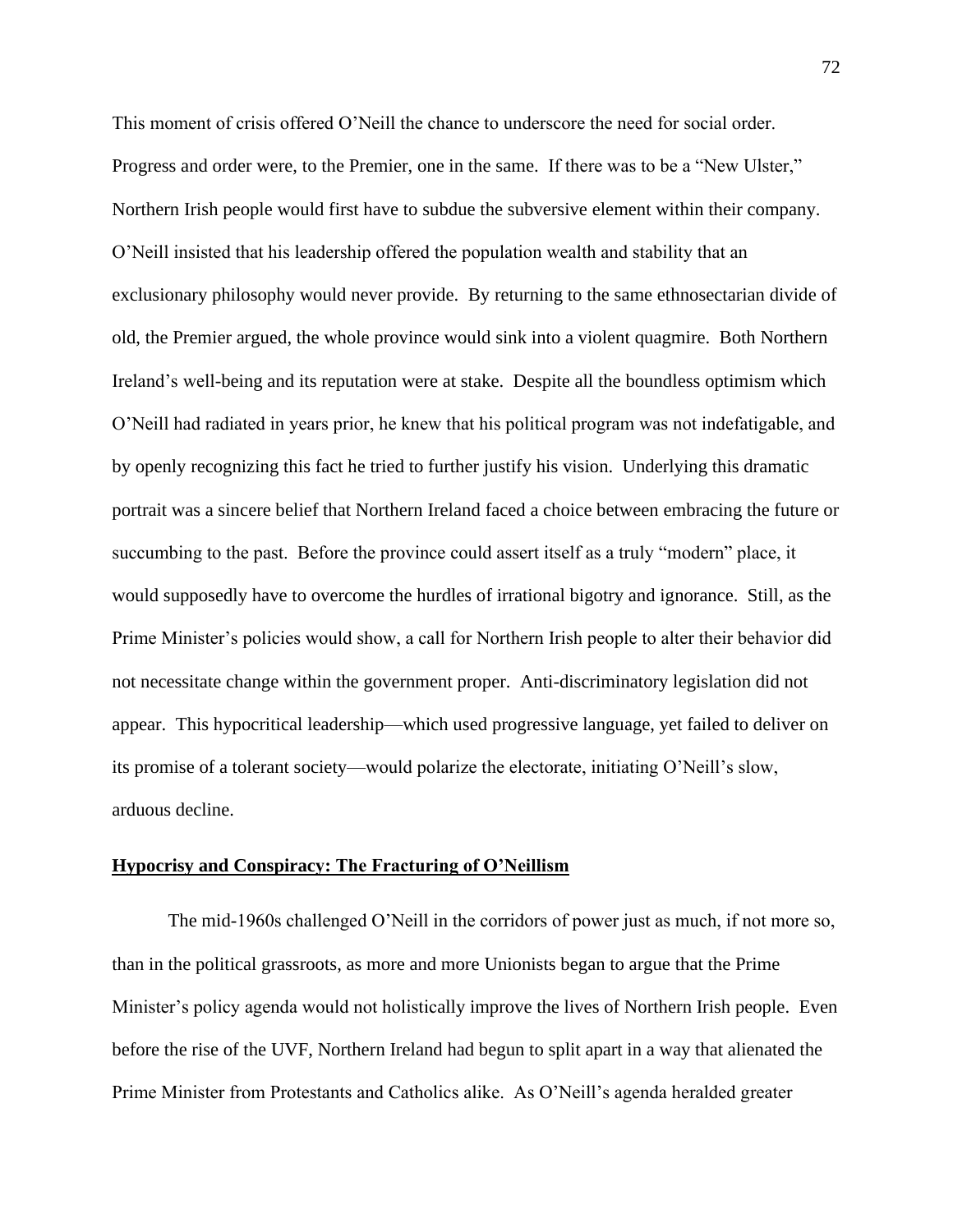economic investment and rationalization, government policy compounded an ongoing divide between the province's developed, urban East and its impoverished and largely agrarian West. In Stormont, the Nationalist and Northern Irish Labour parties noted how state economic policy had an almost vampiric effect on counties Fermanagh, Londonderry, and Tyrone. As early as 1965, MPs decried government negligence towards the West. There, opposition parliamentarians said, the government had divested railroads, factories, and practically all major modern sources of employment and growth.<sup>168</sup> Since industrialization had taken hold of Northern Ireland, the three Western provinces had gradually lost their wealth to the East. NILP MP David Bleakley warned that government growth incentives had caused "a great drift" in human and physical capital "from the West to the East," as the government failed to incentivize corporate movement to the West, to make up for jobs lost in the past decades.<sup>169</sup> From O'Neill's ambition to create new cities in Northern Ireland, to his dream of an industrial consumer society, the Premier did not gather the entire province in his modernization drive. This failure to deliver on his message of an inclusive Ulster society created even more distrust for O'Neill's development program. Within the Unionist organization there developed a split between those who supported O'Neill and his reforms, and those who opposed both him and his political agenda. Discontent with O'Neill's policies justified the growing belief that his liberal value system rang hollow, and that the Prime Minister himself was incompetent—a liability to the party itself.

When opposition members pressed O'Neill on these concerns, however, he deflected criticism towards his policies, illustrating his total unwillingness to alter government policy. He

<sup>168</sup> *Stormont Papers*, 11 May 1965, 1455-7, 1468-70, 1480.

<sup>169</sup> *Stormont Papers*, 11 May 1965, 1457.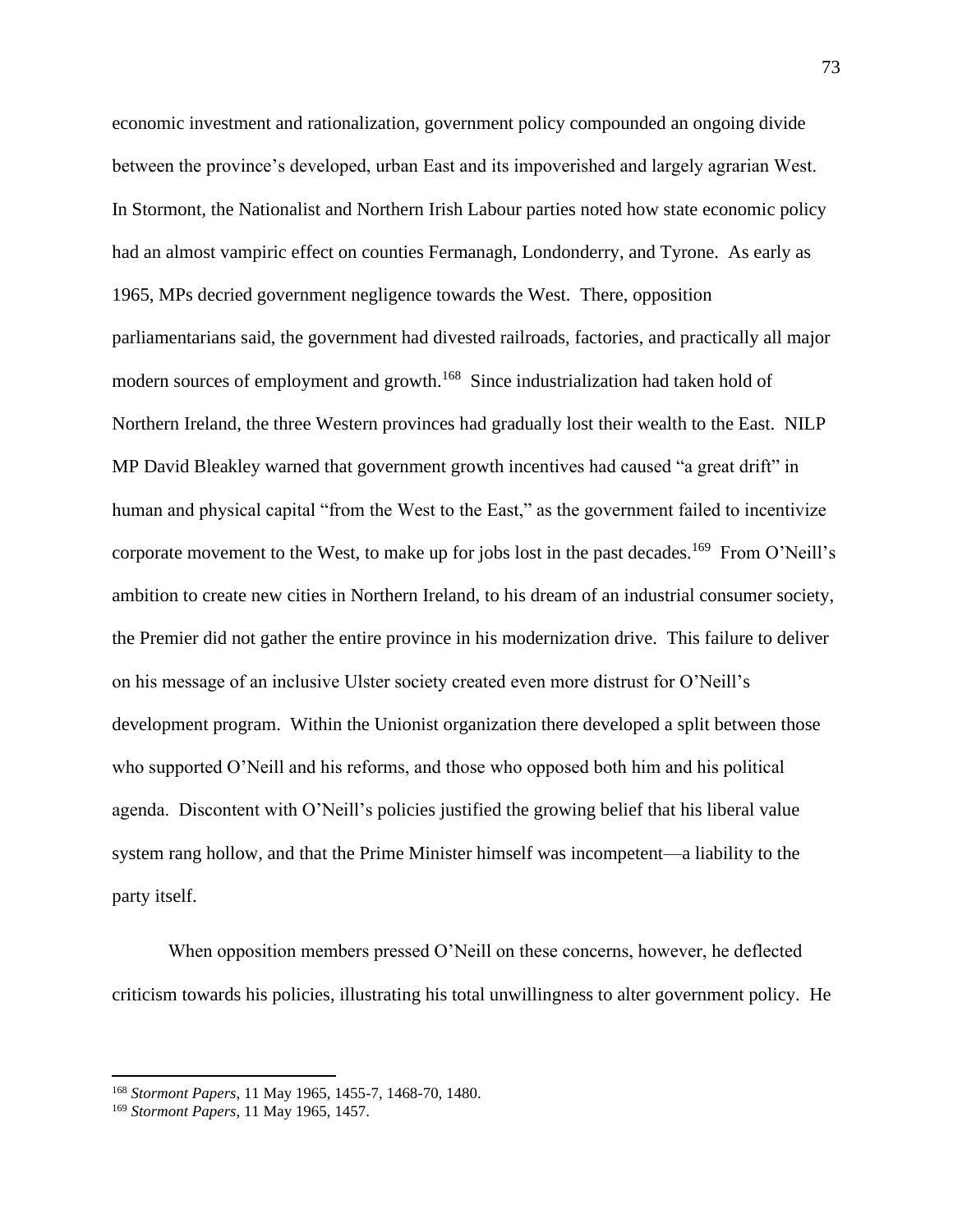stated without hesitation that the government did not plan investment on a local basis. Rather, it sought "to develop the whole of Ulster," with a focus on comprehensive regional growth.<sup>170</sup> O'Neill's weak investment in the Western provinces stemmed from his belief that growth anywhere in the province would benefit the people of Northern Ireland everywhere. The Premier outright declared that his Ministry "recognise[d] no distinction between one area of the Province and another," supposedly quelling sectarian politics by pursuing a development plan that would benefit the whole province.<sup>171</sup> Over time, the Prime Minister seemed to assume, industrial and consumer development would spread across the region without any need for state direction. O'Neill discarded the demographic realities of his province as he tried to establish a moderate and universalizing unionism. This negligence, towards the real, human impact of his policies or lack thereof—brought ever more pressure upon the government. No stiff-necked willfulness on O'Neill's part could hide the dearth of public confidence which began to hound Stormont.

Though the Prime Minister dodged criticisms levied against his Ministry, the larger Unionist Party apparatus could not ignore its waning strength in preeminently Western areas. Specifically, the 1966 Ulster Unionist Council yearbook—a year in review document for the Unionist Party in 1965—illustrated the organization's growing troubles. A column by John McRobert, chair of the UUC Executive Committee, urged party members to address declining membership in the province as a whole, but "especially in the remoter rural areas," where Unionist support seemed to have fallen at the sharpest rates. Tacitly, McRobert hinted at the notion that government leadership had brought this issue upon themselves: insufficient communication with the electorate about ongoing policy successes had created a lethargic party

<sup>170</sup> *Stormont Papers*, 11 May 1965, 1472.

<sup>171</sup> Ibid.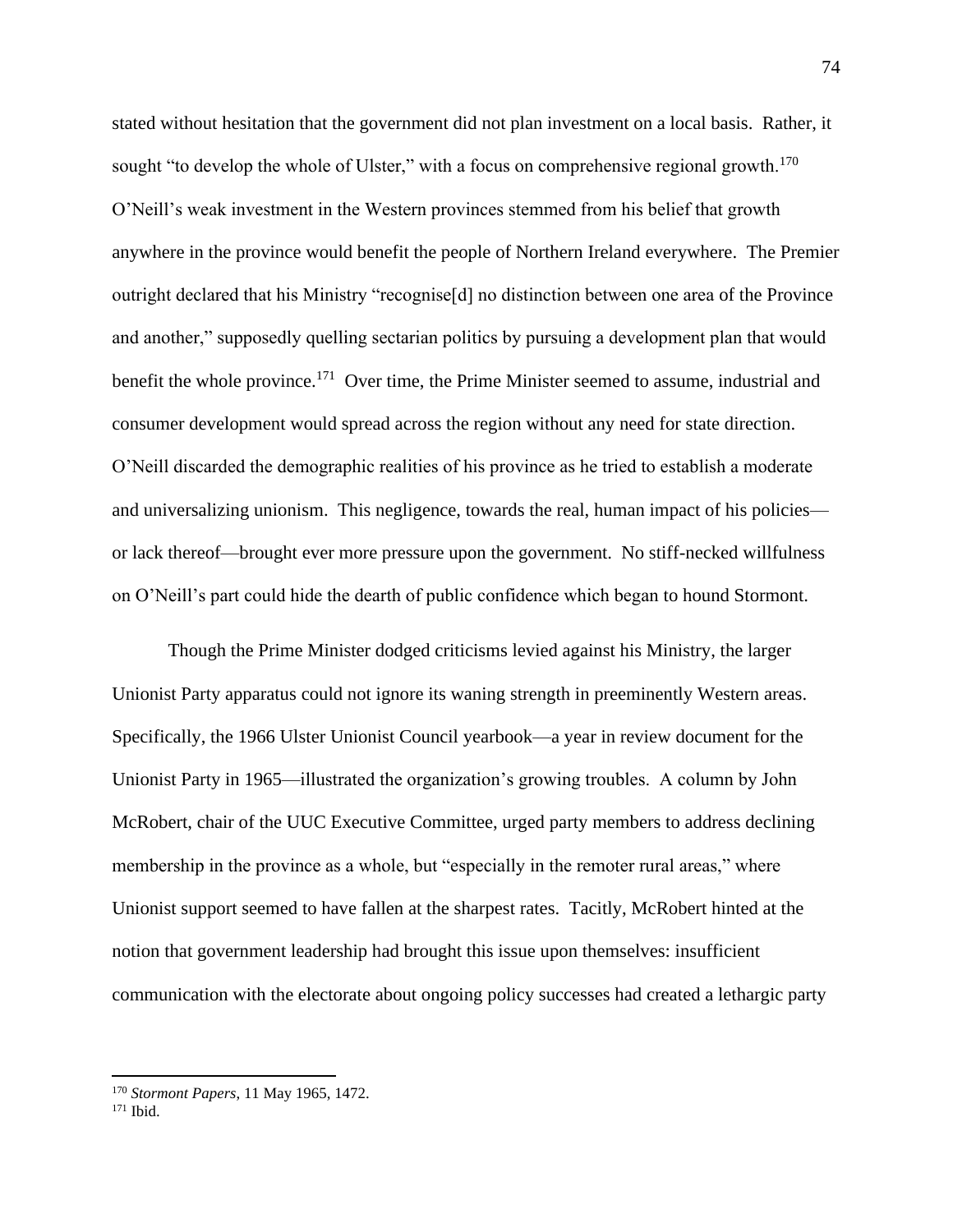base.<sup>172</sup> Though he refused to blame any specific individuals, the fact that McRobert situated his lament in official Unionist literature shows the growing strength of anti-government criticism during O'Neill's time, even before late 1966. Factionalism brewed in unionist politics. McRobert's gentler complaints anticipated far more incited criticisms towards O'Neill's leadership from the summer of 1966 onwards. These criticisms gradually escalated until they developed into a cacophony of political discord, and unapologetic hostility towards the Prime Minister.

Already experiencing a discomforted parliamentary party after pursuing détente with the Irish Republic, O'Neill faced escalating opposition from Unionist MPs following the 1966 Easter Rising commemorations. Reflecting on his 1965 meetings with Taoiseach Seán Lemass, O'Neill acknowledged the strain which that diplomatic initiative had wrought between himself and the Protestant population.<sup>173</sup> If bilateral relations with the South had not created enough public pressure for O'Neill to defend British interests, however, the anniversary of the Easter Rising would. Commemorating the 50<sup>th</sup> anniversary of the Nationalist insurrection, that year's celebrations carried especially solemn weight. Not only had the press publicized information that cabinet ministers had received security details before potential IRA action during the commemorations, but the celebrations themselves also lasted around three weeks—far longer than on previous occasions.<sup>174</sup> Amidst this apprehensive setting, O'Neill deployed extra police forces throughout the province.<sup>175</sup> Nevertheless, he allowed most of the demonstrations to continue on the grounds that they were historic elements of many Nationalist communities' local

<sup>172</sup> UUC Yearbook 1966, 15, D1327/20/1/30.

<sup>173</sup> O'Neill, *Autobiography*, 73.

<sup>&</sup>lt;sup>174</sup> O'Neill, *Autobiography*, 79. O'Neill, "The Choice is <u>Ours</u>," 2 August 1966, D2669/13.

<sup>&</sup>lt;sup>175</sup> Government of Northern Ireland Press Release, 7 April 1966, CAB/9/308/1.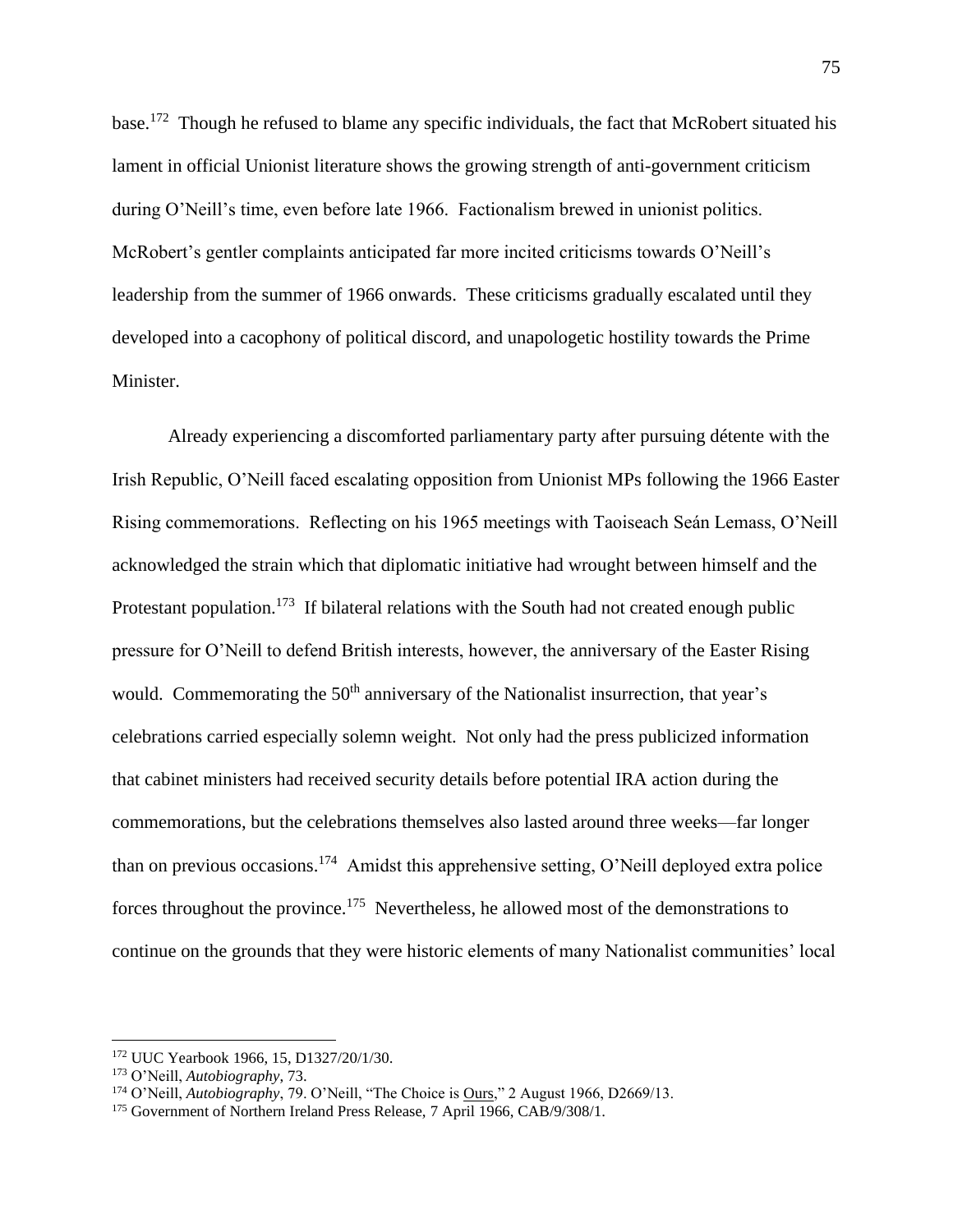identities.<sup>176</sup> Thus came another offense to many Ulster Protestants. Even though the UUC Chairman at the time supported O'Neill's response to the commemorations, lasting damage had occurred.<sup>177</sup> The formation of a backbench Unionist liaison committee in early September exemplified the tense relationship which now existed between O'Neill and many Unionist leaders.<sup>178</sup> It was only later that month when those tensions finally burst.

The autumn of 1966 witnessed an emerging civil war in the Unionist Party as backbench MPs tried to expel Terence O'Neill from office. That a plot brooded against O'Neill was ostensibly common knowledge to some party circles. In early September, Portadown Alderman Charles Cooper warned the Premier of a forthcoming coup against his leadership.<sup>179</sup> Then, on the night of Friday the 23rd, eleven Unionist MPs made public their petition of disapproval against the Prime Minister.<sup>180</sup> The announcement took Northern Ireland by storm. Both the *Belfast Telegraph* and the *News Letter* dedicated massive columns to the petition over the weekend. Day by day, the names and goals of the conspirators came to light. Spearheading the revolt were MPs representing either rural or predominately working-class constituencies, such as John Taylor and Desmond Boal.<sup>181</sup> Though each of the signatories brought their own specific complaints against the government, they all remonstrated against O'Neill's leadership. The Premier's handling of the Easter Rising celebrations was depicted as tepid, his investment into the West all but absent, and his executive style too effete to unify disgruntled Protestants. Even cabinet ministers who publicly defended O'Neill admitted that he had often acted without taking his colleagues' opinions into consideration—individually choosing to meet with Taoiseach Seán

<sup>176</sup> O'Neill, "The Choice is Ours," 2 August 1966, D2669/13.

<sup>&</sup>lt;sup>177</sup> Comment by Senator John Drennan (UUC Chairman), 3 August 1966, D2669/13.

<sup>178</sup> *Belfast Telegraph*, 11 September 1966, D2669/13.

<sup>&</sup>lt;sup>179</sup> Charles Cooper to Terence O'Neill, 13 September 1966, PM/5/7/1.

<sup>180</sup> *Belfast Telegraph*, 24 September 1966, D2669/13.

<sup>181</sup> *Belfast Telegraph*, 24 September 1966; *News Letter*, 26 September 2019, D2669/13.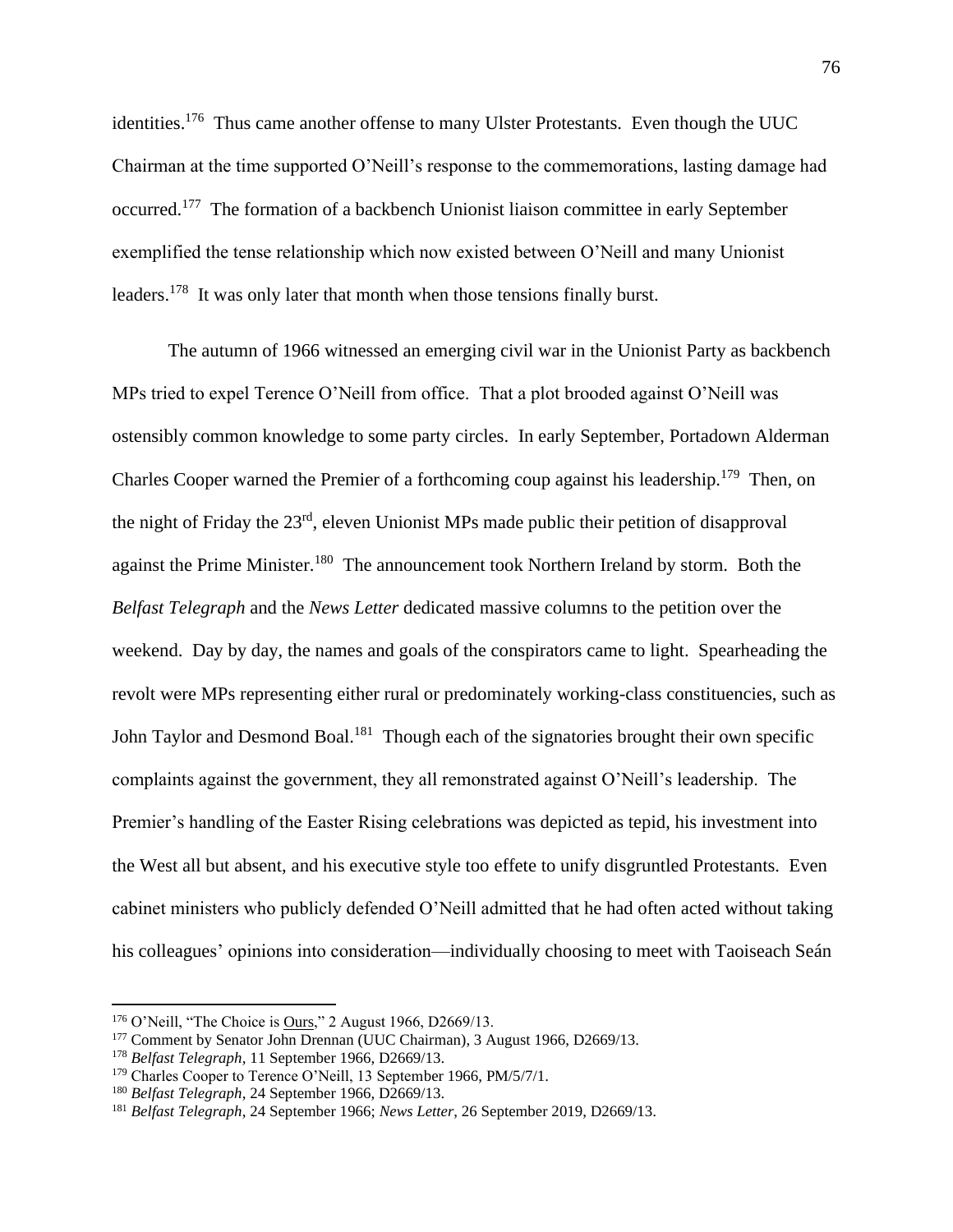Lemass being the most infamous example of this behavior.<sup>182</sup> The directedness and independent flair with which O'Neill once inspired Northern Irish politics had now brought the Unionist Party into disarray. But the Premier would not abandon his personality overnight. With characteristic determination, O'Neill declared his intention to meet with the rebels at a session of the UUC executive committee on September 27<sup>th</sup>.

Although O'Neill convened over 40 Unionist MPs, Senators, and peers in a private session at Stormont to unify his party, the meeting merely aggravated its division, exposing the competing factions that had formed in Ulster unionism due to the Prime Minister's policies.<sup>183</sup> After the Premier briefly addressed ways he might work with backbenchers, the conspirators clarified their position. Desmond Boal, the first opponent to speak, railed against O'Neill's decision-making process, particularly regarding constitutional issues. Boal highlighted the meeting with Lemass as having put not only the country but the party itself at risk. "[A] serious disease" enervated the latter. Various members of the party's constitutionally conservative wing echoed this view, holding that open diplomacy with the Irish Republic as well as divestment from the West were proceeding at much too fast a pace, and with much too little democratic consent. The former Premier, Lord Brookeborough, proposed that O'Neill receive probation, an idea which Boal seconded. To some at the meeting, O'Neill's condescension against political radicalism had merely incited more loyalists to flock towards the Reverend Ian Paisley's retrograde banner. Numerous party stalwarts nevertheless defended the current Prime Minister. The Lord Mayor of Belfast insisted that most Northern Irish people were behind O'Neill, while other speakers endorsed his "liberalism," and how he had navigated the province through a

<sup>182</sup> *News Letter*, 24, 26 September 1966; *Belfast* Telegraph 24, 26 September 1966, D2669/13.

<sup>183</sup> *Belfast Telegraph*, 27 and 28 September 1966, D2669/13.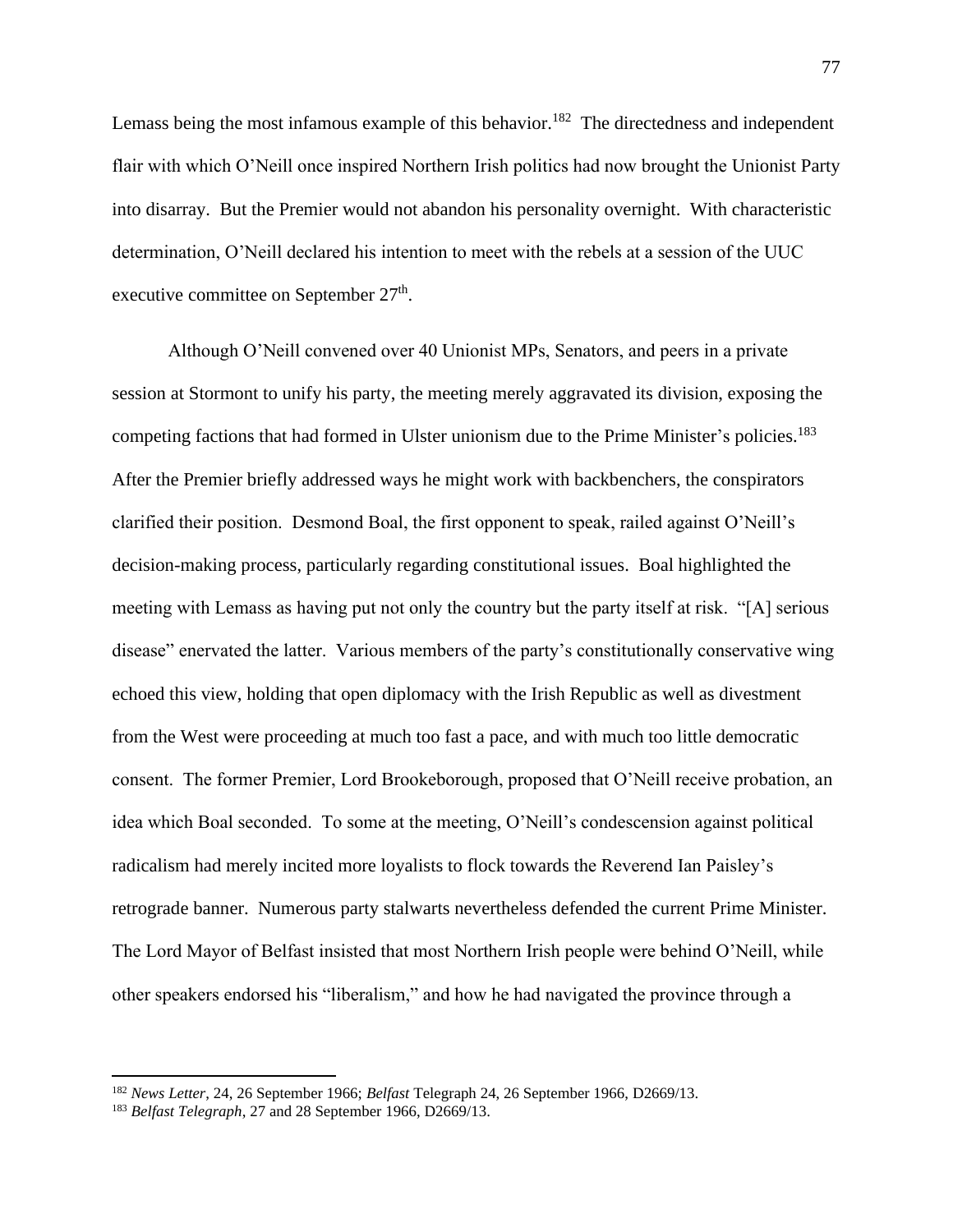"rapidly changing world." However, even some of those who supported O'Neill staying on as leader confessed having reservations with his allegedly overzealous pursuit of reform, matched with his tendency to keep backbenchers ignorant of the government decision-making process until after the cabinet announced new policies. Without naming specific issues, Senator James Cunningham and Robert Bradford, MP, displayed hesitance with the rapidity of the Prime Minister's policy initiatives. Granted, the fact that North-South relations dominated the meeting perhaps left clarification unnecessary. Other figures declared their allegiance to the Premier with a proviso that the government should consult backbenchers before taking any sweeping actions. Although a wide swath of elected officials stood behind O'Neill's ideological bulwark, his position was by no means secure. O'Neill's liberal-minded policies had not won universal acceptance even among its supporters, and this hesitation to fully back the Premier indicated that further reforms would sow profound tension in the unionist community.

Amid these contested proceedings, the prospect of London sweeping in to maintain political order overshadowed all. Anxiety was palpable throughout the room. For Lord Robert Grosvenor, recent events had nearly brought him to suicide. Fear of direct rule from Westminster, he suggested, now compelled him to support O'Neill. A terror had swept over senior Unionists. Perhaps feeling that the riotous days of the Irish Civil War were not too far behind, the pursuit of law and order induced the party—for this fleeting moment—towards solidarity. As the meeting closed, O'Neill succinctly confirmed the need for more intraparty liaison, but he did not suggest that he had erred in his policy approach. A motion of confidence in the Premier was suggested, and 27 of the 29 MPs present voted their support for the Prime Minister, with the result officially made unanimous after Finance Minister Herbert Kirk made an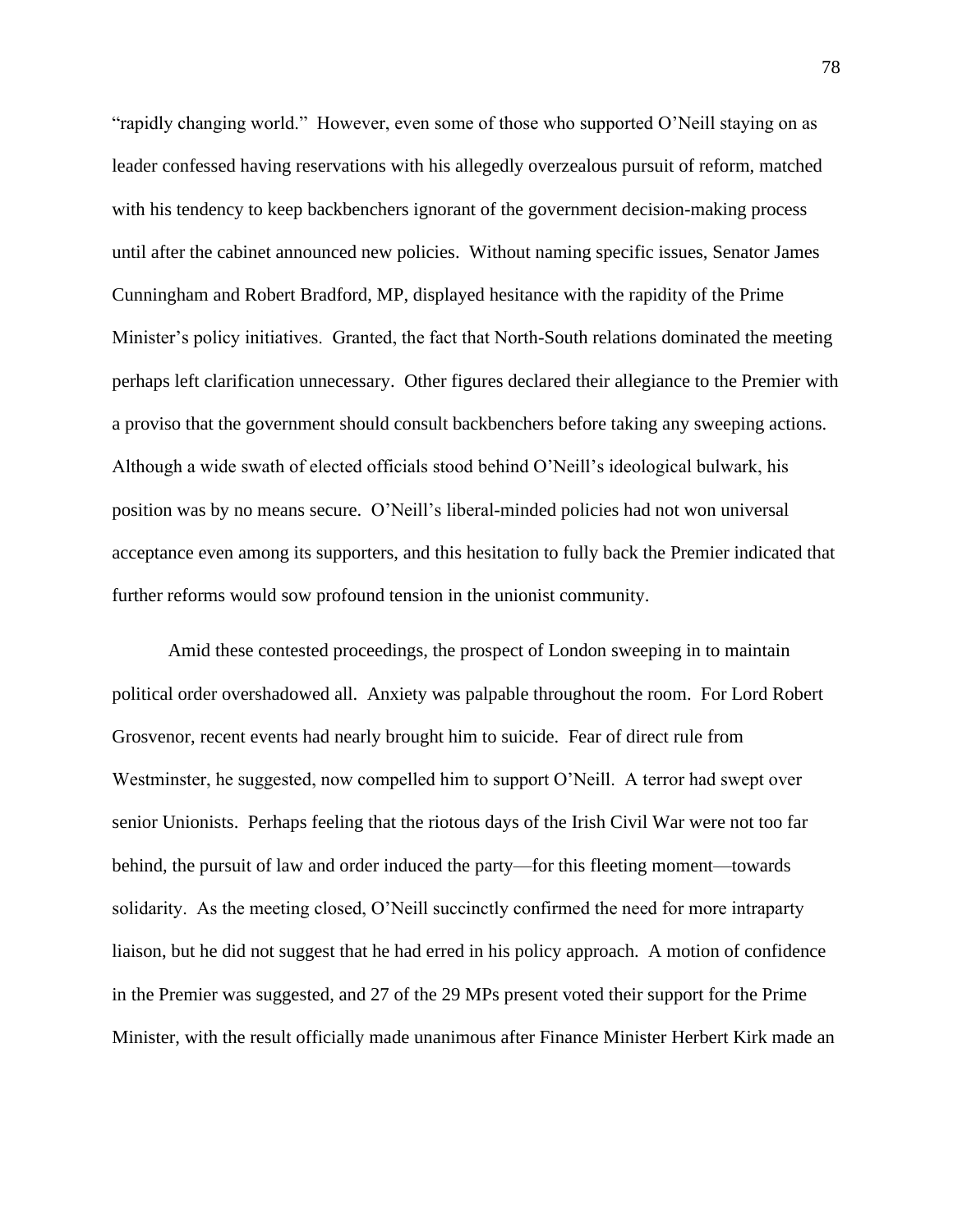appeal for party unity.<sup>184</sup> No conciliatory gestures could hide the wound that had struck Unionist politics, however. O'Neillism's tremendous impact on official Unionist ideology had come at a great cost, since the party was now split into warring factions. Battle lines were drawn, and one was either for or against Terence O'Neill. The solidification of these factions hinted that a future provocation would split the party in twain.

If any good came from the 1966 conspiracy, it was the reinvigoration of the Premier's base, for O'Neill's near defeat encouraged public leaders and the general populace to advocate for his politics. A triumphant media rally for the Prime Minister guaranteed his establishment support. From the circulation of the conspirators' petition and into early October, major British and Northern Irish newspapers published editorials urging the people of Ulster to stand beside their leader, lest the region fall into disarray, or face London's financial censure. Journalists outlined how O'Neill's leadership would benefit Northern Ireland in the long term.<sup>185</sup> The press depicted his Ministry as anathema to sectarianism, and hundreds of letters from the general public spoke to the appeal of O'Neill's modernist vision. In the face of seething opposition to his political reforms, his parlance had gained wider currency. Some correspondents wrote in with assurances that his program was "enlightened," his leadership "courageous," and his triumph before the UUC "a victory for tolerance, good-will and democratic government."<sup>186</sup> As both a liberal and a unionist, O'Neill retained the confidence of many constituents. From concise messages of support, to passionate philippics against his enemies, the public's reaction to

<sup>&</sup>lt;sup>184</sup> Minutes Book of the Ulster Unionist Council, 27 September 1966, D1327/22/3. On the first vote, Edmond Warnock abstained, and John Taylor, MP, voted against. Desmond Boal and Robert Nixon—two of O'Neill's staunchest opponents—left the meeting before the vote of confidence took place. By late 1966, not even the appeal of party unity could bring some Unionists to even pretend to tolerate O'Neillism.

<sup>185</sup> *Belfast Telegraph*, 24 September 1966; *News Letter*, 24 September 1966; *Sunday Times*, 2 October 1966, D2669/13.

<sup>&</sup>lt;sup>186</sup> Adam Cooper to Terence O'Neill, 26 September 1966; Sir Edward Beddington-Behrens to Terence O'Neill, 28 September 1966; William Annett to Terence O'Neill, 28 September 1966, PM/5/7/1. Cf. PM/5/7/1-2 collections.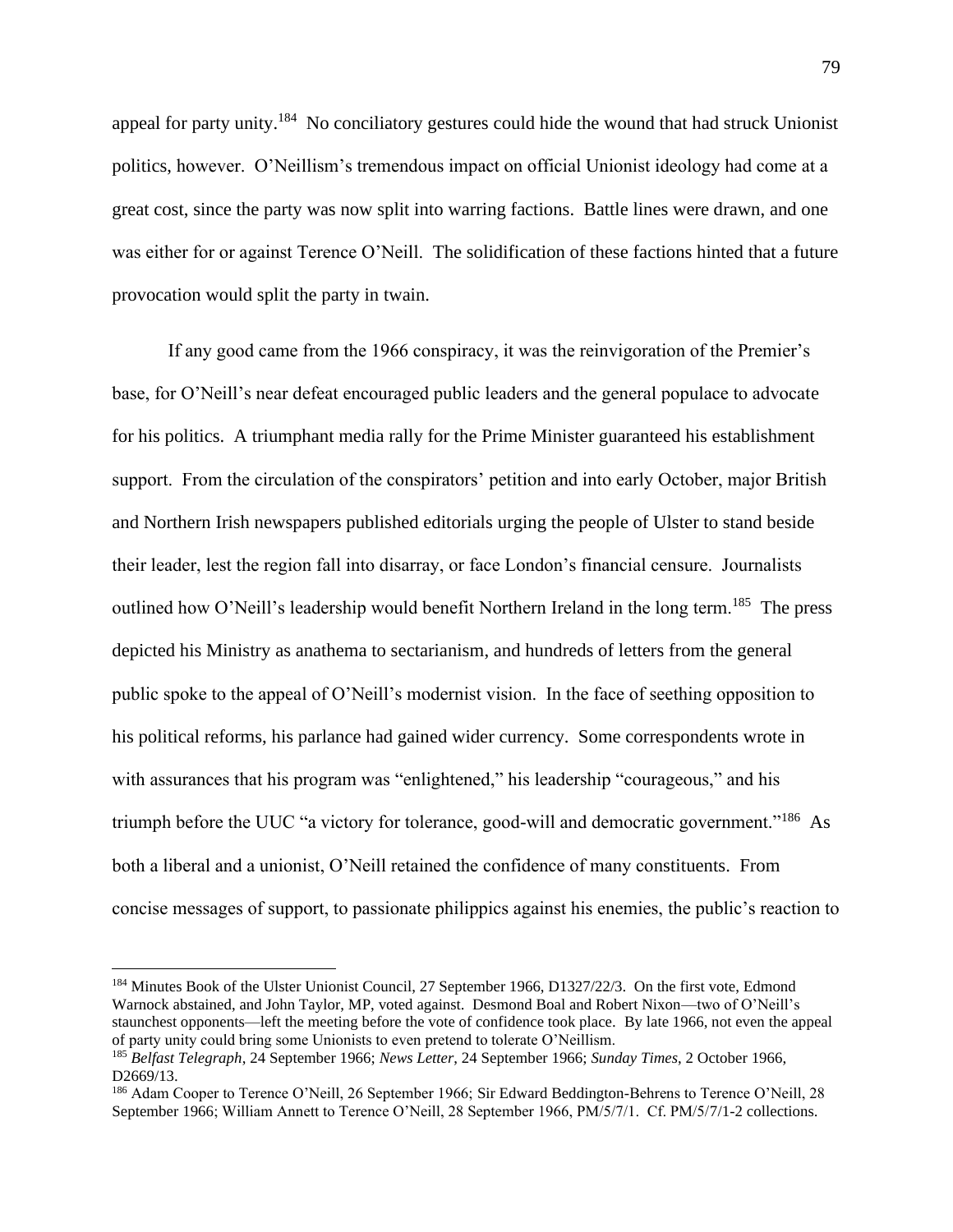his leadership in this moment reprieved the embattled Premier. His dream of a new Ulster still lived. O'Neill himself had newfound confidence in the province's direction, and as supportive correspondence flooded his office, he embraced his "Liberal" moniker.<sup>187</sup> The only lingering omen of loyalist restlessness came from those who did *not* write to O'Neill. While many local Unionist Party associations relayed their official backing to the leader, these messages were mainly from chapters in Eastern counties such as Antrim and Down.<sup>188</sup> The Prime Minister had convinced many Unionists that the modernization of Northern Irish society merited bold decisions and rapid changes. However, the silence from Western Unionist associations was telling. The Premier had evidently made little ground in showing rural and working-class loyalists that industrial and political change would not disrupt their livelihoods. So, Northern Ireland's great cultural and geographic divide persisted.O'Neill's vindication had not captivated all of Ulster. The battle of 1966 was yet unresolved, and the ramifications of O'Neill's uncompromising bent would haunt the province in the immediate years to come.

#### **Breakdown: from Derry to Dissolution**

Despite triumphing over his rivals, a feeling of gloom still lingered in O'Neill's mind, as he observed depressing political shifts occurring throughout the country by December 1966.<sup>189</sup> This dread proved true, if delayed. In Unionist politics, between the fall of 1967 and early 1968, O'Neill's decision-making process once again aroused controversy. While in November 1967, O'Neill sacked Agriculture Minister Harry West over an expenses scandal, the Premier also refused to endorse Unionist candidate John Brooke—son of the retiring Lord Brookeborough during a March 1968 Stormont by-election. Both Brooke and his local Fermanagh Unionist

<sup>187</sup> *Belfast Telegraph*, 28 September 1966, D2669/13.

<sup>188</sup> See PM/5/7/2.

<sup>189</sup> See O'Neill to K. P. Bloomfield, 28 December 1966, in Bloomfield, *Stormont in Crisis*, 97.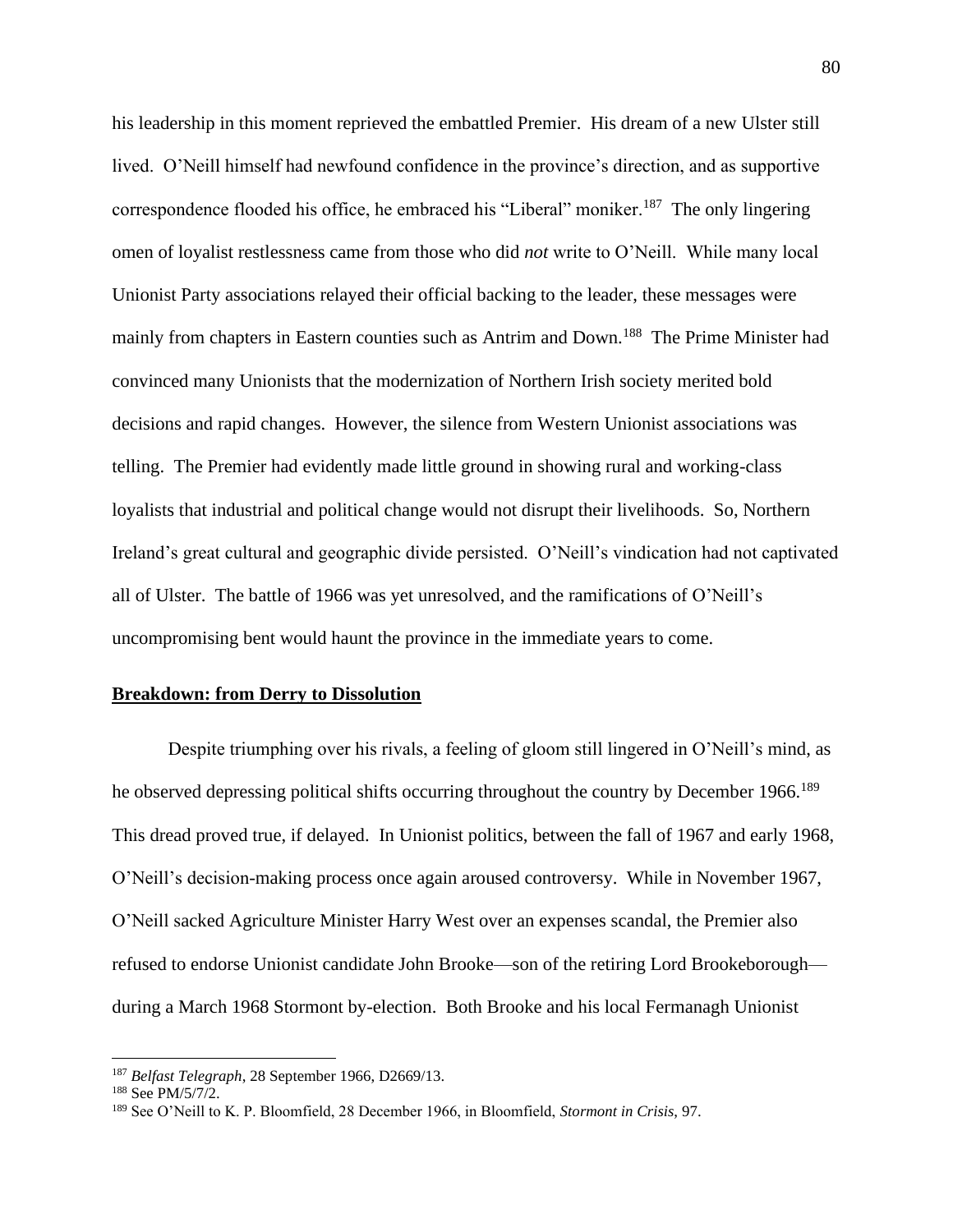Association refused to support O'Neill's leadership, which the Premier took as a personal attack.<sup>190</sup> His harsh response to this matter brought his independent decision-making streak into question once more. Some Unionists, West included, considered his sudden punishments of well-respected party members borderline insulting.<sup>191</sup> One by one, opponents of O'Neillism both old and newly-minted—began to speak out. Though the Premier's allies had seemingly staunched a growing party rift in 1966, O'Neill's refusal to consult with colleagues opened up the split once again. This time there would be no reconciliation. The Prime Minister's inability to stabilize Unionist politics was part of an ongoing trends towards cultural division across the country. For, as O'Neill isolated his party opponents from the seat of power, his unwillingness to commune with a sorely aggrieved Catholic population bore violence that impaired his political authority.

The death knell for Unionist unity arrived in the vein of community relations, for after a long effort to sweep Catholic grievances to the wayside, the emerging Civil Rights movement dashed the Unionist Party's longstanding dominance in the public sphere. The Irish Catholic minority in Northern Ireland had elevated its voice since the foundation of the Northern Ireland Civil Rights Association (NICRA) in February 1967. Unlike earlier civil liberties organizations that had formed in the province, NICRA was heavily organized, drawing from political and trade union activism and activists to support legal reforms.<sup>192</sup> A pressure group, it elevated public awareness over anti-Catholic discrimination in areas such as housing and local franchise, besides the general oppression of Roman Catholics throughout Northern Ireland. NICRA's presence

<sup>190</sup> Terence O'Neill to W. A. P. Wilkinson, 26 October 1967; UUC Standing Committee Minutes, 15 March 1968, D2669/16. Terence O'Neill to John Brooke, 20 March 1968; John Brooke to Terence O'Neill, 21 March 1968, D3004/C/5/4.

<sup>&</sup>lt;sup>191</sup> UUC Standing Committee Minutes, 15 March 1968, D2669/16.

<sup>192</sup> "The Cameron Report," *CAIN*, 185-6.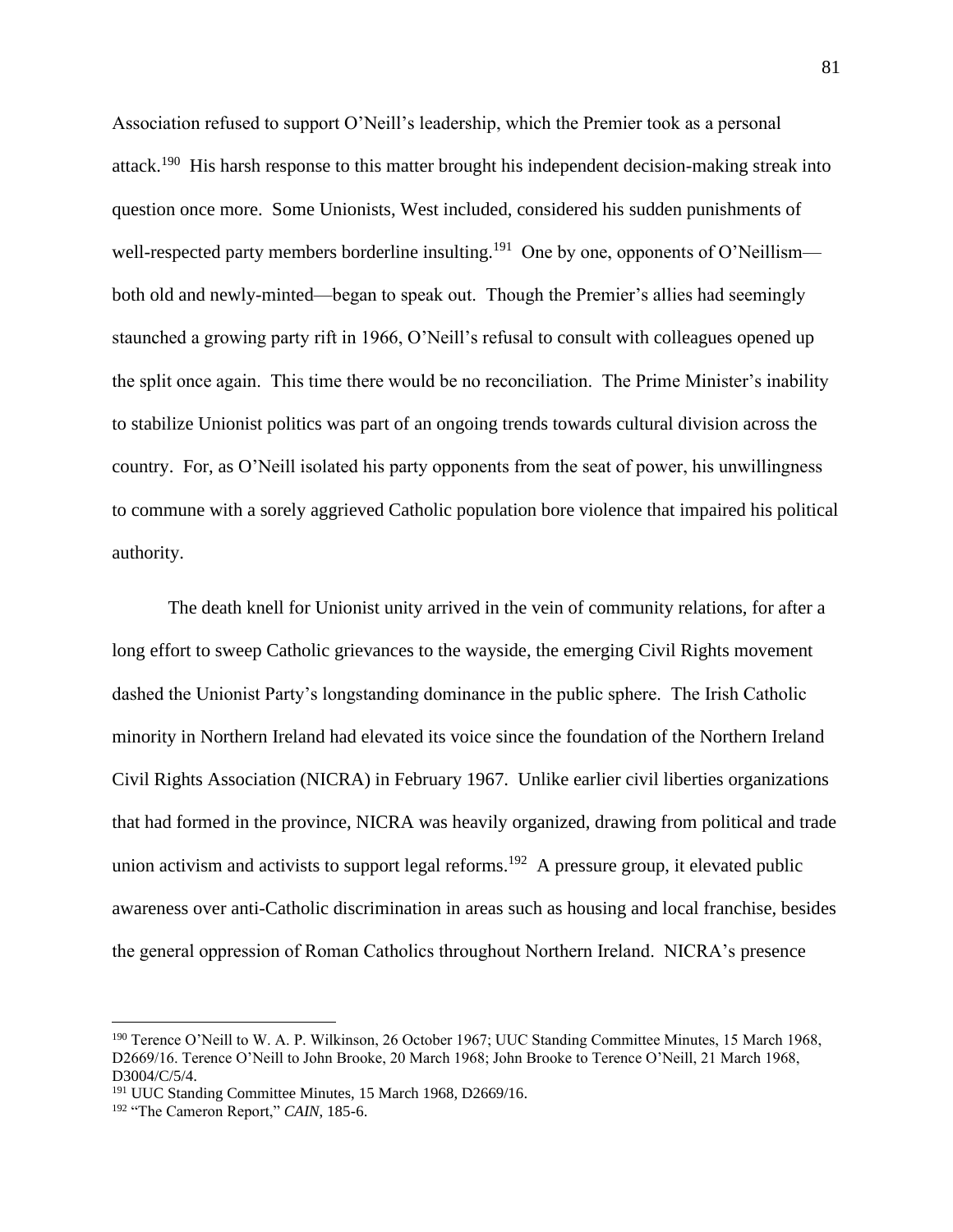skyrocketed in August 1968, when RUC officials truncated a Civil Rights march from Coalisland to Dungannon, ostensibly to prevent clashes with loyalist counter-protestors.<sup>193</sup> In reality, however, RUC intelligence believed that the march would organize IRA members and Irish Republican dissidents.<sup>194</sup> The march's ban left Civil Rights activists undeterred, if embittered. Soon after the events at Dungannon, NICRA leaders planned an even greater march in the Catholic-majority city of Derry, set for October  $5<sup>th</sup>$ . Few knew how significant that demonstration would become.

There was no excuse for the march on Derry to end any way but peacefully. NICRA organizer John McAnerny corresponded with RUC officials more than a month ahead of the protest, even updating police on the planned march route so as to help officers direct traffic.<sup>195</sup> Despite this cooperation, on October 3<sup>rd</sup>, the Minister of Home Affairs Bill Craig banned the march on the grounds that it could give rise to discord in the city.<sup>196</sup> No form of legal intimidation would inhibit the Civil Rights movement at this stage, though, and the march went on. Nationalist politicians Paddy Devlin and Gerry Fitt led a crowd of several hundred Catholic and Protestant protestors through the streets of Derry.<sup>197</sup> Not long after, the march stopped before an RUC line. Officers began beating the demonstrators without warning.<sup>198</sup> As a policeinduced riot broke out, Terence O'Neill's guarantees that institutional discrimination was in decline surely rang hollow. An RUC memorandum later claimed that all violence directed against protestors was defensive, yet three Westminster Labour MPs who served as observers at

<sup>193</sup> *Belfast Telegraph*, 26 August 1968, CAB/9B/205/7.

<sup>194</sup> A. Kennedy (RUC Inspector General) to Ministry of Home Affairs, 24 August 1968, *CAIN*.

<sup>195</sup> John McAnerny to R. McGimpsey, 8, 28, and 30 September 1968, *CAIN*, [https://cain.ulster.ac.uk/bibdbs/authorbib.htm.](https://cain.ulster.ac.uk/bibdbs/authorbib.htm)

<sup>196</sup> William Craig, "Public Order Act (Northern Ireland) 1951," 3 October 1968, *CAIN*.

<sup>197</sup> R. Kerr, A. Kerr, and J. Ryan, "Three Eye-Witnesses Report on Londonderry," 8 October 1968, 2, *CAIN*. <sup>198</sup> "The Cameron Report," *CAIN*, 171. R. Kerr, A. Kerr, and J. Ryan, "Three Eye-Witnesses Report on Londonderry," 3.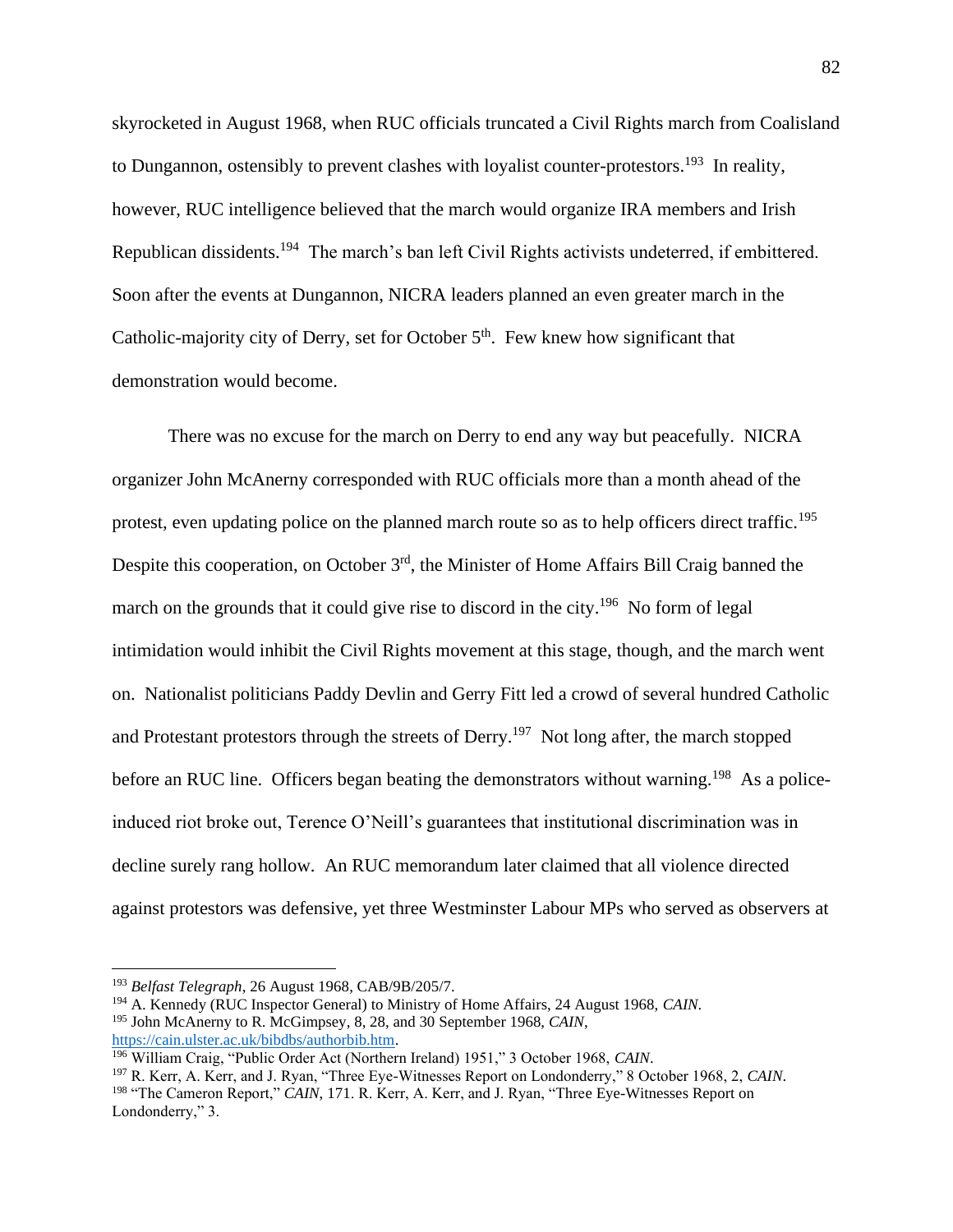the march related otherwise. They described police officers breaking through the assembly in militaristic formation. As water cannons blasted apart crowds and windows, the baton-wielding RUC hounded demonstrators like quarry.<sup>199</sup> Nothing better challenged O'Neill's homogenizing vision for Northern Ireland than televised images of a monolithically Protestant police force brutalizing unarmed protestors.<sup>200</sup> The Premier had once sworn to alter the fabric of provincial life, but it was now clear that political change had evaporated when it was needed most.

Beyond its clear detriment to public confidence in the government, police violence during the Derry march also exemplified the limits of O'Neill's impact on political culture. Though he had galvanized the state around consumerism for the past five years, the Premier produced a feeble cross-communal dialogue. Loyalist Stormont MPs railed against protestors in subsequent parliamentary debates after the march. William Craig alleged that the IRA had plotted to wreak carnage in Derry, while cabinet ministers and others implicated the marchers as revolutionary Communists.<sup>201</sup> Cold War paranoia touched Northern Ireland as much as the rest of the Western world. In Ulster, as without, this paranoia became a useful way to justify bigotry. The Prime Minister's silence during these proceedings was telling. A quest for order, and not reconciliation, had dominated his Premiership up to this point. His silence did not mean he was subject to inertia, however, and as Northern Ireland tore at the seams, O'Neillism changed too.

It soon became obvious that NICRA's public pressure campaign had worked, for between October and November 1968 the O'Neill Ministry pursued more socially conscious public relations efforts. On October  $25<sup>th</sup>$  the government announced a province-wide housing

<sup>199</sup> W. Meharg, "Northern Ireland Civil Rights Association Parade and Meeting in Londonderry," 7 October 1968, *CAIN*. R. Kerr, A. Kerr, and J. Ryan, 4-7. Cf. "The Cameron Report," *CAIN*, 51.

<sup>200</sup> "The Cameron Report," *CAIN*, 229.

<sup>201</sup> *Stormont Papers*, 16 October 1968, 1016-17, 1020, 1022, 1028, 1068.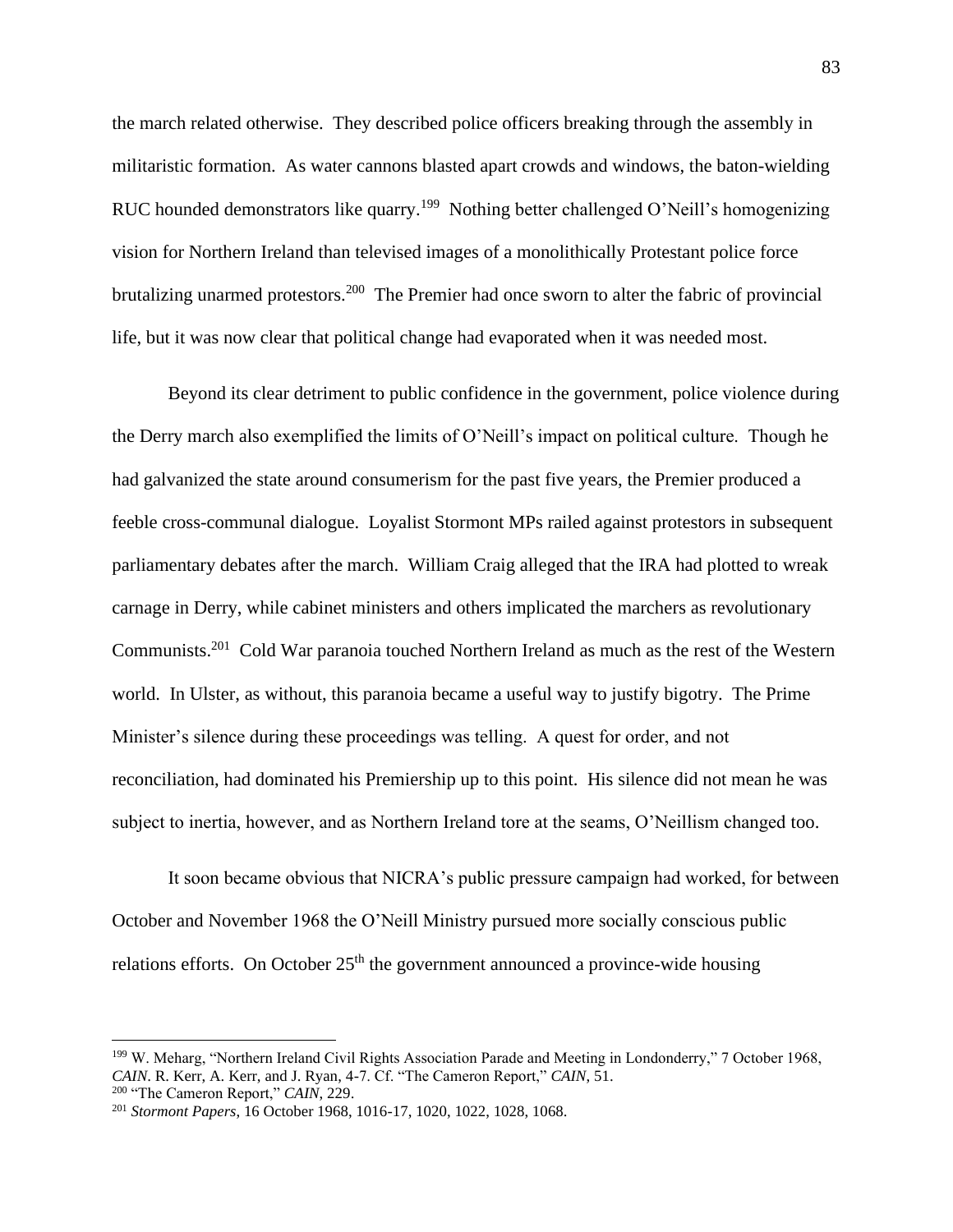conference for the end of the month. A state press release invited local government officials to convene at Stormont, where they would commune with O'Neill and others about proposed changes to local housing distribution systems.<sup>202</sup> It is worth noting that the unelected Catholic activists who had induced the conference did not receive invitations.<sup>203</sup> The Premier would, as always, pursue change in his own way. As he admitted in a letter to the Downpatrick Town Clerk shortly after the conference, "I am so anxious that this social issue should be taken out of politics so that we can concentrate on the real need which undoubtedly exists [in the province]."<sup>204</sup> The Prime Minister's lofty vision for a modern and industrialized Northern Irish consumer society treated all other problems as secondary. Housing reform distracted from his larger political goals. It was fruitless, in O'Neill's mind, to try to legislate out communal differences when economic growth would do the same in the long term. Still, on November  $30<sup>th</sup>$ , his government passed a five-point reform program that curtailed unlimited policing powers, announced a vague needs-based housing allocation system, and ended the corporate vote in local elections.<sup>205</sup> These reforms were not the brainchild of O'Neill himself, but rather those of moderate Unionist cabinet ministers.<sup>206</sup> Sporadic outbreaks of RUC and protestor violence continued despite the proposals. Seeing what little the reforms did to change the public's behavior, the Premier espoused law and order once again.

Facing a sundered community, on December 8<sup>th</sup> O'Neill gave a televised appeal for communal harmony, positioning his political beliefs as the stabilizing force that Northern Ireland

<sup>202</sup> GONIPR, 25 October 1968, CAB/9/N/4/21.

<sup>203</sup> Patrick A. Duffy to Terence O'Neill, 28 October 1968; H. Black to Patrick A. Duffy, 29 October 1968; People's Democracy Petition, Housing Conference, 30 October 1968, CAB/9/N/4/21.

<sup>&</sup>lt;sup>204</sup> O'Neill to Maurice N. Hayes, 1 November 1968, CAB/9/N/4/21.

<sup>205</sup> CAIN Timeline, "Friday 22 November 1968," [https://cain.ulster.ac.uk/events/pdmarch/chron.htm.](https://cain.ulster.ac.uk/events/pdmarch/chron.htm) Bell, *The Irish Troubles,* 75.

<sup>206</sup> Cabinet Meeting Minutes, Stormont Castle, 20 November 1968, CAB/9/B/205/7. Bloomfield, *A Tragedy of Errors*, 170.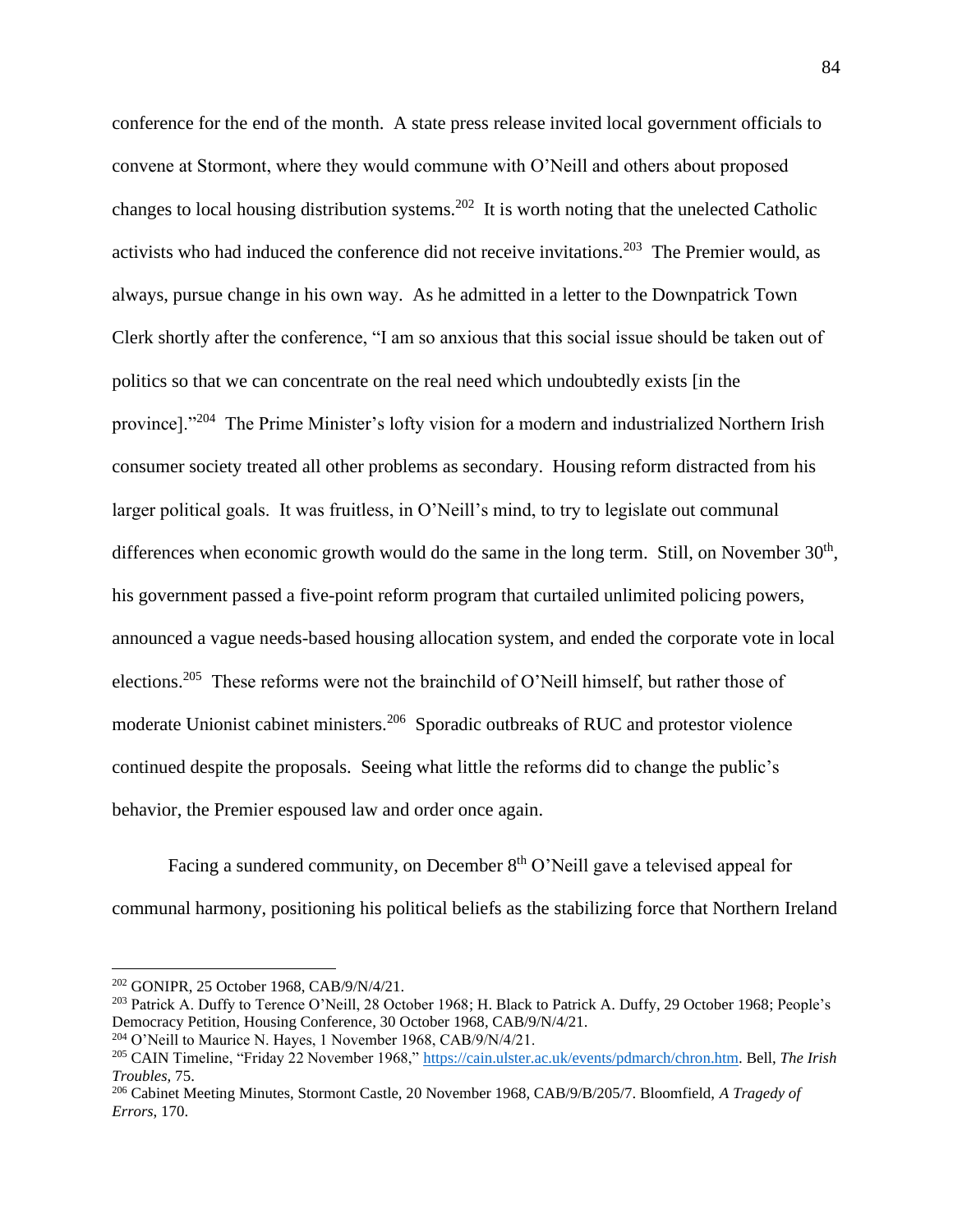needed. Not unlike his response to the UVF murders, the Prime Minister depicted his province at the proverbial crossroads once more. His overarching message was that moderate unionism offered well-being to all. Distancing himself from both Irish Republicans and "so-called loyalists who talk of independence from Britain," O'Neill railed against cultural factionalism.<sup>207</sup> Neither a strictly Irish identity nor the commitment to an unwelcoming Protestant ethnostate would ensure peace over the long term, he argued. Rather than urge the people of Northern Ireland to reconcile their religious and ethnic differences, O'Neill demonstrated their common cultural ties. Roman Catholic Civil Rights activists could—and, in the Premier's view, should identity as "Ulstermen" as much as Protestants.<sup>208</sup> This universalizing Ulster identity would allow his constituents to look beyond what divided them. Despite the tribalistic veneer that had covered Northern Irish politics up to this point, Terence O'Neill's dream of a harmonious, modern community still shone in the public eye. The Premier's vague yet unifying watchwords of "modernity" and "progress" carried weight, even as provincial society appeared ready to destabilize at a moment's notice.Tactfully, O'Neill emphasized the economic importance of British subsidies that the Union provided, without repeating the patriotic unionist battle cries typical of many loyalist politicians.<sup>209</sup> There was room for compromise between both communities. O'Neill's address suggested a different and more progressive unionism than the one which TV audiences had seen a month ago in Derry. Not once, however, did he admit his own culpability in allowing police forces to run rampant throughout the city.

Predictably, O'Neill's soothing words produced a moment of calm during Northern Ireland's turbulent winter, but they did little to quell grievances that had built up across the

<sup>207</sup> O'Neill, *Ulster at the Crossroads*, 143.

<sup>208</sup> O'Neill, *Ulster at the Crossroads*, 144.

<sup>209</sup> O'Neill, *Ulster at the Crossroads*, 142-143.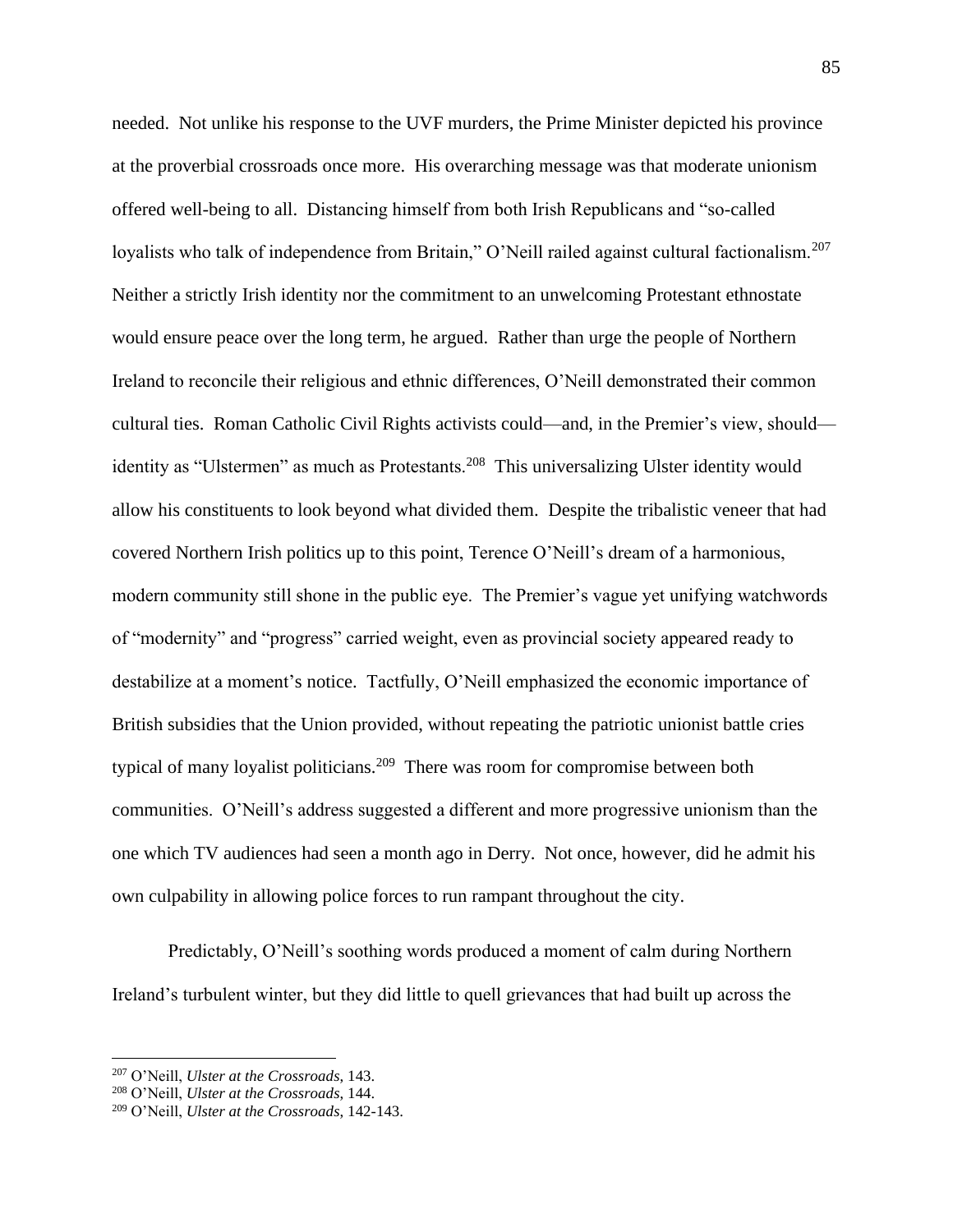province in preceding years, inducing O'Neill to reapply his new Ulster philosophy. Immediate reactions to the speech were ebullient. Over 100,000 people wrote to newspapers in support of the Premier's comments, and a positive social atmosphere around Christmastime saw O'Neill and Nationalist Party leader Eddie McAteer read Bible verses together on television.<sup>210</sup> Crucially, several prominent Civil Rights groups declared a cessation of marches until January 18<sup>th</sup>, supporting O'Neill's call for an intercommunal truce.<sup>211</sup> Even this peace did not last. A determined group of young Civil Rights activists organized a march from Belfast to Derry, beginning on New Year's Day. Not long after, loyalists ambushed the group, solidifying a familiar cycle of Protestant antagonism against Catholic demonstrators. As pubic sentiments shifted more towards the Civil Rights movement, so too did O'Neill's political strategy. Instead of battling with the extreme right of his party, he recommended reforms to other cabinet officials on the grounds that such measures would draw "moderate support" away from Catholic activism, and diffuse the movement.<sup>212</sup> Still, he showed enough appreciation for protestors' complaints that he further recommended a government inquiry into the causes of ongoing protests. This initiative was an "attempt to restore confidence" in his Ministry—a pursuit of harmony for stability's sake, and not for justice.<sup>213</sup> Even while O'Neillism now became more liberal in practice, social justice had not suddenly become the watchword of his administration. The Premier's political style had adapted to meet new circumstances. His core value system remained constant. In turn, a culture war continued to split Northern Ireland, setting the stage for its total civic realignment.

<sup>210</sup> O'Neill, "Why I Resigned," *Sunday Telegraph*, 25 May 1969, D1327/9/28. O'Neill, *Autobiography*, 109. <sup>211</sup> Most prominent of which was the Derry Citizens Action Committee, see Mulholland, *Northern Ireland at the* 

*Crossroads*, 172.

<sup>&</sup>lt;sup>212</sup> O'Neill, "The Political Situation," cabinet memorandum, 14 January 1969, 1, CAB/9/B/205/8.

<sup>213</sup> O'Neill, 14 January 1969, 4-5, CAB/9/B/205/8.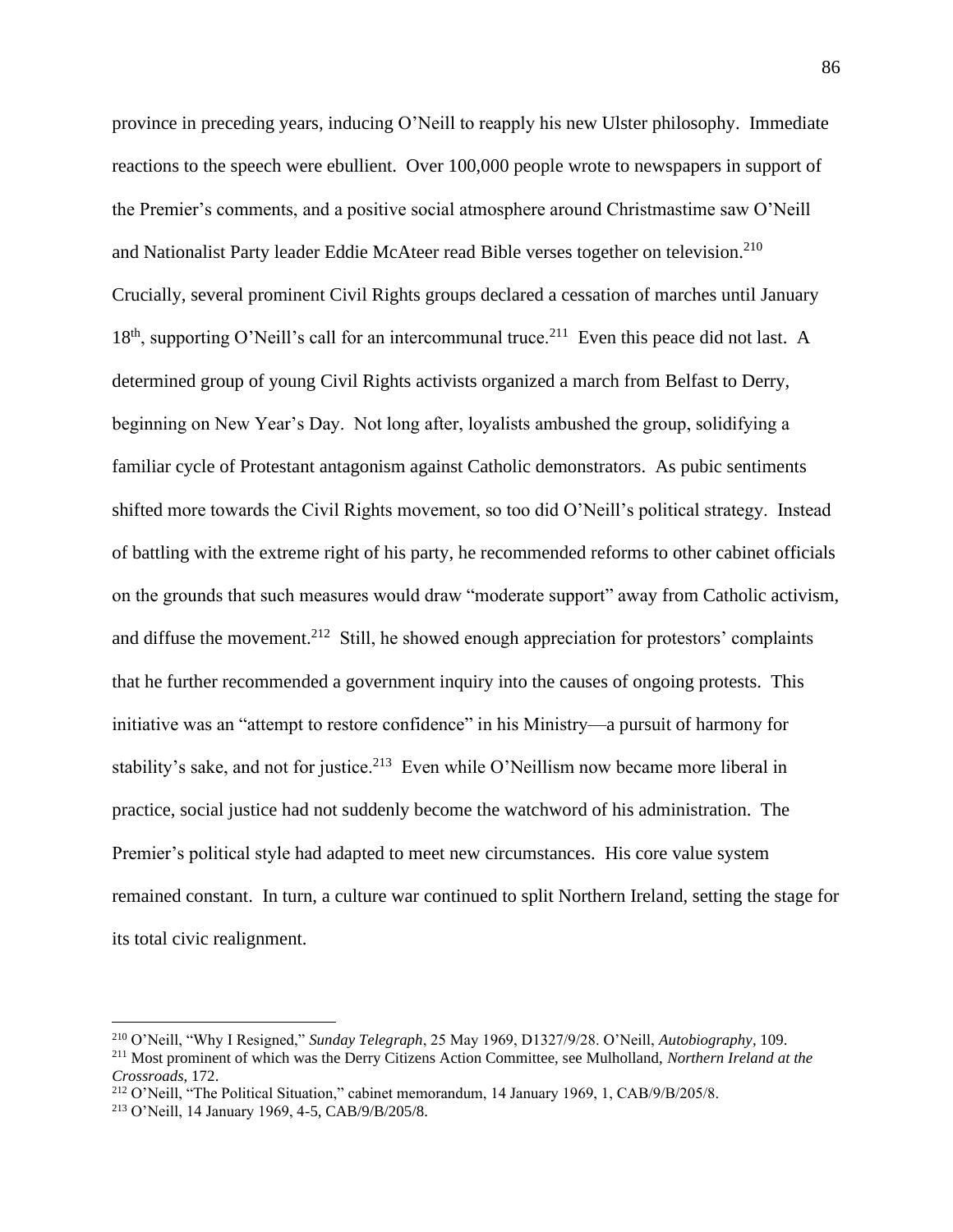#### **Crossroads: O'Neillism and the Election of 1969**

Although O'Neill imagined that a government inquiry would unite the province, this initiative tore apart the Unionist Party even further, bringing the province further towards chaotic levels of political disunity. Days after the announcement, Commerce Secretary Brian Faulkner resigned from the government front bench in protest. He stated that he opposed the commission because it would likely blame local franchise discrimination on recent disturbances, effectively forcing Stormont to enact new voting reforms, and stealing parliamentary sovereignty in the process.<sup>214</sup> As the *News Letter* insisted that Faulkner's "shock resignation" had undermined O'Neill's leadership, the public mood after Faulkner's departure was one of doubt and disarray.<sup>215</sup> Not long after, Health and Social Services Minister William Morgan resigned on grounds similar to Faulkner's, compounding O'Neill's circumstances.<sup>216</sup> His enemies swooped in. On January  $30<sup>th</sup>$ , twelve Unionist MPs—including former cabinet ministers William Craig and Harry West—signed and distributed a letter demanding that the Premier leave office. The departure of senior cabinet ministers signaled that O'Neill's beliefs had irrevocably splintered the unionist community. With key figures in the Unionist Party unrestrained by and unwilling to follow their central leadership, rogue behavior and political extremism were bound to follow. The political situation now untenable, O'Neill announced an election to be held on February 24<sup>th</sup>.<sup>217</sup> It was a last-ditch effort to determine who ruled Ulster unionism once and for all.

In his bid to regain ideological control over the Unionist Party, O'Neill turned the election into a referendum on his own value system and leadership. In effect, he asked voters to

<sup>214</sup> *News Letter*, 23 January 1969. "Faulkner Resigns from Northern Ireland Government," *RTE*.

<sup>215</sup> *News Letter*, 23 January 1969.

<sup>216</sup> *Ulster at the Crossroads*, 62.

<sup>217</sup> *CAIN* Timeline 1969, [https://cain.ulster.ac.uk/othelem/chron/ch69.htm.](https://cain.ulster.ac.uk/othelem/chron/ch69.htm)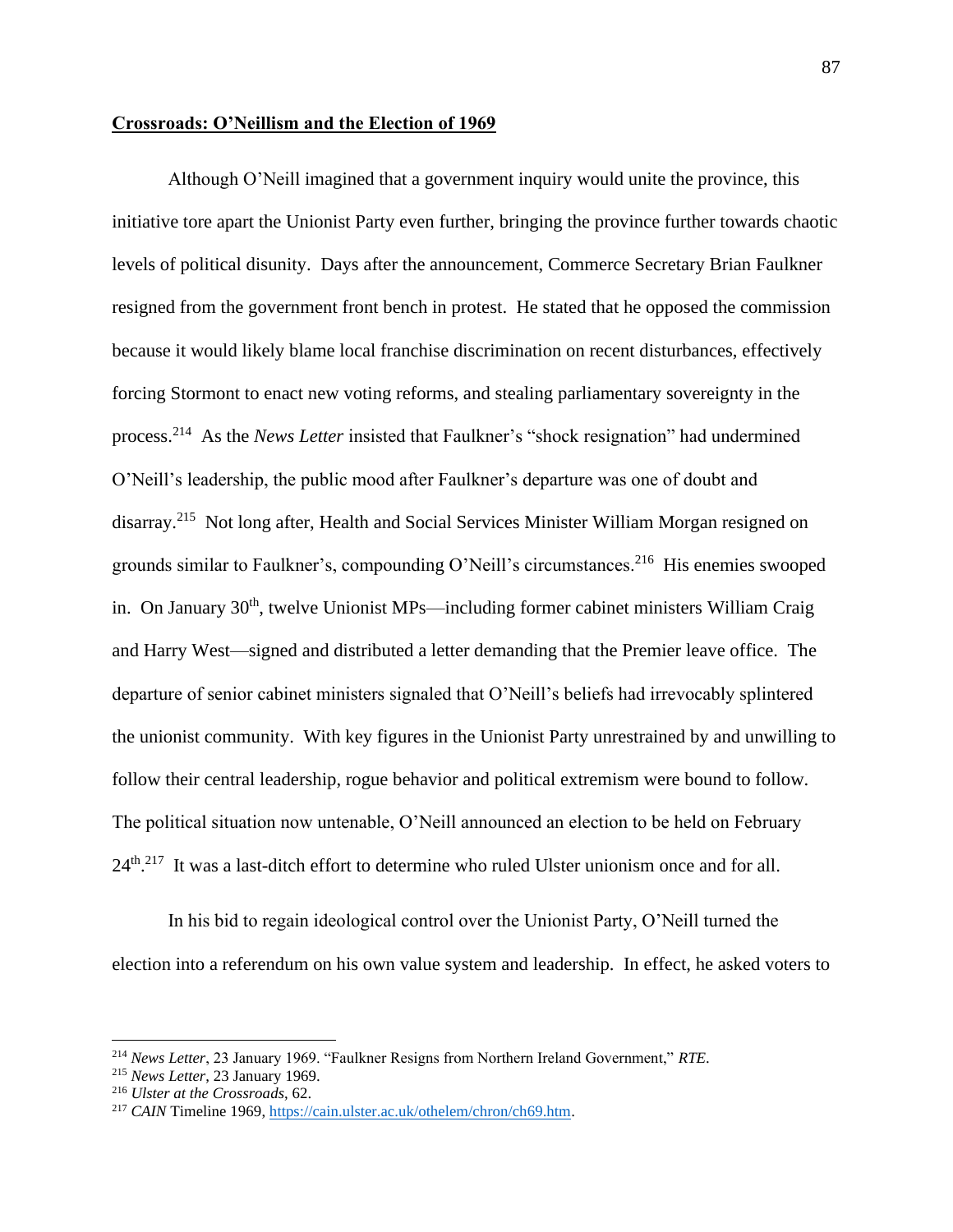determine the fate of liberalism in post-war Northern Ireland. The Premier's campaign made his personality centerfold to their publicity—election badges urged voters to "Go-Ahead with O'Neill," while posters juxtaposed O'Neill's name with the Red Hand of Ulster.<sup>218</sup> The electorate would decide whether O'Neill was a true symbol of post-war unionism. Unfluctuating from his previous six years in office, the Prime Minister exclaimed that his leadership offered the province nothing short of blissful material modernization. Another O'Neill Ministry, his campaign argued, would bring industrial growth, investment in education, and the upward progress of "the new Ulster" which he had championed during his time in office.<sup>219</sup> It was an optimistic and glowing dream of consumer mirth which evoked many other contemporary Western democracies. Economic and social conformity with Great Britain seemed to hover over O'Neill's thoughts every time he spoke on the road to the election. Still, the decision to put the Prime Minister's face at the center of election iconography—often literally—evoked the same character flaws which had dogged O'Neill throughout his Premiership. By hyper-personalizing his campaign, O'Neill seemed to attract his middle-class base, using his high name recognition in his favor. Nevertheless, the move was fodder for any and all who opposed O'Neill and his agenda. Ultimately, O'Neill's campaign strategy was a gambit which he could not avoid. The high stakes nature of an election campaign gave his ideology cogency unlike never before.

Though the Prime Minister gravitated much of the media and Unionist Party establishment towards him in years prior, the for-him-or-against-him nature of the election campaign led even onetime opponents to accept O'Neillism, while adding tenor to his greatest supporters' voices. Perhaps the most significant of these public supporters was Lord

<sup>218</sup> "Go-Ahead with O'Neill" campaign badge, 1969, D2966/39/2. "Northern Ireland General Election 1969," YouTube.

<sup>219</sup> "Northern Ireland Doesn't Exist," *RTE*. *Ulster at the Crossroads*, 66.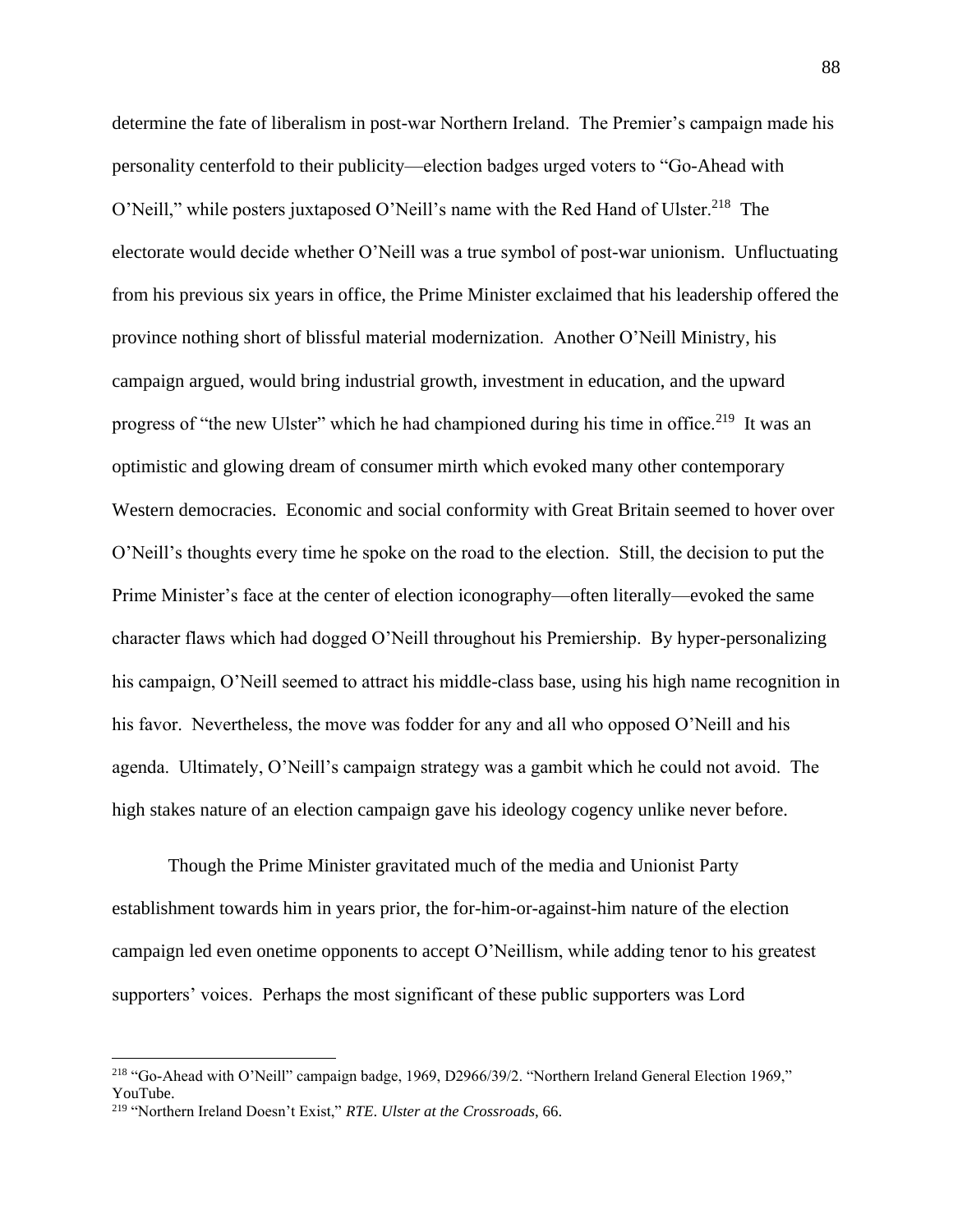Brookeborough. Though for the past three years he had, on several occasions, suggested that O'Neill resign, Brookeborough now stood behind his successor. In an interview with *RTE* before the election, the former Prime Minister insinuated that supporting Unionists who opposed O'Neill in the election would dismantle party unity. On top of that idea, Brookeborough admitted that universal adult suffrage in local elections was a necessary measure. The aged stalwart of older Unionist politics was by no means a converted O'Neillite—he continued to have stern reservations against the diplomatic summits with Seán Lemass and Jack Lynch. Still, Brookeborough's tacit endorsement of the current government on as divisive an issue as franchise demonstrates that O'Neill's appeals had at last caught wind among moderate unionists, as social breakdown worsened into early  $1969$ .<sup>220</sup> O'Neillism had not merely divided the province. More so, it realigned Northern Ireland's political landscape, expanding what was acceptable in unionism.

At the same time, liberal unionism now underwent an organizational renaissance, as O'Neill's liberal, middle-class supporters at last developed an independent political outlet in the New Ulster Movement (NUM). Founded in early 1969 by a small group of private citizens, the movement gave voice to O'Neill's grassroots base while the Unionist Party gave way to division. The NUM emerged as a way to counter escalating gridlock and social tension since late  $1968$ <sup>221</sup> It did not abide by strict party politics, however. Fearing, as one founding member termed it, "a right wing take over of the O'Neill government," the group provided organizational and financial aid for any candidate it deemed moderate, and open to progressive social change—liberal Unionists included.<sup>222</sup> The NUM harnessed a nonsectarian political style at a moment when the

<sup>220</sup> "Lord Brookeborough Gives Views (1969)," *RTE*.

<sup>&</sup>lt;sup>221</sup> Cameron Commission proceedings, "Mr. Brian W. Walker Examined, 4 July 1969, 10, GOV/2/1/83.

<sup>222</sup> "Mr. Brian W. Walker Examined," 12, GOV/2/1/83.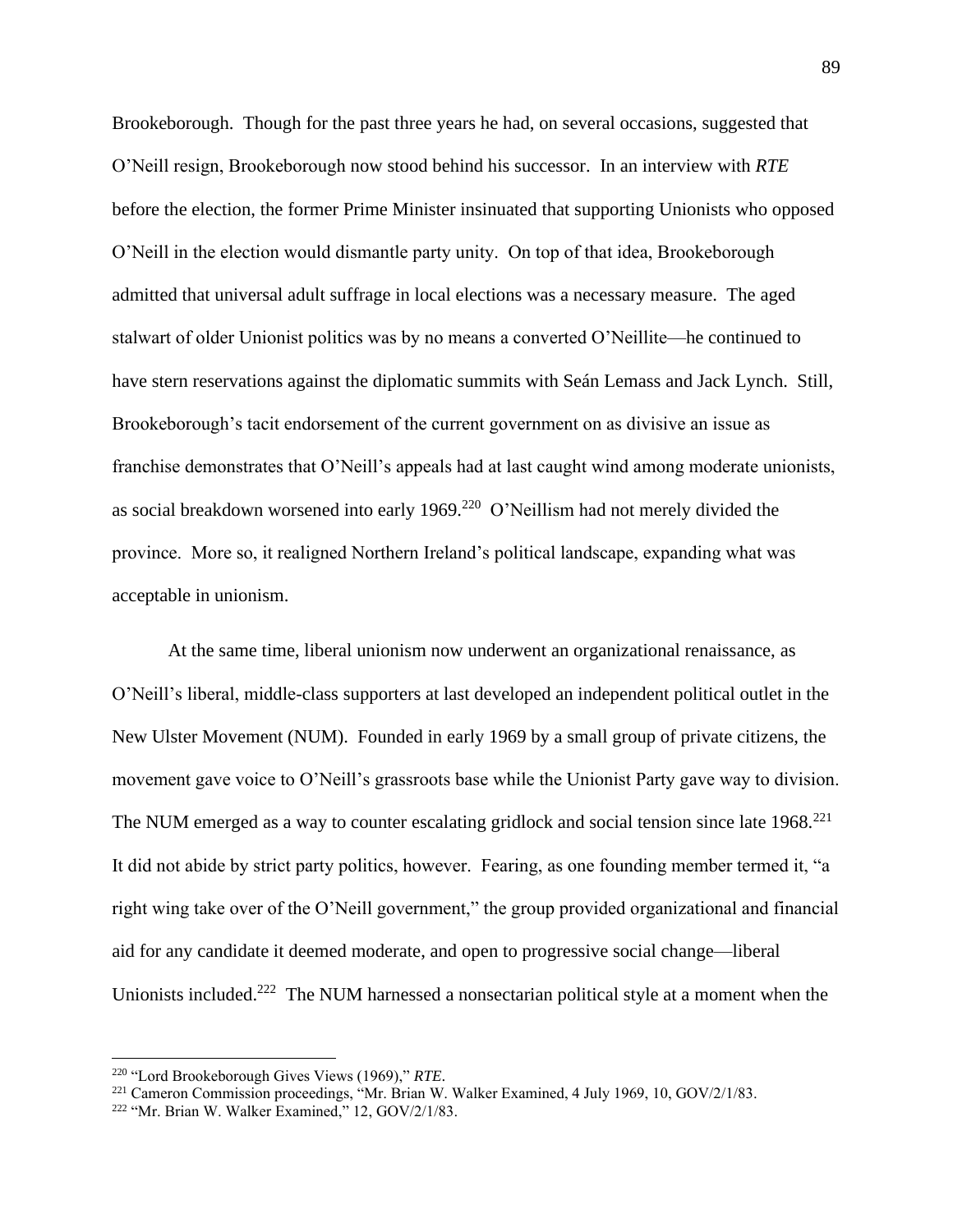sectarian structure and history of the Unionist Party tied Terence O'Neill's hands on swift community relations reform. Thus, to some extent, the emergence of the NUM represents the logical evolution of O'Neillism. As the Premier's ideology seeped into Northern Ireland's intellectual fabric, its supporters applied it towards even more radical ends than O'Neill ever intended. The movement's leaders challenged both Protestant domination of government services and a perceived Communist element in the Civil Rights movement.<sup>223</sup> Theirs was the consciousness of Northern Ireland's growing post-war middle class, animated by the words of the current Premier. Even so, this post-sectarian message did not reach its most needed audience. The New Ulster Movement all but failed to gather supporters from proletarian neighborhoods.<sup>224</sup> Like O'Neill, his own most earnest supporters proved unable to speak to the real cultural and economic anxieties of working-class Protestants and Catholics. The aura of a moral high ground that permeated Northern Ireland's liberal vanguard, and their unwillingness to understand the concerns of the larger public, inhibited their ability to realize institutional change.

When election season entered full force, however, O'Neill truncated his public reach by maintaining a thoroughly local campaign presence. A competitive race in his Bannside constituency against the Reverend Ian Paisley dominated O'Neill's time. Seemingly confident that his reputation could win out across the rest of the province, the Premier locked himself into an almost hermetic isolation within Bannside. As the Unionist establishment made O'Neill central to the official party campaign, however, the Premier refused to use his personal appeal to other candidates' advantage. His only televised election address was held on February 21<sup>st</sup>, just three days before voting.<sup>225</sup> By and large, he substituted public speeches and interviews with

<sup>&</sup>lt;sup>223</sup> Memorandum from the NUM to the Commission of Inquiry, in Ronald Boyle to J. W. Russell, 30 April 1969, GOV/2/1/83.

<sup>224</sup> "Mr. Brian W. Walker Examined," 11.

<sup>225</sup> *Ulster at the Crossroads*, 66.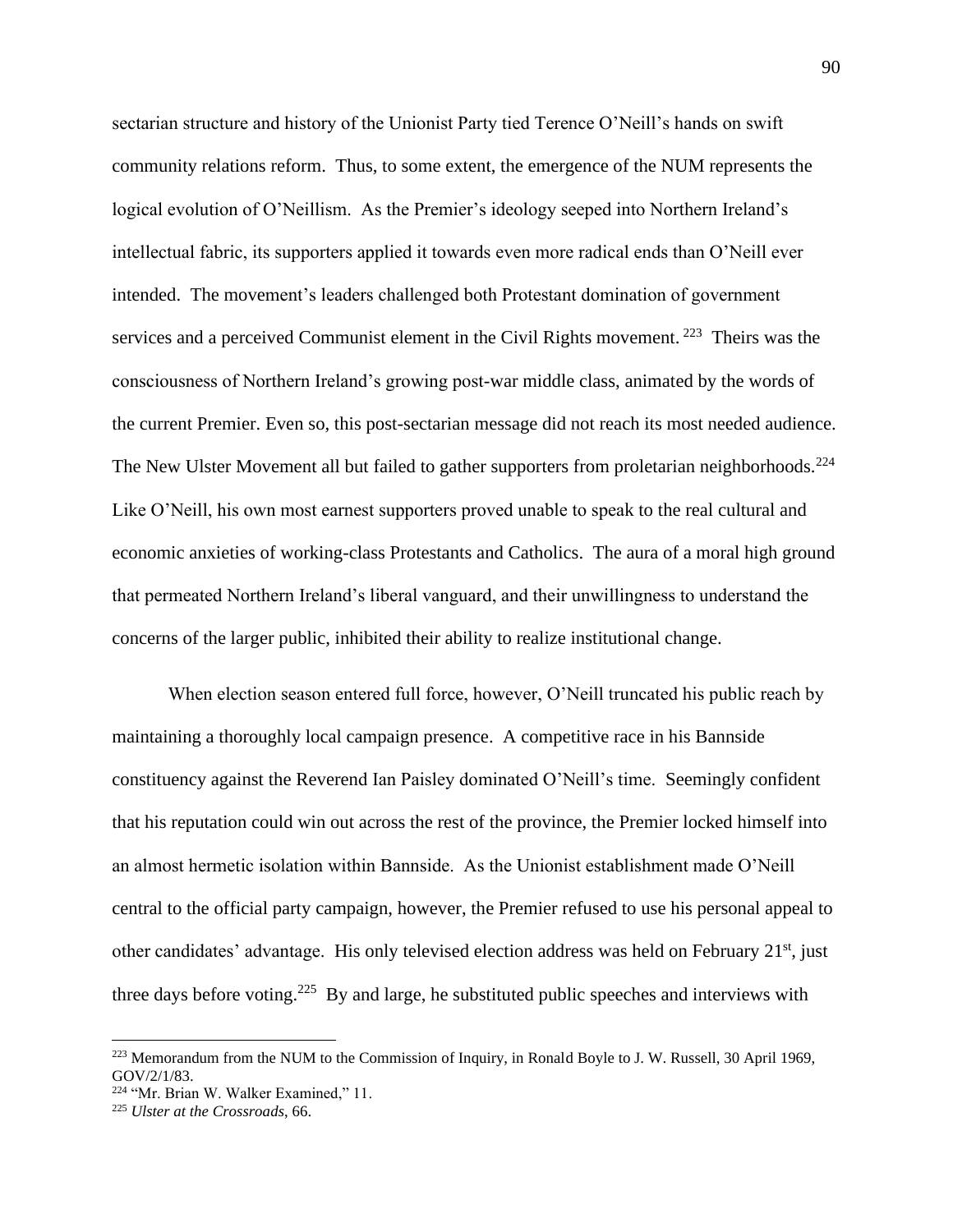canvassing, yet even this campaign strategy did not stop O'Neill from burning bridges. While being interviewed on television during a canvassing session, the Premier accused former cabinet minister Henry Morgan of betrayal for resigning from the government, even though the Premier had consulted him on the community relations commission before its announcement.<sup>226</sup> In this and similar statements, O'Neill exemplified his weakness for vendettas. The election campaign had become a battle of egos, besides an ideological contest. This belligerency would haunt the Premier in the weeks and months after the last votes had been counted.

As O'Neill more or less solidified his appeal to the Northern Irish electorate, his opponents within the unionist community hardened their positions in response, creating a predictably inconclusive election result. The label of "official" unionism was contested, as Proand Anti-O'Neill Unionist Party candidates, and independent, Pro-O'Neill unionists all stood for election. The campaign also raised the profile of hardline loyalism as Ian Paisley and his surrogates denounced O'Neill's agenda. At loud and patriotic campaign rallies, they declared that O'Neill had betrayed Protestants with concessions to the Civil Rights movement.<sup>227</sup> Long suppressed concerns with the Premier's government expressed themselves across Northern Ireland on election night. One by one, O'Neill's opponents from within the party were returned by their constituencies. After coming victorious at his election count, William Craig announced that "no alternative" existed for the Unionist Party other than replacing O'Neill.<sup>228</sup> The Prime Minister's attempt to steer his party's ideological direction had blundered. His aggressive attempts to push through reform without working alongside party members sowed widespread scorn for O'Neillism and the Premier himself. Altogether, out of the 36 official Unionists

<sup>226</sup> "Canvassing in Cullybackey (1969)," *RTE*.

<sup>&</sup>lt;sup>227</sup> "Northern Ireland General Election (1969)," [https://www.youtube.com/watch?v=4wg3eEYLKcs.](https://www.youtube.com/watch?v=4wg3eEYLKcs) "Crawling to the Catholic Church," *RTE*.

<sup>228</sup> "William Craig Returned in Larne," *RTE*.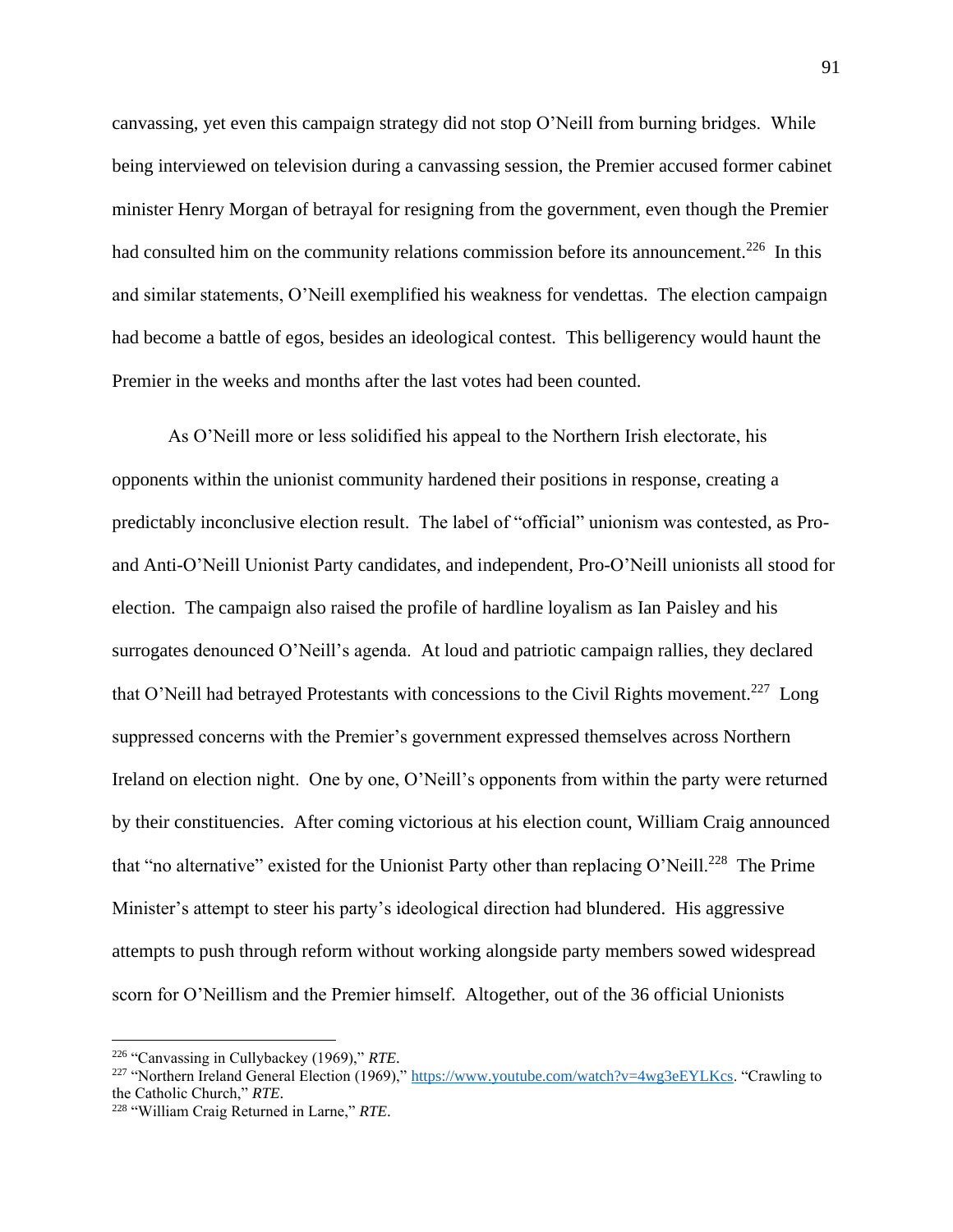elected to the 52-member body, 23 were Pro-O'Neill and 13 Anti-O'Neill.<sup>229</sup> The Unionist Party's civil war brought Northern Ireland's old political hegemony to its knees.

A disturbingly close result in Bannside humiliated the Premier's already weakened position, proving that he alone could not monopolize Unionist modernization. Paisley's campaign rhetoric was at times strikingly similar to that of his nemesis. On one occasion the populist reverend claimed that his platform was one of "progressive Protestantism, civil and religious liberty, [and] justice for all."<sup>230</sup> The Reverend's campaign proved that social progress was a fickle thing in early post-war Northern Ireland. Paisley welcomed gradual socioeconomic opportunities to benefit Northern Ireland, but in contrast to O'Neill, he argued that the Ulster ethnostate would not have to change for the province to become modern. The final poll showed that many agreed with this hesitant view of modernity: in Bannside, O'Neill took home a thin lead of 1,414 votes out of 16,386 cast.<sup>231</sup> To make matters worse for the Prime Minister, the BBC's *24 Hours* program broadcast election night coverage to the whole nation. Viewers throughout the United Kingdom could have seen that O'Neill was absent at his own count. Paisley took aim at his rival on the program, stressing how the Premier's zealous quest for modernization at any cost had made him appear an out of touch elitist to many working-class loyalists. Speaking to English reporters, Paisley said, "Captain O'Neill, the Great Anointed One, the man superior to everyone else, the man who can't even come to his own nomination, or come to the count, he is a minority candidate at the moment in Bannside."<sup>232</sup> BBC hosts observed this

<sup>229</sup> Boothroyd, "Northern Ireland Parliamentary Election Results."

<sup>230</sup> "Ian Paisley Outlines his Election Policy (1969)," *RTE*.

<sup>231</sup> Bell, *The Protestants of Ulster*, 121. Stormont General Election (NI) 1969, *CAIN* , [http://cain.ulst.ac.uk/issues/politics/election/rs1969.htm.](http://cain.ulst.ac.uk/issues/politics/election/rs1969.htm)

<sup>&</sup>lt;sup>232</sup> "BBC Northern Ireland Election Coverage 1969," YouTube.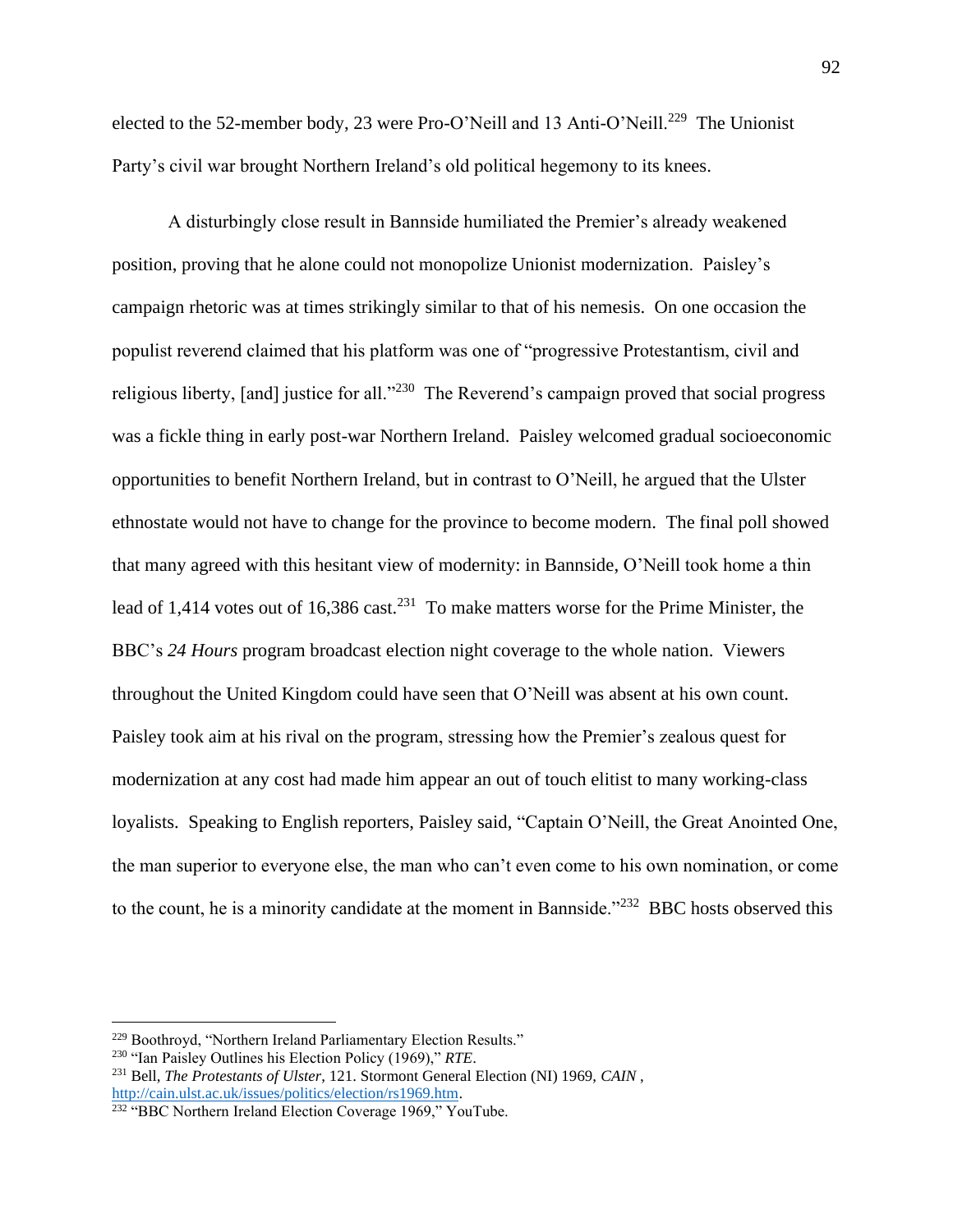all with grim repose. The media forces that once bolstered O'Neill's position could now do little more than bear witness to his decline.

Where unionism splintered, the election energized wide swaths of the Nationalist community, allowing Civil Rights activists to present an alternative idea of civic identity that pressured O'Neill's image as the face of a modern Ulster. It was a watershed turn against the Irish community's old guard. In his Foyle constituency, Nationalist Party leader Eddie McAteer lost to the independent John Hume, a Civil Rights activist and former schoolteacher.<sup>233</sup> Asked about the changes in Catholic politics, the Nationalists' chief whip at Stormont, Roddy O'Conner, admitted that his party's overt focus on ending partition had grown stale in the contemporary political climate.<sup>234</sup> Dissolving the Anglo-Irish Border still appealed to many Irish Catholics, but this issue did not speak to the moment's most poignant needs. Rights were the priority over reunification. In line with the political winds, by contrast, the Civil Rights leaders who ran in 1969 championed a nonsectarian Northern Ireland. Young activists such as Bernadette Devlin, Austin Currie, and Ivan Cooper eschewed the law and order rhetoric typical to mainstream unionism. This new generation of leaders insisted that tolerance and respect—not conformity for harmony's sake—would best lead Northern Ireland in the post-war era.<sup>235</sup> While few in this group won seats at the 1969 election, they legitimized civil liberties politics in the democratic arena. Their candidacies proved that support existed for a society grounded in social justice. New voices challenged O'Neill's modernist image of the country, and by no means would they be silenced.

<sup>233</sup> "Leader of Nationalist Party Loses Seat (1969)," *RTE*.

<sup>234</sup> "Nationalist Party View (1969)," *RTE*.

<sup>&</sup>lt;sup>235</sup> "Bernadette Devlin Polls Well (1969)," "Currie Calls for Nationalists to Unite (1969)," "Election Eve (1969)," and "Ivan Cooper Elected in Mid-Derry (1969)," *RTE*.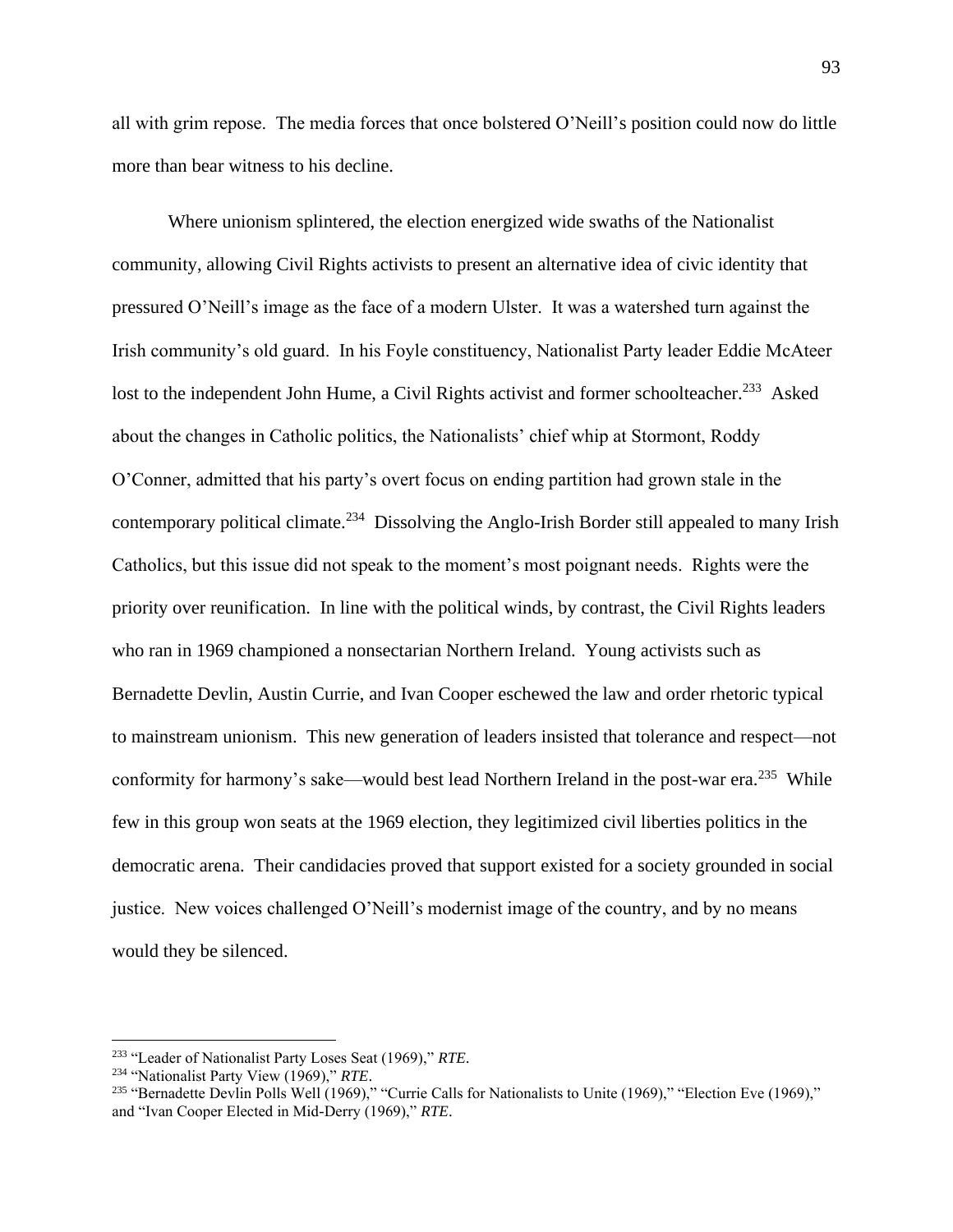#### **The End of O'Neillism, the End of New Ulster**

As hope drove the Nationalist community onwards, institutional opposition to O'Neill's regime showed itself with bare fury. The ire that seeped out of Stormont now surged up from the Unionist grassroots. In January, a Unionist organizer from Belfast had privately recorded a scathing rebuke of the O'Neill regime. Speaking from three decades' experience in the party apparatus, he declaimed that the Prime Minister had usurped the power of local Unionist associations, choosing a narrow ideal of "reform" which marginalized the opinions of the party base. In short, the unpublished diatribe accused O'Neill of turning the Unionist Party into a oneman show.<sup>236</sup> Events following the 1969 election hinted that this sentiment was far from uncommon. The Unionist Party's annual meeting on March  $31<sup>st</sup>$  gathered party representatives from across Northern Ireland. A barometer for the general unionist mood towards O'Neill, the conference only exacerbated his miserable circumstances. The Prime Minister won a vote of confidence at the meeting by only 338 votes to  $263<sup>237</sup>$  With 56% support from the broad spectrum of his party more than a month after the de facto February plebiscite on his leadership, this "confidence" was ephemeral. Terence O'Neill had done all but nothing, since his tenuous victory at the ballot box, to foster reconciliation between his agenda and the now obvious qualms of many Unionists. Whether out of stubborn persistence or inexplicable ignorance, the Premier did not even attempt to assuage party members that he would consult local Unionist chapters on basic issues as his predecessors had done. The post-election stalemate gave way to lethargy. With the governing Unionist Party split in twain, political disillusionment followed.

<sup>236</sup> Norman Laird, "The Record of O'Neill," January 1969, 3, D2669/13.

<sup>&</sup>lt;sup>237</sup> "The Party for Genuine Progress: Ulster Unionist Council Annual Report for 1969," 8, D2669/16.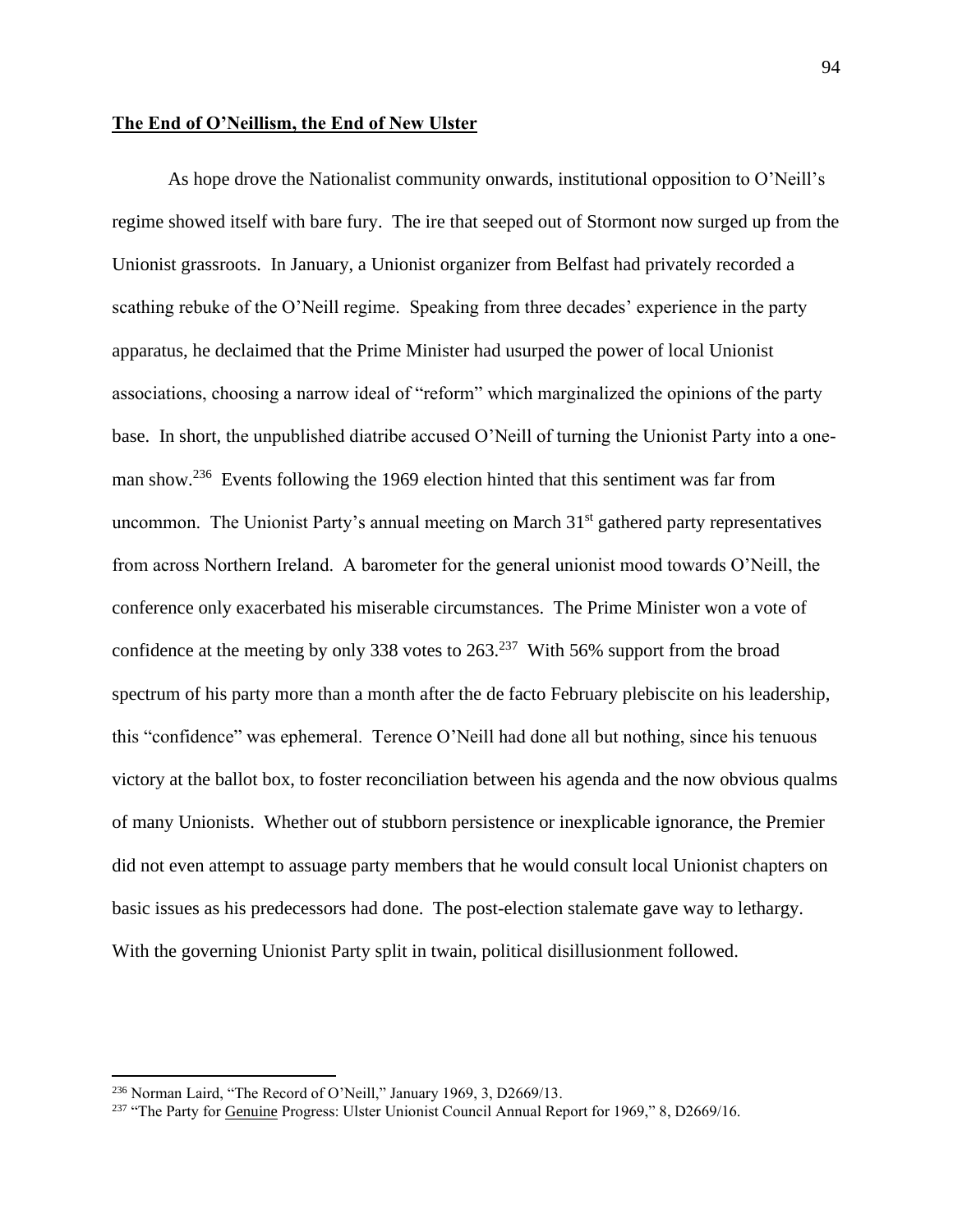By April 1969, the community relations situation had languished to such a terrible extent that the solvency of the political establishment began to fade away. O'Neill's hesitancy to assert his forward-looking political beliefs for most of the month allowed more forceful voices to dominate public life. In one such vein, the Civil Rights movement roared once again with the election of Bernadette Devlin to the Westminster Parliament. A by-election to the Mid-Ulster constituency, held on April  $17<sup>th</sup>$ , saw Devlin vanquish the Unionist candidate Anna Forest.<sup>238</sup> As Civil Rights supporters publicly triumphed in Derry the next day, however, loyalists met them with ire. RUC forces charged into the city under the pretense of ending rioting, yet like in October 1968, indiscriminate police aggression against Catholic demonstrators filled the city atmosphere with venom. Devlin herself bore witness to these protests.<sup>239</sup> Speaking to the media shortly after her election, she warned that unless the clashes ended soon, then events in Derry would mark "the beginning of the civil war."<sup>240</sup> Proverbial storm clouds swept further across Northern Ireland as UVF terrorists bombed water installations surrounding Belfast on April 20<sup>th</sup>.<sup>241</sup> The specter of sectarian bloodshed crept over Ulster's horizon yet again.

Even at this point, the situation was not hopeless. Devlin championed an ethic of unity during her maiden speech at Westminster, two days after the bombings. Giving a caustic rebuke of the current political status quo, she held that Protestants and Catholics alike had become second-class citizens. They were all of them victims to an elite motivated by clientelism and unrestrained, growth-obsessed capitalism.<sup>242</sup> At its core, Devlin's speech testified to widespread sentiment that Northern Ireland's political leaders did not listen to their constituents—sentiment

<sup>238</sup> Mulholland, *Northern Ireland at the Crossroads*, 193-4.

<sup>239</sup> Bernadette Devlin, *The Price of My Soul*, London + Pan Books Ltd. 1969, CAIN.

<sup>240</sup> "Devlin Predicts Civil War (1969)," *RTE*.

<sup>241</sup> CAIN 1969 Timeline.

<sup>&</sup>lt;sup>242</sup> Westminster House of Commons Hansard, 22 April 1969, 281-287. Without stating it explicitly, hers was a clear critique of O'Neillism's economic desserts.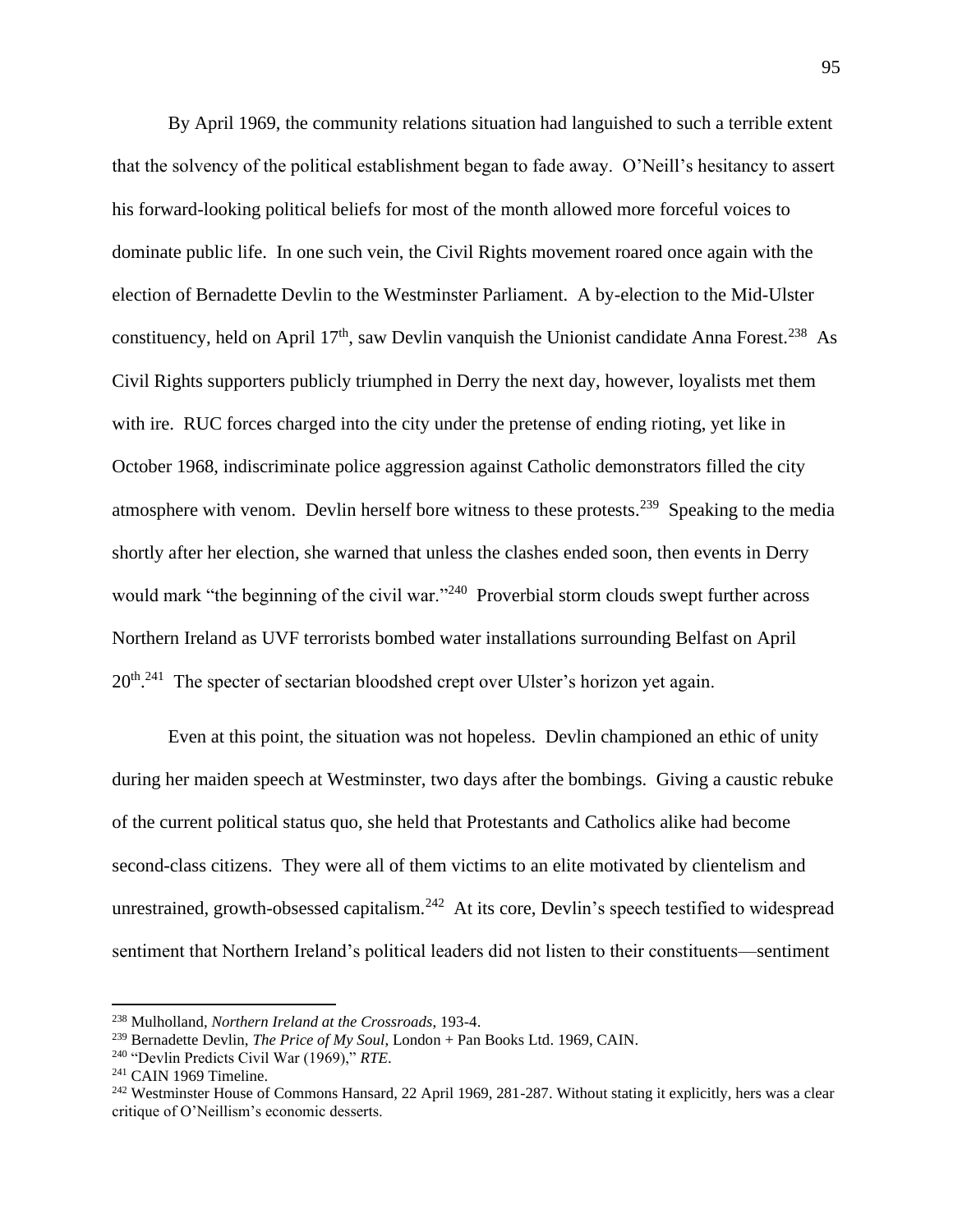shared, in its own way, by the loyalist working class. From urban Belfast to rural Tyrone, the province cried out for assurance that peace would endure. Northern Ireland needed a stabilizing leader who could marry the similar interests of both communities. But, after years of positioning himself as this very figure, party turmoil had overwhelmed Terence O'Neill's private world.

The day following Devlin's reproach of the Unionist government, the O'Neill Ministry began to collapse, forcing the Premier into a frenzied last attempt to smash Northern Ireland's political agony. Addressing Stormont, O'Neill told MPs that he would push for universal adult suffrage at local elections, eliminating the previous town council voting monopoly of homeowners and their spouses.<sup>243</sup> Cabinet minister James Chichester-Clark resigned later that day in response to the declaration. While Chichester-Clark insisted that his was a protest against the "timing" of the new policy—supposedly it would aggravate ongoing community belligerence—it seems far more likely that he had capitulated to concerns over how Protestant loyalists would react.<sup>244</sup> Although 56% of the Unionist parliamentary party voted for O'Neill's suggestion, his doom was imminent.<sup>245</sup> The Prime Minister inarguably held a bare majority's support among both the party grassroots and its senior leadership. Confronting him now was his rapid loss of support within the cabinet. O'Neill feared that his tenure was ending, as he suspected that more members of the parliamentary party would turn against him. Two further loyalist terrorist attacks on Belfast's infrastructure, and the arrival of British "peacekeeping"

<sup>243</sup> The Campaign for Social Justice in Northern Ireland, *Northern Ireland: The Plain Truth* (Castlefields, Dungannon: 15 June 1969), 2nd ed., 13, D3257/2.

<sup>244</sup> O'Neill, *Ulster at the Crossroads*, 198-199.

<sup>&</sup>lt;sup>245</sup> Mulholland, *Northern Ireland at the Crossroads*, 195. Cf. this result with the March 31<sup>st</sup> vote of confidence—it seems that support for O'Neill's leadership and policies, as well as opposition to the same, were wholly polarized by spring 1969.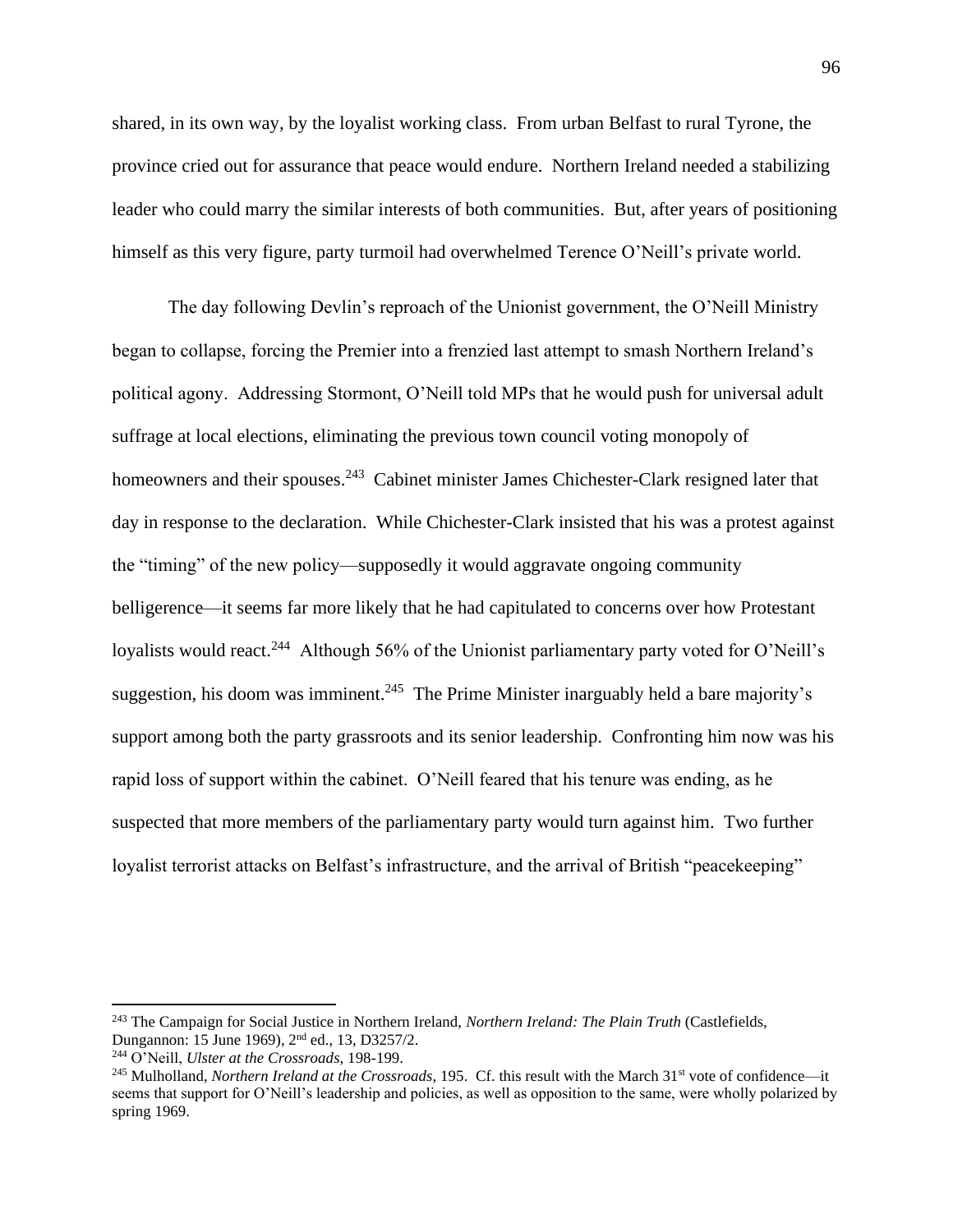troops shortly afterwards, broke the Premier's lingering resolve.<sup>246</sup> On April  $28<sup>th</sup>$ , in a final effort to keep his ideology alive, Terence O'Neill resigned as leader of the Unionist Party.<sup>247</sup>

The Prime Minister's resignation speech was televised the following day. It at once speaks to the hope that lingered in Northern Ireland on the eve of the Troubles, and, the selfimposed contradictions that inhibited O'Neill's political ambitions. Throughout his speech, he assured viewers that his understanding of a fair and charitable Northern Irish society still endured. O'Neill encouraged his supporters with poise and calm certainty. Though his time had come to leave office, he guaranteed that the cause for which they had stood was righteous.<sup>248</sup> However, even these kind words pointed towards his ideological shortcomings. Where those who "loyally supported" him had modeled rectitude for the past six years, he blamed undesirable intransigents for stonewalling a modern and liberal province. In the Premier's dichotomous view of the world, one was either with him or against him. His tremendous ambitions suffered at the hands of his own fervor. Later in his speech, for instance, he proudly declared that, "I have no regrets for six years in which I have tried to break the chains of ancient hatreds."<sup>249</sup> All throughout his tenure, O'Neill presumed that he followed a heroic quest towards changing aged customs. This fallacy brought down his Premiership more than any other thing. Relegating the problems of his day to the distant past, O'Neill discounted the contemporary grievances of Catholics and Protestants. Their fears and desires were not, in his view, born from their present historical moment, but the byproducts centuries-old cultural tribalism. Such a simplistic idea of Northern Irish society condescended against all the people of Ulster. O'Neill's words exposed

<sup>248</sup> O'Neill, *Ulster at the Crossroads*, 199.

<sup>246</sup> Bloomfield, *A Tragedy of Errors*, 175-6. James Callaghan, "Mr. James Callaghan, Secretary of State for the Home Department, in the House of Commons," 2, 21 April 1969, *CAIN*.

<sup>247</sup> "O'Neill Tells of Resignation Plan," *Sunday Times*, 25 October 1969, D2669/13.

<sup>249</sup> Ibid., 200.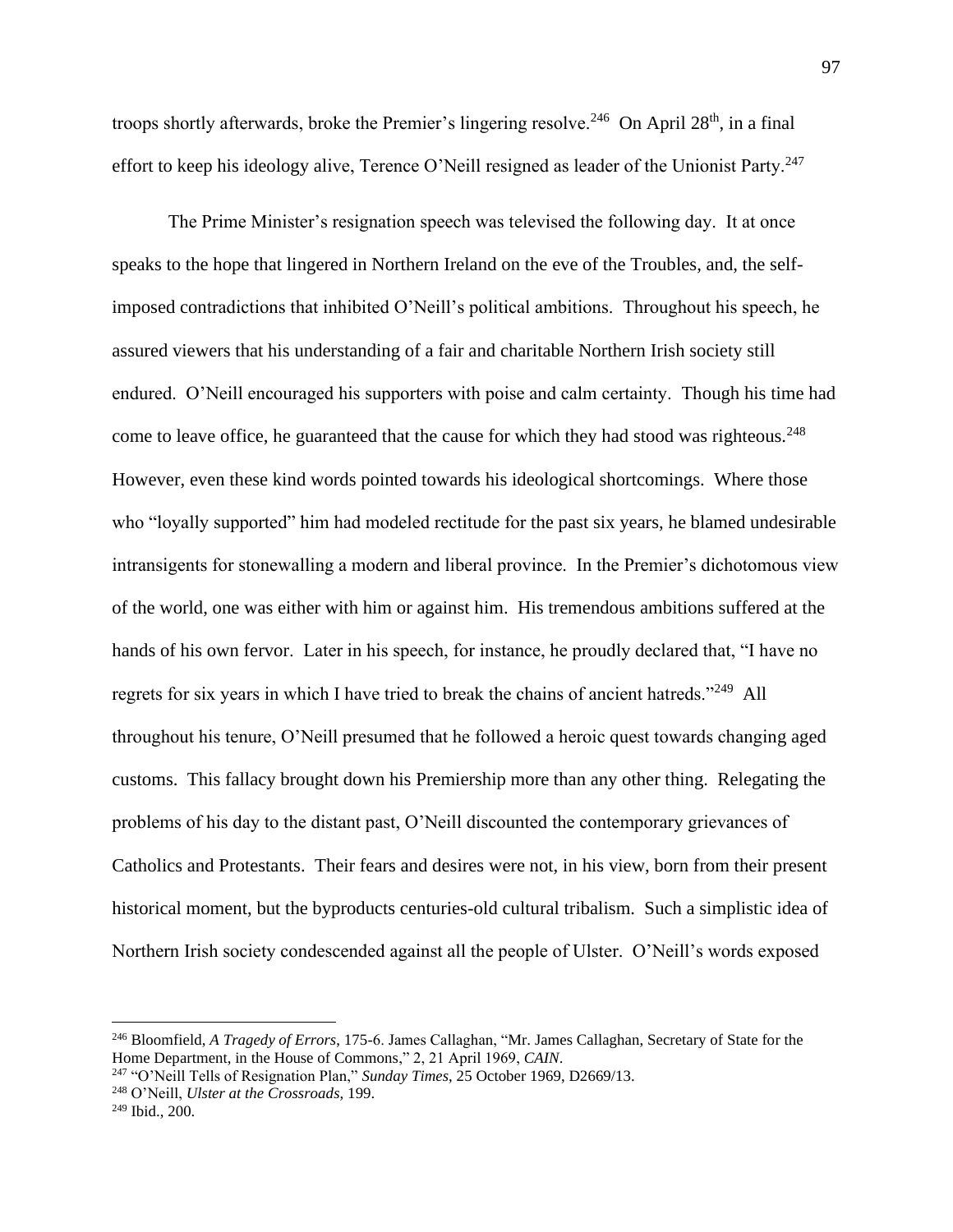his own tacit fatalism, for by this point he imagined that the problems of his time were not solvable. The boundless optimism of 1963 had given way to despair. With this last lament, Terence O'Neill slipped permanently from the political realm in which he had always been an outsider.

Modernity and progress were never uncontested ideas in Northern Ireland. This was especially so in the late 1960s, as competing visions for the region's post-war future filled the public sphere. Terence O'Neill's leadership escalated this debate, and his rapid pursuit of progress through communal reconciliation brought the nebulous nature of modernization into the forefront of Northern Irish life. Individuals who cherished the protection of cultural traditions could and did envision themselves as modern. Hence why Ian Paisley eagerly appropriated the vogue parlance of progress, while turning it towards his own ends; or, why large segments of the Unionist Party supported O'Neill's economic policies despite finding his Irish détente anathema. A hope for systematic political change swept across Northern Ireland during the 1960s. Few, however, agreed on the necessary extent to which society and institutions would have to alter themselves, before Ulster was made an "authentic" modern place. This friction gave momentum to figures like O'Neill, who claimed to offer a middle way that would harmonize most, if not all, of society's needs. Unlike his predecessors in office, the English-born Prime Minister saw latent commonality between Northern Ireland's two communities. He believed that a free consumer society could yet merge those two communities into one—all ethnic tensions would fade away once society united through peaceful, materialistic values. This newfound political gospel redefined what was possible in a province some thought lost to sectarian hostilities.

The Premier's determined search for a harmonious society was rarely aware of its real impact on Northern Irish people. An overwhelming focus on securing communal harmony and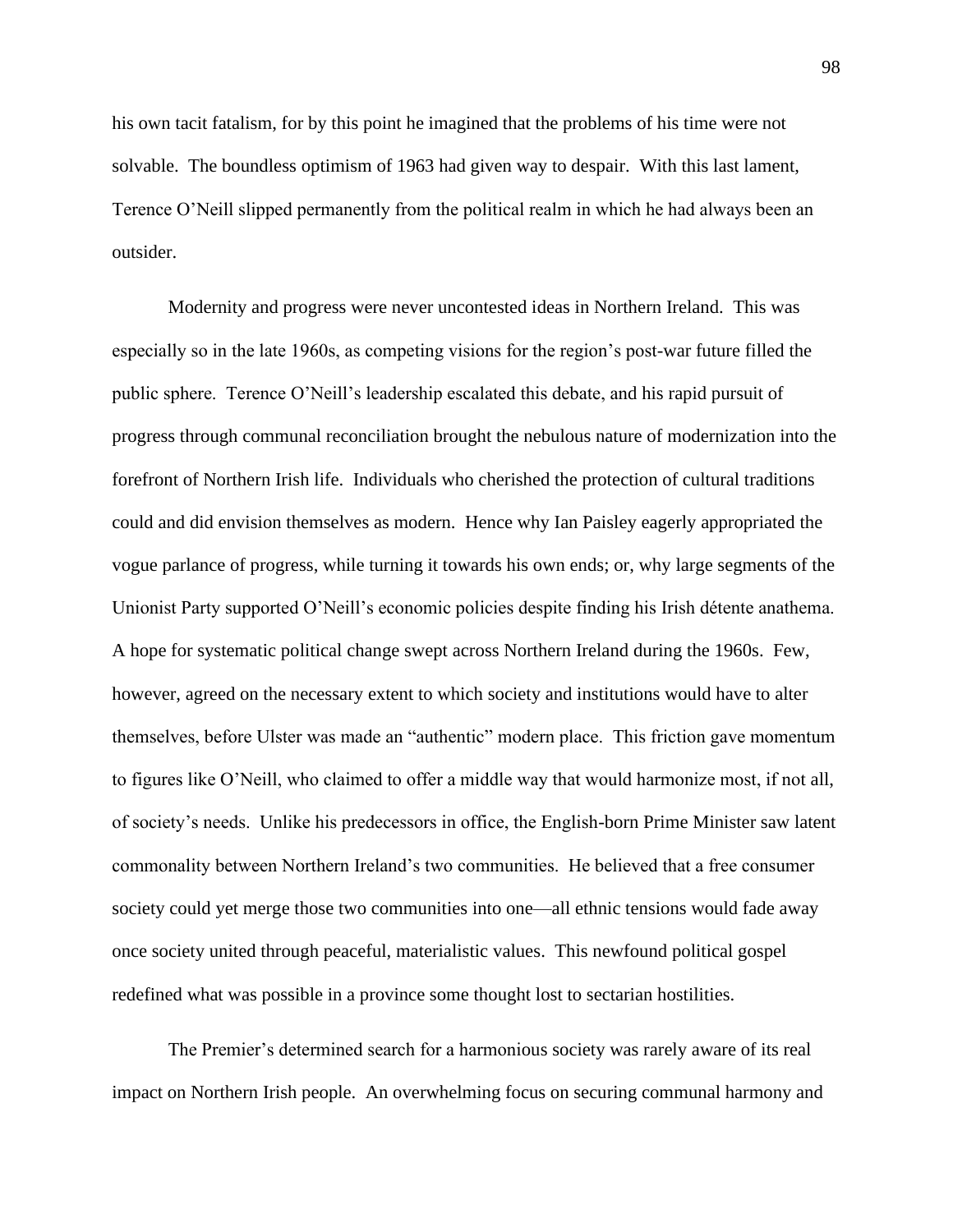economic growth ensured that the O'Neill Ministry lost sight of the fairest means to reach these goals. Three of the province's six counties and the entire working-class became secondary to the hurried style of O'Neillism. Though the Prime Minister's confident voice brought together the province during the summer crisis of 1966, the government eroded this solidarity by changing policy without preemptively striking consensus. Certainly, O'Neill's unchecked willpower delivered at times. His leadership brought the one-party Ulster state far away from its sluggish and obstinate roots: he showed that unionism could be a forward-looking ideology, which sought to create as much as defend. O'Neill forced Northern Ireland's dominant political tradition into the family of post-war Toryism and Cold War liberalism. Nevertheless, the means by which he secured this transformation truncated its longevity. Believing that the moral rectitude of his ideas was a given, O'Neill betrayed his own ideals. From the halls of Stormont, to the Unionist Party cloakrooms, and the campaign trail, his overconfidence ostracized him to his enemies as much as it endeared him to his allies. He envisioned himself as uplifting a province trapped in its own bitter past. That outlook led him astray from resolving the concerns that distressed his constituents. Inevitably, O'Neill's stubbornness and pride bore fruit. The violence that swept across Northern Ireland for the next three decades was not the result of timeworn animosities. It was the failure of leaders who put ideology before all else.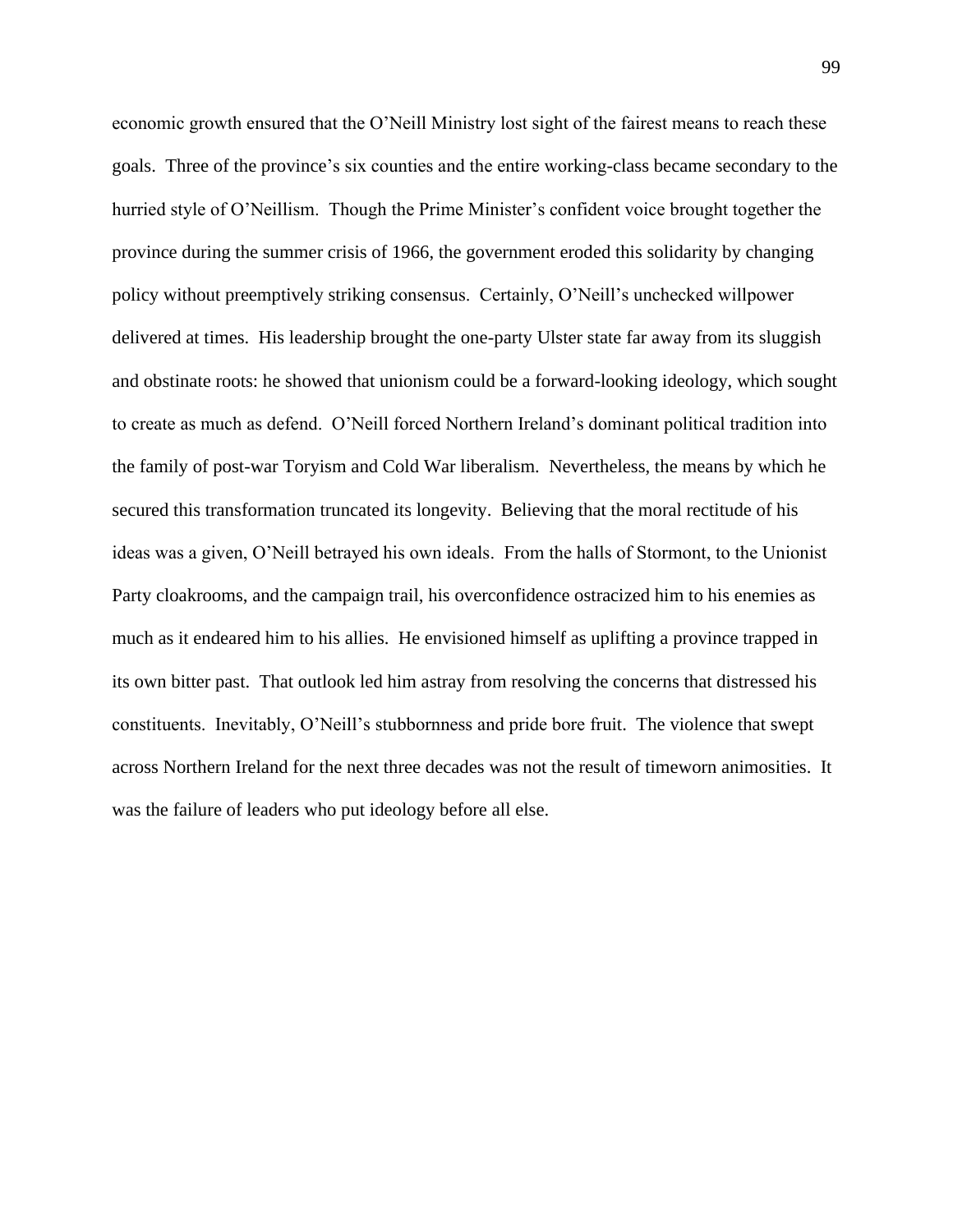# **Conclusion: The Fate of the Nation**

Our growing distance from the events of the 1960s has obscured the era's intricate inheritance. Beneath the broad ideas of revolt and upheaval that might characterize popular understandings of the decade, there rests a more layered reality. Seeing the world through a black and white moral lens may offer a comfortingly simple image of the past, but it inhibits us from understanding how we inherited the present world. Such has been the case with Terence O'Neill's time in office. Even though he presented a glimmering view of a post-sectarian Northern Ireland, he was no champion of human rights. And, while his idyllic "new Ulster" crumbled by early 1969, the seeds of change he planted were far from barren. O'Neill's impact on Northern Irish life rests somewhere between definitive success or failure—we must see his leadership for all its accomplishments and deficits. The harmonious consumer society that O'Neill imagined in office failed to materialize, yet his vision injected regional politics with hope, and the idea that Northern Ireland could be as modern as any other country. This hope would bear fruit: decades later, the tenuous accord of the 1998 Good Friday Agreement welcomed Northern Ireland into the new millennium, and into the realm of secular democratic society. It realized the possibilities which Terence O'Neill had once championed. Furthermore, the transformation of the New Ulster Movement into the liberal-minded Alliance Party, from 1970 onwards, demonstrated that O'Neill's secular and internationalist political ideology appealed to many across the Northern Irish social landscape. In contrast to his optimistic public veneer, the Premier's chronic self-doubt would have surely made the developments of the late 1990s and after unexpected even to him. Peace seemed as distant and impossible in Northern Ireland by 1997 as much as did civil war in 1963. Neither process was fated. Both depended upon human determination and error in the moment. We must not selectively define Terence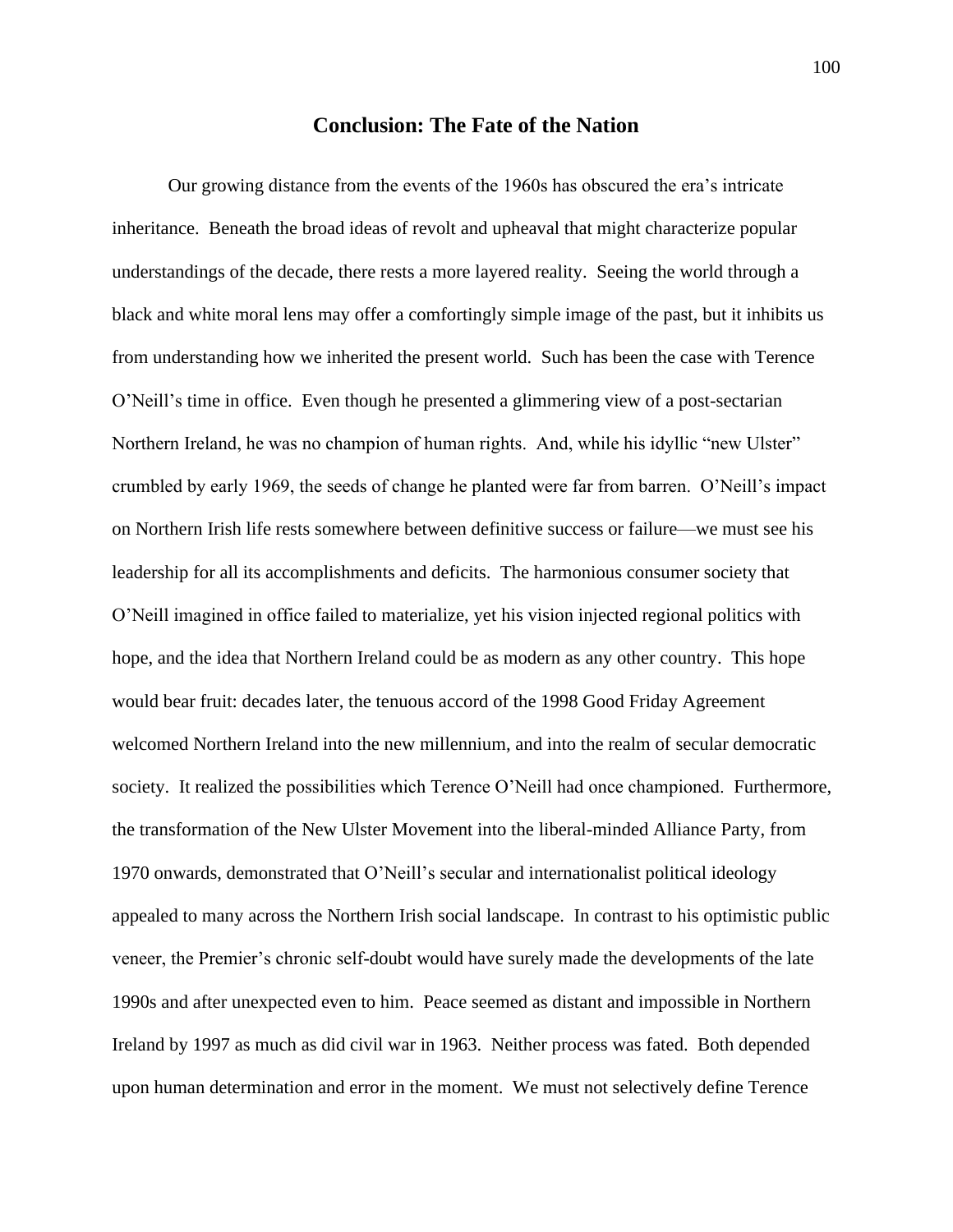O'Neill by his error, however, knowing that his audacious value system legitimized the very existence of European liberalism in Northern Ireland. The Ulster Premier failed to unify his country, but he integrated it into the modern world. This contradiction defines O'Neill's perplexing legacy.

The paradoxes inherent to O'Neillism, in addition to the reaction against his beliefs, remind us of the fragility that characterizes the post-war democratic system. Vague, soaring watchwords such as "progress," "modernity," and "the nation" can become tools of oppression as easily as they can serve liberal politics; for liberal democratic culture has never held a monopoly on these concepts. With every "moderate" democratic leader who touts a modernistic vision of national renewal, there will always lie in wait a demagogue or street politician willing to subvert the political vogue towards their own ends. Only by readily defining what modernity and progress are, and ceaselessly explaining the implications of these terms to the broader public, can we begin to impede the forces of reactionary subversion. Terence O'Neill styled himself as a modern leader with modern ideals, but so too did Ian Paisley. Surveying twentieth century European History, one can hardly fail to discern a government that *did not* present itself as paving the way for moral and social progress. Among these states, O'Neill's example most clearly illustrates the risks of seeking economic modernization at any price. Urban development, self-help, Ulster Weeks, and détente with the Irish Republic were all foundational to the New Ulster he tried to build. However, O'Neill's reckless and inequitable industrialization campaign undermined all these accomplishments. In cases like Northern Ireland during the 1960s, when a discriminatory government transitioned into something approaching a free democracy, it was the zeal of political leadership which sowed social unrest. Terence O'Neill pursued his ideology with crusaderesque dogmatism. He refused to note any error in his agenda's foundations, or to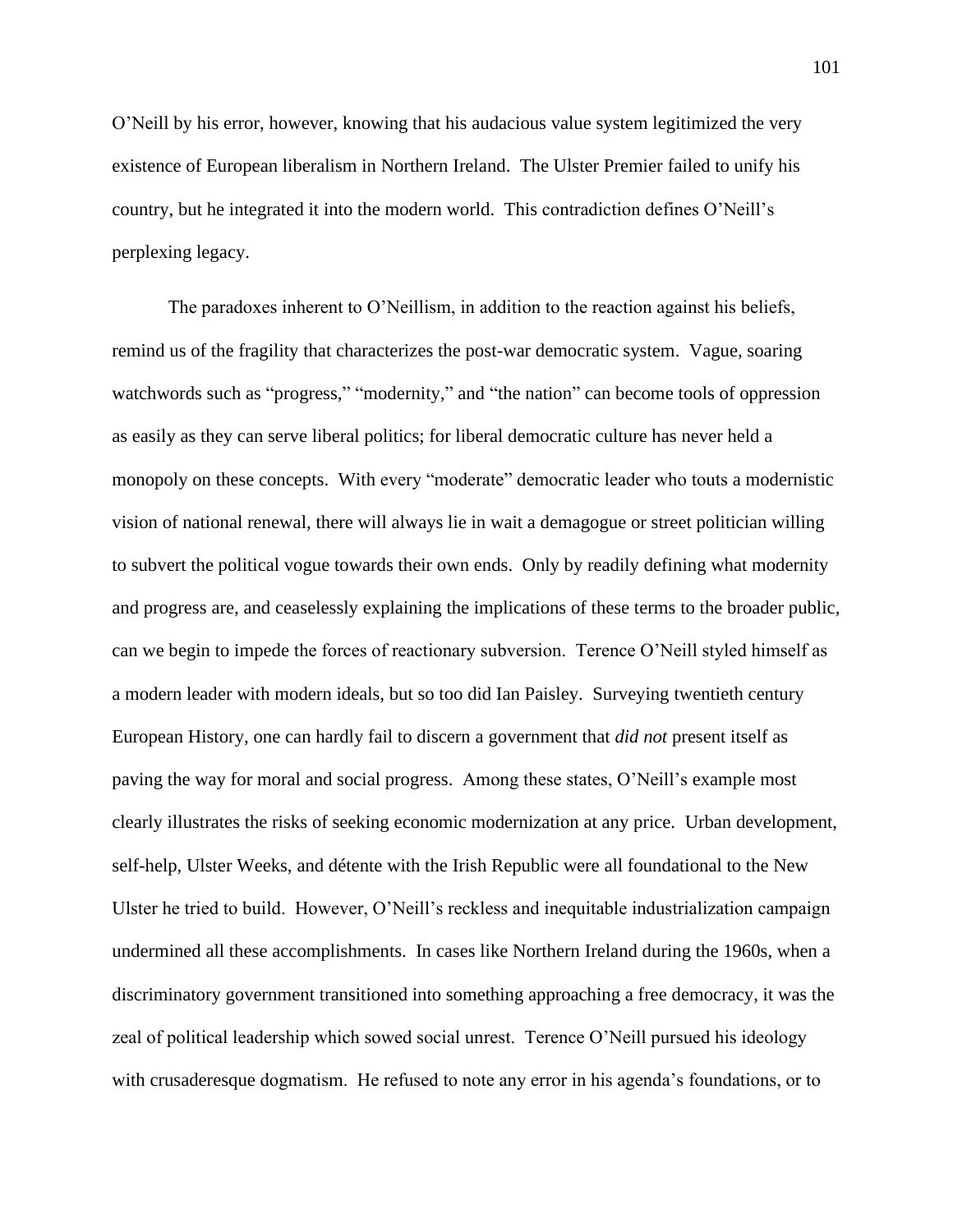commune with those who doubted or misunderstood his beliefs—the latter were simply below him. At the same time, intransigent loyalist officials and activists condemned change in and of itself as an existential threat to the Ulster Protestant people. This controversy surrounding political modernization repeated itself throughout the twentieth century, and it was especially pronounced in Northern Ireland. O'Neill's campaign to uplift every segment of Northern Irish society attempted to do so in one way only. Thus, it swept the real grievances of downtrodden Catholics and forgotten working-class Protestants to the wayside. Unless liberal democracy's champions temper their ideals and prepare to compromise with the diverse needs of society, democratic states will remain perpetually insecure.

Even as it teetered towards the proverbial cliff's edge, however, Northern Ireland left its footprint imbedded in the post-war search for national identity. Terence O'Neill helped define modernity and progress like any leading titan of Western politics. His actions at home and abroad nurtured the global understanding of modernity. Indeed, to appreciate the extent to which this political debate captivated all of Europe, we must put O'Neill's deeds into conversation with his contemporaries. The Northern Irish Premier's force on domestic life matched that of Willy Brandt, Lyndon B. Johnson, Harold Wilson, and Charles de Gaulle in their own communities. 1960s Northern Ireland was not beholden to the past. From city to countryside, its people gazed longingly upon the future. Unionist, Irish Republican, and Ulster-identifying groups all proposed hybrid interpretations of modernization. These distinct visions imitated outside understandings of the "ideal" modern world, and they reinterpreted those ideas in the context of Northern Irish cultural mores. Events in the province during this period exemplify that the postwar modernist vogue was a global movement, without definite traits or boundaries. It was a unique moment of hope and disarray.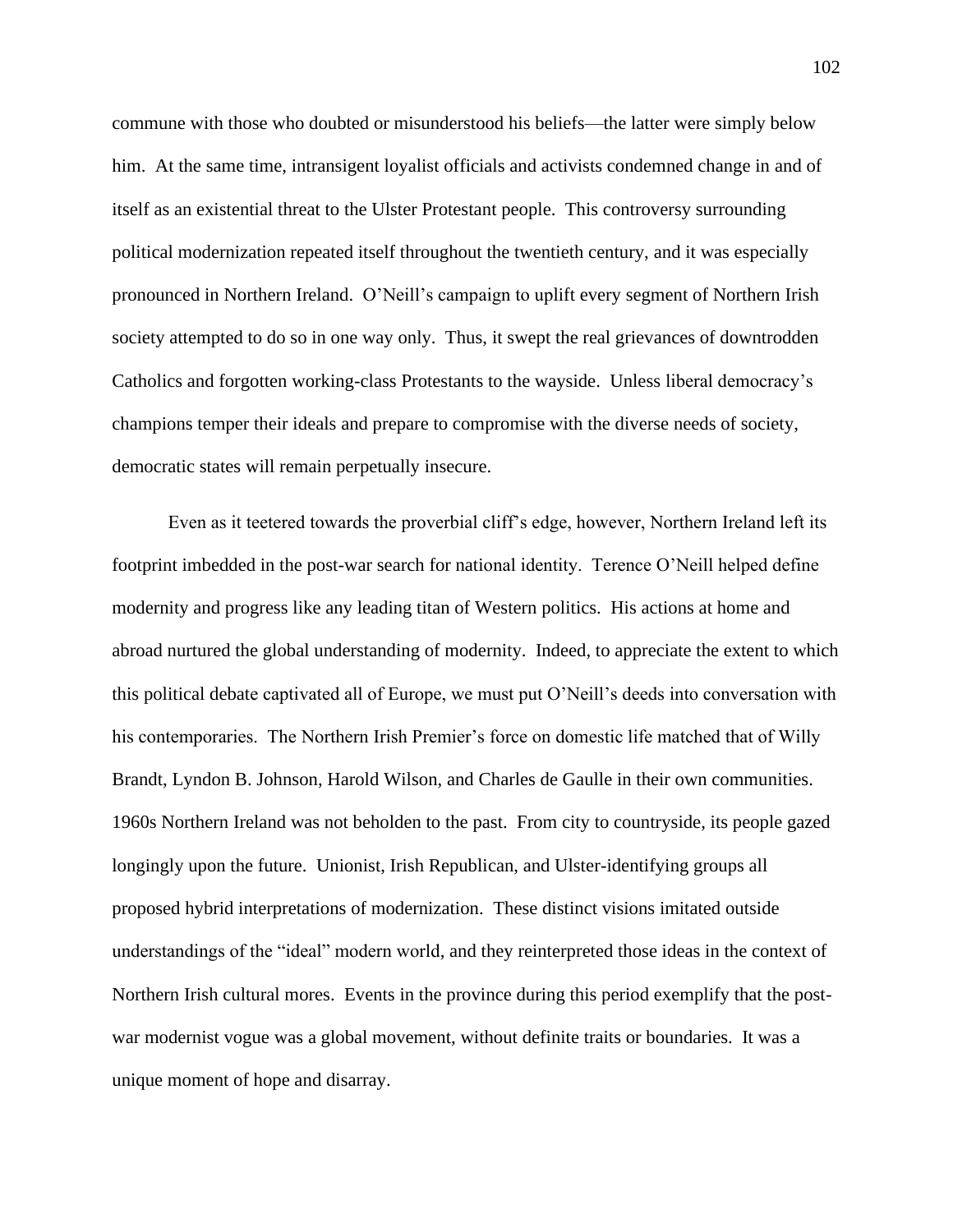Modernity was and remains a fluid idea, and the indecision and contention that rent apart Northern Irish society during the 1960s demonstrates how malleable and inspiring modernity can be. Even throughout the tragic events of 1968, 1969, and beyond, the province brimmed with opportunity. Terence O'Neill's buoyant message of national renewal gave reason for thousands upon thousands to anticipate a better future. More so, his high position in Northern Irish politics justified private citizens' efforts to take to the streets, and to rally their ambitions for the province. In less than a decade, O'Neill broke down Northern Ireland's rigid political traditions, and he cast the province into the storming currents of international affairs. His model demonstrated the endless possibilities inherent to the people of Northern Ireland and human beings everywhere. We have ever been the masters of our own horizons. While O'Neill did not carry out his dream of a new Ulster, he gave reason for his countrymen to see promise in a better tomorrow. The qualities of that new and ever more promising Northern Ireland may differ depending on the dreamer, but the hope of each vision is universal. Even the Troubles could not kill that hope. And if the worst civil strife cannot deter us from seeking to better our world, then nothing shall. It is a desire that lends us courage amidst chaos, and which emboldens us to make the best of our shifting and inscrutable modern times.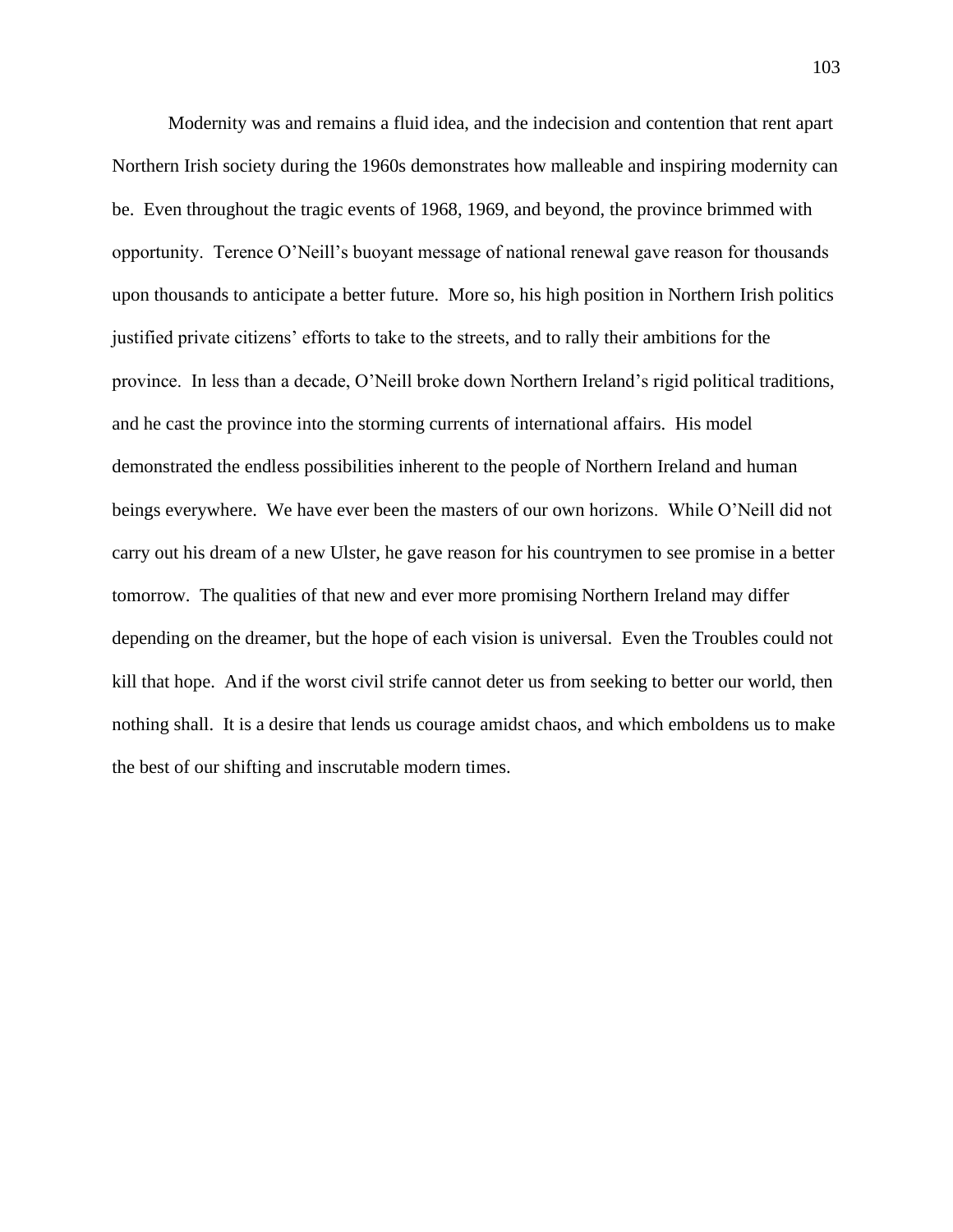### **Bibliography**

#### Primary Sources

### **Public Records Office of Northern Ireland (PRONI) Records**

- Ministry of Home Affairs "B" Files. (Public Records Office, Northern Ireland. CAB/9/B.)
- Ministry of Commerce "F" Files. (Public Records Office, Northern Ireland. CAB/9/F.)
- Ministry of Health and Local Government "N" Files. (Public Records Office, Northern Ireland.  $CAB/9/N.$
- Irish Free State/Irish Republic "U" Files. (Public Records Office, Northern Ireland. CAB/9/U.)
- Commerce and Economics "C & E" Files. (Public Records Office, Northern Ireland. COM/62.)
- Ulster Unionist Council (UUC) Papers. (Public Records Office, Northern Ireland. D1327.)
- Records of Mrs. Margaret Laird. (Public Records Office, Northern Ireland. D2669.)
- Miscellaneous Anonymously Deposited Collections. (Public Records Office, Northern Ireland. D2966.)
- Brookeborough Papers. (Public Records Office, Northern Ireland. D3004.)
- The Vivian Simpson Papers. (Public Records Office, Northern Ireland. D3233.)
- Papers of the Irish Anti-Partition League. (Public Records Office, Northern Ireland. D3257.)
- Cameron Commission Papers. (Public Records Office, Northern Ireland. GOV/2.)
- Records of the Northern Ireland Government Information Service. (Public Records Office, Northern Ireland. INF/3/3 and INF/7/A.)
- Supportive Letters to Terence O'Neill ("PM7" File Series). (Public Records Office, Northern Ireland. PM/5/7.)
- Documents and Communications from the Prime Minister's Office ("PM31" File Series). (Public Records Office, Northern Ireland. PM/5/31.)

# **Books**

- O'Neill, Terence. *The Autobiography of Terence O'Neill: Prime Minister of Northern Ireland, 1963-1969*. London: Rupert Hart-Davis, 1972.
- O'Neill, Terence. *Ulster at the Crossroads*. London: Faber and Faber, 1969.

# **RTÉ Video Collection**

- "Bernadette Devlin Polls Well." *RTÉ* video. 1969. [https://www.rte.ie/archives/exhibitions/1042](https://www.rte.ie/archives/exhibitions/1042-northern-ireland-1969/1043-stormont-election/320185-bernadette-devlin-polls-well/) [northern-ireland-1969/1043-stormont-election/320185-bernadette-devlin-polls-well/.](https://www.rte.ie/archives/exhibitions/1042-northern-ireland-1969/1043-stormont-election/320185-bernadette-devlin-polls-well/)
- "Canvassing in Cullybackey." *RTÉ* video. 1969. [https://www.rte.ie/archives/exhibitions/1042](https://www.rte.ie/archives/exhibitions/1042-northern-ireland-1969/1043-stormont-election/320076-captain-oneill-canvassing/) [northern-ireland-1969/1043-stormont-election/320076-captain-oneill-canvassing/.](https://www.rte.ie/archives/exhibitions/1042-northern-ireland-1969/1043-stormont-election/320076-captain-oneill-canvassing/)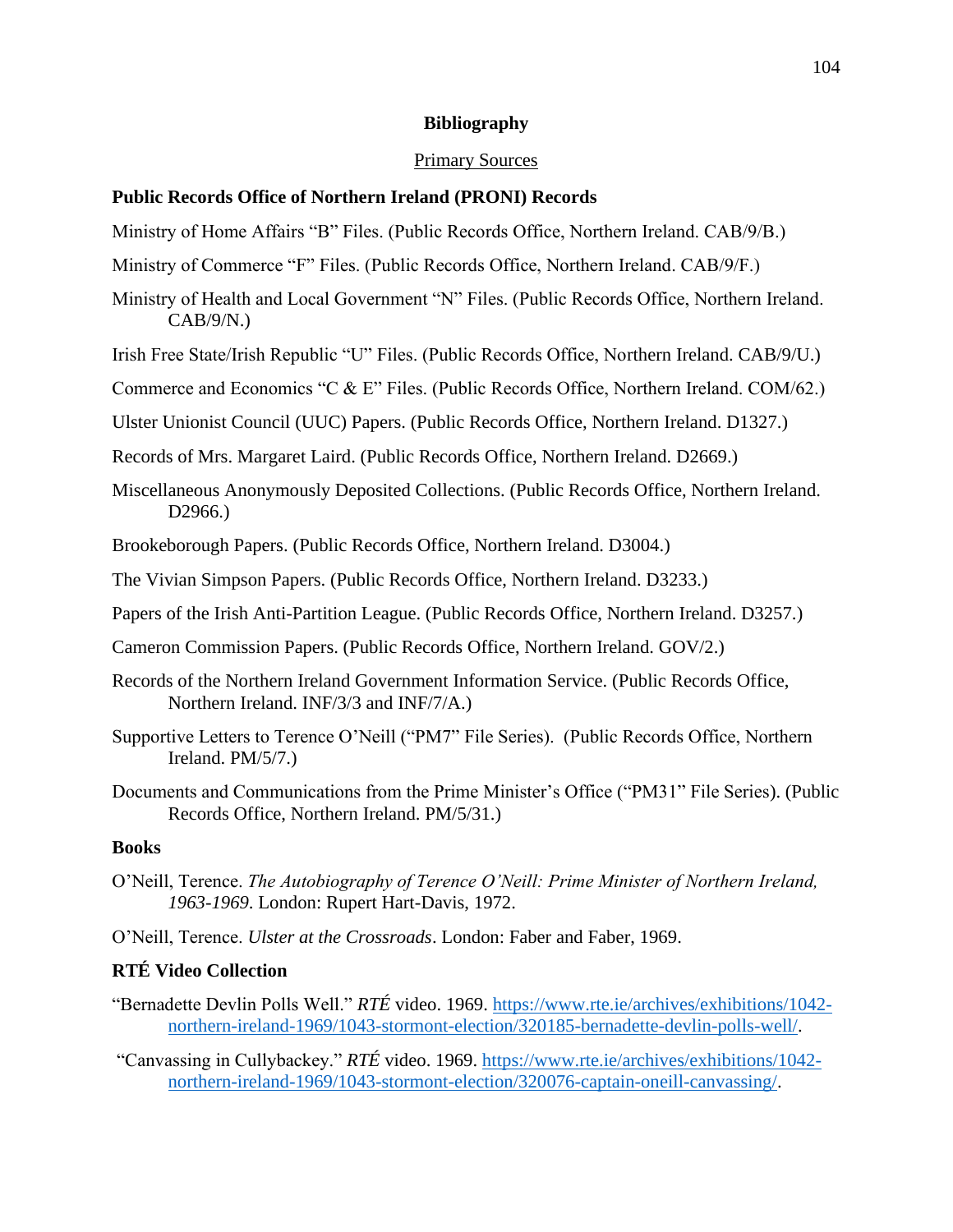"Crawling to the Catholic Church." *RTÉ* video. 1969.

[https://www.rte.ie/archives/exhibitions/1042-northern-ireland-1969/1043-stormont](https://www.rte.ie/archives/exhibitions/1042-northern-ireland-1969/1043-stormont-election/320089-paisley-accuses-oneill/)[election/320089-paisley-accuses-oneill/.](https://www.rte.ie/archives/exhibitions/1042-northern-ireland-1969/1043-stormont-election/320089-paisley-accuses-oneill/)

- "Currie calls for Nationalists to Unite." *RTÉ* video. 1969. [https://www.rte.ie/archives/exhibitions/1042-northern-ireland-1969/1043-stormont](https://www.rte.ie/archives/exhibitions/1042-northern-ireland-1969/1043-stormont-election/320086-currie-non-unionist-unity/)[election/320086-currie-non-unionist-unity/.](https://www.rte.ie/archives/exhibitions/1042-northern-ireland-1969/1043-stormont-election/320086-currie-non-unionist-unity/)
- "Devlin Predicts Civil War." *RTÉ* video. 1969. [https://www.rte.ie/archives/exhibitions/1042](https://www.rte.ie/archives/exhibitions/1042-northern-ireland-1969/1044-bernadette-devlin/320232-newest-westminster-mp-predicts-civil-war/) [northern-ireland-1969/1044-bernadette-devlin/320232-newest-westminster-mp-predicts](https://www.rte.ie/archives/exhibitions/1042-northern-ireland-1969/1044-bernadette-devlin/320232-newest-westminster-mp-predicts-civil-war/)[civil-war/.](https://www.rte.ie/archives/exhibitions/1042-northern-ireland-1969/1044-bernadette-devlin/320232-newest-westminster-mp-predicts-civil-war/)
- "Election Eve." *RTÉ* video. 1969. [https://www.rte.ie/archives/exhibitions/1042-northern-ireland-](https://www.rte.ie/archives/exhibitions/1042-northern-ireland-1969/1043-stormont-election/320103-eve-of-general-election/)[1969/1043-stormont-election/320103-eve-of-general-election/.](https://www.rte.ie/archives/exhibitions/1042-northern-ireland-1969/1043-stormont-election/320103-eve-of-general-election/)
- "Ivan Cooper Elected in Mid-Derry." *RTÉ* video. 1969. [https://www.rte.ie/archives/exhibitions/1042-northern-ireland-1969/1043-stormont](https://www.rte.ie/archives/exhibitions/1042-northern-ireland-1969/1043-stormont-election/320176-ivan-cooper-elected/)[election/320176-ivan-cooper-elected/.](https://www.rte.ie/archives/exhibitions/1042-northern-ireland-1969/1043-stormont-election/320176-ivan-cooper-elected/)
- "Leader of Nationalist Party Loses Seat." *RTÉ* video. 1969. [https://www.rte.ie/archives/exhibitions/1042-northern-ireland-1969/1043-stormont](https://www.rte.ie/archives/exhibitions/1042-northern-ireland-1969/1043-stormont-election/320186-mcateer-loses-seat-to-hume/)[election/320186-mcateer-loses-seat-to-hume/.](https://www.rte.ie/archives/exhibitions/1042-northern-ireland-1969/1043-stormont-election/320186-mcateer-loses-seat-to-hume/)
- "Lord Brookeborough Gives Views." *RTÉ* video. 1969. [https://www.rte.ie/archives/exhibitions/1042-northern-ireland-1969/1043-stormont](https://www.rte.ie/archives/exhibitions/1042-northern-ireland-1969/1043-stormont-election/320078-brookeborough-critical-of-oneill/)[election/320078-brookeborough-critical-of-oneill/.](https://www.rte.ie/archives/exhibitions/1042-northern-ireland-1969/1043-stormont-election/320078-brookeborough-critical-of-oneill/)
- "Nationalist Party View." *RTÉ* video. 1969. [https://www.rte.ie/archives/exhibitions/1042](https://www.rte.ie/archives/exhibitions/1042-northern-ireland-1969/1043-stormont-election/320079-nationalist-party-manifesto/) [northern-ireland-1969/1043-stormont-election/320079-nationalist-party-manifesto/.](https://www.rte.ie/archives/exhibitions/1042-northern-ireland-1969/1043-stormont-election/320079-nationalist-party-manifesto/)
- "Northern Ireland Doesn't Exist." *RTÉ* video. 1969. [https://www.rte.ie/archives/exhibitions/1042-northern-ireland-1969/1043-stormont](https://www.rte.ie/archives/exhibitions/1042-northern-ireland-1969/1043-stormont-election/320096-oneill-press-conference-lemass-meeting/)[election/320096-oneill-press-conference-lemass-meeting/.](https://www.rte.ie/archives/exhibitions/1042-northern-ireland-1969/1043-stormont-election/320096-oneill-press-conference-lemass-meeting/)
- "O'Neill Gives Press Conference on Election Results." *RTÉ* video. 1969. [https://www.rte.ie/archives/exhibitions/1042-northern-ireland-1969/1043-stormont](https://www.rte.ie/archives/exhibitions/1042-northern-ireland-1969/1043-stormont-election/320178-oneill-press-conference-on-results/)[election/320178-oneill-press-conference-on-results/.](https://www.rte.ie/archives/exhibitions/1042-northern-ireland-1969/1043-stormont-election/320178-oneill-press-conference-on-results/)
- "William Craig Returned in Larne." *RTÉ* video. 1969. [https://www.rte.ie/archives/exhibitions/1042-northern-ireland-1969/1043-stormont](https://www.rte.ie/archives/exhibitions/1042-northern-ireland-1969/1043-stormont-election/320128-craig-returned-in-larne/)[election/320128-craig-returned-in-larne/.](https://www.rte.ie/archives/exhibitions/1042-northern-ireland-1969/1043-stormont-election/320128-craig-returned-in-larne/)

# **Online Archives and Repositories**

- Melaugh, Martin, Brendan Lynn, Fionnula McKenna, and Mike McCool. "CAIN Bibliography of the Northern Ireland Conflict." *Conflict Archive on the Internet*. [https://cain.ulster.ac.uk/bibdbs/cainbib.htm.](https://cain.ulster.ac.uk/bibdbs/cainbib.htm)
- Melaugh, Martin, Brendan Lynn, Fionnula McKenna, and Mike McCool. "List by Author of the Main Items at the CAIN Site." *Conflict Archive on the Internet*. 2019. [https://cain.ulster.ac.uk/bibdbs/authorbib.htm.](https://cain.ulster.ac.uk/bibdbs/authorbib.htm)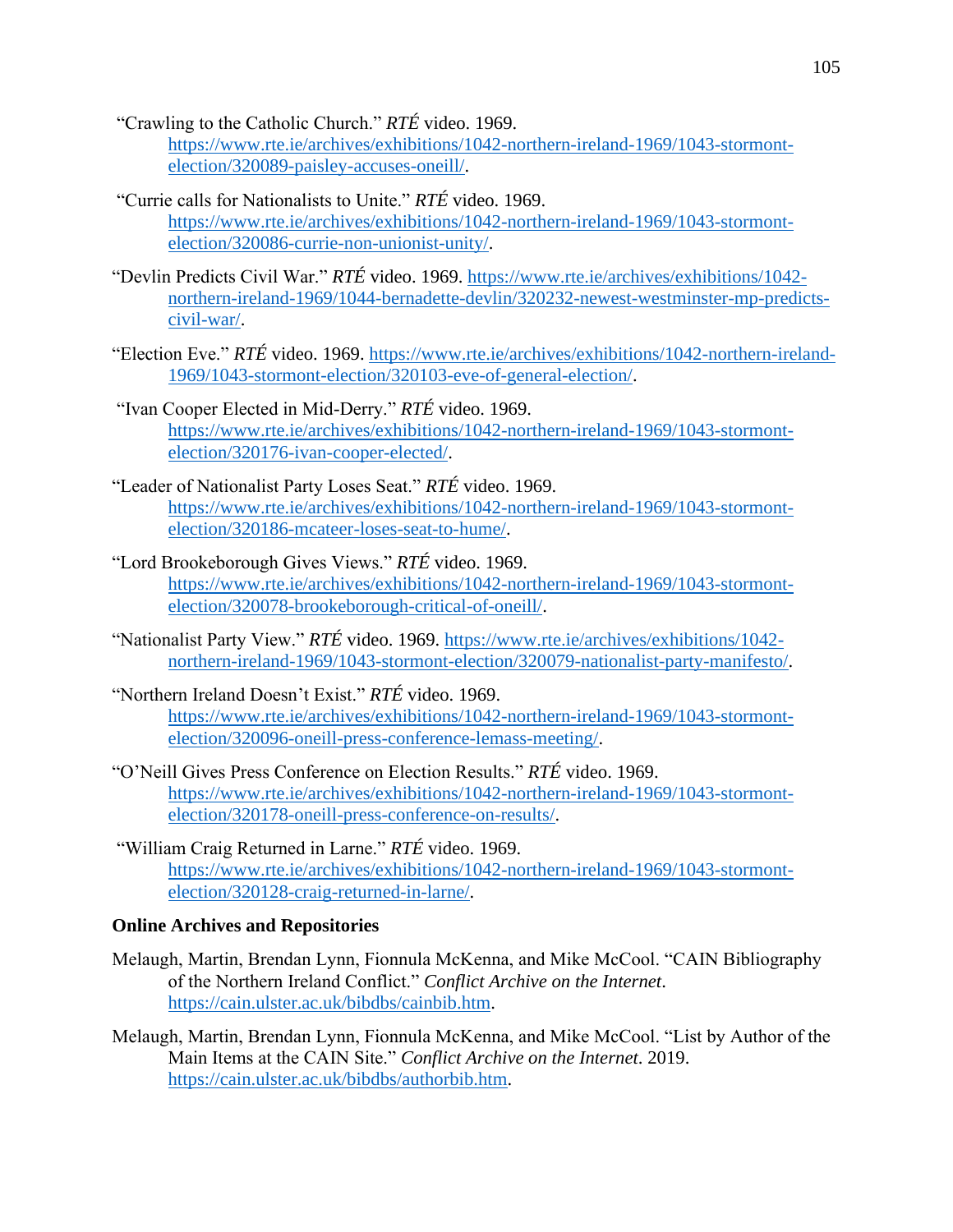- "Mr Terence O'Neill." *Historic Hansard*. [https://api.parliament.uk/historic-hansard/people/mr](https://api.parliament.uk/historic-hansard/people/mr-terence-oneill/index.html)[terence-oneill/index.html.](https://api.parliament.uk/historic-hansard/people/mr-terence-oneill/index.html)
- Parliamentary Debates. House of Commons. Vol. 782. 22 April 1969. [https://api.parliament.uk/historic-hansard/commons/1969/apr/22/northern](https://api.parliament.uk/historic-hansard/commons/1969/apr/22/northern-ireland#S5CV0782P0_19690422_HOC_271)[ireland#S5CV0782P0\\_19690422\\_HOC\\_271.](https://api.parliament.uk/historic-hansard/commons/1969/apr/22/northern-ireland#S5CV0782P0_19690422_HOC_271)
- Parliamentary Debates. House of Commons of Northern Ireland. *The Stormont Papers*. [http://stormontpapers.ahds.ac.uk/pageview.html.](http://stormontpapers.ahds.ac.uk/pageview.html)

### **Other Websites and Online Sources Consulted**

- "About the Ulster Covenant." *NIDirect*. Accessed 18 January 2020. [https://www.nidirect.gov.uk/articles/about-ulster-covenant.](https://www.nidirect.gov.uk/articles/about-ulster-covenant)
- "BBC Northern Ireland election coverage 1969." 24 February 1969. YouTube Video. Posted by "Starfilter1" on 30 December 2018. [https://www.youtube.com/watch?v=sUBqYtoYN4o.](https://www.youtube.com/watch?v=sUBqYtoYN4o)
- Boothroyd, David. "Northern Ireland Parliamentary Election Results." *United Kingdom Election Results*. Accessed 7 September 2019. [http://www.election.demon.co.uk/stormont/totals.html.](http://www.election.demon.co.uk/stormont/totals.html)
- Boothroyd, David. "Biographies of Members of the Northern Ireland House of Commons." *United Kingdom Election Results*. [http://www.election.demon.co.uk/stormont/biographies.html.](http://www.election.demon.co.uk/stormont/biographies.html)
- "Civil Authorities (Special Powers) Act (Northern Ireland), 1922." *CAIN*. Accessed 16 December 2019. [https://cain.ulster.ac.uk/hmso/spa1922.htm.](https://cain.ulster.ac.uk/hmso/spa1922.htm)
- "The Cameron Report." *CAIN*. Accessed 3 December 2019. [https://cain.ulster.ac.uk/hmso/cameron.htm.](https://cain.ulster.ac.uk/hmso/cameron.htm)
- Melaugh, Martin. "Cameron Report—Disturbances in Northern Ireland." *Conflict Archive on the Internet*. 2019. [https://cain.ulster.ac.uk/hmso/cameron.htm.](https://cain.ulster.ac.uk/hmso/cameron.htm)
- Melaugh, Martin. "Discrimination—Quotes." *Conflict Archive on the Internet*. 2019. [https://cain.ulster.ac.uk/issues/discrimination/quotes.htm.](https://cain.ulster.ac.uk/issues/discrimination/quotes.htm)
- Melaugh, Martin. "The People's Democracy March Chronology of Main Events." *Conflict Archive on the Internet*. 2019. [https://cain.ulster.ac.uk/events/pdmarch/chron.htm.](https://cain.ulster.ac.uk/events/pdmarch/chron.htm)
- "Northern Ireland General Election (1969)." 1969. YouTube video. Posted by "British Pathé" on 13 April 2014. [https://www.youtube.com/watch?v=4wg3eEYLKcs&list=WL&index=22.](https://www.youtube.com/watch?v=4wg3eEYLKcs&list=WL&index=22)

### Secondary Sources

### **Books**

Bardon, Johnathan. *A History of Ulster*. Belfast: The Blackstaff Press, 1993.

Bell, Geoffrey. *The Protestants of Ulster*. London: Pluto Press, 1976.

Bell, J. Bowyer. *The Irish Troubles: A Generation of Violence, 1967-1992*. New York: St. Martin's Press, 1993.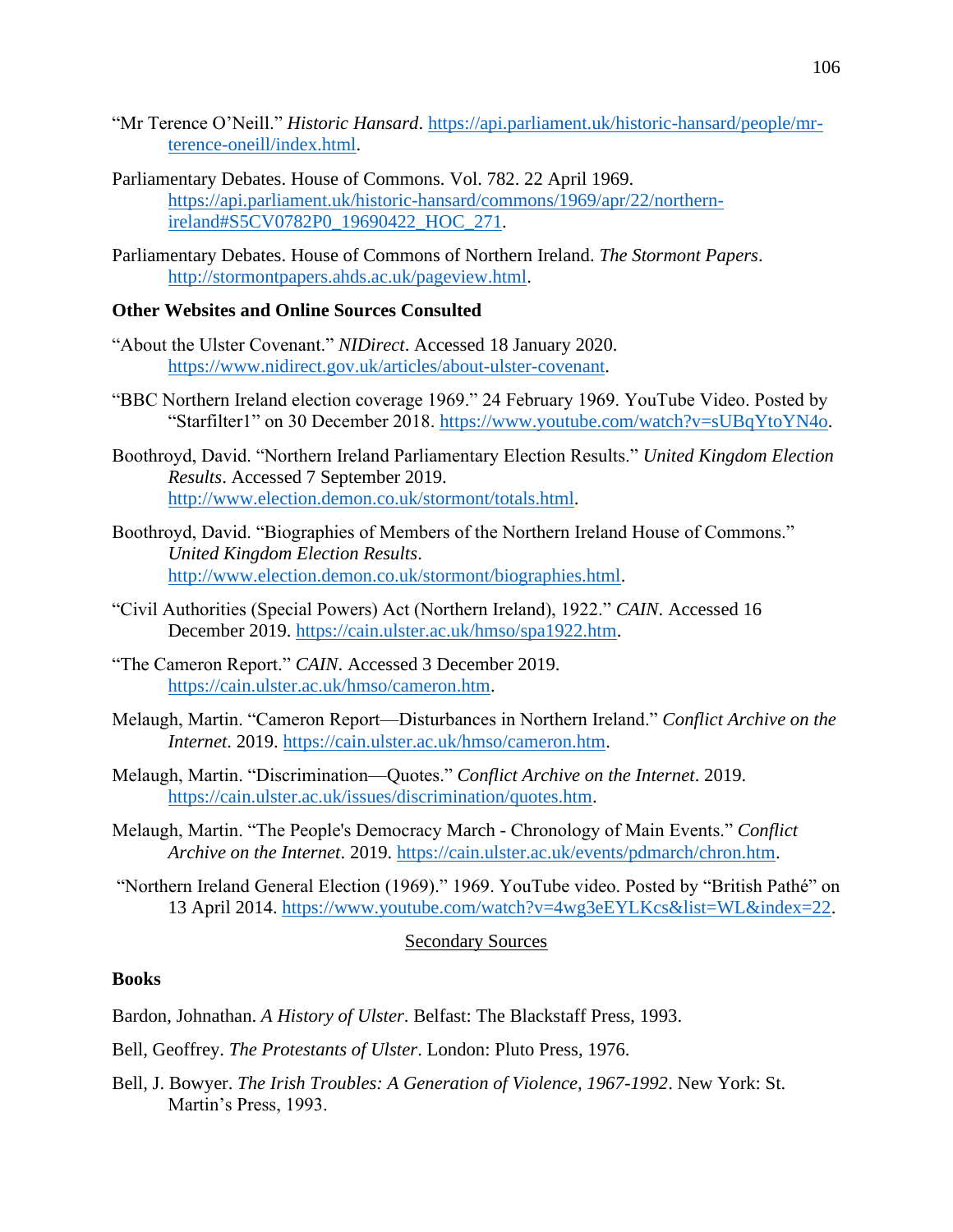- Bew, Paul, Peter Gibbon, and Henry Patterson. *The State in Northern Ireland, 1921-1972: Political Forces and Social Classes*. New York: Saint Martin's Press, 1979.
- Bloomfield, Ken *A Tragedy of Errors: The Government and Misgovernment of Northern Ireland*. Liverpool: Liverpool UP, 2007.
- Bloomfield, Ken. *Stormont in Crisis: A Memoir*. Belfast: The Blackstaff Press, 1994.
- Bowman, David, and Lynne Shivers. *More than the Troubles: A Common Sense View of the Northern Ireland Conflict*. Philadelphia: New Society Publishers, 1984.
- Cronin, James. *The Politics of State Expansion*: *War, State and Society in Twentieth-Century Britain*. New York: Routledge, 2001.
- Darby, John, Hastings Donnan, Paddy Hillyard, Ian McAllister, Graham McFarlane, Michael Poole, Bill Rolston, John Simpson, and Barry White. *Northern Ireland: The Background to the Conflict*. Syracuse, NY: Syracuse University Press, 1983.
- Feeny, Brian, Seamus Kelters, David McKittrick, and Chris Thornton. *Lost Lives: The Stories of the Men, Women and Children who Died as a Result of the Northern Ireland Troubles*. London: Mainstream Publishing, 2001.
- Gordon, David. *The O'Neill Years: Unionist Politics, 1963-1969*. Belfast: Athol Books, 1989.
- Harrison, Brian. *Seeking a Role: The United Kingdom, 1951-1970*. Oxford: Oxford UP, 2009.
- Hennessey, Thomas. *Northern Ireland: The Origins of the Troubles*. Dublin: Gill and Macmillan, 2005.
- Huntington, Samuel P. *The Clash of Civilizations and the Remaking of World Order*. New York: Simon & Schuster, 2011.
- Irvine, Maurice. *Northern Ireland: Faith and Faction*. New York: Routledge, 1991.
- Jarausch, Konrad H. *Out of Ashes: A New History of Europe in the Twentieth Century*. Princeton, NJ: Princeton UP, 2015.
- Kaufmann, Eric, and Henry Patterson. *Unionism and Orangeism in Northern Ireland since 1945: The Decline of the Loyal Family*. New York: Manchester University Press, 2007.
- Kennedy-Pipe, Caroline. *The Origins of the Present Troubles in Northern Ireland*. New York: Addison Wesley Longman, 1997.
- Loughlin, James. *The Ulster Question since 1945*. New York: Palgrave MacMillan, 2004.
- Mazower, Mark. *Dark Continent: Europe's Twentieth Century*. New York: Vintage Books, 2000.
- Mulholland, Marc. *Northern Ireland at the Crossroads: Ulster Unionism in the O'Neill Years, 1960-9*. New York: St. Martin's Press, 2000.

Mulholland, Marc. *Terence O'Neill*. Dublin: University College Dublin Press, 2013.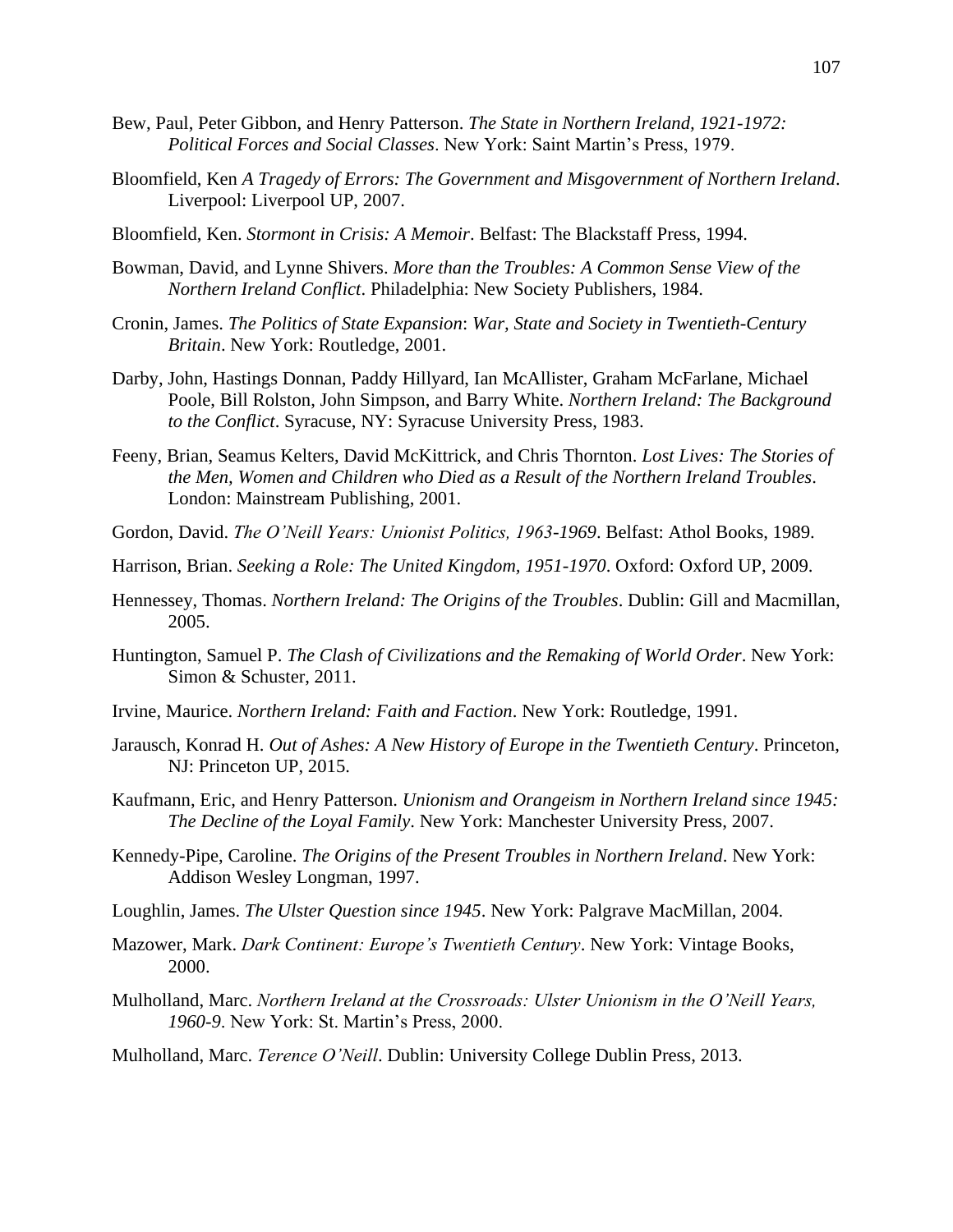- Ortolano, Guy. *The Two Cultures Controversy: Science, Literature and Cultural Politics in Postwar Britain*. Cambridge: Cambridge UP, 2009.
- Patterson, Henry. *Ireland since 1939*. New York: Oxford UP, 2002.
- Purdie, Bob. *Politics in the Streets: The Origins of the Civil Rights Movement in Northern Ireland*. Belfast: The Blackstaff Press, 1990.
- Rose, Peter. *How the Troubles Came to Northern Ireland*. London: Palgrave, 2001.
- Tonge, Jonathan. *Northern Ireland: Conflict and Change. 2nd edition*. Pearson Education Harlow, Essex: 2002.
- Walker, Graham. *A History of the Ulster Unionist Party: Protest, Pragmatism, and Pessimism*. New York: Palgrave, 2004.
- Wichert, Sabine. *Northern Ireland since 1945*. New York: Longman, 1999.

## **Book Chapters**

- Campbell, Sarah. "The Plough and the Tricolour: Gerry Fitt and the Evolution of Nationalist Politics in Northern Ireland, 1959–69." In *Gerry Fitt and the SDLP: In a Minority of One*, 8-31. Manchester: Manchester UP, 2015. [http://www.jstor.org/stable/j.ctt1mf7077.7.](http://www.jstor.org/stable/j.ctt1mf7077.7)
- Cochrane, Feargal. "Meddling at the Crossroads: The Decline and Fall of Terence O'Neill within the Unionist Community." In *Unionism in Modern Ireland: New Perspectives on Politics and Culture* 148-168. Edited by Richard English and Graham Walker. London: Palgrave Macmillan, 1996.
- Cochrane, Feargal. "Why Politics Failed and Violence Began, 1921-1972." In *Northern Ireland, the Reluctant Peace*, 31-66. New Haven, CT: Yale UP, 2013.
- Edwards, Aaron. "The Labour Opposition of Northern Ireland, 1958–65." In *A History of the Northern Ireland Labour Party: Democratic Socialism and Sectarianism*, 70-116. Manchester UP, 2009. [http://www.jstor.org/stable/j.ctt155jfvm.10.](http://www.jstor.org/stable/j.ctt155jfvm.10)
- Edwards, Aaron. "The NILP in Retreat, 1969–72." In *A History of the Northern Ireland Labour Party: Democratic Socialism and Sectarianism*, 158-93. Manchester UP, 2009. [http://www.jstor.org/stable/j.ctt155jfvm.12.](http://www.jstor.org/stable/j.ctt155jfvm.12)
- Garnett, Mark, and Kevin Hickson. "Harold Macmillan." In *Conservative Thinkers: The Key Contributors to the Political Thought of the Modern Conservative Party*, 8-21. Manchester UP, 2009. [http://www.jstor.org/stable/j.ctt155j5r6.5.](http://www.jstor.org/stable/j.ctt155j5r6.5)
- Hull, Roger H. "Myth and Reality: The Conflict in Northern Ireland from Three Perspectives." In *The Irish Triangle: Conflict in Northern Ireland*, 14-90. Princeton, NJ: Princeton UP, 1976.
- Norton, Christopher. "The Sinn Féin Challenge and the Birth of the Nationalist Party, 1955–59." In *The Politics of Constitutional Nationalism in Northern Ireland, 1932–70: Between Grievance and Reconciliation*, 121-39. New York: Manchester UP, 2014. [http://www.jstor.org/stable/j.ctt1mf70w2.11.](http://www.jstor.org/stable/j.ctt1mf70w2.11)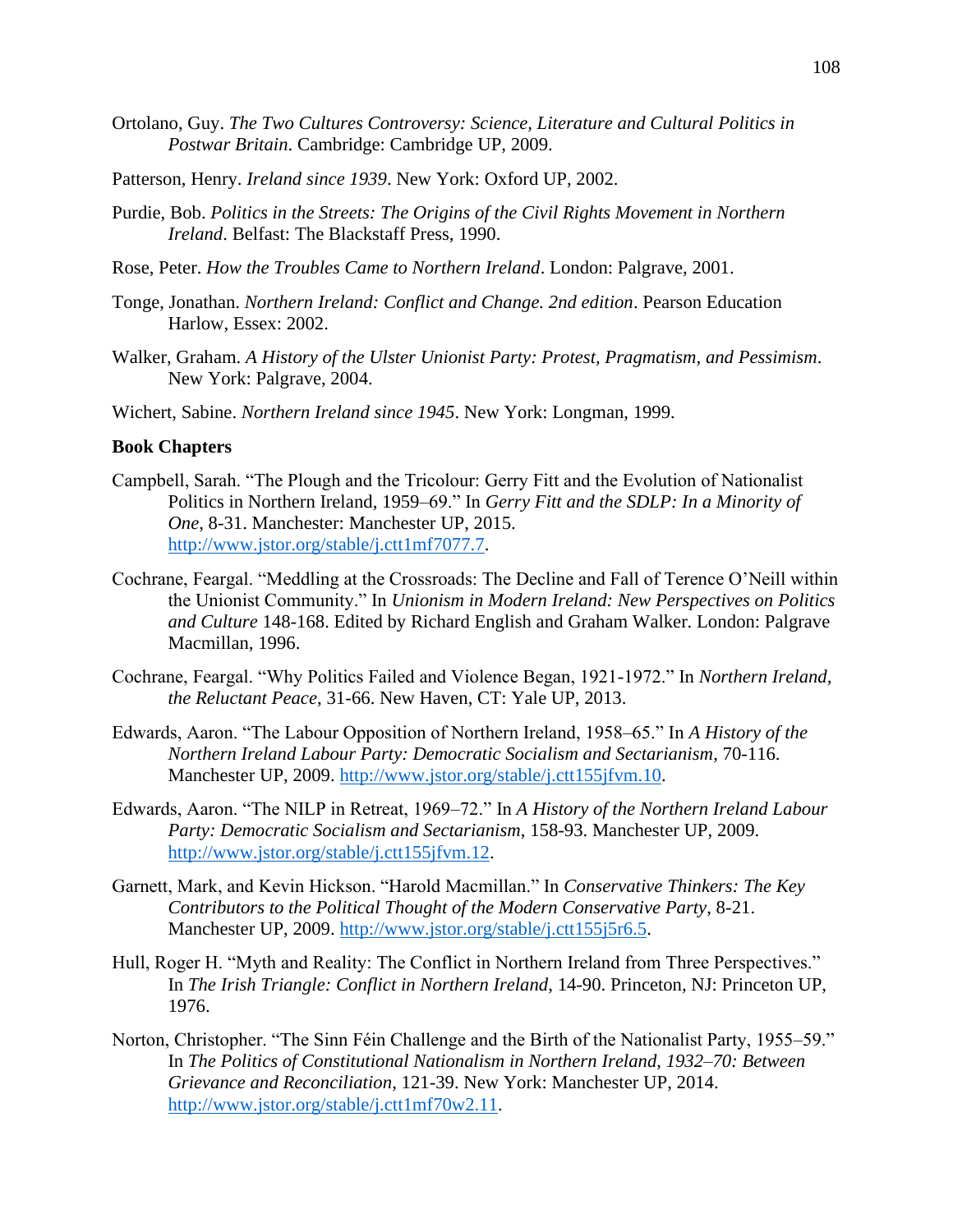- Orr, Martin. "The National Question and the Struggle against British Imperialism in Northern Ireland." In *The National Question: Nationalism, Ethnic Conflict, and Self-Determination in the Twentieth Century*, edited by Berberoglu Berch, 158-79. Philadelphia: Temple UP, 1995. [http://www.jstor.org/stable/j.ctt14bstd1.11.](http://www.jstor.org/stable/j.ctt14bstd1.11)
- Pitchford, Mark. "Macmillan and Home: 'Pink Socialism' and 'True-Blue' Conservatism, 1957– 64." In *The Conservative Party and the Extreme Right 1945-1975*, 69-124. Manchester UP, 2011. [http://www.jstor.org/stable/j.ctt155jbgg.8.](http://www.jstor.org/stable/j.ctt155jbgg.8)
- Yoav, Peled, and Natalie Kosoi. "Northern Ireland: The Pitfalls of Populism." In *The Challenge of Ethnic Democracy: The State and Minority Groups in Israel, Poland and Northern Ireland*. London: Routledge, 2014.

## **Graduate Dissertations**

Cash, J. D. "Taking Ideology Seriously: The Case of Northern Ireland." PhD diss., Yale University, 1993. [https://search.proquest.com/docview/304077392?pq-origsite=primo.](https://search.proquest.com/docview/304077392?pq-origsite=primo)

## **Articles**

- Bradley, John. "The History of Economic Development in Northern Ireland, North and South." *Proceedings of the British Academy* 98 (1999): 35-68. [https://www.thebritishacademy.ac.uk/sites/default/files/98p035.pdf.](https://www.thebritishacademy.ac.uk/sites/default/files/98p035.pdf)
- Carroll, Terrance G. "Secularization and States of Modernity." *World Politics* 36, no. 3 (1984): 362-82. doi:10.2307/2010379.
- Edwards, Aaron. "Social Democracy and Partition: The British Labour Party and Northern Ireland, 1951-64." *Journal of Contemporary History* 42, no. 4 (2007): 595-612. [http://www.jstor.org/stable/30036471.](http://www.jstor.org/stable/30036471)
- Gurney, Peter. "The Battle of the Consumer in Post-war Britain." *The Journal of Modern History* 77, no. 4 (2005): 956-87. doi:10.1086/499831.
- Lynn, Brendan. "Revising Northern Nationalism, 1960-1965: The Nationalist Party's Response." *New Hibernia Review/Iris Éireannach Nua* 4, no. 3 (2000): 78-92. [http://www.jstor.org/stable/20646313.](http://www.jstor.org/stable/20646313)
- MacDonald, Michael. "Blurring the Difference: The Politics of Identity in Northern Ireland." *South African Sociological Review* 3, no. 1 (1990): 19-32. [http://www.jstor.org/stable/44461166.](http://www.jstor.org/stable/44461166)
- Mac Laughlin, James G., and John A. Agnew. "Hegemony and the Regional Question: The Political Geography of Regional Industrial Policy in Northern Ireland, 1945- 1972." *Annals of the Association of American Geographers* 76, no. 2 (1986): 247-61. [http://www.jstor.org/stable/2562847.](http://www.jstor.org/stable/2562847)
- Mouzelis, Nicos. "Modernity and the Secularization Debate." *Sociology* 46, no. 2 (2012): 207- 23. [http://www.jstor.org/stable/43497252.](http://www.jstor.org/stable/43497252)
- Rothman, Stanley. "Modernity and Tradition in Britain." *Social Research* 28, no. 3 (1961): 297- 320. [http://www.jstor.org/stable/40969391.](http://www.jstor.org/stable/40969391)